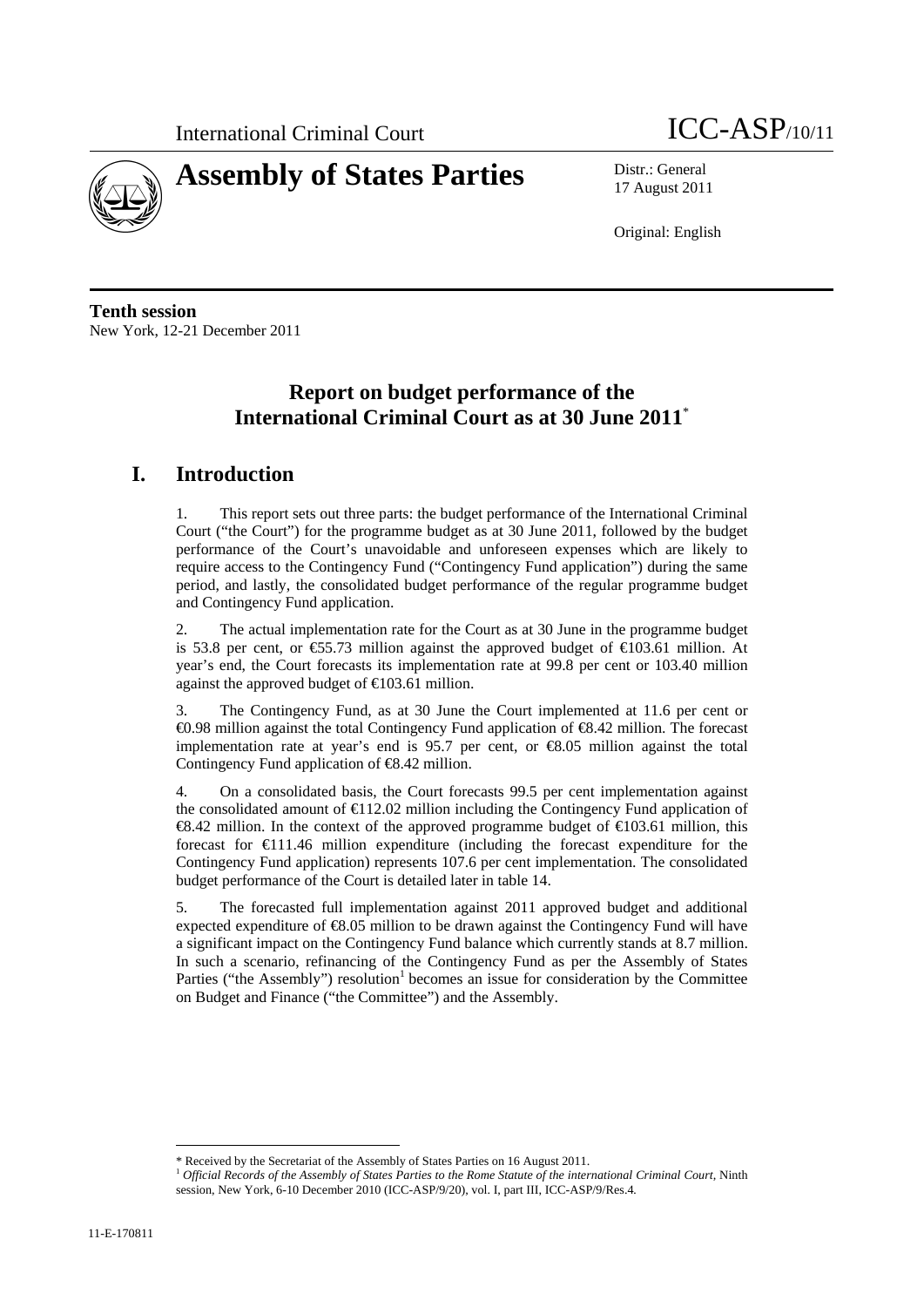## **II. Budget performance for the programme budget**

6. By resolution ICC-ASP/9/Res.4 of 10 December  $2010$ , the Assembly approved a budget of  $\text{E}103,607,900$  for the Court for 2011. The Registrar hereby presents the report on the budget performance of the Court for the period of 1 January to 30 June 2011.

### **A. Overview of contributions status**

7. As of 30 June 2011, 40.01 per cent of assessed contributions, or €41.45 million, are still outstanding for 2011 as compared to 40.55 per cent of contributions outstanding as of 30 June 2010. As at 30 June 2011, ten State Parties are in arrears  $(\text{\textcircled{230,800}})$ , as compared to eight (€70,400) as at 30 June 2010. The 2009 cash surplus refunded to State Parties in 2011 has been verified by the external auditors of the Court at  $\epsilon$ 2.8 million. A detailed status of contributions is provided at table 46 in the annex.

### **B. Overview of budget performance of the International Criminal Court**

8. Table 1 below shows the Court's budget performance since its establishment. The implementation rate has been increasing steadily over the years. The Court forecasts that it will implement 99.8 per cent of its budget for 2011. This amounts to  $\epsilon$ 103.40 million forecast expenditure against the approved budget of  $\in$  03.61 million.

| <b>Budget</b><br>Year | <i>Budget</i>      | Approved Approved Budget for Actual Expenditure* Implementation rate Actual Expenditure<br><b>Review Conference</b> | as at 30 June     | as at 30 June in $\%$ | (Forecast 2011)    | <i>Implementation rate as</i><br>at 31 December in $\%$ |
|-----------------------|--------------------|---------------------------------------------------------------------------------------------------------------------|-------------------|-----------------------|--------------------|---------------------------------------------------------|
|                       | [1]                | $[2]$                                                                                                               | [3]               | $[4]=[3]/([1]+[2])$   | $[5]$              | $[6]=[5]/([1]+[2])$                                     |
| 2002/2003             | $\bigoplus$ 0.893  | n.a                                                                                                                 | n.a               | n.a                   | € $21,479$         | 69.5                                                    |
| 2004                  | € $3,071$          | n.a                                                                                                                 | n.a               | n.a                   | $\bigoplus$ 3.510  | 82.0                                                    |
| 2005                  | €66,891            | n.a                                                                                                                 | €22,796           | 34.1                  | $\bigoplus 2,120$  | 92.9                                                    |
| 2006                  | $\bigoplus 0.417$  | n.a                                                                                                                 | $\bigoplus$ 6,890 | 33.4                  | $\bigoplus 4,678$  | 80.4                                                    |
| 2007                  | $\bigoplus 8,872$  | n.a                                                                                                                 | € $3,356$         | 37.5                  | $\epsilon$ 77.464  | 87.2                                                    |
| 2008                  | $\bigoplus$ 0.382  | n.a                                                                                                                 | € $8,494$         | 42.6                  | $\bigoplus$ 3,660  | 92.6                                                    |
| 2009                  | $\bigoplus$ 01.230 | n.a                                                                                                                 | $\bigoplus$ 1,119 | 50.5                  | $\bigoplus$ 3,492  | 92.4                                                    |
| 2010                  | $\bigoplus$ 02,254 | $\bigoplus$ , 369                                                                                                   | € $1,737$         | 50.6                  | €99,355            | 97.2                                                    |
| 2011                  | $\bigoplus$ 03.608 | n.a                                                                                                                 | € $5,731$         | 53.8                  | $\bigoplus$ 03,404 | 99.8                                                    |

**Table 1: Comparison of budget performance from 2002 to 2011 (thousand euros)** 

*\* SAP data status is as at 5 July 2011. Actual expenditure for 2010 includes expenditure for the Review Conference in the amount of €1,468.5 thousand.* 

> 9. As at 30 June 2011, the Court has implemented 53.8 per cent, or a total of  $\text{\textsterling}5.73$ million, of the approved budget of  $\epsilon$ 03.61 million. This represents an increase of 4.5 per cent compared to last year's implementation rate of 49.3 per cent excluding expenditure for the Review Conference. The forecast expenditure for the year's end is expected to reach an implementation rate of 99.8 per cent, or €103.40 million.

> 10. The budget implementation status as at 30 June 2011 and the forecast expenditure for the year's end are provided in the following tables: in table 2 per item of expenditure, and in table 3 per major programme.

> 11. The implementation rate for established posts is 46.2 per cent, with a spot vacancy rate of 8.8 per cent as at 30 June 2011. 694 of 761 approved established posts have been filled. The spot vacancy rate for this year is lower than last year's spot vacancy rate of 9.4 per cent. At year's end, the implementation rate for established posts is forecast to stand at 94.1 per cent.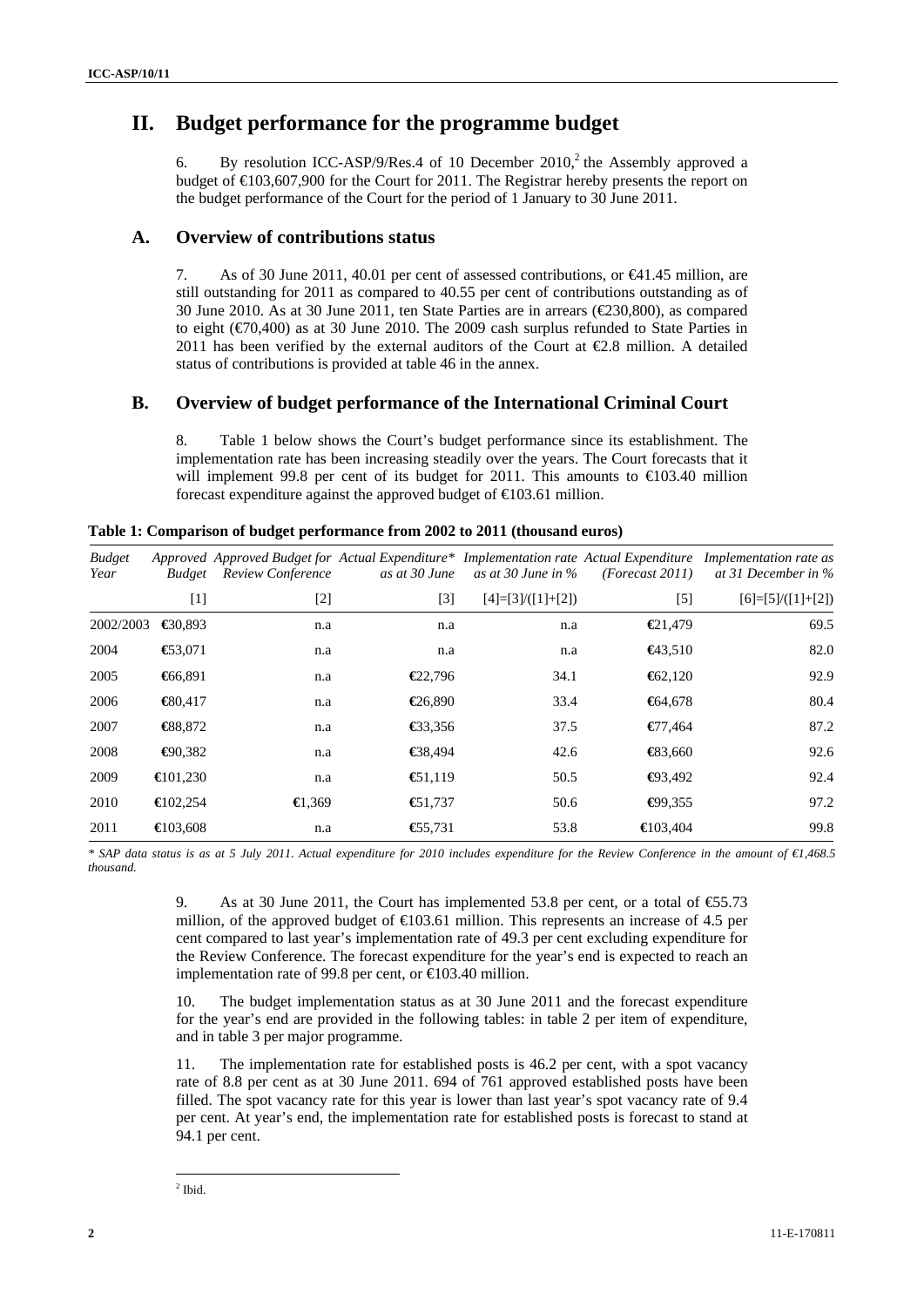12. The Judiciary has a high implementation rate: 63.2 per cent as at 30 June 2011, as a result of the judges' pension premiums being expensed in February. At year's end, the Judiciary is expected to achieve 100.0 per cent attributable to the need of General Temporary Assistance (GTA) to support increase trial activities in the Presidency and Chambers. The GTA category is forecast at 264.1 per cent, or  $\bigoplus$  0 million, against the approved GTA budget of  $\bigoplus$ .38 million.

13. The Office of the Prosecutor (OTP) implementation rate is 48.9 per cent as at 30 June 2011. OTP expects to implement its budget fully at 100.0 per cent, managing its resources flexibly to meet staff and non-staff requirements for the current case developments.

14. As at 30 June 2011, the Registry has implemented 55.5 per cent of its allocation, mainly because of the need to support trial activities in the GTA, Temporary Assistance for Meeting (TAM), and counsel for defence and victims categories, and also because of annual contracts for services and goods pertinent to all major programmes as well as commitments placed for the rental of cells in the General Operating Expenses category.

15. The Registry is expected to achieve a 100.0 per cent implementation rate, or €61.61 million at year's end. This forecast expenditure is much higher than last year's actual expenditure of  $\epsilon$ 58.41 million excluding the expenditure for the Review Conference. The main reasons for the high forecast expenditure against the approved budget are the need for GTA at 144.8 per cent to support trial activities, and legal aid fees for both counsel for defence and victims, with expenditure expected to stand at  $\epsilon 2.14$  million and  $\epsilon 2.10$  million against the approved counsel budgets of  $\bigoplus$ .10 million and  $\bigoplus$ .61 million. This represents 195.0 per cent and 130.2 per cent implementation rates respectively to cover the costs of six out of the eight defendants currently before the Court.

16. The Secretariat of the Assembly of States Parties (the SASP) has a low implementation rate at 37.6 per cent as at 30 June, as in previous years because major costs will be incurred in the second part of the year when the sessions of the Committee and the Assembly are held in August and December respectively. At year's end, the SASP forecasts that its budget will be almost fully exhausted, with an implementation rate of 99.7 per cent. Contractual services will be implemented at 149.2 per cent as a result of the additional costs to be incurred through the organization of the Assembly session in New York this year.

17. The Secretariat of the Trust Fund for Victims implemented 41.6 per cent of its budget as at 30 June and expects to implement 98.4 per cent at year's end.

18. The Project Director's Office (permanent premises) forecasts that it will almost fully implement its budget at 99.0 per cent, although it has only implemented 37.7 per cent as at 30 June. With the new Project Director on board, project-related expenditure is expected to be incurred in the latter part of the year.

19. The year's end implementation rate of the Independent Oversight Mechanism (IOM) is forecast to be significantly low at 43.7 per cent as a result of the delay in the recruitment of the Head of the IOM. The post is currently vacant. The 32.6 per cent implementation rate registered as at 30 June was mainly for one official on reimbursable loan from the United Nations Office of Internal Oversight Services in New York and for a mapping study undertaken in the contractual services category.

| Table 2: Budget performance as at 30 June 2011 by item of expenditure (thousand euros) |  |  |  |  |  |  |  |
|----------------------------------------------------------------------------------------|--|--|--|--|--|--|--|
|----------------------------------------------------------------------------------------|--|--|--|--|--|--|--|

| <b>Item</b>      | <b>Approved Budget</b><br>2011 | Actual<br>$Expenditure* as$<br>at 30 June 2011 | Implementation<br>Rate as at<br>30 June 2011 | Forecast<br>Expenditure<br>2011 | Forecast<br>Implementation<br>Rate 2011 in % |
|------------------|--------------------------------|------------------------------------------------|----------------------------------------------|---------------------------------|----------------------------------------------|
|                  | $[1]$                          | [2]                                            | $[3]=[2]/[1]$                                | [4]                             | $[5]=[4]/[1]$                                |
| Judges           | 5,757                          | 4.167                                          | 72.4                                         | 5,855                           | 101.7                                        |
| Judges' travel   | 171                            | 50                                             | 29.5                                         | 50                              | 29.5                                         |
| Sub-total judges | 5,928                          | 4.217                                          | <i>71.1</i>                                  | 5,905                           | 99.6                                         |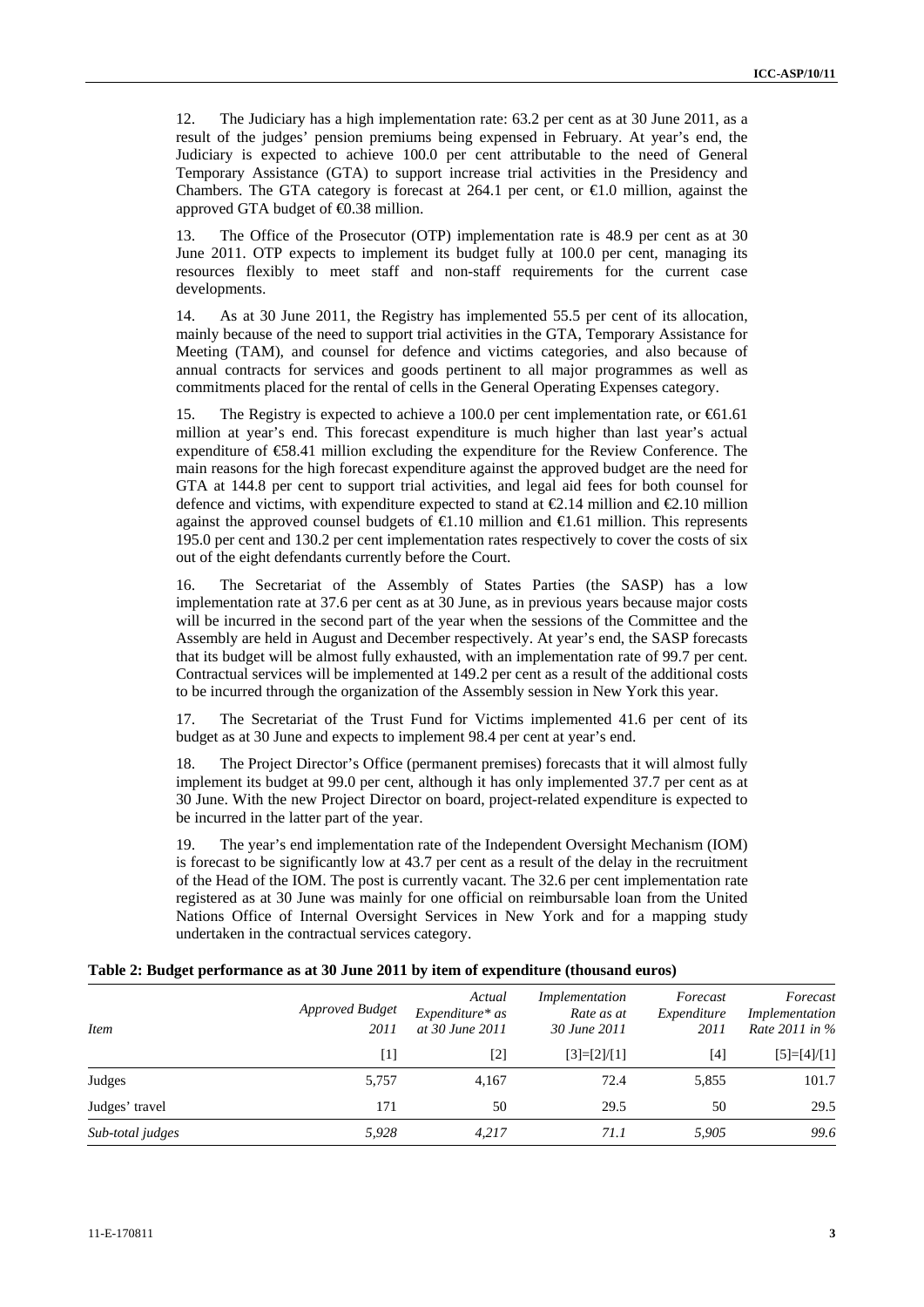| <b>Item</b>                       | <b>Approved Budget</b><br>2011 | Actual<br>Expenditure* as<br>at 30 June 2011 | Implementation<br>Rate as at<br>30 June 2011 | Forecast<br>Expenditure<br>2011 | Forecast<br>Implementation<br>Rate 2011 in % |
|-----------------------------------|--------------------------------|----------------------------------------------|----------------------------------------------|---------------------------------|----------------------------------------------|
|                                   | $[1]$                          | $[2]$                                        | $[3]=[2]/[1]$                                | $[4]$                           | $[5]=[4]/[1]$                                |
| Staff costs                       | 59,849                         | 27,676                                       | 46.2                                         | 56,322                          | 94.1                                         |
| General temporary assistance      | 8,950                          | 6,103                                        | 68.2                                         | 12,103                          | 135.2                                        |
| Temporary assistance for meetings | 1,353                          | 677                                          | 50.1                                         | 1,319                           | 97.5                                         |
| Overtime                          | 444                            | 174                                          | 39.1                                         | 433                             | 97.5                                         |
| Consultants                       | 483                            | 321                                          | 66.5                                         | 567                             | 117.5                                        |
| Sub-total staff costs             | E1,079                         | €34,952                                      | 49.2                                         | €70,744                         | 99.5                                         |
| Travel                            | 4,431                          | 2,014                                        | 45.5                                         | 4.469                           | 100.9                                        |
| Hospitality                       | 57                             | 20                                           | 35.8                                         | 47                              | 82.6                                         |
| Contractual services              | 3,517.0                        | 2,157                                        | 61.3                                         | 3,781                           | 107.5                                        |
| Training                          | 950                            | 394                                          | 41.5                                         | 873                             | 91.9                                         |
| Counsel for defence               | 1,099                          | 1,105                                        | 100.5                                        | 2,144                           | 195.0                                        |
| Counsel for victims               | 1,612                          | 902                                          | 55.9                                         | 2,098                           | 130.2                                        |
| General operating expenses        | 12,644                         | 8,676                                        | 68.6                                         | 11,218                          | 88.7                                         |
| Supplies and materials            | 1,281                          | 701                                          | 54.8                                         | 1,221                           | 95.3                                         |
| Equipment                         | 1,010                          | 594                                          | 58.8                                         | 905                             | 89.6                                         |
| Sub-total non-staff costs         | 26,601                         | 16,563                                       | 62.3                                         | 26,755                          | 100.6                                        |
| <b>Total ICC</b>                  | $\bigoplus$ 03,608             | €5,731                                       | 53.8                                         | €103,404                        | 99.8                                         |

*\* SAP data status as at 5 July 2011. Expenditure includes commitments.* 

### **Table 3: Budget performance as at 30 June 2011 by major programme (thousand euros)**

| Major Programme                                                 | Approved<br>Budget 2011 | Actual<br>Expenditure* as<br>at 30 June 2011 | Implementation<br>Rate as at 30<br>June 2011 in % | Forecast<br>Expenditure<br>2011 | Forecast<br>Implementation<br>Rate 2011 in % |
|-----------------------------------------------------------------|-------------------------|----------------------------------------------|---------------------------------------------------|---------------------------------|----------------------------------------------|
|                                                                 | $[1]$                   | $[2]$                                        | $[3]=[2]/[1]$                                     | $[4]$                           | $[5]=[4]/[1]$                                |
| Major Programme I<br>Judiciary                                  | 10,670                  | 6,742                                        | 63.2                                              | 10,670                          | 100.0                                        |
| Major Programme II<br>Office of the Prosecutor                  | 26,598                  | 13,002                                       | 48.9                                              | 26,598                          | 100.0                                        |
| Major Programme III<br>Registry                                 | 61,611                  | 34,176                                       | 55.5                                              | 61,611                          | 100.0                                        |
| Major Programme IV<br>Secretariat of the ASP                    | 2,728                   | 1,026                                        | 37.6                                              | 2,720                           | 99.7                                         |
| Major Programme VI<br>Secretariat of the TFV                    | 1,205                   | 501                                          | 41.6                                              | 1,186                           | 98.4                                         |
| Major Programme VII.1<br>Project Director's Office              | 492                     | 186                                          | 37.7                                              | 487                             | 99.0                                         |
| Major Programme VII.5<br><b>Independent Oversight Mechanism</b> | 303                     | 99                                           | 32.6                                              | 133                             | 43.7                                         |
| <b>Total ICC</b>                                                | €103,608                | €5,731                                       | 53.8                                              | $\bigoplus$ 03,404              | 99.8                                         |

*\* SAP data status as at 5 July 2011. Expenditure includes commitments.* 

20. Table 4 provides budget performance by item of expenditure for the five-year International Public Sector Accounting Standards (IPSAS) project, which started in 2011.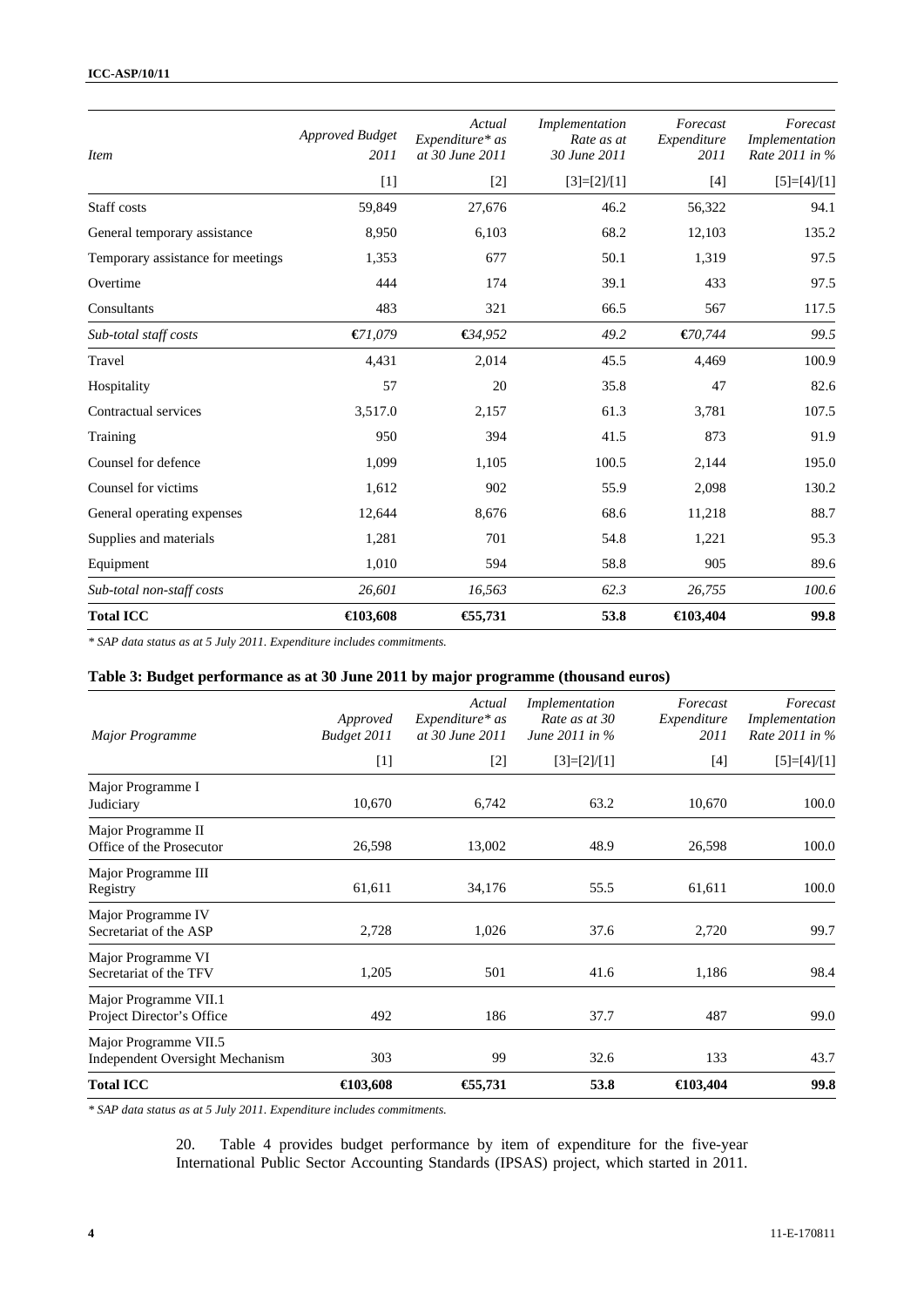As explained in the report on budget performance as at 31 March  $2011$ ,<sup>3</sup> the approved budget for the IPSAS project under the head of general operating expenses has been rearranged and presented to show the proposed implementation status per commitment item. €23.1 thousand has been incurred for consultancy services for IPSAS-SAP customization and training. At year's end, the Court expects to implement the approved budget almost fully, with a 97.0 per cent implementation rate or a total of  $\bigoplus$ .32 million against the approved budget of €0.33 million. The IPSAS Project Coordinator is already on board as at 1 July as scheduled.

**Table 4: Budget performance for the IPSAS Project as at 30 June 2011 by item of expenditure (thousands of euros)** 

| <b>Items</b>                      | Approved<br>Budget 2011 | Actual<br>Expenditure* as<br>at 30 June 2011 | Implementation<br>Rate as at 30<br>June 2011 in % | Forecast<br>Expenditure<br>2011 | Forecast<br>implementation<br>rate 2011 in % |
|-----------------------------------|-------------------------|----------------------------------------------|---------------------------------------------------|---------------------------------|----------------------------------------------|
|                                   | $[1]$                   | $[2]$                                        | $[3]=[2]/[1]$                                     | $[4]$                           | $[5]=[4]/[1]$                                |
| Judges                            |                         |                                              |                                                   |                                 |                                              |
| Judges' travel                    |                         |                                              |                                                   |                                 |                                              |
| <b>Subtotal Judges</b>            |                         |                                              |                                                   |                                 |                                              |
| Staff costs                       |                         |                                              |                                                   |                                 |                                              |
| General temporary assistance      | 143                     | $\mathbf{1}$                                 | 0.6                                               | 143                             | 100.0                                        |
| Temporary assistance for meetings |                         |                                              |                                                   |                                 |                                              |
| Overtime                          |                         |                                              |                                                   |                                 |                                              |
| Consultants                       |                         |                                              |                                                   |                                 |                                              |
| Subtotal other staff              | 143                     | $\mathfrak{I}$                               | 0.6                                               | 143                             | 100.0                                        |
| Travel                            | 10                      |                                              |                                                   | 10                              | 100.0                                        |
| Hospitality                       |                         |                                              |                                                   |                                 |                                              |
| Contractual services              | 150                     | 16                                           | 10.4                                              | 140                             | 93.3                                         |
| Training                          | 30                      | 8                                            | 25.0                                              | 30                              | 100.0                                        |
| Counsel for defence               |                         |                                              |                                                   |                                 |                                              |
| Counsel for victims               |                         |                                              |                                                   |                                 |                                              |
| General operating expenses        |                         |                                              |                                                   |                                 |                                              |
| Supplies and materials            |                         |                                              |                                                   |                                 |                                              |
| Furniture and equipment           |                         |                                              |                                                   |                                 |                                              |
| Subtotal non-staff                | 190                     | 23                                           | 12.2                                              | 180                             | 94.7                                         |
| <b>Total ICC</b>                  | $\bigoplus$ 33          | $\epsilon$ 24                                | 7.2                                               | $\bigoplus$ 23                  | 97.0                                         |

*\* SAP data status as at 5 July 2010. Expenditure includes commitments.* 

21. Figures 1 and 2 below provide comparisons as at 30 June 2011 between the Court's approved budget with actual basic and situation-related expenditure per Major Programme. Basic actual expenditure made is  $\text{\textcircled{27.5}}$  million against the basic approved budget of  $\text{\textcircled{50.4}}$ million, or 54.7 per cent implementation rate, whereas situation-related actual expenditure is  $E28.2$  million against the approved budget of  $E3.2$  million, or 53.0 per cent implementation rate.

 $\overline{a}$ <sup>3</sup> CBF/16/13, para 7.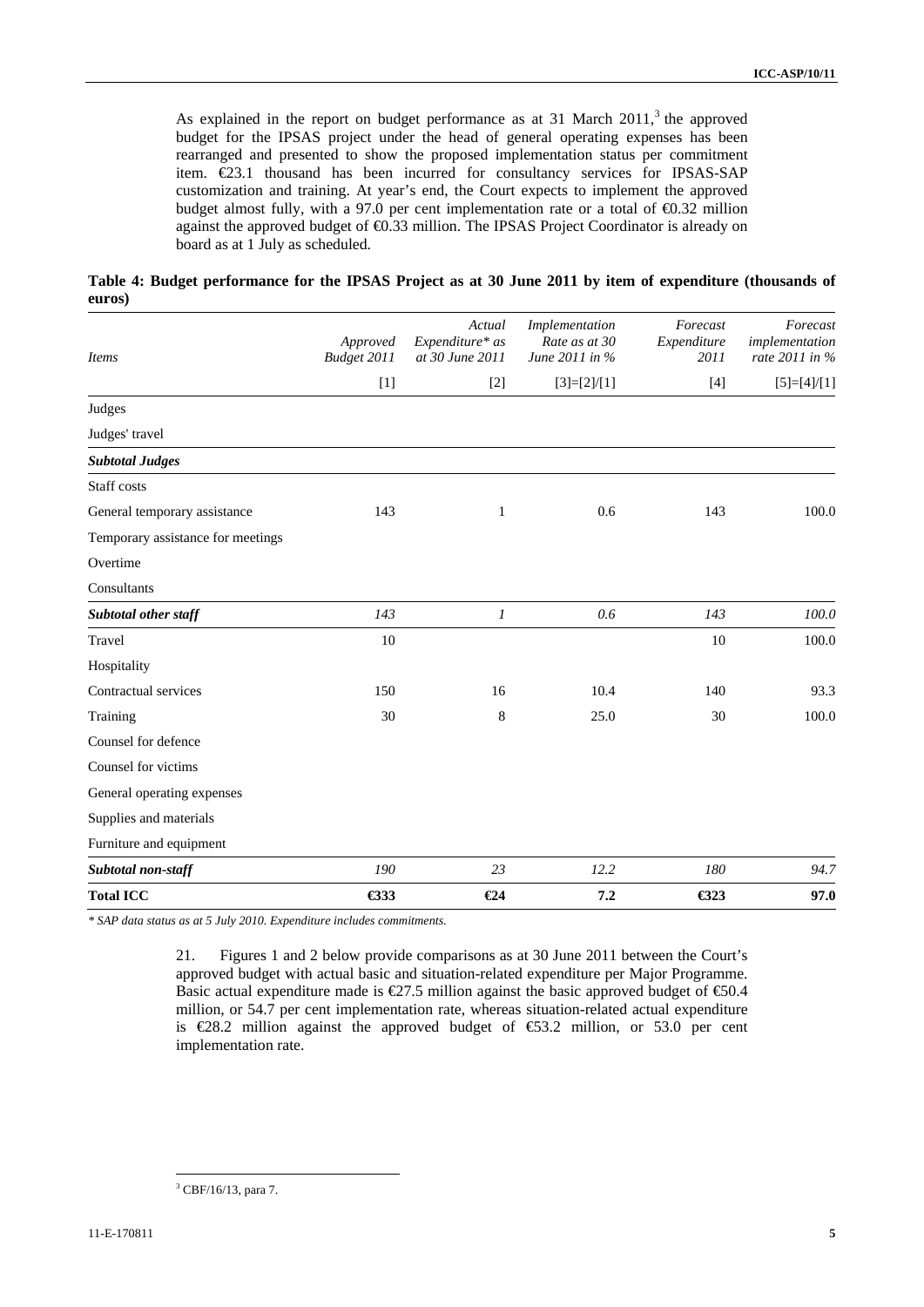

### **Figure 1: Comparison between approved basic budget and expenditure as at 30 June 2011 by major programme (thousand euros)**

Note: MP I = Major Programme 1, Judiciary; MP II = Major Programme II, Office of the Prosecutor; MP III = Major Programme III, Registry; MP IV = Major Programme IV, Secretariat of the Assembly of States Parties; MP VI = Major Programme VI, Secretariat of the Trust Fund for Victims; MP VII.1 = Major Programme VII.1, Project Director's Office; and MP VII.5 = Major Programme VII.5, Independent Oversight Mechanism.

**Figure 2: Comparison between approved situation-related budget and expenditure as at 30 June 2011 by major programme (thousand euros)** 



Note: MP I = Major Programme 1, Judiciary; MP II = Major Programme II, Office of the Prosecutor; MP III = Major Programme III, Registry; MP IV = Major Programme IV, Secretariat of the Assembly of States Parties; MP VI = Major Programme VI, Secretariat of the Trust Fund for Victims; MP VII.1 = Major Programme VII.1, Project Director's Office; and MP VII.5 = Major Programme VII.5, Independent Oversight Mechanism.

> 22. Further details on the budget performance by Major Programme and by subprogramme are provided in tables 1-46 in the annex.

#### **C. Transfer of Funds**

23. €250,000 was transferred within the Counsel Support Section from Counsel for Victims to Counsel for Defence.

### **D. Write-off Assets**

24. The General Services Section has verified the currently pending write-off of assets during the period of 1 January through 30 June 2011. Table 5 shows the summary of the assets to be written off. The total number of assets to be written off is 681 pieces, for a total original purchase price of  $\epsilon$ 768,113. The major reason for the write-off is the obsolescence of computers; it is the policy of the Court to replace them if they are older than five years. They number 393 pieces with an original purchase price of  $\epsilon$ 477,203, representing 62.1 per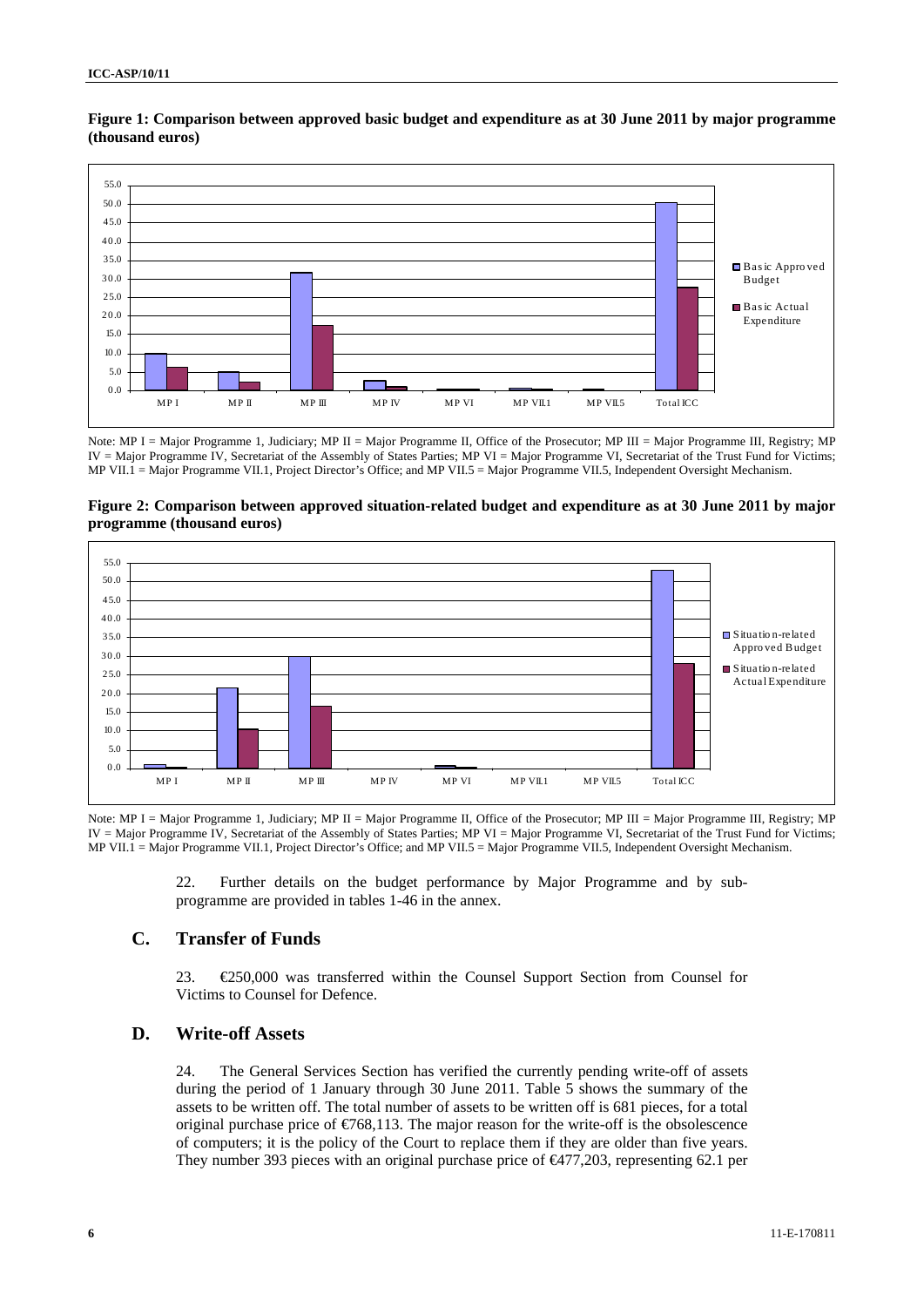cent of the total write-off. A complete list of pending written-off assets is provided at table 47 in the annex.

| Description                                                                                                                                                                                                                                                                                          | Disposal Reason | Total number of<br>assets | Total amount<br>(euros) |
|------------------------------------------------------------------------------------------------------------------------------------------------------------------------------------------------------------------------------------------------------------------------------------------------------|-----------------|---------------------------|-------------------------|
|                                                                                                                                                                                                                                                                                                      |                 |                           |                         |
| Camera, Hard drive, UPS                                                                                                                                                                                                                                                                              | Normal Wear     | 8                         | $\bigoplus$ 832         |
| Desktops, printers, shredders, Vacuum cleaner                                                                                                                                                                                                                                                        | Damaged         | 16                        | $\bigoplus$ 3.276       |
| Laptops, hard drive, DVD writers, Cassette recorder                                                                                                                                                                                                                                                  | Lost            |                           | <del>€</del> 4.608      |
| Desktops, air conditioners, cameras, laptops, Door access system, freezer,<br>generators, microwave ovens, monitors, DVD & VHS writers, printers,<br>radios, barcode reader, recorders, refrigerators, scanners, servers,<br>telephones, PDAs, televisions, UPS, vehicle, water coolers, whiteboards | Obsolete        | 646                       | €743,964                |
| Cameras, laptops, DVD writers, UPS                                                                                                                                                                                                                                                                   | Stolen          | 6                         | $-64.433$               |
| <b>Total</b>                                                                                                                                                                                                                                                                                         |                 | 681                       | €768.113                |

#### **Table 5: Summary of assets pending write-off from 1 January to 30 June 2011**

### **E. Field operations expenditure per situation**

25. Table 6 below provides a summary of actual expenditure in field operations conducted per situation as at 30 June 2011. Currently, the Court is investigating six situations as shown in the table, namely, Uganda, the Democratic Republic of the Congo (DRC), Sudan, Central African Republic (CAR), the Republic of Kenya (Kenya) and Libya. Operational Support is to support all the situations rather than specific situations. The total actual expenditure for all the situations is  $\epsilon$ 6.5 million, which is 29.1 per cent of the approved situation-related budget of  $$3.2$  million. Out of the total actual expenditure of  $\in$  5.5 million,  $\in$  8.1 million is by the OTP and  $\in$  7.2 million by the Registry. The others are €0.2 million.

| Table 6: Field Operations expenditure * per situations as at 30 June 2011 (thousand euros) |  |  |
|--------------------------------------------------------------------------------------------|--|--|
|--------------------------------------------------------------------------------------------|--|--|

|                                                              | Actual<br>Expenditure Expenditure Expenditure Expenditure Expenditure Expenditure | Actual                      | Actual                 | Actual    | Actual                         |                | Actual<br>Actual Expenditure<br>for |                            |
|--------------------------------------------------------------|-----------------------------------------------------------------------------------|-----------------------------|------------------------|-----------|--------------------------------|----------------|-------------------------------------|----------------------------|
| Sub-programme                                                | for Uganda<br>situation                                                           | for <b>DRC</b><br>situation | for Sudan<br>situation | situation | for CAR for Kenya<br>situation | situation      | for Libya Operational Total Actual  | <b>Support Expenditure</b> |
| Judiciary                                                    |                                                                                   |                             |                        |           | $-1$                           |                |                                     | $-1$                       |
| The Presidency                                               |                                                                                   |                             |                        |           | $-1$                           |                |                                     | $-1$                       |
| Office of the Prosecutor                                     | 25                                                                                | 1,592                       | 822                    | 224       | 1,821                          | 476            | 3,168                               | 8,129                      |
| The Prosecutor                                               | 7                                                                                 | 215                         | 106                    | 37        | 61                             | 92             | 705                                 | 1,223                      |
| Immediate office of the<br>Prosecutor                        |                                                                                   |                             | 14                     |           | 6                              | 7              | 141                                 | 168                        |
| <b>Services Section</b>                                      | 7                                                                                 | 215                         | 92                     | 37        | 55                             | 84             | 565                                 | 1,055                      |
| <b>JCCD</b>                                                  |                                                                                   | 108                         | 71                     | 21        | 122                            | 31             | 213                                 | 566                        |
| Jurisdiction,<br>Complementarity $&$<br>Cooperation Division |                                                                                   | 108                         | 71                     | 21        | 122                            | 31             | 213                                 | 566                        |
| <b>Investigation Division</b>                                | 18                                                                                | 1,097                       | 359                    | 163       | 1,315                          | 349            | 2,200                               | 5,502                      |
| Planning & Operation                                         | 17                                                                                | 556                         | 171                    | 163       | 258                            | 73             | 1,743                               | 2,982                      |
| <b>Investigation Teams</b>                                   | 2                                                                                 | 541                         | 188                    |           | 1,056                          | 276            | 457                                 | 2,519                      |
| <b>Prosecution Division</b>                                  |                                                                                   | 172                         | 286                    | 3         | 323                            | $\overline{4}$ | 50                                  | 838                        |
| <b>Prosecution Division</b>                                  |                                                                                   | 172                         | 286                    | 3         | 323                            | 4              | 50                                  | 838                        |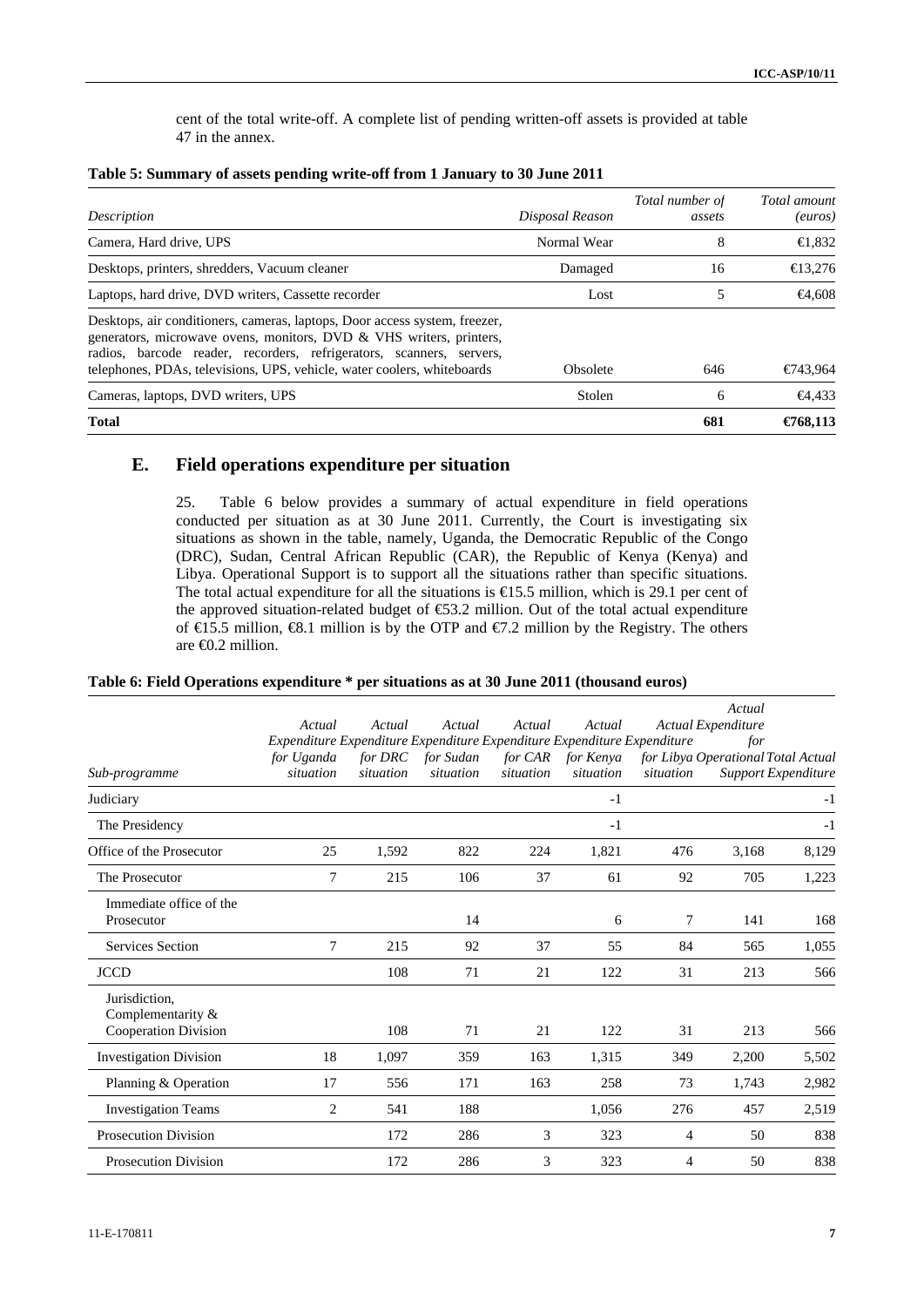| Registry                                                 | 948                     | 2,292  | 797              | 853              | 502               | 7    | 1,831    | 7,231          |
|----------------------------------------------------------|-------------------------|--------|------------------|------------------|-------------------|------|----------|----------------|
| Office of Registrar                                      | 369                     | 826    | 424              | 479              | 100               |      | 588      | 2,786          |
| Immediate Office of the<br>Registrar                     |                         |        |                  |                  | 2                 |      |          | $\overline{c}$ |
| Office of Internal Audit                                 |                         | 5      |                  |                  |                   |      |          | 5              |
| Security & Safety Section                                | 98                      | 331    | 162              | 190              | 29                |      | 135      | 945            |
| <b>Field Operations Section</b>                          | 271                     | 420    | 262              | 284              | 64                |      | 359      | 1,660          |
| <b>Counsel Support Section</b>                           |                         | 47     |                  | 5                | 5                 |      | 94       | 151            |
| <b>Counsel for Victims Section</b>                       |                         | 23     |                  |                  |                   |      |          | 23             |
| Common Administrative<br>Services Division               | 155                     | 187    | 85               | 78               |                   |      | 861      | 1,367          |
| Human Resources Section                                  |                         |        |                  |                  |                   |      | 228      | 228            |
| Budget & Finance Section                                 |                         |        |                  |                  |                   |      | 168      | 168            |
| <b>General Services Section</b>                          |                         |        |                  |                  |                   |      | 64       | 64             |
| Information and<br>Communication<br>Technologies Section | 155                     | 187    | 85               | 78               |                   |      | 402      | 908            |
| Division of Court Service                                | 285                     | 1,017  | 201              | 184              | 361               | 7    | 267      | 2,322          |
| <b>Court Management Section</b>                          |                         | 47     |                  |                  |                   |      |          | 47             |
| Court Interpretation &<br><b>Translation Section</b>     | 173                     | 302    | 56               | 6                | 2                 | 3    | 28       | 569            |
| Victims & Witnesses Unit                                 | 108                     | 600    | 135              | 139              | 295               | 4    | 172      | 1,452          |
| Victims Participation and<br>Reparations                 | 4                       | 68     | 10               | 39               | 64                |      | 67       | 253            |
| Public Information &<br><b>Documentation Section</b>     | 139                     | 262    | 87               | 111              | 41                |      | 114      | 755            |
| Public Affairs Unit                                      |                         |        |                  |                  |                   |      | 42       | 42             |
| Outreach Unit                                            | 139                     | 262    | 87               | 111              | 41                |      | 72       | 713            |
| Secretariat of TFV                                       | 71                      |        |                  | $\sqrt{6}$       |                   |      | 48       | 125            |
| Secretariat TFV                                          | 71                      |        |                  | $\sqrt{6}$       |                   |      | 48       | 125            |
| <b>Total ICC</b>                                         | $\boldsymbol{\in}$ .044 | €3,884 | $\epsilon$ 1,619 | $\bigoplus$ ,084 | $\bigoplus$ , 322 | €483 | € $,048$ | €15,484        |

\* *SAP data status is 28 July 2011.* 

## **F. Recruitment**

26. Data on post occupancy can be found in Table 7 below. The Court expects to fill a further 64 posts by year's end. However, the actual number of the posts filled by the Court at year's end will be affected by the number of internal recruitments, as well as by the number of separations.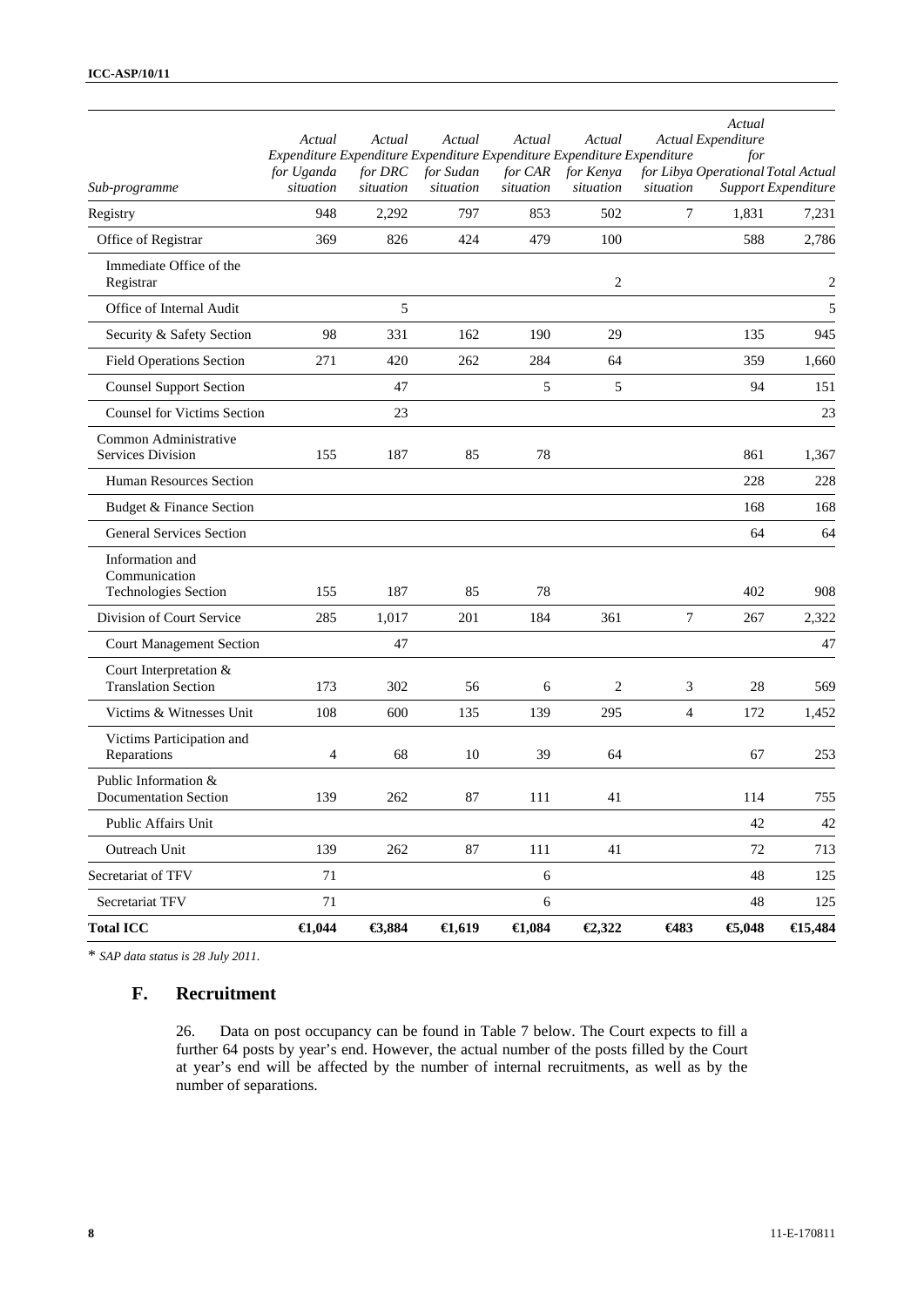| Major Programme                         | Approved<br>posts 2011 | Posts filled<br>as at $30$<br>June 2011 | Posts under<br>recruitment<br>as at 30<br>June 2011 | Advertised posts<br>recruitment as<br>at 30 June 2011 | Vacant posts<br>not under not advertised<br>as at $30$ | Forecasted<br>filled posts | % of<br>established<br>as at 31 posts vacant as<br>June 2011 December 2011 at 30 June 2011 |
|-----------------------------------------|------------------------|-----------------------------------------|-----------------------------------------------------|-------------------------------------------------------|--------------------------------------------------------|----------------------------|--------------------------------------------------------------------------------------------|
|                                         | $[1]$                  | $[2]$                                   | $[3]$                                               | $[4]$                                                 | $[5]$                                                  |                            | $[6]$ $[7] = ([1] - [2]) / [1]$                                                            |
| Major Programme I                       | 48                     | 47                                      |                                                     |                                                       |                                                        | 47                         | 2.1                                                                                        |
| Major Programme II                      | 215                    | 198                                     | 10                                                  |                                                       | 7                                                      | 213                        | 7.9                                                                                        |
| Major Programme III                     | 477                    | 434                                     | 19                                                  | 8                                                     | 16                                                     | 477                        | 9.0                                                                                        |
| Major Programme IV                      | 9                      | 6                                       | 2                                                   |                                                       | 1                                                      | 9                          | 33.3                                                                                       |
| Major Programme VI                      | 7                      | 6                                       |                                                     |                                                       |                                                        | 7                          | 14.3                                                                                       |
| Major Programme VII.1                   | 3                      | 3                                       |                                                     |                                                       |                                                        | 3                          |                                                                                            |
| Major Programme VII.5                   | 2                      |                                         | $\overline{2}$                                      |                                                       |                                                        | $\overline{2}$             | 100.0                                                                                      |
| <b>Total ICC</b>                        | 761                    | 694                                     | 34                                                  | 8                                                     | 25                                                     | 758                        |                                                                                            |
| Projected separations                   |                        |                                         |                                                     |                                                       |                                                        | (36)                       |                                                                                            |
| <b>Expected filled at</b><br>year's end |                        |                                         |                                                     |                                                       |                                                        | 722                        |                                                                                            |

#### **Table 7: Staffing 2011 approved posts versus filled posts by post type (professional and general services staff)**

## **III. Budget performance of the Contingency Fund application**

### **G. Introduction**

27. The Committee requested the Court to provide an update on the status of implementation of unavoidable and unforeseen expenses which are likely to require access to the Contingency Fund at the Committee's second session each year.<sup>4</sup>

28. According to Regulation 6.6 of the Financial Regulations and Rules, the Contingency Fund has been established to ensure that the Court can meet:

(a) Costs associated with an unforeseen situation following a decision by the Prosecutor to open an investigation;

(b) Unavoidable expenses for developments in existing situations that could not be foreseen or could not be accurately estimated at the time of adoption of the budget; or

(c) Costs associated with an unforeseen meeting of the Assembly of States Parties.

29. In the first half of 2011, the Court submitted the following notifications to the Committee in the total amount of  $\epsilon$ 8.416.158:

(a) Notification of 28 February 2011 for €229,295 to transfer four detained witnesses from the Democratic Republic of the Congo (DRC) to The Netherlands;

(b) Notification of 1 March 2011 for €400,263 to cover the costs of legal aid for Mr. Callixte Mbarushimana in the situation of the DRC;

(c) Notification of 4 May 2011 for  $\epsilon 4,072,600$  on the new situation in Libya, referred to the Court by the United Nations Security Council;

(d) Notification of 8 June 2011 for  $\epsilon$ 2,616,000 on the Kenya situation; and

(e) Notification of 15 June 2011 for  $\epsilon 1,098,000$  on expenses arising from trial activities during the second half of 2011.

 $\overline{a}$ 

<sup>4</sup> ICC-ASP/10/5, para. 32.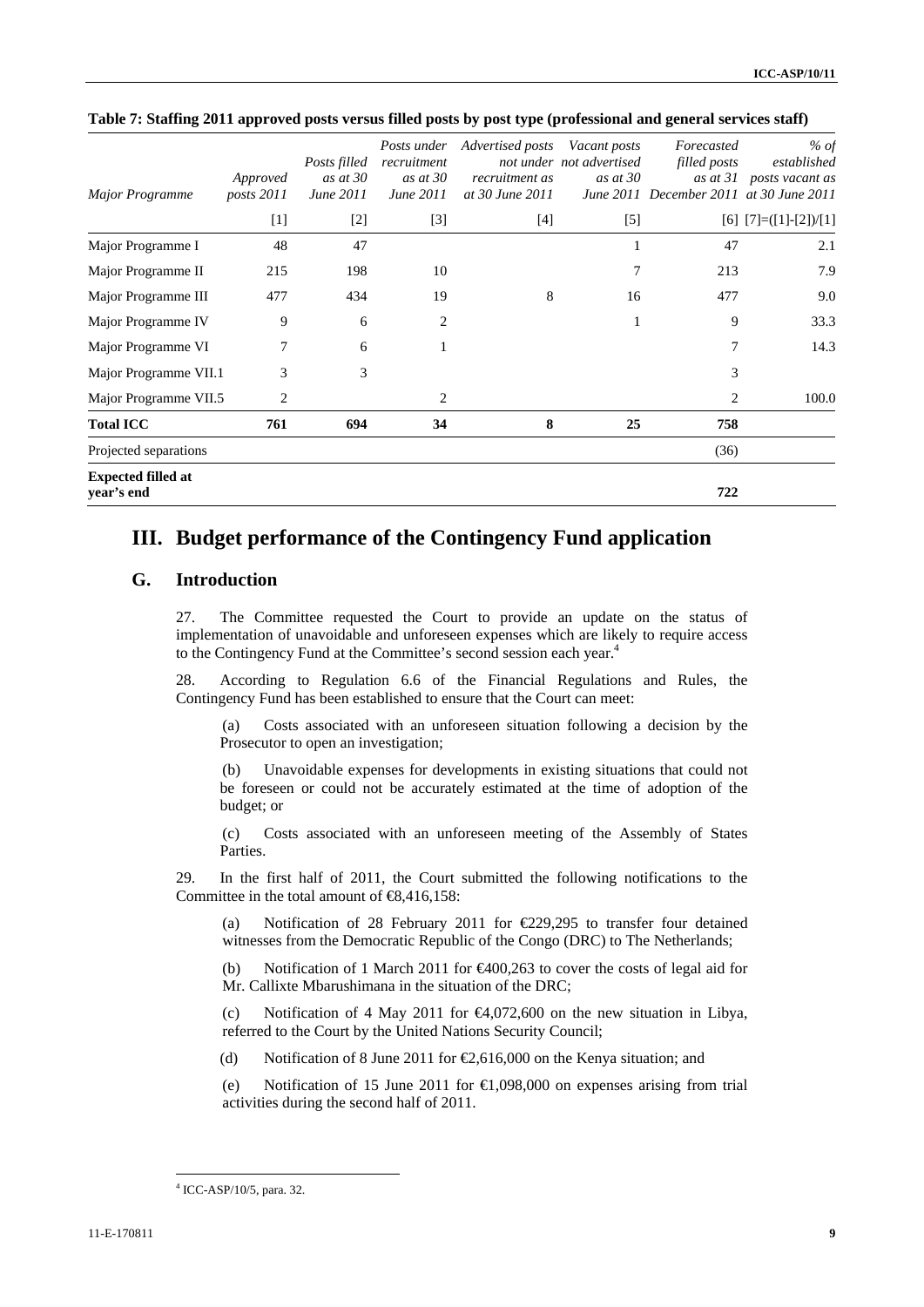## **H. Overview of budget performance of the Contingency Fund application**

30. Table 8 below provides budget performance for a total of five Contingency Fund notifications submitted to the Committee. Actual expenditure made as at 30 June is €0.98 million or 11.6 per cent. The Court forecasts its total implementation rate at 95.7 per cent or a total €8.05 million against the total Contingency Fund application of €8.42 million.

### **Table 8: Budget performance of the total of five Contingency Fund applications as at 30 June 2011 by item of expenditure (thousand euros)**

| Object<br>Code | Expenditure Item                            | Actual<br>Expenditure as<br>at 30 June 2011 July-Dec 2011 | Forecast | Total Actual/<br>Estimate<br>Expenditure Expenditure at<br>year-end | Total<br>Contingency<br>Fund<br>Application | Implementation<br>rate at year-end<br>in $\%$ |
|----------------|---------------------------------------------|-----------------------------------------------------------|----------|---------------------------------------------------------------------|---------------------------------------------|-----------------------------------------------|
|                |                                             | $[1]$                                                     | $[2]$    | $[3]=[1]+[2]$                                                       | $[4]$                                       | $[5]=[3]/[4]$                                 |
| 2000           | <b>Staff Costs</b>                          |                                                           |          |                                                                     |                                             |                                               |
|                | Sub Total                                   |                                                           |          |                                                                     |                                             |                                               |
| 3000           | <b>Other Staff Costs</b>                    |                                                           |          |                                                                     |                                             |                                               |
| 3100           | General temporary assistance                | 66.0                                                      | 3,747.4  | 3,813.4                                                             | 4,243.9                                     | 89.9                                          |
| 3200           | Temporary assistance for meeting            | 1.8                                                       | 617.6    | 619.4                                                               | 619.4                                       | 100.0                                         |
| 3300           | Overtime                                    | 1.3                                                       | 2.2      | 3.5                                                                 |                                             |                                               |
| 3400           | Consultants                                 | 8.9                                                       | 163.6    | 172.5                                                               | 193.3                                       | 89.2                                          |
|                | Sub Total                                   | 78.0                                                      | 4,530.8  | 4,608.8                                                             | 5,056.6                                     | 91.1                                          |
| 4000           | <b>Travel &amp; Hospitality</b>             |                                                           |          |                                                                     |                                             |                                               |
| 4100           | Travel                                      | 57.1                                                      | 440.6    | 497.7                                                               | 531.3                                       | 93.7                                          |
|                | Sub Total                                   | 57.1                                                      | 440.6    | 497.7                                                               | 531.3                                       | 93.7                                          |
| 5000           | <b>Contractual Services (incl training)</b> |                                                           |          |                                                                     |                                             |                                               |
| 5200           | External translation                        |                                                           | 192.0    | 192.0                                                               | 192.0                                       | 100.0                                         |
| 5510           | Counsel for defence                         | 368.1                                                     | 425.7    | 793.8                                                               | 661.2                                       | 120.1                                         |
| 5520           | Counsel for victims                         |                                                           |          |                                                                     | 110.0                                       |                                               |
| 5600           | <b>External printing</b>                    |                                                           | 2.0      | 2.0                                                                 | 4.0                                         | 50.0                                          |
| 5700           | Public Information & Production Costs       |                                                           | 70.0     | 70.0                                                                | 70.0                                        | 100.0                                         |
| 5800           | <b>Outsourcing Services</b>                 |                                                           | 71.3     | 71.3                                                                | 99.2                                        | 71.9                                          |
| 5900           | <b>Other Contractual Services</b>           | 107.5                                                     | 201.6    | 309.1                                                               | 309.1                                       | 100.0                                         |
|                | Sub Total                                   | 475.6                                                     | 962.6    | 1,438.2                                                             | 1.445.5                                     | 99.5                                          |
| 6000           | <b>General Operating Expenses</b>           |                                                           |          |                                                                     |                                             |                                               |
| 6100           | Rental of Premises                          |                                                           | 10.0     | 10.0                                                                | 10.0                                        | 100.0                                         |
| 6300           | <b>Utilities</b>                            |                                                           | 1.0      | 1.0                                                                 | 1.0                                         | 100.0                                         |
| 6400           | Rental of Equipment & Furniture             |                                                           | 12.0     | 12.0                                                                | 12.0                                        | 100.0                                         |
| 6800           | Other Miscellaneous Operating Costs         | 73.8                                                      | 555.7    | 629.5                                                               | 466.5                                       | 134.9                                         |
|                | Sub Total                                   | 73.8                                                      | 578.7    | 652.5                                                               | 489.5                                       | 133.3                                         |
| 7000           | <b>Supplies and Materials</b>               |                                                           |          |                                                                     |                                             |                                               |
|                | Sub Total                                   | 15.5                                                      | 31.5     | 47.0                                                                | 54.5                                        | 86.2                                          |
| 8000           | <b>Equipment including Furniture</b>        |                                                           |          |                                                                     |                                             |                                               |
|                | Sub Total                                   | 279.6                                                     | 529.7    | 809.3                                                               | 838.8                                       | 96.5                                          |
|                | <b>Total</b>                                | $\Theta$ 79.6                                             | €7,073.9 | $\textbf{63,}053.5$                                                 | $\textbf{63,}416.2$                         | 95.7                                          |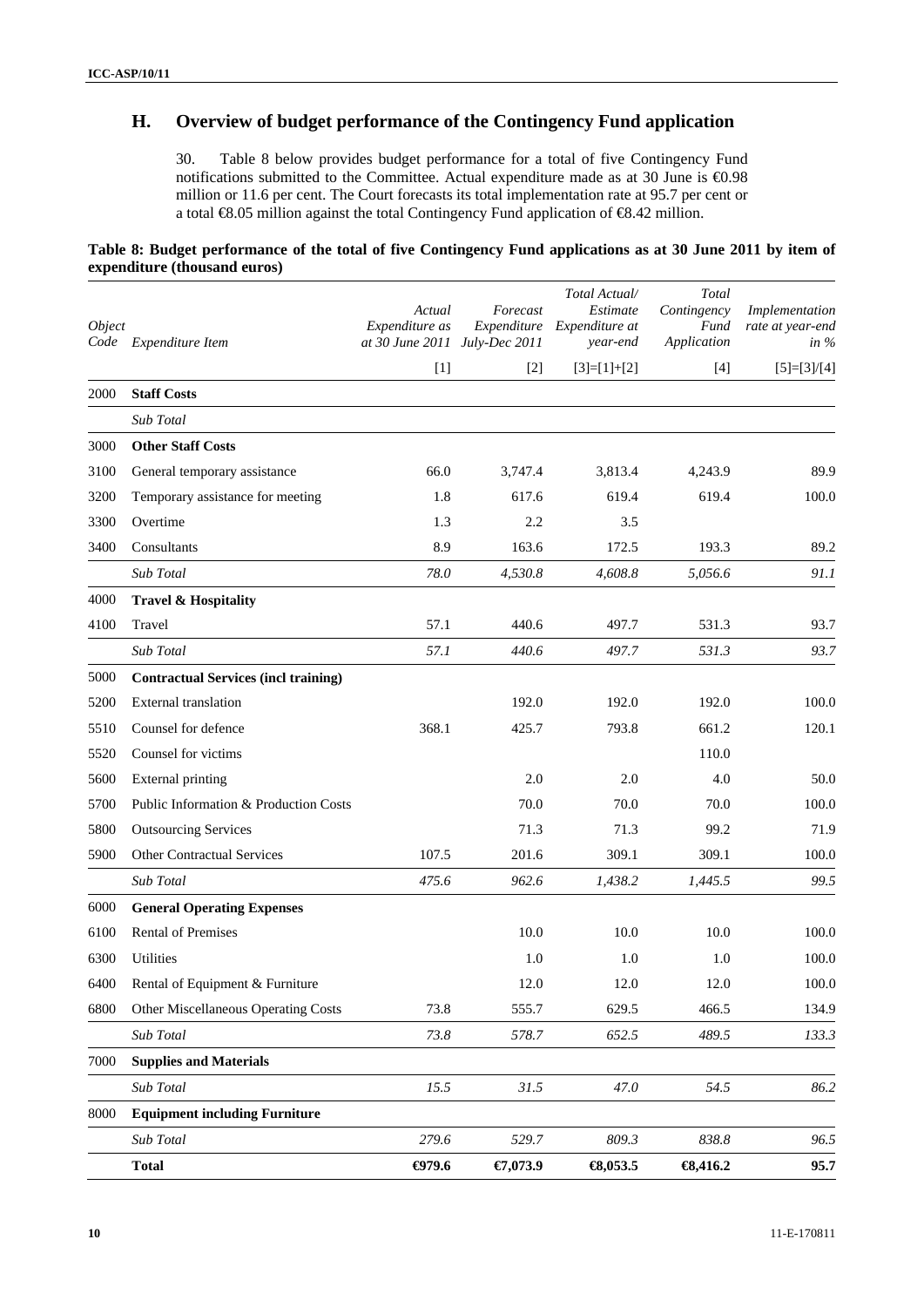31. The budget performance of each Contingency Fund application is detailed in the order of the notifications to the Committee.

#### **1. Contingency Fund application for the transfer of four detained witnesses from the DRC to The Netherlands**

32. Table 9 below shows actual expenditure as at 30 June and forecast expenditure at year's end on the Contingency Fund application requested to transfer four detained witnesses on the DRC case. The transfer took place in mid-March 2011. Actual expenditure as at 30 June is 80.2 per cent, or  $\bigoplus$  18 million. The forecast implementation is 211.3 per cent, or a total of €0.48 million, against the requested Contingency Fund application of €0.23 million.

33. The assumption when the notification was submitted to the Committee was that it would be necessary to transfer four detained witnesses from the DRC to The Netherlands and keep them in the cells rented from the International Criminal Tribunal for the Former Yugoslavia (ICTY) until their return to the DRC scheduled in May. However, due to the application filed by the detained witnesses for the purposes of seeking asylum in The Netherlands and consequent judicial decision, they were transferred to the Court's Detention Centre on 31 May. It is estimated that they will remain there until the end of the year. Consequently, the costs for the rental of cells in the Detention Centre has increased by €25,000 per month, in addition to the four extra custodial staff needed to ensure that the detained witnesses are separated from detained persons, for a cost of €0.11 million, and medical care costs, including other miscellaneous costs, of  $\epsilon$ 2,500 per month.

| Table 9: Budget performance of the Contingency Fund application for the transfer of four detained witnesses as |  |  |
|----------------------------------------------------------------------------------------------------------------|--|--|
| at 30 June 2011 by item of expenditure (thousand euros)                                                        |  |  |

| Object<br>Code | Expenditure Item                             | Actual<br>Expenditure as<br>at 30 June 2011 July-Dec 2011 | Forecast<br>Expenditure | Total Actual/<br>Forecast<br>Expenditure at<br>year's end | Total<br>Fund<br>Application | Contingency Implementation<br>rate at year's-<br>end in % |
|----------------|----------------------------------------------|-----------------------------------------------------------|-------------------------|-----------------------------------------------------------|------------------------------|-----------------------------------------------------------|
|                |                                              | $[1]$                                                     | $[2]$                   | $[3]=[1]+[2]$                                             | [4]                          | $[5]=[3]/[4]$                                             |
| 2000           | <b>Staff Costs</b>                           |                                                           |                         |                                                           |                              |                                                           |
|                | Sub-Total                                    |                                                           |                         |                                                           |                              |                                                           |
| 3000           | <b>Other Staff Costs</b>                     |                                                           |                         |                                                           |                              |                                                           |
| 3100           | General temporary assistance                 |                                                           |                         |                                                           |                              |                                                           |
| 3200           | Temporary assistance for meeting             |                                                           |                         |                                                           |                              |                                                           |
| 3400           | Overtime                                     | 1.3                                                       | 2.2                     | 3.5                                                       |                              |                                                           |
|                | Sub-Total                                    | 1.3                                                       | 2.2                     | 3.5                                                       |                              |                                                           |
| 4000           | <b>Travel &amp; Hospitality</b>              |                                                           |                         |                                                           |                              |                                                           |
| 4100           | Travel                                       | 21.5                                                      | 25.1                    | 46.6                                                      | 25.9                         | 179.9                                                     |
|                | Sub-Total                                    | 21.5                                                      | 25.1                    | 46.6                                                      | 25.9                         | 179.9                                                     |
| 5000           | <b>Contractual Services (incl. training)</b> |                                                           |                         |                                                           |                              |                                                           |
| 5200           | <b>External</b> translation                  |                                                           |                         |                                                           |                              |                                                           |
| 5510           | Counsel for defence                          |                                                           |                         |                                                           |                              |                                                           |
| 5520           | Counsel for victims                          |                                                           |                         |                                                           |                              |                                                           |
| 5600           | <b>External printing</b>                     |                                                           |                         |                                                           |                              |                                                           |
| 5700           | Public Information & Production Costs        |                                                           |                         |                                                           |                              |                                                           |
| 5800           | <b>Outsourcing Services</b>                  |                                                           |                         |                                                           |                              |                                                           |
| 5900           | <b>Other Contractual Services</b>            | 107.5                                                     |                         | 107.5                                                     | 107.5                        | 100.0                                                     |
|                | Sub-Total                                    | 107.5                                                     |                         | 107.5                                                     | 107.5                        | 100.0                                                     |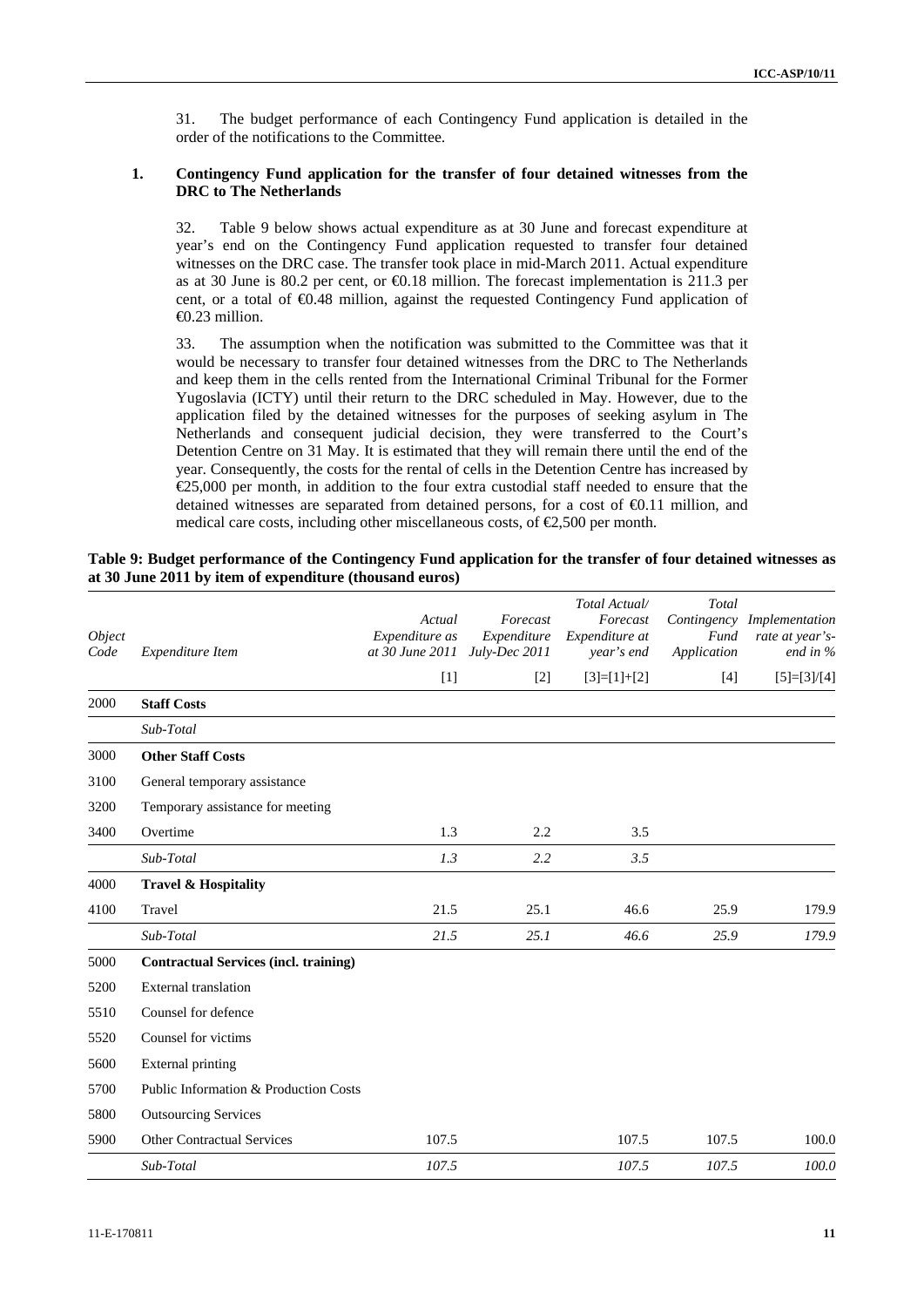| <i>Object</i><br>Code | Expenditure Item                           | Actual<br><i>Expenditure as</i><br>at 30 June 2011 | Forecast<br>Expenditure<br>July-Dec 2011 | Total Actual/<br>Forecast<br>Expenditure at<br>year's end | Total<br>Contingency<br>Fund<br>Application | Implementation<br>rate at year's-<br>end in $\%$ |
|-----------------------|--------------------------------------------|----------------------------------------------------|------------------------------------------|-----------------------------------------------------------|---------------------------------------------|--------------------------------------------------|
|                       |                                            | $[1]$                                              | $[2]$                                    | $[3]=[1]+[2]$                                             | $[4]$                                       | $[5]=[3]/[4]$                                    |
| 6000                  | <b>General Operating Expenses</b>          |                                                    |                                          |                                                           |                                             |                                                  |
| 6800                  | <b>Other Miscellaneous Operating Costs</b> | 49.0                                               | 271.0                                    | 320.0                                                     | 92.4                                        | 346.3                                            |
|                       | Sub-Total                                  | 49.0                                               | 271.0                                    | 320.0                                                     | 92.4                                        | 346.3                                            |
| 7000                  | <b>Supplies and Materials</b>              |                                                    |                                          |                                                           |                                             |                                                  |
|                       | Sub-Total                                  | 4.7                                                | 2.3                                      | 7.0                                                       | 3.5                                         | 200.0                                            |
| 8000                  | <b>Equipment including Furniture</b>       |                                                    |                                          |                                                           |                                             |                                                  |
|                       | Sub-Total                                  |                                                    |                                          |                                                           |                                             |                                                  |
|                       | <b>Total</b>                               | $\bigoplus 84.0$                                   | €300.6                                   | €484.6                                                    | €229.3                                      | 211.3                                            |

#### **2. Contingency Fund application for legal aid for Mr. Callixte Mbarushimana**

34. Table 10 below shows actual expenditure as at 30 June 2011 and forecast expenditure throughout the year for the Contingency Fund application requested for legal aid in respect of the defence team of Mr. Callixte Mbarushimana.

35. As at 30 June, €0.17 million was incurred, corresponding to a 42.9 per cent implementation rate. At year's end, the estimated implementation rate is 88.7 per cent, or a total of €0.36 million, against the requested application of €0.4 million. The under-spend is due to the late incorporation of the members of the defence team and less usage of investigation costs than planned. Requested Contingency Fund application costs of travel and other contractual services have been consolidated in counsel for defence costs for purposes of like-to-like comparison with the actual expenditure.

#### **Table 10: Budget performance of the Contingency Fund application for legal aid for the defence of Mr. Callixte Mbarushimana as at 30 June 2011 by item of expenditure (thousand euros)**

| Object<br>Code | Expenditure Item                 | Actual<br>Expenditure<br>as at<br>30 June 2011 | Forecast<br>Expenditure<br>July-Dec 2011 | Total Actual/<br>Forecast<br>Expenditure<br>at year-end | Total<br>Fund<br>Application | Contingency Implementation<br>rate at year-<br>end in $\%$ |
|----------------|----------------------------------|------------------------------------------------|------------------------------------------|---------------------------------------------------------|------------------------------|------------------------------------------------------------|
|                |                                  | $[1]$                                          | $[2]$                                    | $[3]=[1]+[2]$                                           | [4]                          | $[5]=[3]/[4]$                                              |
| 2000           | <b>Staff Costs</b>               |                                                |                                          |                                                         |                              |                                                            |
|                | <b>Sub</b> Total                 |                                                |                                          |                                                         |                              |                                                            |
| 3000           | <b>Other Staff Costs</b>         |                                                |                                          |                                                         |                              |                                                            |
| 3100           | General temporary assistance     |                                                |                                          |                                                         |                              |                                                            |
| 3200           | Temporary assistance for meeting |                                                |                                          |                                                         |                              |                                                            |
| 3400           | Consultants                      |                                                |                                          |                                                         |                              |                                                            |
|                | <b>Sub Total</b>                 |                                                |                                          |                                                         |                              |                                                            |
| 4000           | <b>Travel &amp; Hospitality</b>  |                                                |                                          |                                                         |                              |                                                            |
| 4100           | Travel                           |                                                |                                          |                                                         |                              |                                                            |
|                | Sub Total                        |                                                |                                          |                                                         |                              |                                                            |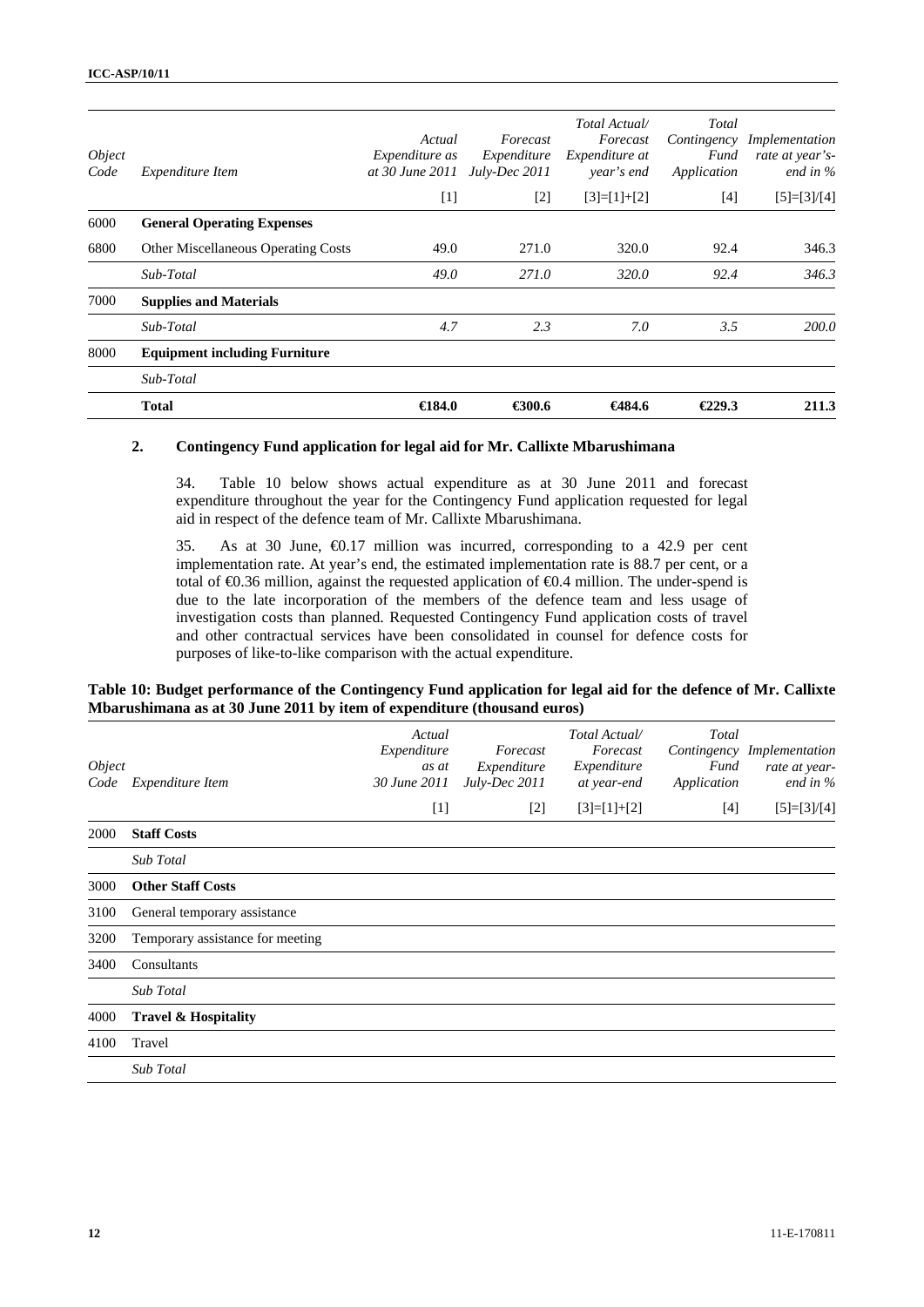| Object<br>Code | Expenditure Item                            | Actual<br>Expenditure<br>as at<br>30 June 2011 | Forecast<br>Expenditure<br>July-Dec 2011 | Total Actual/<br>Forecast<br>Expenditure<br>at year-end | Total<br>Fund<br>Application | Contingency Implementation<br>rate at year-<br>end in $%$ |
|----------------|---------------------------------------------|------------------------------------------------|------------------------------------------|---------------------------------------------------------|------------------------------|-----------------------------------------------------------|
|                |                                             | $[1]$                                          | $[2]$                                    | $[3]=[1]+[2]$                                           | $[4]$                        | $[5]=[3]/[4]$                                             |
| 5000           | <b>Contractual Services (incl training)</b> |                                                |                                          |                                                         |                              |                                                           |
| 5510           | Counsel for defence                         | 171.7                                          | 183.3                                    | 355.0                                                   | 400.3                        | 88.7                                                      |
| 5520           | Counsel for victims                         |                                                |                                          |                                                         |                              |                                                           |
| 5900           | <b>Other Contractual Services</b>           |                                                |                                          |                                                         |                              |                                                           |
|                | <b>Sub Total</b>                            | 171.7                                          | 183.3                                    | 355.0                                                   | 400.3                        | 88.7                                                      |
| 6000           | <b>General Operating Expenses</b>           |                                                |                                          |                                                         |                              |                                                           |
| 6800           | Other Miscellaneous Operating Costs         |                                                |                                          |                                                         |                              |                                                           |
|                | Sub Total                                   |                                                |                                          |                                                         |                              |                                                           |
| 7000           | <b>Supplies and Materials</b>               |                                                |                                          |                                                         |                              |                                                           |
|                | <b>Sub Total</b>                            |                                                |                                          |                                                         |                              |                                                           |
| 8000           | <b>Equipment including Furniture</b>        |                                                |                                          |                                                         |                              |                                                           |
|                | <b>Sub Total</b>                            |                                                |                                          |                                                         |                              |                                                           |
|                | <b>Total</b>                                | $\epsilon$ 171.7                               | $\bigoplus$ 83.3                         | €355.0                                                  | €400.3                       | 88.7                                                      |

#### **3. Contingency Fund application for the situation in Libya**

36. Table 11 shows actual expenditure as at 30 June 2011 and forecast expenditure to be made at year's end for the Contingency Fund application for the situation in Libya. The actual expenditure of €0.39 million represents 9.5 per cent implementation rate. The Court's year-end forecast implementation rate is 92.8 per cent, or a total of  $\epsilon$ 3.78 million against the requested application of  $\epsilon 4.07$  million.

37. Judiciary expects to achieve a 50 per cent implementation rate due to the current assumption that one of the two GTA will be on board, based on the current activities of the Chamber.

38. The Office of the Prosecutor currently forecasts 100 per cent implementation of the funds allocated for the Libya cases. However, all efforts are being made to reduce the total expenditure potentially to be drawn from the Contingency Fund by at least 10 per cent.

39. The requested GTA in the Office of the Prosecutor is being used largely as planned. The rotation of some resources from the Services Section has been used to meet additional needs in Legal Advisory Section and Public Information Unit; hence a higher expenditure on GTA in sub-programme 2110 than notified is anticipated. Similarly some transfers are foreseen in regard to non-staff costs, such as outsourced transcription, which is anticipated at a higher level than originally notified; this will be offset by funds from travel and general operating cost lines.

40. In case the Pre-Trial Chamber authorises an investigation in Côte d'Ivoire, the Office of the Prosecutor will endeavour to remain within the funds approved to date.

41. The Registry has utilised €0.3 million as at 30 June 2011, which represents a 16.0 per cent implementation rate. At year's end, it is expected to implement 86.3 per cent, or a total of  $\in$ 1.55 million, against the requested application of  $\in$ 1.80 million.

42. The GTA category in the Registry is expected to be under-spend at 82.7 per cent implementation rate in order to allow recruitment procedures. Non-staff costs in the travel, contractual services and supplies and materials categories are expected to be underutilised after the review of the services required for support activities in the field by the Security and Safety Section. General operating expenses are forecast at 66.8 per cent as a result of the review of witness protection needs and relocation costs. However, should there be any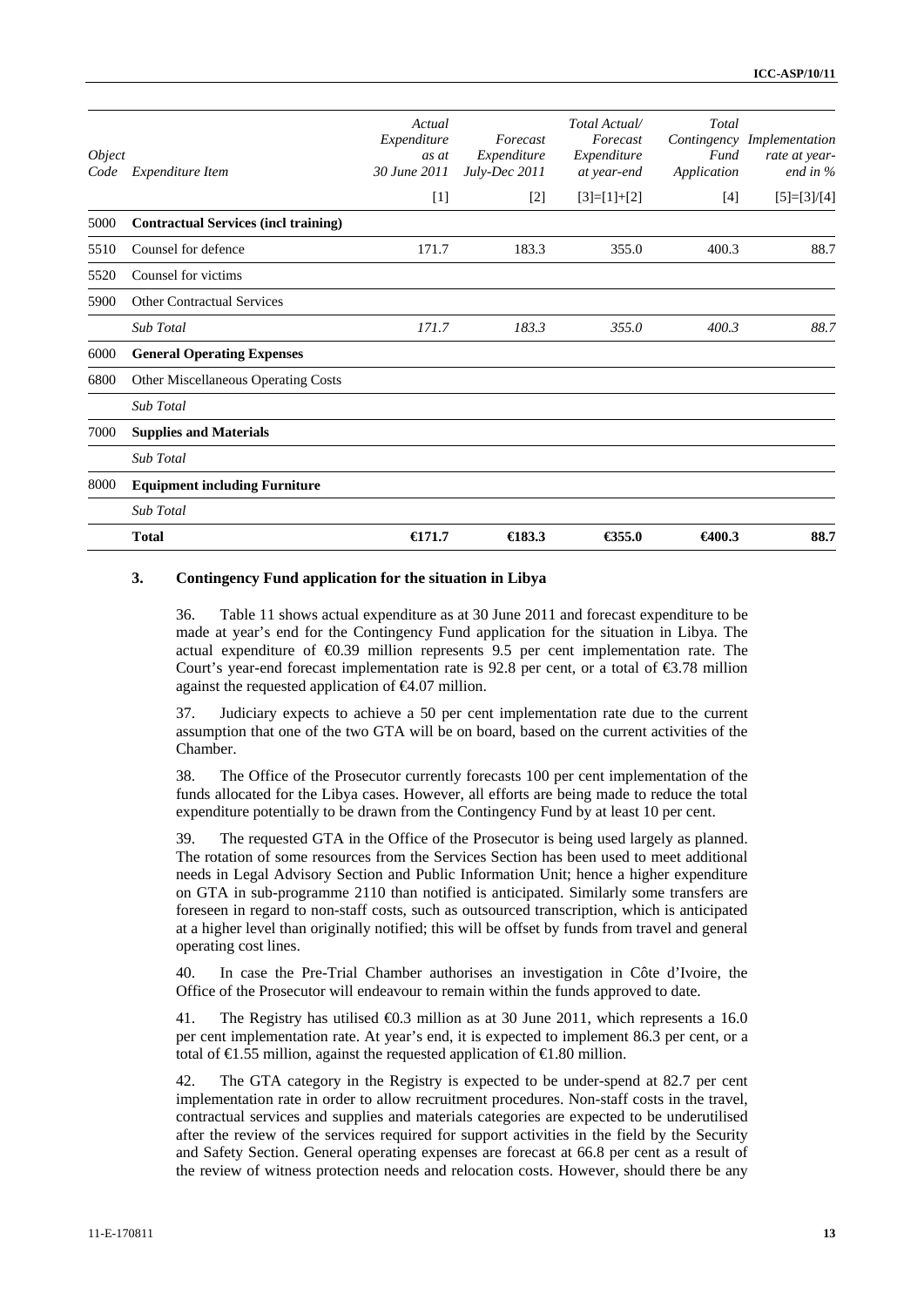unforeseen requests for protection services and referrals, a higher percentage of the fund application may be expended.

#### **Table 11: Budget performance of the Contingency Fund application for the situation in Libya as at 30 June 2011 by item of expenditure (thousand euros)**

|               |                                                  |                               | CF share (Non-Registry)                                                                                                                                    |                                                   |                                    | CF share (Registry)                                                                          |                                                              |                                                 |                                       | CF Total                                   |                                                                               |                                                             |
|---------------|--------------------------------------------------|-------------------------------|------------------------------------------------------------------------------------------------------------------------------------------------------------|---------------------------------------------------|------------------------------------|----------------------------------------------------------------------------------------------|--------------------------------------------------------------|-------------------------------------------------|---------------------------------------|--------------------------------------------|-------------------------------------------------------------------------------|-------------------------------------------------------------|
| <i>Object</i> | Code Expenditure Item                            | Support<br>core<br>activities | Actual<br>Expenditure<br>As per for Support Expenditure<br>Notification services to for Support<br>core<br>services to activities as<br>at 30 June<br>2011 | Forecast<br>services to<br>activities<br>July-Dec | As per<br>Registry's<br>activities | Actual<br>Expenditure<br>Registry's<br>core Notification activities as<br>at 30 June<br>2011 | Forecast<br>for Expenditure<br>for<br>activities<br>July-Dec | <b>Total</b><br>Actual<br>as at 30<br>June 2011 | Total<br>Forecast<br>July-Dec<br>2011 | Total<br>Actual<br>Estimate /<br>at year's | Registry's Expenditure Expenditure Expenditure Contingency<br>end Application | Total Implementati<br>on rate at<br>Fund year's end in<br>% |
|               |                                                  | $[1]$                         | $[2]$                                                                                                                                                      | $[3]$                                             | $[4]$                              | $[5]$                                                                                        |                                                              |                                                 | $[6]$ $[7]=[2]+[5]$ $[8]=[3]+[6]$     |                                            |                                                                               | $[9]=7]+[8]$ $[10]=[1]+[4]$ $[11]=[9]/[10]$                 |
|               | 2000 Staff Costs                                 |                               |                                                                                                                                                            |                                                   |                                    |                                                                                              |                                                              |                                                 |                                       |                                            |                                                                               |                                                             |
|               | Sub-Total                                        |                               |                                                                                                                                                            |                                                   |                                    |                                                                                              |                                                              |                                                 |                                       |                                            |                                                                               |                                                             |
|               | 3000 Other Staff Costs                           |                               |                                                                                                                                                            |                                                   |                                    |                                                                                              |                                                              |                                                 |                                       |                                            |                                                                               |                                                             |
|               | General<br>temporary<br>3100 assistance          | 2,167.8                       | 40.1                                                                                                                                                       | 2,071.9                                           | 301.6                              | 3.2                                                                                          | 233.9                                                        | 43.3                                            | 2,305.8                               | 2,349.1                                    | 2,469.4                                                                       | 95.1                                                        |
|               | Temporary<br>assistance for<br>3200 meeting      | 23.5                          |                                                                                                                                                            | 23.5                                              | 70.3                               | 1.8                                                                                          | 68.5                                                         | 1.8                                             | 92.0                                  | 93.8                                       | 93.8                                                                          | 100.0                                                       |
|               | 3400 Consultants                                 | 50.0                          | 1.0                                                                                                                                                        | 49.0                                              | 48.0                               |                                                                                              | 48.0                                                         | 1.0                                             | 97.0                                  | 98.0                                       | 98.0                                                                          | 100.0                                                       |
|               | Sub-Total                                        | 2,241.3                       | 41.1                                                                                                                                                       | 2.144.4                                           | 419.9                              | 5.0                                                                                          | 350.4                                                        | 46.1                                            | 2,494.8                               | 2,540.9                                    | 2,661.2                                                                       | 95.5                                                        |
|               | 4000 Travel & Hospitality                        |                               |                                                                                                                                                            |                                                   |                                    |                                                                                              |                                                              |                                                 |                                       |                                            |                                                                               |                                                             |
|               | 4100 Travel                                      | 271.1                         | 35.6                                                                                                                                                       | 192.2                                             | 85.2                               |                                                                                              | 85.2                                                         | 35.6                                            | 277.4                                 | 313.0                                      | 356.3                                                                         | 87.8                                                        |
|               | Sub-Total                                        | 271.1                         | 35.6                                                                                                                                                       | 192.2                                             | 85.2                               |                                                                                              | 85.2                                                         | 35.6                                            | 277.4                                 | 313.0                                      | 356.3                                                                         | 87.8                                                        |
|               | 5000 Contractual Services (inc.l training)       |                               |                                                                                                                                                            |                                                   |                                    |                                                                                              |                                                              |                                                 |                                       |                                            |                                                                               |                                                             |
|               | External<br>5200 translation                     |                               |                                                                                                                                                            |                                                   | 72.0                               |                                                                                              | 72.0                                                         |                                                 | 72.0                                  | 72.0                                       | 72.0                                                                          | 100.0                                                       |
|               | Counsel for<br>5510 defence                      |                               |                                                                                                                                                            |                                                   | 10.0                               |                                                                                              | 10.0                                                         |                                                 | 10.0                                  | 10.0                                       | 10.0                                                                          | 100.0                                                       |
|               | Counsel for<br>5520 victims                      |                               |                                                                                                                                                            |                                                   | 10.0                               |                                                                                              |                                                              |                                                 |                                       |                                            | 10.0                                                                          |                                                             |
|               | 5600 External printing                           |                               |                                                                                                                                                            |                                                   | 2.0                                |                                                                                              | 2.0                                                          |                                                 | 2.0                                   | 2.0                                        | 2.0                                                                           | 100.0                                                       |
|               | Public<br>Information &<br>5700 Production Costs |                               |                                                                                                                                                            |                                                   | 10.0                               |                                                                                              | 10.0                                                         |                                                 | 10.0                                  | 10.0                                       | 10.0                                                                          | 100.0                                                       |
| 5800          | Outsourcing<br>Services                          | 41.0                          |                                                                                                                                                            | 28.1                                              |                                    |                                                                                              |                                                              |                                                 | 28.1                                  | 28.1                                       | 41.0                                                                          | 68.5                                                        |
|               | Other<br>Contractual<br>5900 Services            | 25.0                          |                                                                                                                                                            | 25.0                                              | 20.0                               |                                                                                              | 20.0                                                         |                                                 | 45.0                                  | 45.0                                       | 45.0                                                                          | 100.0                                                       |
|               | Sub-Total                                        | 66.0                          |                                                                                                                                                            | 53.1                                              | 124.0                              |                                                                                              | 114.0                                                        |                                                 | 167.1                                 | 167.1                                      | 190.0                                                                         | 87.9                                                        |
|               | 6000 General Operating Expenses                  |                               |                                                                                                                                                            |                                                   |                                    |                                                                                              |                                                              |                                                 |                                       |                                            |                                                                               |                                                             |
| 6800          | Other<br>Miscellaneous<br><b>Operating Costs</b> | 212.6                         | 24.8                                                                                                                                                       | 123.2                                             |                                    |                                                                                              |                                                              | 24.8                                            | 123.2                                 | 148.0                                      | 212.6                                                                         | 69.6                                                        |
|               | Sub-Total                                        | 212.6                         | 24.8                                                                                                                                                       | 123.2                                             |                                    |                                                                                              |                                                              | 24.8                                            | 123.2                                 | 148.0                                      | 212.6                                                                         | 69.6                                                        |
|               | 7000 Supplies and Materials                      |                               |                                                                                                                                                            |                                                   |                                    |                                                                                              |                                                              |                                                 |                                       |                                            |                                                                               |                                                             |
|               | Sub-Total                                        | 12.8                          |                                                                                                                                                            | 3.2                                               | 11.4                               |                                                                                              | 10.0                                                         |                                                 | 13.2                                  | 13.2                                       | 24.2                                                                          | 54.5                                                        |
|               | 8000 Equipment including Furniture               |                               |                                                                                                                                                            |                                                   |                                    |                                                                                              |                                                              |                                                 |                                       |                                            |                                                                               |                                                             |
|               | Sub-Total                                        | 515.0                         | 217.0                                                                                                                                                      | 275.0                                             | 113.3                              | 62.6                                                                                         | 44.2                                                         | 279.6                                           | 319.2                                 | 598.8                                      | 628.3                                                                         | 95.3                                                        |
|               | <b>Total</b>                                     | €3,318.8                      | €318.5                                                                                                                                                     | €2,791.1                                          | €753.8                             | 657.6                                                                                        | 603.8                                                        | €386.1                                          | €3,394.9                              | €3,781.0                                   | 64,072.6                                                                      | 92.8                                                        |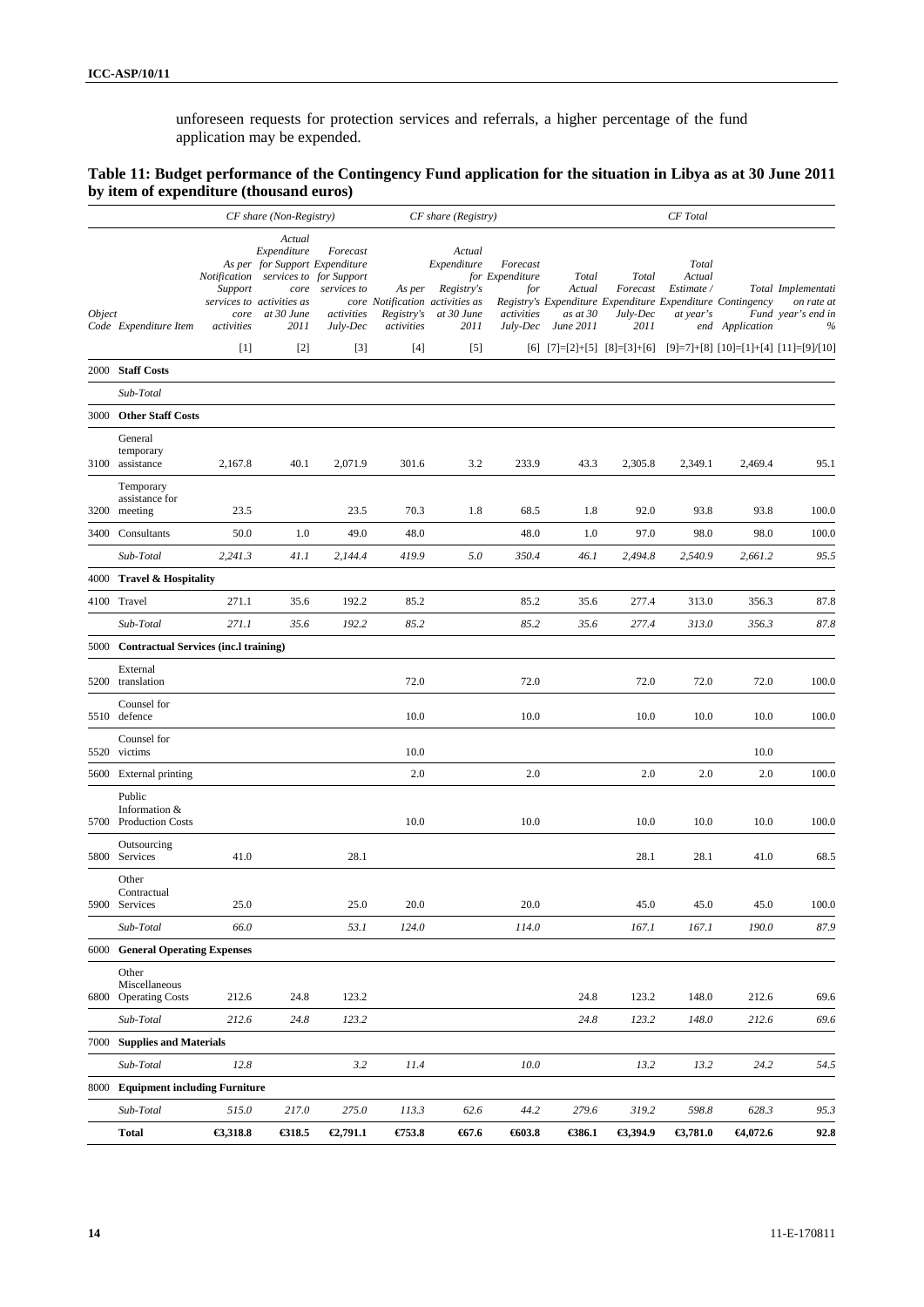#### **4. Contingency Fund application for the situation in Kenya**

43. Table 12 shows actual expenditure as at 30 June 2011 and forecast expenditure from July to December 2011 for the Contingency Fund application for the situation in Kenya. Actual expenditure made as at 30 June is  $\epsilon 0.24$  million or a 9.1 per cent implementation rate. Main costs were for legal fees for the defence of  $\Theta$ . 2 million.  $\epsilon$ 2.27 million is expected to be spent from July to December, bringing total expenditure to  $\epsilon$ 2.5 million, against the application of  $\epsilon$ 2.6 million representing a 95.7 per cent implementation rate.

44. The GTA category is expected to under-spend in order to allow recruitment processes to be conducted. Chambers revised its need for consultancy services to review victims' applications and estimate its implementation rate at 66.7 per cent in the consultancy category. Under-spend in the outsourcing services category is attributable to the review of the services required for support activities in the field by the Security and Safety Section.

#### **Table 12: Budget performance of the Contingency Fund application for the situation in Kenya as at 30 June 2011 by item of expenditure (thousand euros)**

| Object<br>Code | Expenditure Item                             | Actual<br>Expenditure as<br>at 30 June 2011 July-Dec 2011 | Forecast | Total Actual/<br>Estimate<br>Expenditure Expenditure at<br>year's end | Total<br>Contingency<br>Fund<br>Application | Implementation<br>rate at year's-<br>end in % |
|----------------|----------------------------------------------|-----------------------------------------------------------|----------|-----------------------------------------------------------------------|---------------------------------------------|-----------------------------------------------|
|                |                                              | $[1]$                                                     | $[2]$    | $[3]=[1]+[2]$                                                         | $[4]$                                       | $[5]=[3]/[4]$                                 |
| 2000           | <b>Staff Costs</b>                           |                                                           |          |                                                                       |                                             |                                               |
|                | Sub-Total                                    |                                                           |          |                                                                       |                                             |                                               |
| 3000           | <b>Other Staff Costs</b>                     |                                                           |          |                                                                       |                                             |                                               |
| 3100           | General temporary assistance                 | 22.7                                                      | 813.6    | 836.3                                                                 | 976.6                                       | 85.6                                          |
| 3200           | Temporary assistance for meeting             |                                                           | 225.5    | 225.5                                                                 | 225.5                                       | 100.0                                         |
| 3400           | Consultants                                  | 7.9                                                       | 66.6     | 74.5                                                                  | 95.3                                        | 78.2                                          |
|                | Sub-Total                                    | 30.6                                                      | 1,105.7  | 1,136.3                                                               | 1,297.4                                     | 87.6                                          |
| 4000           | <b>Travel &amp; Hospitality</b>              |                                                           |          |                                                                       |                                             |                                               |
| 4100           | Travel                                       |                                                           | 138.1    | 138.1                                                                 | 149.1                                       | 92.6                                          |
|                | Sub-Total                                    |                                                           | 138.1    | 138.1                                                                 | 149.1                                       | 92.6                                          |
| 5000           | <b>Contractual Services (incl. training)</b> |                                                           |          |                                                                       |                                             |                                               |
| 5200           | <b>External translation</b>                  |                                                           | 120.0    | 120.0                                                                 | 120.0                                       | 100.0                                         |
| 5510           | Counsel for defence                          | 196.4                                                     | 232.4    | 428.8                                                                 | 250.9                                       | 170.9                                         |
| 5520           | Counsel for victims                          |                                                           |          |                                                                       | 100.0                                       |                                               |
| 5600           | <b>External printing</b>                     |                                                           |          |                                                                       | 2.0                                         |                                               |
| 5700           | Public Information & Production Costs        |                                                           | 60.0     | 60.0                                                                  | 60.0                                        | 100.0                                         |
| 5800           | <b>Outsourcing Services</b>                  |                                                           | 43.2     | 43.2                                                                  | 58.2                                        | 74.2                                          |
| 5900           | <b>Other Contractual Services</b>            |                                                           | 156.6    | 156.6                                                                 | 156.6                                       | 100.0                                         |
|                | Sub-Total                                    | 196.4                                                     | 612.2    | 808.6                                                                 | 747.7                                       | 108.1                                         |
| 6000           | <b>General Operating Expenses</b>            |                                                           |          |                                                                       |                                             |                                               |
| 6100           | <b>Rental of Premises</b>                    |                                                           | 10.0     | 10.0                                                                  | 10.0                                        | 100.0                                         |
| 6300           | Utilities                                    |                                                           | 1.0      | 1.0                                                                   | 1.0                                         | 100.0                                         |
| 6400           | Rental of Equipment & Furniture              |                                                           | 12.0     | 12.0                                                                  | 12.0                                        | 100.0                                         |
| 6800           | Other Miscellaneous Operating Costs          |                                                           | 161.5    | 161.5                                                                 | 161.5                                       | 100.0                                         |
|                | Sub-Total                                    |                                                           | 184.5    | 184.5                                                                 | 184.5                                       | 100.0                                         |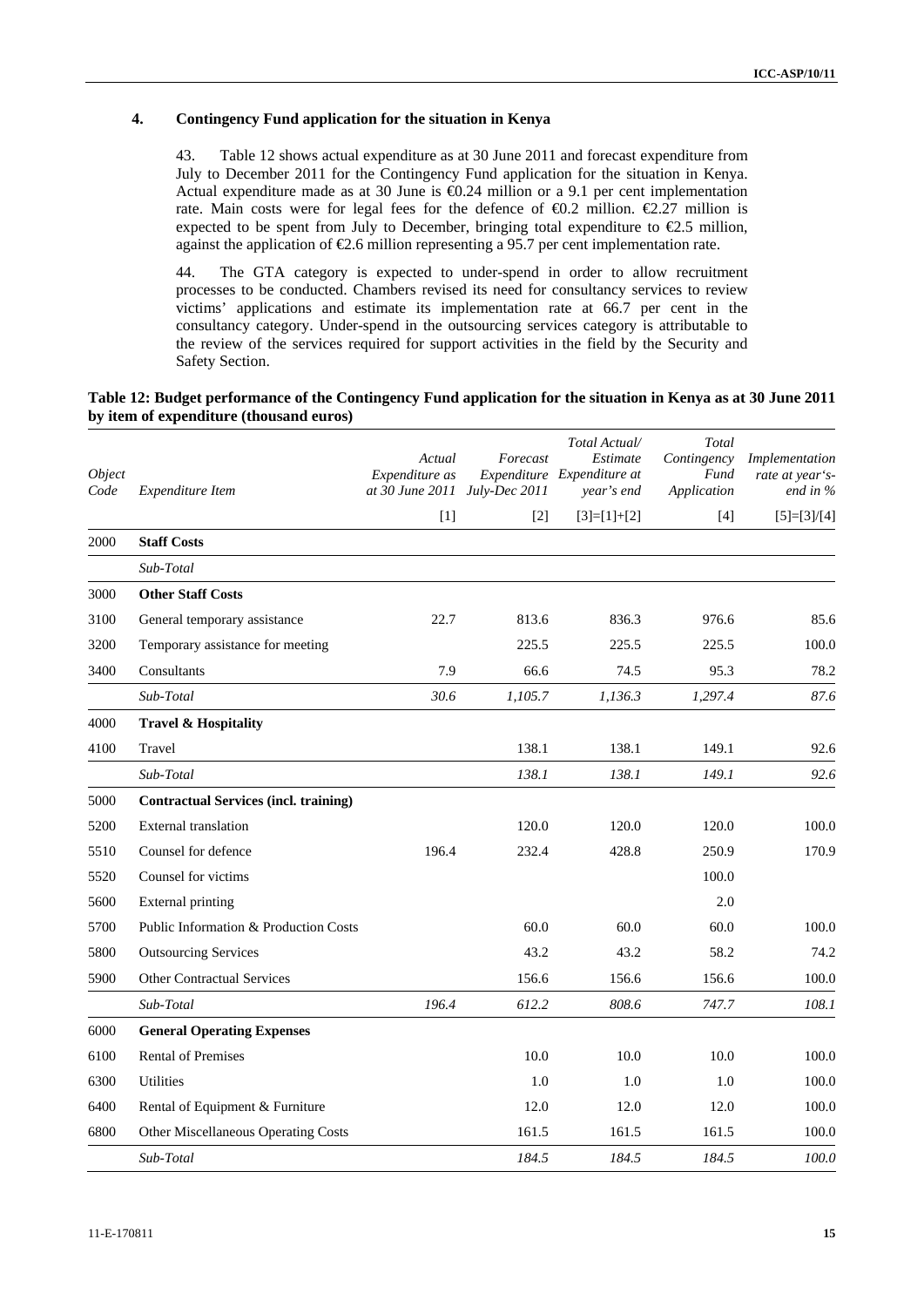|                       | <b>Total</b>                         | €237.8                                      | €2,267.0                  | €2,504.8                                                              | €2.616.0                                    | 95.7                                             |
|-----------------------|--------------------------------------|---------------------------------------------|---------------------------|-----------------------------------------------------------------------|---------------------------------------------|--------------------------------------------------|
|                       | Sub-Total                            |                                             | 210.5                     | 210.5                                                                 | 210.5                                       | 100.0                                            |
| 8000                  | <b>Equipment including Furniture</b> |                                             |                           |                                                                       |                                             |                                                  |
|                       | Sub-Total                            | 10.8                                        | 16.0                      | 26.8                                                                  | 26.8                                        | 100.0                                            |
| 7000                  | <b>Supplies and Materials</b>        |                                             |                           |                                                                       |                                             |                                                  |
|                       |                                      | $[1]$                                       | $\lceil 2 \rceil$         | $[3]=[1]+[2]$                                                         | $[4]$                                       | $[5]=[3]/[4]$                                    |
| <i>Object</i><br>Code | <i>Expenditure Item</i>              | Actual<br>Expenditure as<br>at 30 June 2011 | Forecast<br>July-Dec 2011 | Total Actual/<br>Estimate<br>Expenditure Expenditure at<br>year's end | Total<br>Contingency<br>Fund<br>Application | Implementation<br>rate at year's-<br>end in $\%$ |

#### **5. Contingency Fund application to meet expenses arising from trial activities from July to December 2011**

45. Table 13 shows forecast expenditure to be made at year's end from the Contingency Fund application to meet expenses arising from trial activities from July to December 2011. Since the notification to the Committee was made on 15 June, the Court has not yet incurred expenditure. The lower forecast implementation is expected in the GTA category at 78.7 per cent for recruitment of certain replacements.

|  | Table 13: Forecast expenditure from the Contingency Fund application to meet        |  |  |  |  |  |  |
|--|-------------------------------------------------------------------------------------|--|--|--|--|--|--|
|  | expenses arising from trial activities from July to December by item of expenditure |  |  |  |  |  |  |
|  | (thousand euros)                                                                    |  |  |  |  |  |  |

|                              |                                              | Forecast    | Total                                         |                                    |
|------------------------------|----------------------------------------------|-------------|-----------------------------------------------|------------------------------------|
| <i><b>Object</b></i><br>Code | Expenditure Item                             | Expenditure | Contingency<br>July-Dec 2011 Fund Application | Implementation<br>rate in per cent |
| 2000                         | <b>Staff Costs</b>                           |             |                                               |                                    |
|                              | Sub-Total                                    |             |                                               |                                    |
| 3000                         | <b>Other Staff Costs</b>                     |             |                                               |                                    |
| 3100                         | General temporary assistance                 | 628.0       | 797.9                                         | 78.7                               |
| 3200                         | Temporary assistance for meeting             | 300.1       | 300.1                                         | 100.0                              |
| 3400                         | Overtime                                     |             |                                               |                                    |
|                              | Sub-Total                                    | 928.1       | 1,098.0                                       | 84.5                               |
| 4000                         | <b>Travel &amp; Hospitality</b>              |             |                                               |                                    |
| 4100                         | Travel                                       |             |                                               |                                    |
|                              | Sub-Total                                    |             |                                               |                                    |
| 5000                         | <b>Contractual Services (incl. training)</b> |             |                                               |                                    |
| 5200                         | <b>External translation</b>                  |             |                                               |                                    |
| 5510                         | Counsel for defence                          |             |                                               |                                    |
| 5520                         | Counsel for victims                          |             |                                               |                                    |
| 5600                         | External printing                            |             |                                               |                                    |
| 5700                         | Public Information & Production Costs        |             |                                               |                                    |
| 5800                         | <b>Outsourcing Services</b>                  |             |                                               |                                    |
| 5900                         | <b>Other Contractual Services</b>            |             |                                               |                                    |
|                              | Sub Total                                    |             |                                               |                                    |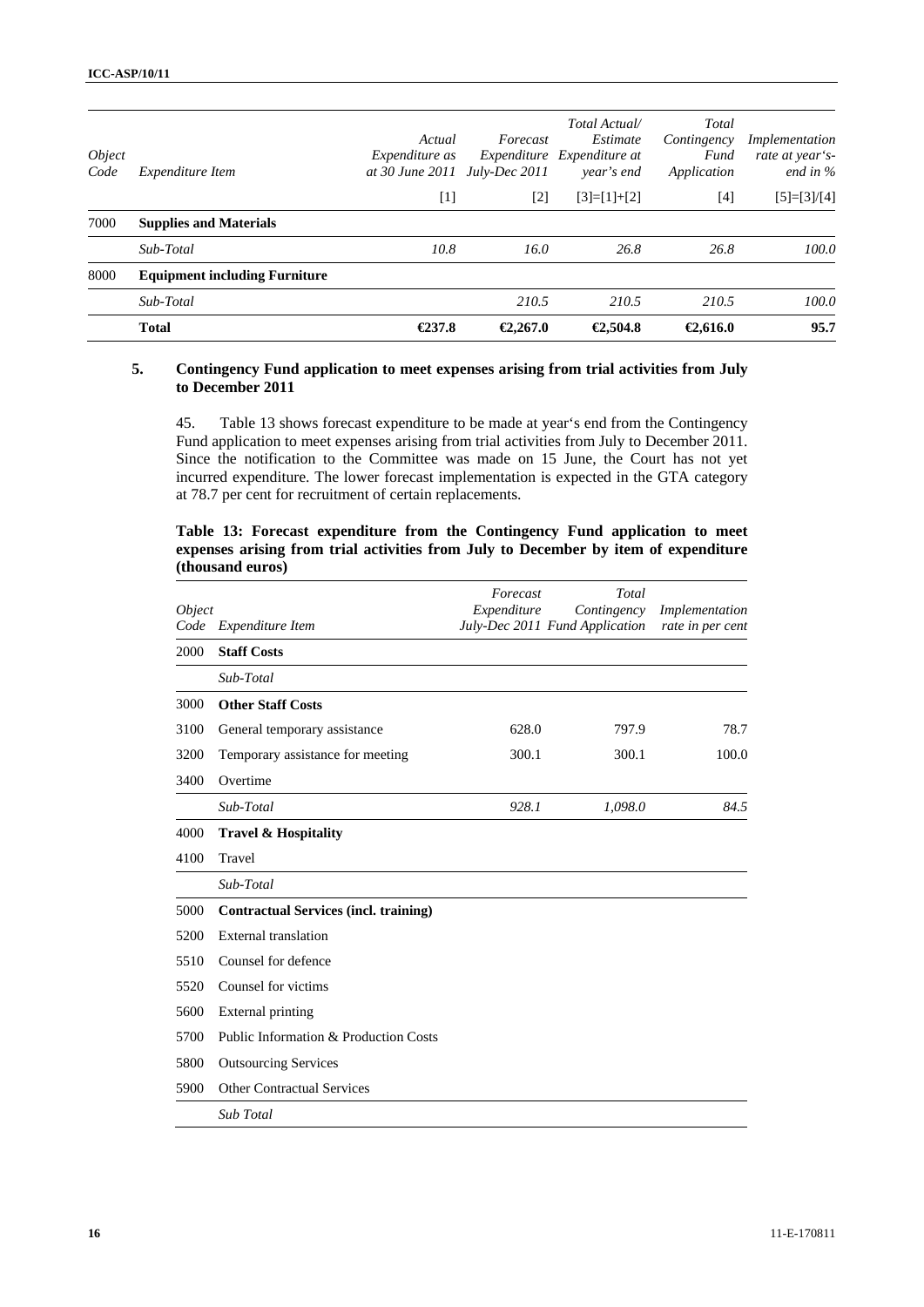| <i>Object</i><br>Code | Expenditure Item                           | Forecast<br>Expenditure | Total<br>Contingency<br>July-Dec 2011 Fund Application | Implementation<br>rate in per cent |
|-----------------------|--------------------------------------------|-------------------------|--------------------------------------------------------|------------------------------------|
| 6000                  | <b>General Operating Expenses</b>          |                         |                                                        |                                    |
| 6800                  | <b>Other Miscellaneous Operating Costs</b> |                         |                                                        |                                    |
|                       | Sub-Total                                  |                         |                                                        |                                    |
| 7000                  | <b>Supplies and Materials</b>              |                         |                                                        |                                    |
|                       | Sub-Total                                  |                         |                                                        |                                    |
| 8000                  | <b>Equipment including Furniture</b>       |                         |                                                        |                                    |
|                       | Sub-Total                                  |                         |                                                        |                                    |
|                       | <b>Total</b>                               | $\bigoplus$ 28.1        | €1,098.0                                               | 84.5                               |

# **IV. Consolidated budget performance of the Court - Regular programme budget and contingency fund application**

46. Table 14 provides a summary of Court's consolidated budget performance of regular programme budget and Contingency Fund application. The Court's forecast expenditure including Contingency Fund expenditure is €111.46 million against the consolidated budget of €112.02 million including Contingency Fund application of €8.42 million. This represents 99.5 per cent implementation rate. This would be 107.6 per cent if against the approved budget of €103.61 million.

#### **Table 14: ICC consolidated budget performance as at 30 June 2011 by item of expenditure (thousand euros)**

| <b>Items</b>                            | Approved<br><b>Budget</b><br>2011<br>$[1]$ | Total<br>Contingency<br>Fund(CF)<br>Application<br>2011<br>$[2]$ | Total<br>Consolidated<br><b>Budget</b> and<br>CF<br>Application<br>$[3]=[1]+[2]$ | Actual<br>Expenditure*<br>as at<br>2011 30 June 2011 30 June 2011<br>$[4]$ | Actual<br>Expenditure<br>for $CF^*$<br>as at<br>$[5]$ | Forecast<br>Expenditure<br>[6] | Forecast<br>Expenditure<br>2011 for CF 2011<br>$[7]$ | Total<br>Forecast<br>Expenditure<br>incl CF<br>2011<br>$[8]=[6]+[7]$ | <b>Total Forecast</b><br>incl CF<br>Implementation<br>rate 2011<br>against<br>Approved<br>$[9]=[8]/[1]$ | <b>Total Forecast</b><br>incl CF<br>Implementation<br>rate 2011<br>against Total<br>Consolidated<br><b>Budget and CF</b><br>Budget in % Application in %<br>$[10]=[8]/[3]$ |
|-----------------------------------------|--------------------------------------------|------------------------------------------------------------------|----------------------------------------------------------------------------------|----------------------------------------------------------------------------|-------------------------------------------------------|--------------------------------|------------------------------------------------------|----------------------------------------------------------------------|---------------------------------------------------------------------------------------------------------|----------------------------------------------------------------------------------------------------------------------------------------------------------------------------|
|                                         |                                            |                                                                  |                                                                                  |                                                                            |                                                       |                                |                                                      |                                                                      |                                                                                                         |                                                                                                                                                                            |
| Judges                                  | 5,757                                      |                                                                  | 5,757                                                                            | 4,167                                                                      |                                                       | 5,855                          |                                                      | 5,854.9                                                              | 101.7                                                                                                   | 101.7                                                                                                                                                                      |
| Judges' travel                          | 171                                        |                                                                  | 171                                                                              | 50                                                                         |                                                       | 50                             |                                                      | 50.4                                                                 | 29.5                                                                                                    | 29.5                                                                                                                                                                       |
| Sub-total<br>judges                     | 5,928                                      |                                                                  | 5,928                                                                            | 4,217                                                                      |                                                       | 5,905                          |                                                      | 5,905.3                                                              | 99.6                                                                                                    | 99.6                                                                                                                                                                       |
| Staff costs                             | 59,849                                     |                                                                  | 59,849                                                                           | 27,676                                                                     |                                                       | 56,322                         |                                                      | 56,322.1                                                             | 94.1                                                                                                    | 94.1                                                                                                                                                                       |
| General<br>temporary<br>assistance      | 8,950                                      | 4,244                                                            | 13,194                                                                           | 6,103                                                                      | 66.0                                                  | 12,103                         | 3,813.4                                              | 15,915.9                                                             | 177.8                                                                                                   | 120.6                                                                                                                                                                      |
| Temporary<br>assistance for<br>meetings | 1,353                                      | 619                                                              | 1,973                                                                            | 677                                                                        | 1.8                                                   | 1,319                          | 619.4                                                | 1,938.6                                                              | 143.3                                                                                                   | 98.3                                                                                                                                                                       |
| Overtime                                | 444                                        |                                                                  | 444                                                                              | 174                                                                        | 1.3                                                   | 433                            | 3.5                                                  | 436.8                                                                | 98.3                                                                                                    | 98.3                                                                                                                                                                       |
| Consultants                             | 483                                        | 193                                                              | 676                                                                              | 321                                                                        | 8.9                                                   | 567                            | 172.5                                                | 739.3                                                                | 153.2                                                                                                   | 109.4                                                                                                                                                                      |
| Sub-total<br>staff costs                | 71,079                                     | 5,057                                                            | 76,136                                                                           | 34,952                                                                     | 78.0                                                  | 70,744                         | 4,608.8                                              | 75,352.7                                                             | 106.0                                                                                                   | 99.0                                                                                                                                                                       |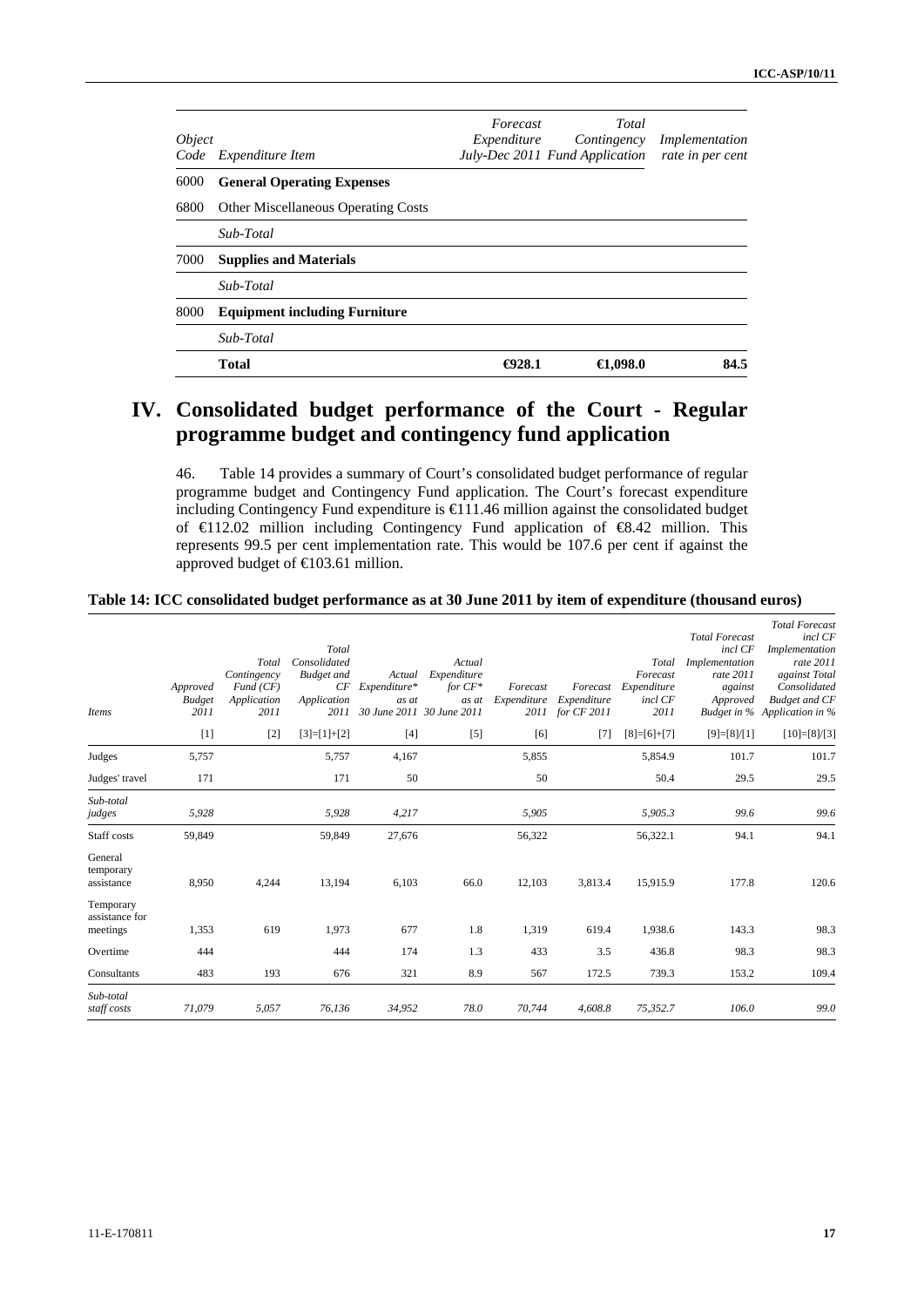| <b>Total ICC</b>                 | $\bigoplus$ 03,608                | $\bigoplus$ ,416                                        | $\bigoplus$ 12,024                                        | €5,731                                                                 | $-079.6$                                    | €103,404                | $\bigoplus$ , 053.5             | €11,457.9                                                    | 107.6                                                                                  | 99.5                                                                                                                                                     |
|----------------------------------|-----------------------------------|---------------------------------------------------------|-----------------------------------------------------------|------------------------------------------------------------------------|---------------------------------------------|-------------------------|---------------------------------|--------------------------------------------------------------|----------------------------------------------------------------------------------------|----------------------------------------------------------------------------------------------------------------------------------------------------------|
| Sub-total<br>non-staff costs     | 26,601                            | 3,360                                                   | 29,960                                                    | 16,563                                                                 | 901.6                                       | 26,755                  | 3,444.7                         | 30,200.0                                                     | 113.5                                                                                  | 100.8                                                                                                                                                    |
| Equipment incl<br>Furniture      | 1,010                             | 839                                                     | 1,849                                                     | 594                                                                    | 279.6                                       | 905                     | 809.3                           | 1,714.5                                                      | 169.7                                                                                  | 92.7                                                                                                                                                     |
| Supplies and<br>materials        | 1,281                             | 55                                                      | 1,335                                                     | 701                                                                    | 15.5                                        | 1,221                   | 47.0                            | 1,267.7                                                      | 99.0                                                                                   | 95.0                                                                                                                                                     |
| General<br>operating<br>expenses | 12,644                            | 490                                                     | 13,133                                                    | 8,676                                                                  | 73.8                                        | 11,218                  | 652.5                           | 11,870.6                                                     | 93.9                                                                                   | 90.4                                                                                                                                                     |
| Counsel for<br>victims           | 1,612                             | 110                                                     | 1,722                                                     | 902                                                                    |                                             | 2,098                   |                                 | 2,098.3                                                      | 130.2                                                                                  | 121.9                                                                                                                                                    |
| Counsel for<br>defence           | 1,099                             | 661                                                     | 1,761                                                     | 1,105                                                                  | 368.1                                       | 2,144                   | 793.8                           | 2,937.6                                                      | 267.2                                                                                  | 166.9                                                                                                                                                    |
| Training                         | 950                               |                                                         | 950                                                       | 394                                                                    |                                             | 873                     |                                 | 872.6                                                        | 91.9                                                                                   | 91.9                                                                                                                                                     |
| Contractual<br>services          | 3,517.0                           | 674.3                                                   | 4,191                                                     | 2,157                                                                  | 107.5                                       | 3,781                   | 644.4                           | 4,425.4                                                      | 125.8                                                                                  | 105.6                                                                                                                                                    |
| Hospitality                      | 57                                |                                                         | 57                                                        | 20                                                                     |                                             | 47                      |                                 | 47.1                                                         | 82.6                                                                                   | 82.6                                                                                                                                                     |
| Travel                           | 4,431                             | 531                                                     | 4,962                                                     | 2,014                                                                  | 57.1                                        | 4,469                   | 497.7                           | 4,966.2                                                      | 112.1                                                                                  | 100.1                                                                                                                                                    |
|                                  | $[1]$                             | $[2]$                                                   | $[3]=[1]+[2]$                                             | $[4]$                                                                  | $[5]$                                       | [6]                     | $[7]$                           | $[8]=[6]+[7]$                                                | $[9]=[8]/[1]$                                                                          | $[10]=[8]/[3]$                                                                                                                                           |
| <b>Items</b>                     | Approved<br><b>Budget</b><br>2011 | Total<br>Contingency<br>Fund(CF)<br>Application<br>2011 | Total<br>Consolidated<br><b>Budget</b> and<br>Application | Actual<br>$CF$ Expenditure*<br>as at<br>2011 30 June 2011 30 June 2011 | Actual<br>Expenditure<br>for $CF*$<br>as at | Forecast<br>Expenditure | Expenditure<br>2011 for CF 2011 | Total<br>Forecast<br>Forecast Expenditure<br>incl CF<br>2011 | <b>Total Forecast</b><br>incl CF<br>Implementation<br>rate 2011<br>against<br>Approved | <b>Total Forecast</b><br>incl CF<br>Implementation<br>rate 2011<br>against Total<br>Consolidated<br><b>Budget and CF</b><br>Budget in % Application in % |

\* SAP data status is as at 5 July 2011.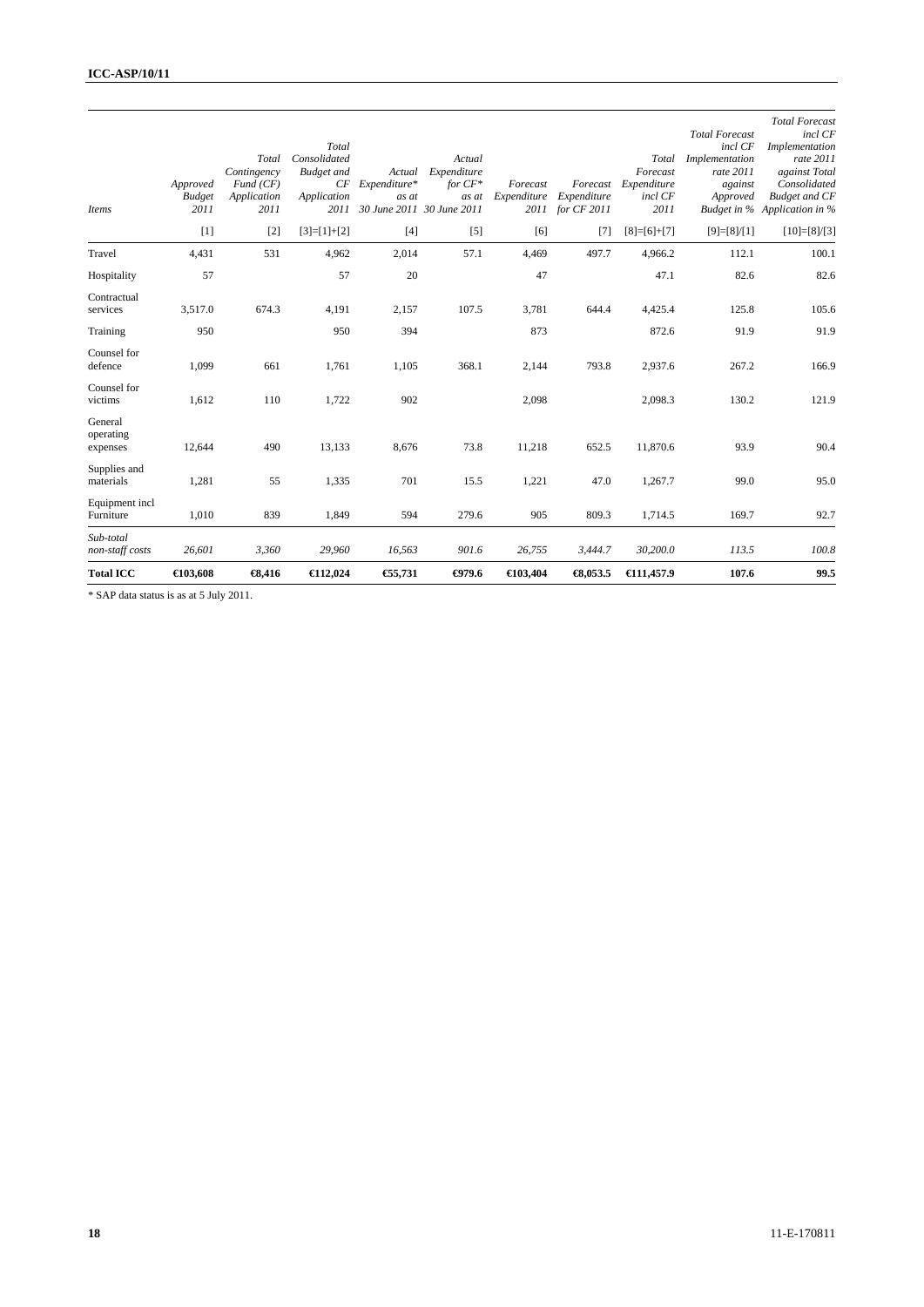| Major Programme / Programme                          | Approved budget 2011 | Actual expenditure*<br>as at 30 June 2011 | Implementation rate<br>as at 30 June in $\%$ | Forecast<br>expenditure 2011 | Forecast implementation<br>rate $2011$ in % |
|------------------------------------------------------|----------------------|-------------------------------------------|----------------------------------------------|------------------------------|---------------------------------------------|
| <b>Major Programme I</b>                             |                      |                                           |                                              |                              |                                             |
| Judiciary                                            | 10,670               | 6,742                                     | 63.2                                         | 10,670                       | 100.0                                       |
| The Presidency                                       | 2,379                | 1,449                                     | 60.9                                         | 2,363                        | 99.3                                        |
| Chambers                                             | 8,022                | 5,154                                     | 64.2                                         | 8,073                        | 100.6                                       |
| <b>Liaison Offices</b>                               | 269                  | 140                                       | 51.9                                         | 234                          | 86.8                                        |
| <b>Major Programme II</b>                            |                      |                                           |                                              |                              |                                             |
| Office of the Prosecutor                             | 26,598               | 13,002                                    | 48.9                                         | 26,598                       | 100.0                                       |
| The Prosecutor                                       | 6,416                | 2,976                                     | 46.4                                         | 6,136                        | 95.6                                        |
| Jurisdiction, Complementarity & Cooperation Division | 2,205                | 1,114                                     | 50.5                                         | 2,359                        | 107.0                                       |
| <b>Investigation Division</b>                        | 12,904               | 6,167                                     | 47.8                                         | 12,420                       | 96.2                                        |
| <b>Prosecution Division</b>                          | 5,073                | 2,746                                     | 54.1                                         | 5,683                        | 112.0                                       |
| <b>Major Programme III</b>                           |                      |                                           |                                              |                              |                                             |
| Registry                                             | 61,611               | 34,176                                    | 55.5                                         | 61,611                       | 100.0                                       |
| Office of the Registrar                              | 17,743               | 9,498                                     | 53.5                                         | 18,696                       | 105.4                                       |
| Common Administrative Services Division              | 20,675               | 12,377                                    | 59.9                                         | 19,967                       | 96.6                                        |
| Division of Court Services                           | 19,731               | 10,514                                    | 53.3                                         | 19,678                       | 99.7                                        |
| Public Information and Documentation Section         | 3,461                | 1,786                                     | 51.6                                         | 3,271                        | 94.5                                        |
| <b>Major Programme IV</b>                            |                      |                                           |                                              |                              |                                             |
| Secretariat of the Assembly of States Parties        | 2,728                | 1,026                                     | 37.6                                         | 2,720                        | 99.7                                        |
| <b>Major Programme VI</b>                            |                      |                                           |                                              |                              |                                             |
| Secretariat of the Trust Fund for Victims            | 1,205                | 501                                       | 41.6                                         | 1,186                        | 98.4                                        |
| <b>Major Programme VII.1</b>                         |                      |                                           |                                              |                              |                                             |
| Project Director's Office                            | 492                  | 186                                       | 37.7                                         | 487                          | 99.0                                        |
| <b>Major Programme VII.5</b>                         |                      |                                           |                                              |                              |                                             |
| Independent Oversight Mechanism                      | 303                  | 99                                        | 32.6                                         | 133                          | 43.7                                        |
| <b>Total ICC</b>                                     | $\bigoplus$ 03.608   | €5,731                                    | 53.8                                         | €103,404                     | 99.8                                        |

### **Table 1: ICC Budget performance as at 30 June 2011 by major programme and programme (thousand euros)**

*\* SAP data status is as at 5 July 2011*

**Annex**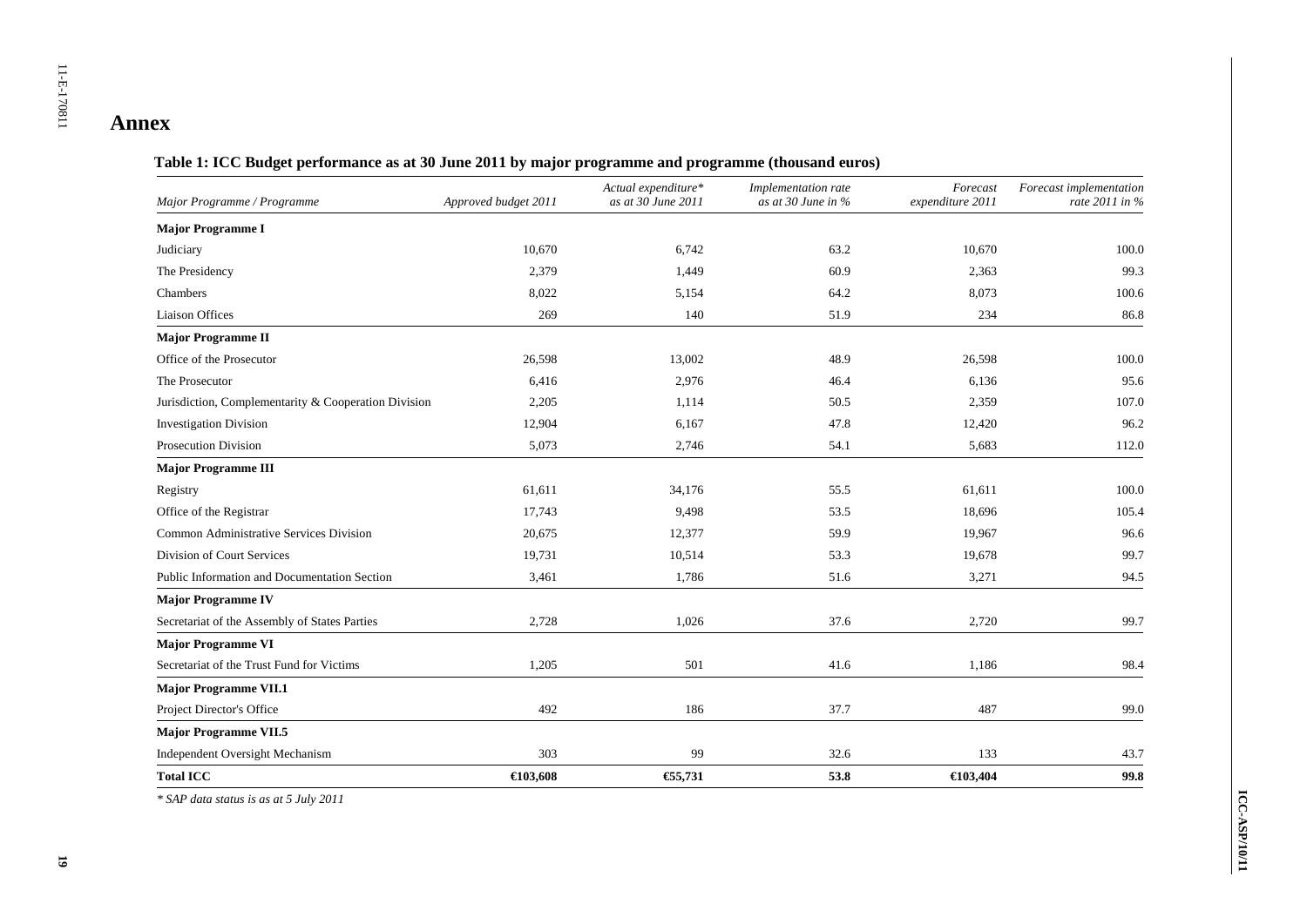|                                   |              |                       | Expenditure 2010       |                     |                                   |                      | Forecast expenditure 2011    |            |              | Proposed budget 2012  |                      | Resource growth |         |
|-----------------------------------|--------------|-----------------------|------------------------|---------------------|-----------------------------------|----------------------|------------------------------|------------|--------------|-----------------------|----------------------|-----------------|---------|
|                                   |              |                       | (thousands of euro)    |                     |                                   |                      | ( <i>thousands of euro</i> ) |            |              | (thousands of euro)   |                      | 2012 vs 2011    |         |
| The ICC                           | <b>Basic</b> | Situation-<br>related | Total                  | Contingency<br>Fund | Total incl<br>Contingency<br>Fund | Basic                | Situation-<br>related        | Total      | <b>Basic</b> | Situation-<br>related | Total                | Amount          | %       |
| Judges                            | 6,024.8      |                       | 6,024.8                |                     | 6,024.8                           | 5,854.9              |                              | 5,854.9    | 5,111.9      |                       | 5,111.9              | $-743.0$        | $-12.7$ |
| Professional staff                |              |                       | No Breakdown available |                     |                                   |                      | No Breakdown available       |            | 19,912.0     | 21,896.4              | 41,808.4             |                 |         |
| General Service staff             |              |                       |                        |                     |                                   |                      |                              |            | 11,262.6     | 9,742.4               | 21,005.0             |                 |         |
| Subtotal staff                    | 27,070.9     | 28,698.9              | 55,769.8               |                     | 55,769.8                          | 27,808.6             | 28,513.5                     | 56,322.1   | 31,174.6     | 31,638.9              | 62,813.4             | 6,491.3         | 11.5    |
| General temporary assistance      | 3,393.9      | 5,478.9               | 8,872.8                | 2,537.5             | 11,410.3                          | 3,804.8              | 8,297.7                      | 12,102.5   | 2,604.1      | 10,908.0              | 13,512.1             | 1,409.6         | 11.6    |
| Temporary assistance for meetings | 944.5        | 72.9                  | 1,017.4                | 1,158.1             | 2,175.5                           | 921.8                | 397.4                        | 1,319.2    | 589.2        | 429.9                 | 1,019.1              | $-300.1$        | $-22.7$ |
| Overtime                          | 296.9        | 60.2                  | 357.1                  | 3.6                 | 360.7                             | 280.7                | 152.6                        | 433.3      | 297.4        | 120.8                 | 418.2                | $-15.1$         | $-3.5$  |
| Consultants                       | 151.6        | 329.0                 | 480.6                  | 232.4               | 713.0                             | 162.5                | 404.3                        | 566.8      | 415.3        | 421.2                 | 836.5                | 269.7           | 47.6    |
| Subtotal other staff              | 4,786.9      | 5,941.0               | 10.727.9               | 3,931.6             | 14,659.5                          | 5,169.8              | 9,252.0                      | 14,421.8   | 3,906.0      | 11,879.9              | 15,785.9             | 1.364.1         | 9.5     |
| Travel                            | 1,200.6      | 3,350.2               | 4,550.8                | 158.5               | 4,709.2                           | 1,189.3              | 3,329.6                      | 4,518.9    | 1.177.9      | 4,309.6               | 5.487.6              | 968.7           | 21.4    |
| Hospitality                       | 46.8         |                       | 46.8                   |                     | 46.8                              | 47.1                 |                              | 47.1       | 57.0         |                       | 57.0                 | 10.0            | 21.1    |
| Contractual services              | 2,951.1      | 1,218.6               | 4,169.7                | 452.2               | 4,621.9                           | 2,235.3              | 1,545.6                      | 3,781.0    | 2,500.4      | 1,732.8               | 4,233.2              | 452.2           | 12.0    |
| Training                          | 446.9        | 403.8                 | 850.7                  |                     | 850.7                             | 399.7                | 472.9                        | 872.6      | 769.8        | 333.2                 | 1.011.5              | 138.9           | 15.9    |
| Counsel for defence               |              | 2,896.0               | 2,896.0                |                     | 2,896.0                           |                      | 2,143.8                      | 2,143.8    |              | 3,583.2               | 3,583.2              | 1,439.4         | 67.1    |
| Counsel for victims               |              | 1,235.0               | 1,235.0                |                     | 1,235.0                           |                      | 2,098.3                      | 2,098.3    |              | 3,990.5               | 3,990.5              | 1,892.2         | 90.2    |
| General operating expenses        | 5,629.5      | 5,472.7               | 11,102.1               | 190.9               | 11,293.0                          | 5,457.1              | 5,760.9                      | 11,218.1   | 6,201.7      | 6,385.4               | 12,587.1             | 1,369.0         | 12.2    |
| Supplies and materials            | 622.4        | 435.7                 | 1,058.2                |                     | 1,058.2                           | 800.9                | 419.8                        | 1,220.7    | 882.3        | 434.5                 | 1.316.8              | 96.1            | 7.9     |
| Equipment including furniture     | 369.9        | 655.2                 | 1,025.1                | 406.2               | 1,431.3                           | 547.6                | 357.7                        | 905.2      | 1,725.0      | 30.0                  | 1,755.0              | 849.8           | 93.9    |
| Subtotal non-staff                | 11,267.1     | 15,667.2              | 26,934.3               | 1,207.8             | 28,142.2                          | 10,677.0             | 16,128.6                     | 26,805.6   | 13,222.6     | 20,799.2              | 34,021.8             | 7,216.2         | 26.9    |
| <b>Total</b>                      | €49,149.7    | €0,307.1              | $-49,456.8$            | €,139.4             | €104,596.3                        | $\bigoplus$ 49,510.3 | €3,894.1                     | €103,404.4 | €3,415.1     | €64,318.0             | $\bigoplus$ 17,733.0 | €14,328.6       | 13.9    |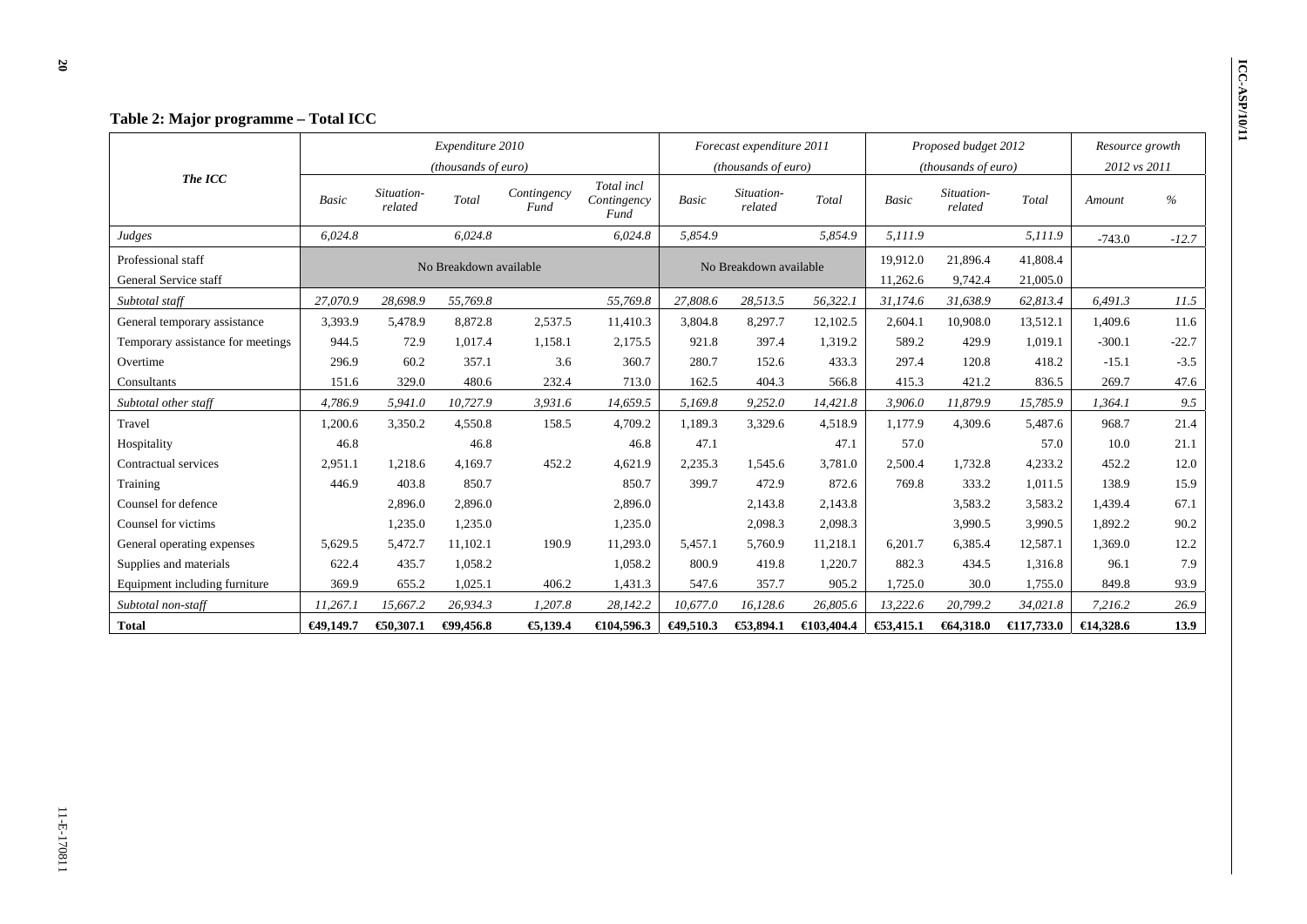## **Table 3: Major Programme I**

|                                   |                     |                       | Expenditure 2010       |                     |                                   |                     | Forecast expenditure 2011 |           |              | Proposed budget 2012  |                     | Resource growth |          |
|-----------------------------------|---------------------|-----------------------|------------------------|---------------------|-----------------------------------|---------------------|---------------------------|-----------|--------------|-----------------------|---------------------|-----------------|----------|
| <b>Major Programme I</b>          |                     |                       | (thousands of euro)    |                     |                                   |                     | (thousands of euro)       |           |              | (thousands of euro)   |                     | 2012 vs 2011    |          |
| <b>Judiciary</b>                  | <b>Basic</b>        | Situation-<br>related | Total                  | Contingency<br>Fund | Total incl<br>Contingency<br>Fund | <b>Basic</b>        | Situation-<br>related     | Total     | <b>Basic</b> | Situation-<br>related | Total               | Amount          | $\%$     |
| Judges                            | 6.024.8             |                       | 6.024.8                |                     | 6.024.8                           | 5.854.9             |                           | 5.854.9   | 5.111.9      |                       | 5,111.9             | $-743.0$        | $-12.7$  |
| Professional staff                |                     |                       | No breakdown available |                     |                                   |                     | No breakdown available    |           | 2,845.0      | 468.7                 | 3,313.7             |                 |          |
| General Service staff             |                     |                       |                        |                     |                                   |                     |                           |           | 835.1        | 189.0                 | 1,024.1             |                 |          |
| Subtotal staff                    | 3,419.0             | 521.4                 | 3,940.4                |                     | 3,940.4                           | 3,291.4             | 280.6                     | 3,572.0   | 3,680.1      | 657.7                 | 4,337.8             | 765.8           | 21.4     |
| General temporary assistance      | 459.1               | 65.7                  | 524.8                  | 266.1               | 790.9                             | 613.1               | 387.2                     | 1,000.3   | 198.0        | 295.2                 | 493.2               | $-507.1$        | $-50.7$  |
| Temporary assistance for meetings |                     |                       |                        |                     |                                   |                     |                           |           |              |                       |                     |                 |          |
| Overtime                          |                     |                       |                        |                     |                                   |                     |                           |           |              |                       |                     |                 |          |
| Consultants                       |                     |                       |                        |                     |                                   | 17.9                |                           | 17.9      | 31.4         |                       | 31.4                | 13.5            | 75.4     |
| Subtotal other staff              | 459.1               | 65.7                  | 524.8                  | 266.1               | 790.9                             | 631.0               | 387.2                     | 1,018.2   | 229.4        | 295.2                 | 524.6               | $-493.6$        | $-48.5$  |
| Travel                            | 62.9                |                       | 62.9                   |                     | 62.9                              | 167.3               |                           | 167.3     | 222.4        |                       | 222.4               | 55.1            | 32.9     |
| Hospitality                       | 9.5                 |                       | 9.5                    |                     | 9.5                               | 15.8                |                           | 15.8      | 17.0         |                       | 17.0                |                 |          |
| Contractual services              | 36.3                |                       | 36.3                   |                     | 36.3                              |                     |                           |           | 5.0          |                       | 5.0                 | 5.0             |          |
| Training                          | 20.9                |                       | 20.9                   |                     | 20.9                              | 11.0                |                           | 11.0      | 21.3         |                       | 21.3                | 10.3            | 93.6     |
| General operating expenses        | 34.2                |                       | 34.2                   |                     | 34.2                              | 22.6                |                           | 22.6      | 63.3         |                       | 63.3                | 40.8            | 180.7    |
| Supplies and materials            | 5.4                 |                       | 5.4                    |                     | 5.4                               | 1.9                 |                           | 1.9       | 5.0          |                       | 5.0                 | 3.1             | 163.2    |
| Equipment including furniture     | 0.4                 |                       | 0.4                    |                     | 0.4                               | 6.1                 |                           | 6.1       |              |                       |                     | $-6.1$          | $-100.0$ |
| Subtotal non-staff                | 169.6               |                       | 169.6                  |                     | 169.6                             | 224.7               |                           | 224.7     | 334.0        |                       | 334.0               | 109.4           | 48.7     |
| <b>Total</b>                      | $\bigoplus$ 0.072.5 | €87.1                 | $\bigoplus$ 0.659.6    | €266.1              | $\bigoplus$ 0,925.7               | $\bigoplus$ 0.002.0 | $-667.8$                  | €10,669.8 | $-0.355.4$   | $\bigoplus 52.9$      | $\bigoplus$ 0,308.3 | €361.4          | $-3.4$   |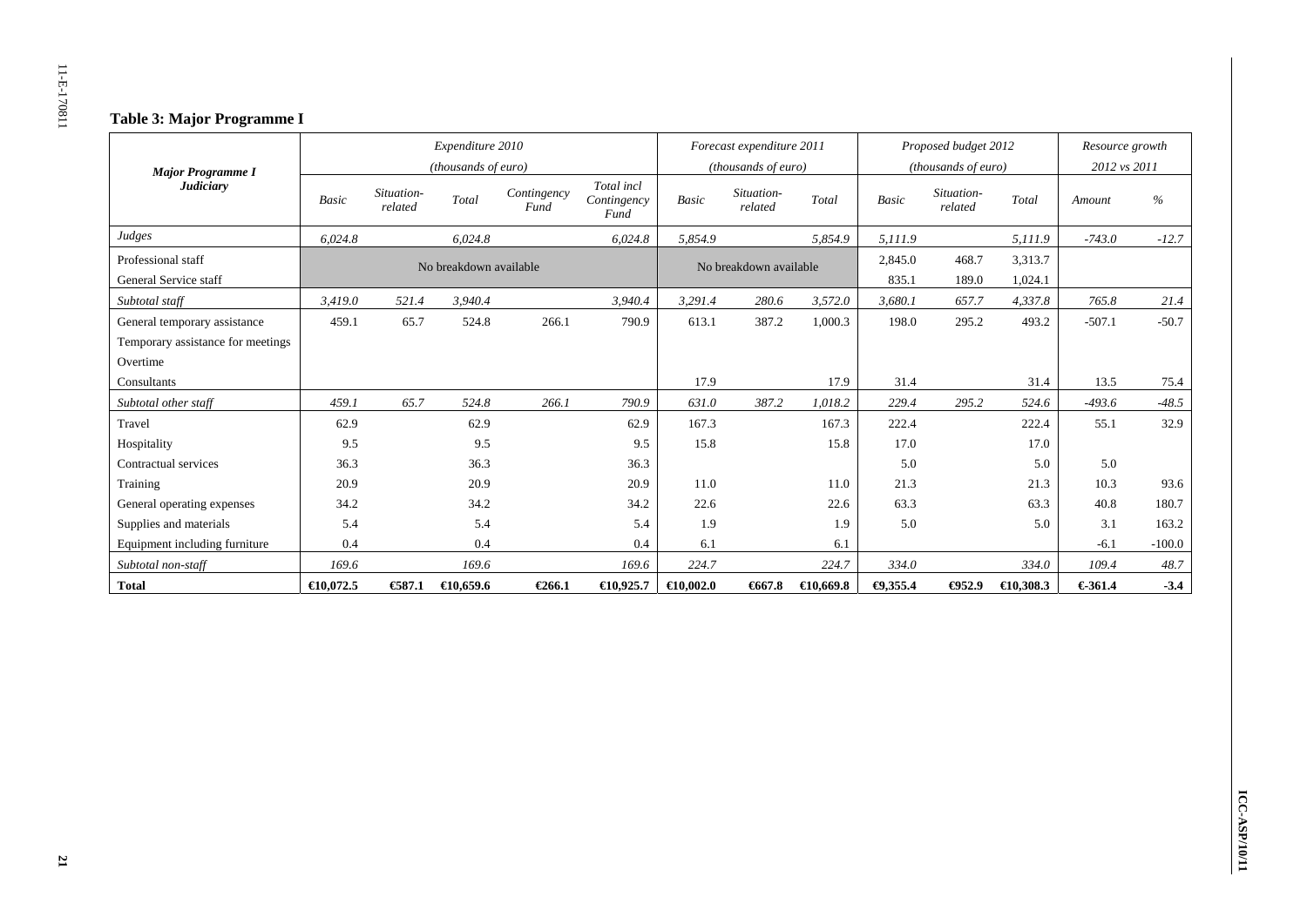|                                   | Table 4: Major Programme I - 1100                  |                       |                        |                     |                                   |              |                           |          |              |                       |                     |                 |          |
|-----------------------------------|----------------------------------------------------|-----------------------|------------------------|---------------------|-----------------------------------|--------------|---------------------------|----------|--------------|-----------------------|---------------------|-----------------|----------|
|                                   |                                                    |                       | Expenditure 2010       |                     |                                   |              | Forecast expenditure 2011 |          |              | Proposed budget 2012  |                     | Resource growth |          |
|                                   |                                                    |                       | (thousands of euro)    |                     |                                   |              | (thousands of euro)       |          |              | (thousands of euro)   |                     | 2012 vs 2011    |          |
| <b>The Presidency</b>             | <b>Basic</b>                                       | Situation-<br>related | Total                  | Contingency<br>Fund | Total incl<br>Contingency<br>Fund | <b>Basic</b> | Situation-<br>related     | Total    | <b>Basic</b> | Situation-<br>related | Total               | Amount          | $\%$     |
| Judges                            | 1,160.9                                            |                       | 1.160.9                |                     | 1,160.9                           | 1,057.1      |                           | 1.057.1  | 28.0         |                       | 28.0                | $-1,029.1$      | $-97.4$  |
| Professional staff                |                                                    |                       | No breakdown available |                     |                                   |              | No breakdown available    |          | 730.0        |                       | 730.0               |                 |          |
| General Service staff             |                                                    |                       |                        |                     |                                   |              |                           |          | 268.1        |                       | 268.1               |                 |          |
| Subtotal staff                    | 884.3                                              |                       | 884.3                  |                     | 884.3                             | 842.0        |                           | 842.0    | 998.1        |                       | 998.1               | 156.1           | 18.5     |
| General temporary assistance      | 257.0                                              | 0.7                   | 257.7                  |                     | 257.7                             | 305.2        |                           | 305.2    | 110.4        |                       | 110.4               | $-194.8$        | $-63.8$  |
| Temporary assistance for meetings |                                                    |                       |                        |                     |                                   |              |                           |          |              |                       |                     |                 |          |
| Overtime                          |                                                    |                       |                        |                     |                                   |              |                           |          |              |                       |                     |                 |          |
| Consultants                       |                                                    |                       |                        |                     |                                   |              |                           |          | 15.4         |                       | 15.4                | 15.4            |          |
| Subtotal other staff              | 257.0                                              | 0.7                   | 257.7                  |                     | 257.7                             | 305.2        |                           | 305.2    | 125.8        |                       | 125.8               | $-179.4$        | $-58.8$  |
| Travel                            | 31.9                                               |                       | 31.9                   |                     | 31.9                              | 131.5        |                           | 131.5    | 210.0        |                       | 210.0               | 78.5            | 59.7     |
| Hospitality                       | 8.4                                                |                       | 8.4                    |                     | 8.4                               | 15.0         |                           | 15.0     | 15.0         |                       | 15.0                |                 |          |
| Contractual services              | 36.3                                               |                       | 36.3                   |                     | 36.3                              |              |                           |          |              |                       |                     |                 |          |
| Training                          | 9.9                                                |                       | 9.9                    |                     | 9.9                               | 8.4          |                           | 8.4      | 5.5          |                       | 5.5                 | $-2.9$          | $-34.5$  |
| General operating expenses        |                                                    |                       |                        |                     |                                   |              |                           |          |              |                       |                     |                 |          |
| Supplies and materials            | 0.1                                                |                       | 0.1                    |                     | 0.1                               |              |                           |          |              |                       |                     |                 |          |
| Equipment including furniture     | 0.4                                                |                       | 0.4                    |                     | 0.4                               | 4.1          |                           | 4.1      |              |                       |                     | $-4.1$          | $-100.0$ |
| Subtotal non-staff                | 87.0                                               |                       | 87.0                   |                     | 87.0                              | 159.0        |                           | 159.0    | 230.5        |                       | 230.5               | 71.5            | 45.0     |
| <b>Total</b>                      | €2,389.2<br>$\bigoplus$ .7<br>€2,389.9<br>€2,389.9 |                       |                        |                     |                                   | €2,363.3     |                           | €2,363.3 | $-4,382.4$   |                       | $\bigoplus$ , 382.4 | €980.9          | $-41.5$  |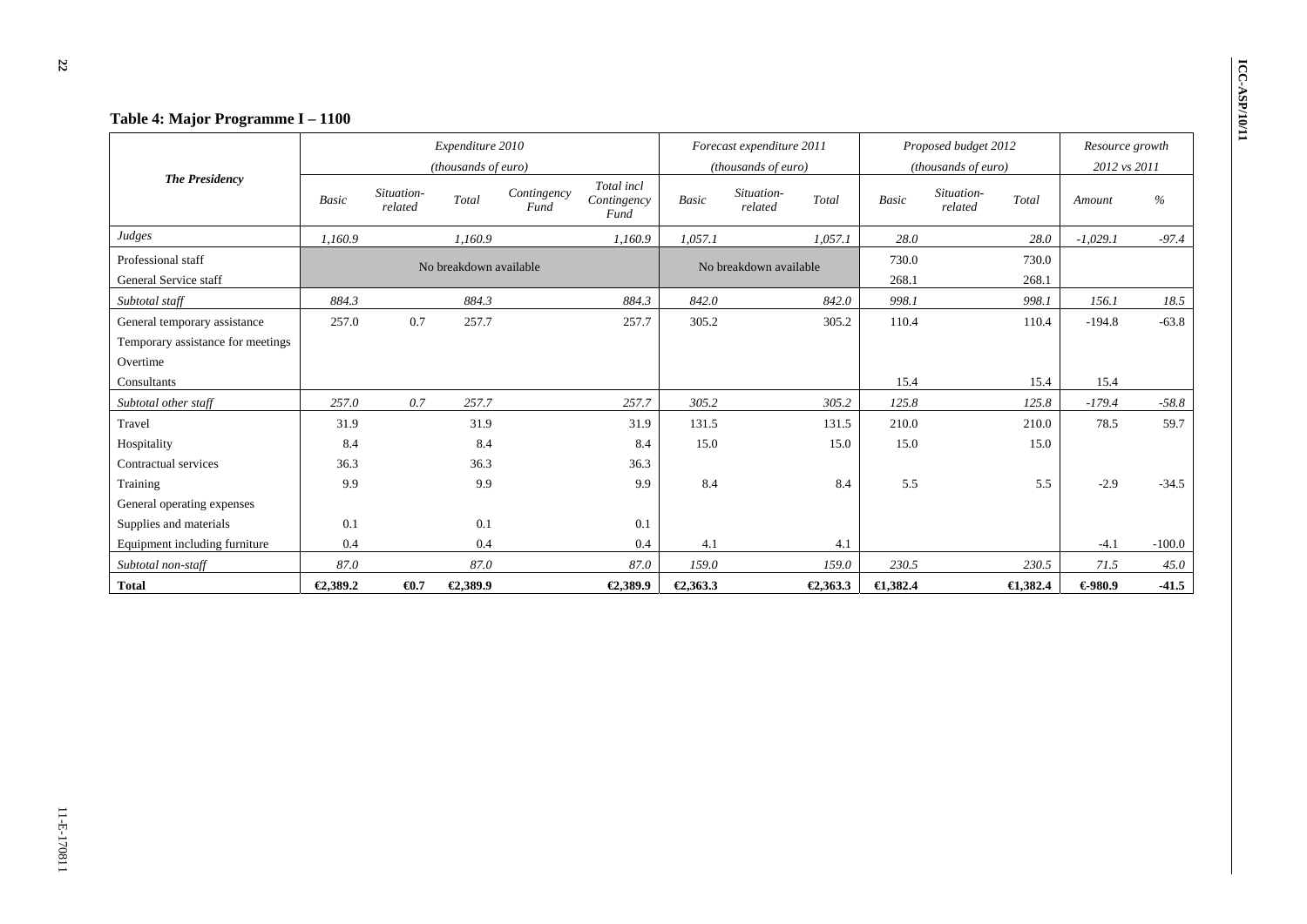## **Table 5: Major Programme I – 1200**

|                                   |              |                       | Expenditure 2010<br>(thousands of euro) |                     |                                   |              | Forecast expenditure 2011<br>(thousands of euro) |                     |              | Proposed budget 2012<br>(thousands of euro) |                     | Resource growth<br>2012 vs 2011 |          |
|-----------------------------------|--------------|-----------------------|-----------------------------------------|---------------------|-----------------------------------|--------------|--------------------------------------------------|---------------------|--------------|---------------------------------------------|---------------------|---------------------------------|----------|
| <b>Chambers</b>                   | <b>Basic</b> | Situation-<br>related | Total                                   | Contingency<br>Fund | Total incl<br>Contingency<br>Fund | <b>Basic</b> | Situation-<br>related                            | Total               | <b>Basic</b> | Situation-<br>related                       | Total               | Amount                          | $\%$     |
| Judges                            | 4.860.3      |                       | 4,860.3                                 |                     | 4,860.3                           | 4,797.8      |                                                  | 4,797.8             | 5,083.9      |                                             | 5,083.9             | 286.1                           | 6.0      |
| Professional staff                |              |                       | No breakdown available                  |                     |                                   |              | No breakdown available                           |                     | 1,961.6      | 468.7                                       | 2,430.3             |                                 |          |
| General Service staff             |              |                       |                                         |                     |                                   |              |                                                  |                     | 504.0        | 189.0                                       | 693.0               |                                 |          |
| Subtotal staff                    | 2,279.8      | 521.4                 | 2.801.2                                 |                     | 2,801.2                           | 2,247.9      | 280.6                                            | 2,528.5             | 2,465.6      | 657.7                                       | 3,123.3             | 594.8                           | 23.5     |
| General temporary assistance      | 201.7        | 65.0                  | 266.7                                   | 266.1               | 532.8                             | 307.9        | 387.2                                            | 695.1               |              | 295.2                                       | 295.2               | $-399.9$                        | $-57.5$  |
| Temporary assistance for meetings |              |                       |                                         |                     |                                   |              |                                                  |                     |              |                                             |                     |                                 |          |
| Overtime                          |              |                       |                                         |                     |                                   |              |                                                  |                     |              |                                             |                     |                                 |          |
| Consultants                       |              |                       |                                         |                     |                                   | 17.9         |                                                  | 17.9                | 16.0         |                                             | 16.0                | $-1.9$                          | $-10.6$  |
| Subtotal other staff              | 201.7        | 65.0                  | 266.7                                   | 266.1               | 532.8                             | 325.8        | 387.2                                            | 713.0               | 16.0         | 295.2                                       | 311.2               | $-401.8$                        | $-56.4$  |
| Travel                            | 0.1          |                       | 0.1                                     |                     | 0.1                               | 30.3         |                                                  | 30.3                |              |                                             |                     | $-30.3$                         | $-100.0$ |
| Hospitality                       | 0.9          |                       | 0.9                                     |                     | 0.9                               | 0.8          |                                                  | 0.8                 | 1.0          |                                             | 1.0                 | 0.2                             | 25.0     |
| Contractual services              |              |                       |                                         |                     |                                   |              |                                                  |                     |              |                                             |                     |                                 |          |
| Training                          | 11.0         |                       | 11.0                                    |                     | 11.0                              | 2.6          |                                                  | 2.6                 | 15.8         |                                             | 15.8                | 13.2                            | 507.7    |
| General operating expenses        |              |                       |                                         |                     |                                   |              |                                                  |                     |              |                                             |                     |                                 |          |
| Supplies and materials            | 2.0          |                       | 2.0                                     |                     | 2.0                               |              |                                                  |                     |              |                                             |                     |                                 |          |
| Equipment including furniture     |              |                       |                                         |                     |                                   |              |                                                  |                     |              |                                             |                     |                                 |          |
| Subtotal non-staff                | 14.0         |                       | 14.0                                    |                     | 14.0                              | 33.7         |                                                  | 33.7                | 16.8         |                                             | 16.8                | $-16.9$                         | $-50.1$  |
| <b>Total</b>                      | €7,355.8     | €586.4                | €7,942.2                                | €266.1              | $\bigoplus$ , 208.3               | €7,405.2     | 6667.8                                           | $\bigoplus$ , 073.0 | €7,582.3     | $\bigoplus 52.9$                            | $\textbf{63,535.2}$ | €462.2                          | 5.7      |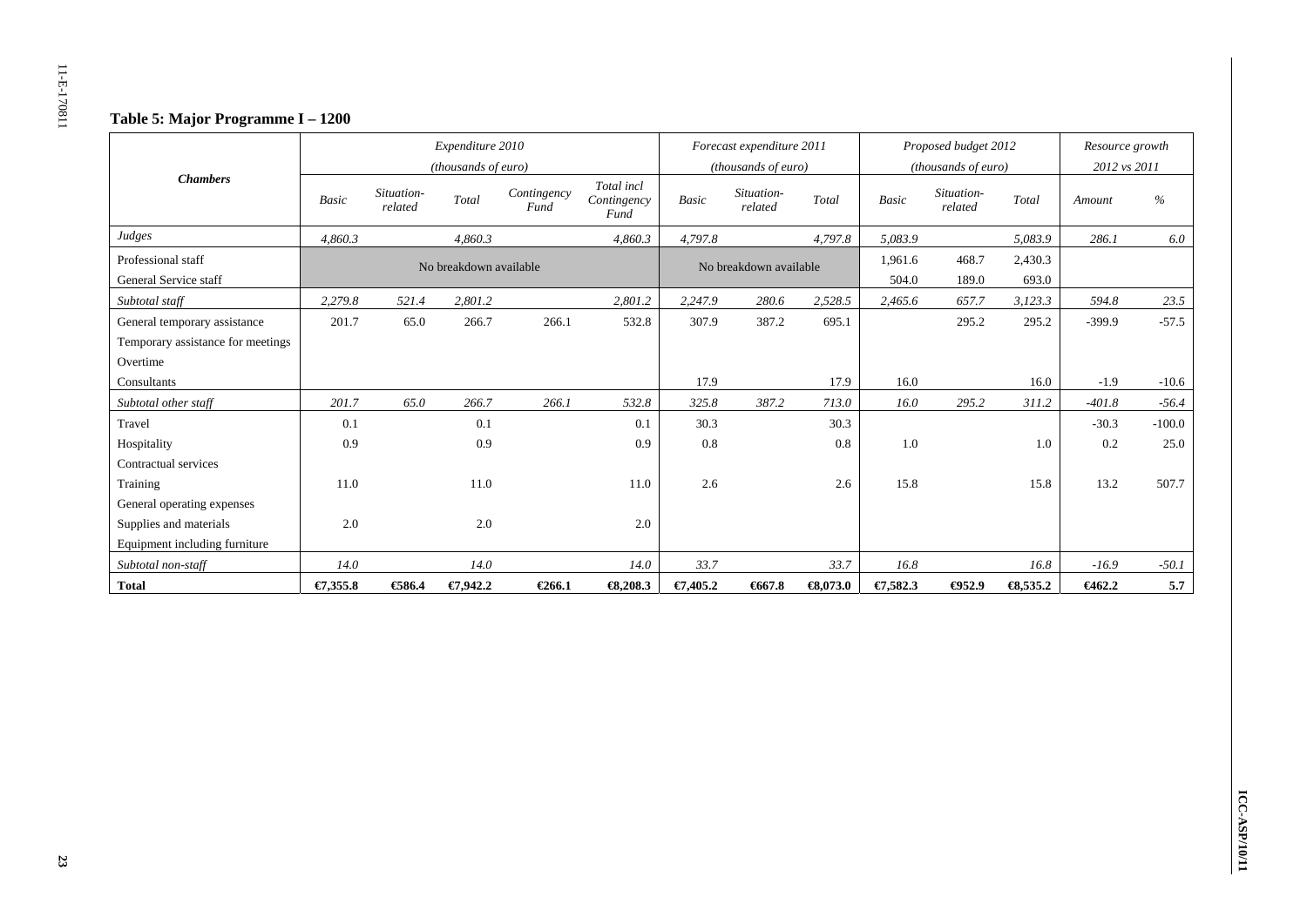| Table 6: Major Programme I - 1310 |                   |                                         |                     |                                   |       |                                                  |        |              |                                             |                  |                                 |          |
|-----------------------------------|-------------------|-----------------------------------------|---------------------|-----------------------------------|-------|--------------------------------------------------|--------|--------------|---------------------------------------------|------------------|---------------------------------|----------|
|                                   |                   | Expenditure 2010<br>(thousands of euro) |                     |                                   |       | Forecast expenditure 2011<br>(thousands of euro) |        |              | Proposed budget 2012<br>(thousands of euro) |                  | Resource growth<br>2012 vs 2011 |          |
| <b>New York Liaison Office</b>    | Basic             | Situation-<br>Total<br>related          | Contingency<br>Fund | Total incl<br>Contingency<br>Fund | Basic | Situation-<br>related                            | Total  | <b>Basic</b> | Situation-<br>related                       | Total            | Amount                          | $\%$     |
| Judges                            |                   |                                         |                     |                                   |       |                                                  |        |              |                                             |                  |                                 |          |
| Professional staff                |                   | No breakdown available                  |                     |                                   |       | No breakdown available                           |        | 153.4        |                                             | 153.4            |                                 |          |
| General Service staff             |                   |                                         |                     |                                   |       |                                                  |        | 63.0         |                                             | 63.0             |                                 |          |
| Subtotal staff                    | 231.4             | 231.4                                   |                     | 231.4                             | 201.5 |                                                  | 201.5  | 216.4        |                                             | 216.4            | 14.9                            | 7.4      |
| General temporary assistance      | 0.3               | 0.3                                     | 0.3                 |                                   |       |                                                  | 87.6   |              | 87.6                                        | 87.6             |                                 |          |
| Temporary assistance for meetings |                   |                                         |                     |                                   |       |                                                  |        |              |                                             |                  |                                 |          |
| Overtime                          |                   |                                         |                     |                                   |       |                                                  |        |              |                                             |                  |                                 |          |
| Consultants                       |                   |                                         |                     |                                   |       |                                                  |        |              |                                             |                  |                                 |          |
| Subtotal other staff              | 0.3               |                                         | 0.3                 | 0.3                               |       |                                                  |        | 87.6         |                                             | 87.6             | 87.6                            |          |
| Travel                            | 19.4              |                                         | 19.4                | 19.4                              | 5.5   |                                                  | 5.5    | 12.4         |                                             | 12.4             | 6.9                             | 125.5    |
| Hospitality                       | 0.2               |                                         | 0.2                 | 0.2                               |       |                                                  |        | 1.0          |                                             | 1.0              |                                 |          |
| Contractual services              |                   |                                         |                     |                                   |       |                                                  |        | 5.0          |                                             | 5.0              | 5.0                             |          |
| Training                          |                   |                                         |                     |                                   |       |                                                  |        |              |                                             |                  |                                 |          |
| General operating expenses        | 34.2              |                                         | 34.2                | 34.2                              | 22.6  |                                                  | 22.6   | 63.3         |                                             | 63.3             | 40.8                            | 180.7    |
| Supplies and materials            | 3.3<br>3.3<br>3.3 |                                         |                     |                                   |       |                                                  | 1.9    | 5.0          |                                             | 5.0              | 3.1                             | 163.2    |
| Equipment including furniture     |                   |                                         |                     |                                   | 2.0   |                                                  | 2.0    |              |                                             |                  | $-2.0$                          | $-100.0$ |
| Subtotal non-staff                | 57.1              |                                         | 57.1                | 57.1                              | 32.0  |                                                  | 32.0   | 86.7         |                                             | 86.7             | 54.8                            | 171.4    |
| <b>Total</b>                      | €288.8            | €288.8                                  | €288.8              | €233.5                            |       | €233.5                                           | €390.7 |              | €390.7                                      | $\epsilon$ 157.3 | 67.4                            |          |

**24**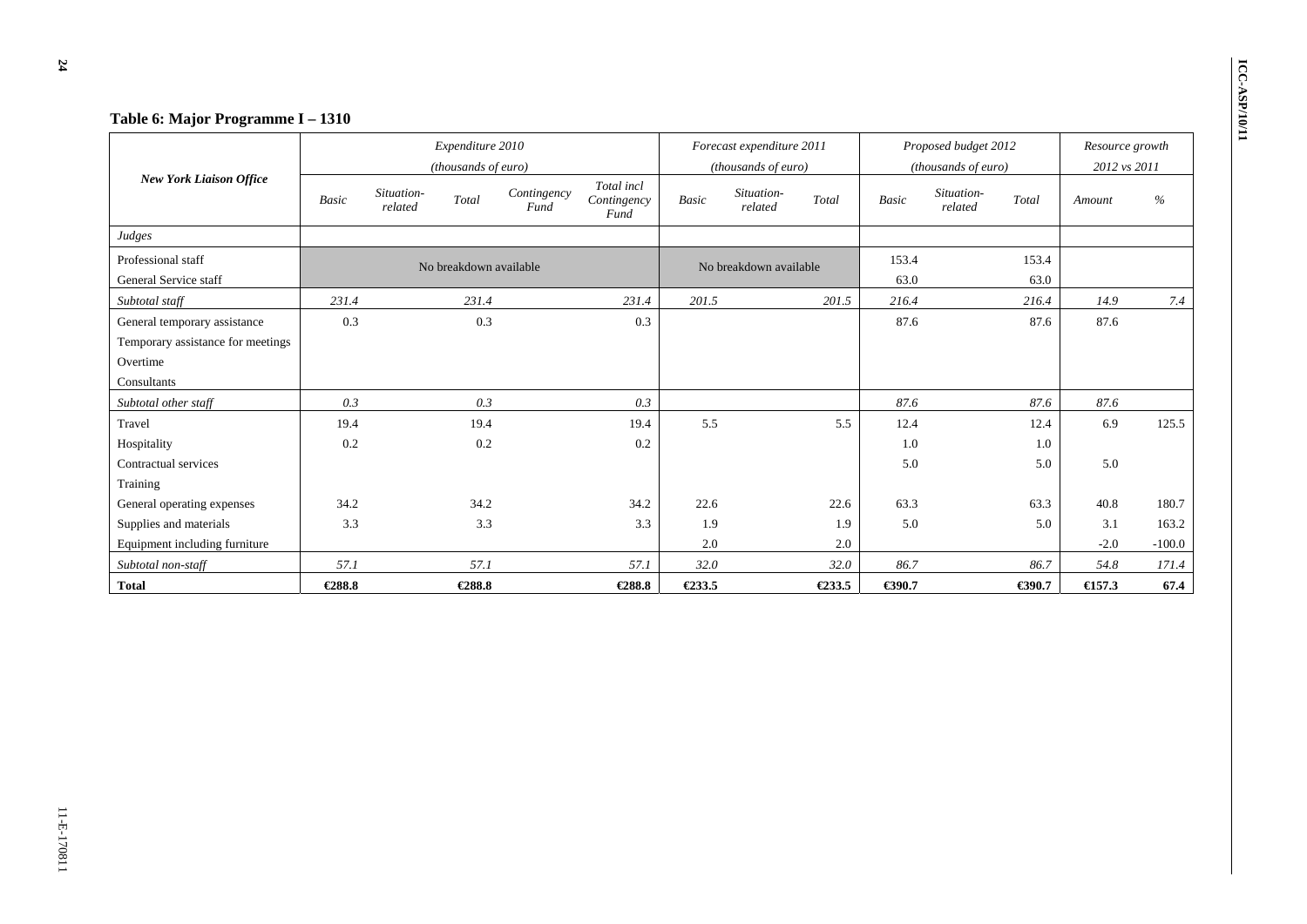## **Table 7: Major Programme I – 1320**

|                                     |       |                       | Expenditure 2010<br>(thousands of euro) |                     |                                   |       | Forecast expenditure 2011<br>(thousands of euro) |       |              | Proposed budget 2012<br>(thousands of euro) |       | Resource growth<br>2012 vs 2011 |      |
|-------------------------------------|-------|-----------------------|-----------------------------------------|---------------------|-----------------------------------|-------|--------------------------------------------------|-------|--------------|---------------------------------------------|-------|---------------------------------|------|
| <b>African Union Liaison Office</b> | Basic | Situation-<br>related | Total                                   | Contingency<br>Fund | Total incl<br>Contingency<br>Fund | Basic | Situation-<br>related                            | Total | <b>Basic</b> | Situation-<br>related                       | Total | Amount                          | $\%$ |
| Judges                              | 3.6   |                       | 3.6                                     |                     | 3.6                               |       |                                                  |       |              |                                             |       |                                 |      |
| Professional staff                  |       |                       | No breakdown available                  |                     |                                   |       | No breakdown available                           |       |              |                                             |       |                                 |      |
| General Service staff               |       |                       |                                         |                     |                                   |       |                                                  |       |              |                                             |       |                                 |      |
| Subtotal staff                      | 23.5  |                       | 23.5                                    |                     | 23.5                              |       |                                                  |       |              |                                             |       |                                 |      |
| General temporary assistance        | 0.1   |                       | 0.1                                     |                     | 0.1                               |       |                                                  |       |              |                                             |       |                                 |      |
| Temporary assistance for meetings   |       |                       |                                         |                     |                                   |       |                                                  |       |              |                                             |       |                                 |      |
| Overtime                            |       |                       |                                         |                     |                                   |       |                                                  |       |              |                                             |       |                                 |      |
| Consultants                         |       |                       |                                         |                     |                                   |       |                                                  |       |              |                                             |       |                                 |      |
| Subtotal other staff                | 0.1   |                       | 0.1                                     |                     | 0.1                               |       |                                                  |       |              |                                             |       |                                 |      |
| Travel                              | 11.5  |                       | 11.5                                    |                     | 11.5                              |       |                                                  |       |              |                                             |       |                                 |      |
| Hospitality                         |       |                       |                                         |                     |                                   |       |                                                  |       |              |                                             |       |                                 |      |
| Contractual services                |       |                       |                                         |                     |                                   |       |                                                  |       |              |                                             |       |                                 |      |
| Training                            |       |                       |                                         |                     |                                   |       |                                                  |       |              |                                             |       |                                 |      |
| General operating expenses          |       |                       |                                         |                     |                                   |       |                                                  |       |              |                                             |       |                                 |      |
| Supplies and materials              |       |                       |                                         |                     |                                   |       |                                                  |       |              |                                             |       |                                 |      |
| Equipment including furniture       |       |                       |                                         |                     |                                   |       |                                                  |       |              |                                             |       |                                 |      |
| Subtotal non-staff                  | 11.5  |                       | 11.5                                    |                     | 11.5                              |       |                                                  |       |              |                                             |       |                                 |      |
| <b>Total</b>                        | €38.7 |                       | €38.7                                   |                     | €38.7                             |       |                                                  |       |              |                                             |       |                                 |      |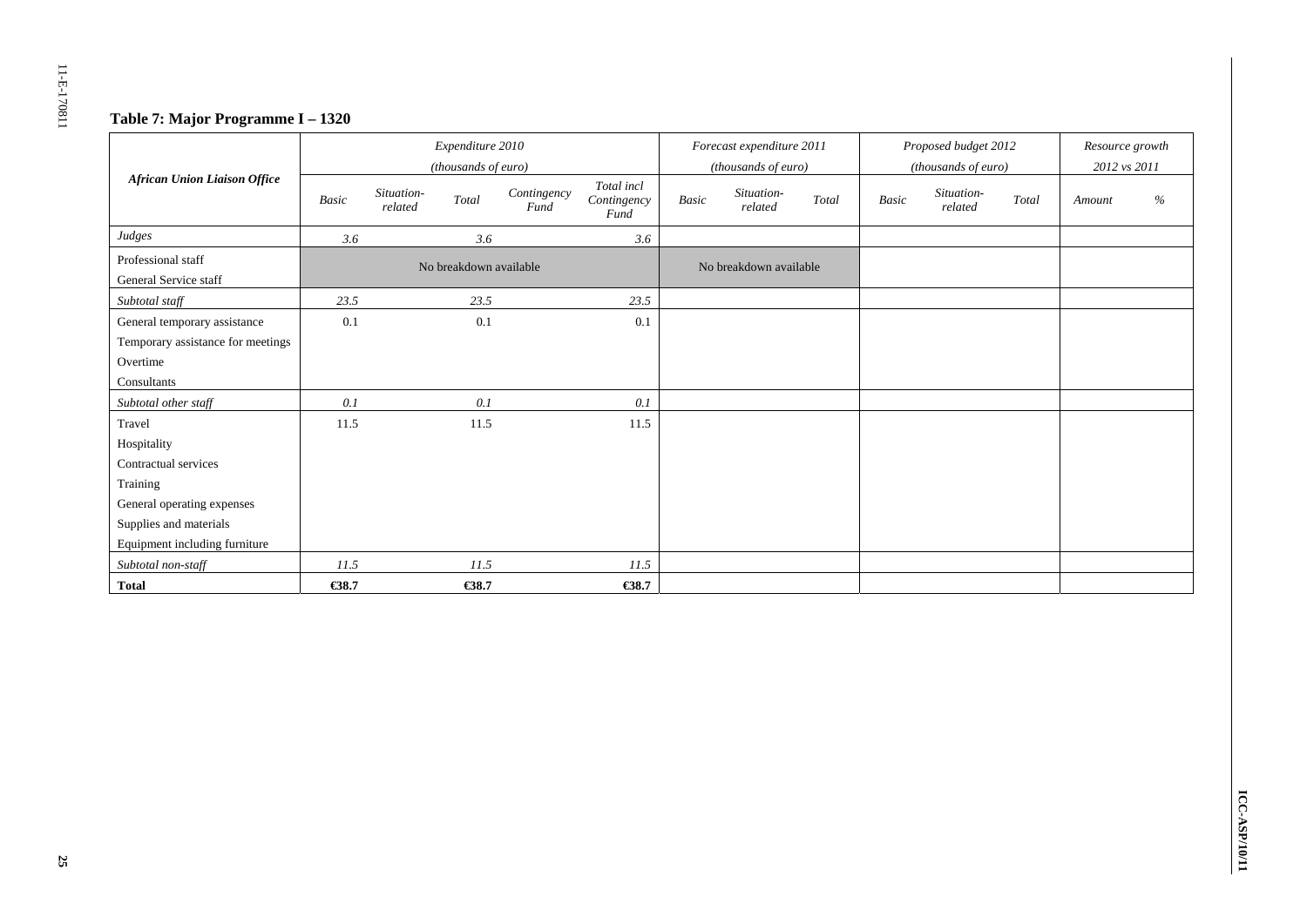| Table 8: Major Programme II       |              |                        |           |              |                           |           |              |                       |           |                 |          |
|-----------------------------------|--------------|------------------------|-----------|--------------|---------------------------|-----------|--------------|-----------------------|-----------|-----------------|----------|
|                                   |              | Expenditure 2010       |           |              | Forecast expenditure 2011 |           |              | Proposed budget 2012  |           | Resource growth |          |
| <b>Major Programme II</b>         |              | (thousands of euro)    |           |              | (thousands of euro)       |           |              | (thousands of euro)   |           | 2012 vs 2011    |          |
| <b>Office of The Prosecutor</b>   | <b>Basic</b> | Situation-<br>related  | Total     | <b>Basic</b> | Situation-<br>related     | Total     | <b>Basic</b> | Situation-<br>related | Total     | Amount          | $\%$     |
| Professional staff                |              | No breakdown available |           |              | No breakdown available    |           | 3,808.7      | 12,201.8              | 16,010.5  |                 |          |
| General Service staff             |              |                        |           |              |                           |           | 1,046.8      | 3,091.2               | 4,138.0   |                 |          |
| Subtotal staff                    | 4,179.2      | 13,817.6               | 17,996.8  | 4,530.2      | 14,091.5                  | 18,621.7  | 4,855.5      | 15,293.0              | 20,148.5  | 1,526.8         | 8.2      |
| General temporary assistance      | 299.4        | 3,995.8                | 4,295.2   | 389.4        | 4,510.8                   | 4,900.2   | 38.3         | 7,869.4               | 7,907.7   | 3,007.5         | 61.4     |
| Temporary assistance for meetings |              |                        |           | 1.3          |                           | 1.3       |              |                       |           | $-1.3$          | $-100.0$ |
| Overtime                          | 0.2          |                        | 0.2       | 0.1          |                           | 0.1       | 15.0         |                       | 15.0      | 14.9            | 14,900.0 |
| Consultants                       |              | 242.0                  | 242.0     |              | 176.0                     | 176.0     |              | 170.8                 | 170.8     | $-5.2$          | $-3.0$   |
| Subtotal other staff              | 299.6        | 4,237.8                | 4,537.4   | 390.8        | 4,686.8                   | 5,077.6   | 53.3         | 8,040.2               | 8,093.5   | 3,015.9         | 59.4     |
| Travel                            | 269.7        | 1.735.9                | 2,005.6   | 341.0        | 1.695.4                   | 2,036.4   | 235.5        | 2,402.4               | 2.637.9   | 601.5           | 29.5     |
| Hospitality                       | 8.2          |                        | 8.2       | 10.0         |                           | 10.0      | 10.0         |                       | 10.0      |                 |          |
| Contractual services              | 34.7         | 174.6                  | 209.3     | 48.9         | 249.5                     | 298.4     | 25.0         | 282.4                 | 307.4     | 9.0             | 3.0      |
| Training                          | 30.1         | 63.0                   | 93.1      |              | 80.5                      | 80.5      | 23.9         | 55.5                  | 79.4      | $-1.1$          | $-1.4$   |
| General operating expenses        |              | 233.1                  | 233.1     |              | 340.9                     | 340.9     |              | 395.0                 | 395.0     | 54.1            | 15.9     |
| Supplies and materials            | 12.4         | 20.9                   | 33.3      | 50.4         | 37.1                      | 87.5      | 53.0         | 48.0                  | 101.0     | 13.5            | 15.4     |
| Equipment including furniture     |              | 142.4                  | 142.4     |              | 45.0                      | 45.0      |              | 30.0                  | 30.0      | $-15.0$         | $-33.3$  |
| Subtotal non-staff                | 355.1        | 2,369.9                | 2,725.0   | 450.3        | 2,448.4                   | 2,898.7   | 347.4        | 3,213.3               | 3,560.7   | 662.0           | 22.8     |
| <b>Total</b>                      | $-64,833.9$  | €20,425.3              | €25,259.2 | €,371.3      | €21,226.7                 | €26,598.0 | €5,256.2     | €26,546.5             | €31,802.7 | €,204.7         | 19.6     |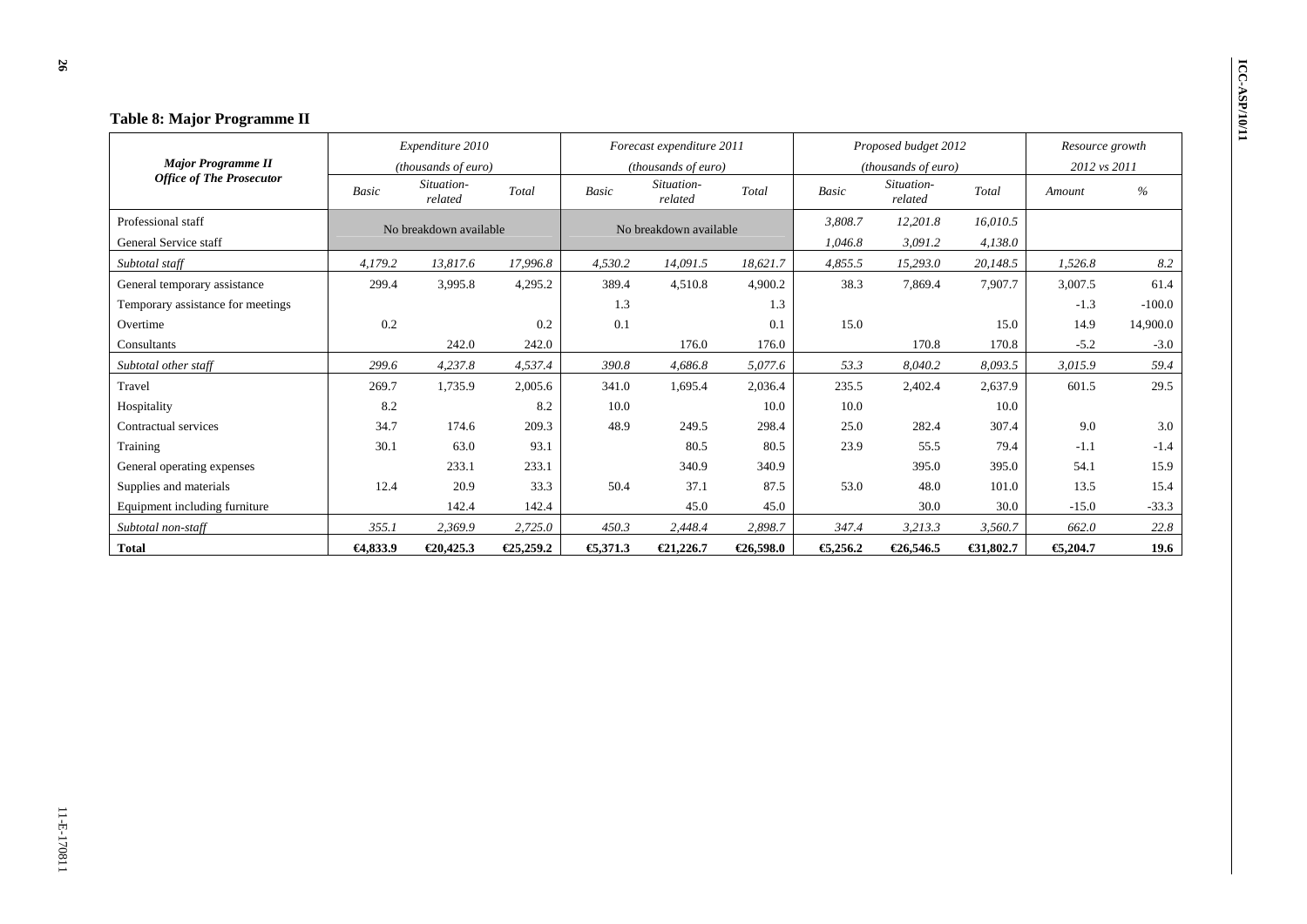## **Table 9: Major Programme II – 2100**

|                                   |              | Expenditure 2010       |         |              | Forecast expenditure 2011    |         |              | Proposed budget 2012  |          | Resource growth     |               |
|-----------------------------------|--------------|------------------------|---------|--------------|------------------------------|---------|--------------|-----------------------|----------|---------------------|---------------|
| The Prosecutor                    |              | (thousands of euro)    |         |              | ( <i>thousands of euro</i> ) |         |              | (thousands of euro)   |          | 2012 vs 2011        |               |
|                                   | <b>Basic</b> | Situation-<br>related  | Total   | <b>Basic</b> | Situation-<br>related        | Total   | <b>Basic</b> | Situation-<br>related | Total    | Amount              | $\frac{0}{6}$ |
| Professional staff                |              | No breakdown available |         |              | No breakdown available       |         | 2,121.0      | 439.1                 | 2,560.1  |                     |               |
| General Service staff             |              |                        |         |              |                              |         | 660.4        | 708.4                 | 1,368.8  |                     |               |
| Subtotal staff                    | 2,283.1      | 979.6                  | 3.262.7 | 2,474.8      | 1,221.5                      | 3.696.3 | 2,781.4      | 1,147.5               | 3,928.9  | 232.6               | 6.3           |
| General temporary assistance      | 174.9        | 1,320.3                | 1,495.2 | 280.1        | 1,225.7                      | 1,505.8 | 38.3         | 2,559.7               | 2,598.0  | 1,092.2             | 72.5          |
| Temporary assistance for meetings |              |                        |         | 1.3          |                              | 1.3     |              |                       |          | $-1.3$              | $-100.0$      |
| Overtime                          | 0.2          |                        | 0.2     | 0.1          |                              | 0.1     | 15.0         |                       | 15.0     | 14.9                | 14,900.0      |
| Consultants                       |              | 242.0                  | 242.0   |              | 176.0                        | 176.0   | 0.0          | 170.8                 | 170.8    | $-5.2$              | $-3.0$        |
| Subtotal other staff              | 175.1        | 1,562.3                | 1,737.4 | 281.5        | 1,401.7                      | 1,683.2 | 53.3         | 2,730.5               | 2,783.8  | 1,100.6             | 65.4          |
| Travel                            | 159.4        | 337.3                  | 496.7   | 74.6         | 257.8                        | 332.4   | 73.4         | 583.5                 | 656.9    | 324.5               | 97.6          |
| Hospitality                       | 8.2          |                        | 8.2     | 10.0         | 0.0                          | 10.0    | 10.0         |                       | 10.0     | 0.0                 | 0.0           |
| Contractual services              | 34.7         | 155.1                  | 189.8   | 48.9         | 159.5                        | 208.4   | 25.0         | 202.4                 | 227.4    | 19.0                | 9.1           |
| Training                          | 30.1         | 56.1                   | 86.2    |              | 80.5                         | 80.5    | 23.9         | 55.5                  | 79.4     | $-1.1$              | $-1.4$        |
| General operating expenses        |              | 5.2                    | 5.2     |              | 9.8                          | 9.8     |              | 10.0                  | 10.0     | 0.2                 | 2.0           |
| Supplies and materials            | 12.4         | 19.0                   | 31.4    | 50.4         | 26.6                         | 77.0    | 53.0         | 28.0                  | 81.0     | 4.0                 | 5.2           |
| Equipment including furniture     |              | 108.9                  | 108.9   |              | 38.0                         | 38.0    |              | 30.0                  | 30.0     | $-8.0$              | $-21.1$       |
| Subtotal non-staff                | 244.8        | 681.6                  | 926.4   | 183.9        | 572.2                        | 756.1   | 185.3        | 909.4                 | 1,094.7  | 338.6               | 44.8          |
| <b>Total</b>                      | €2,703.0     | €3,223.5               | €,926.5 | €2,940.2     | €3,195.4                     | 6,135.6 | €3,020.0     | 64,787.4              | €7,807.4 | $\bigoplus$ , 671.8 | 27.2          |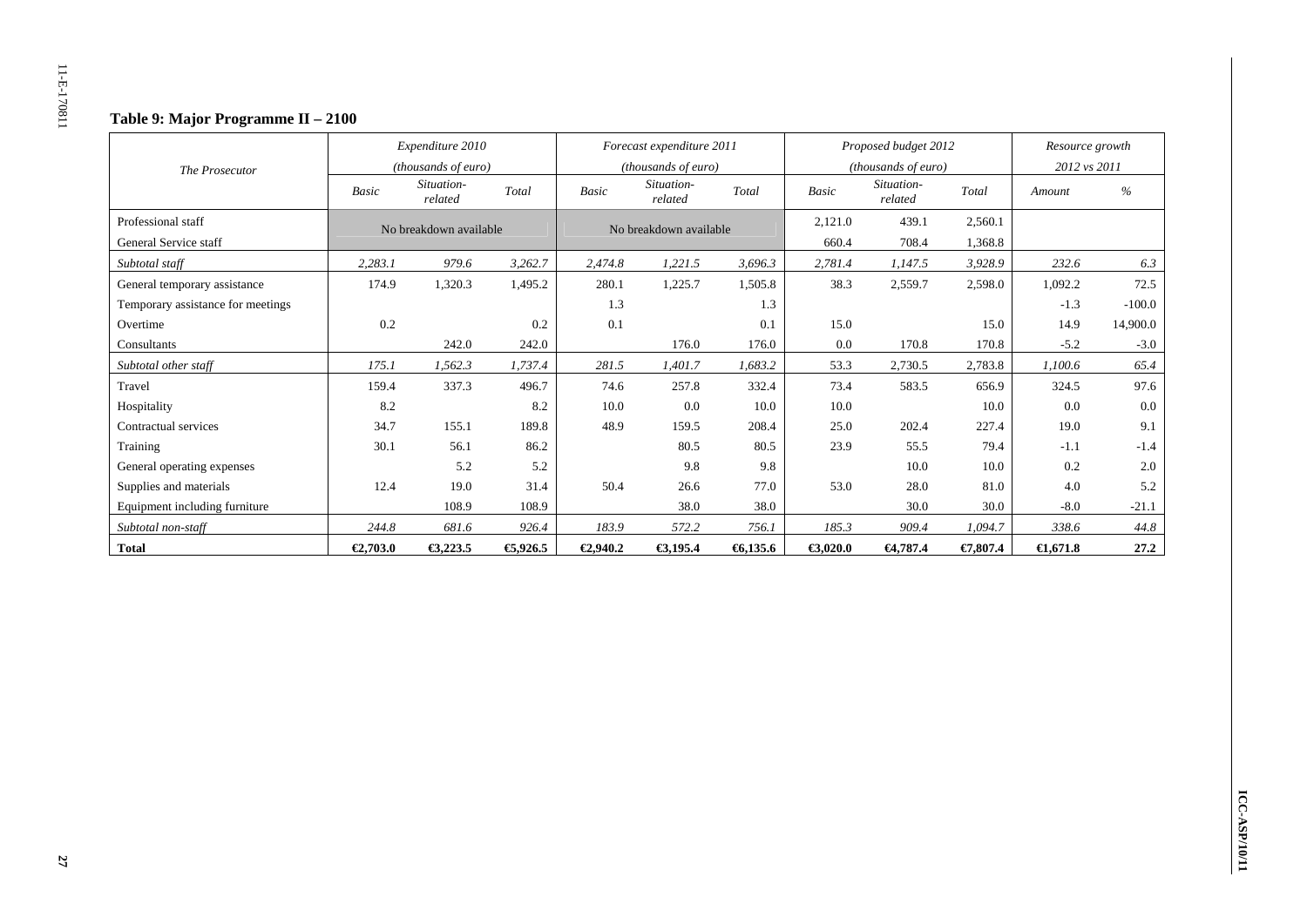|                                    |                    | Expenditure 2010       |                     |                    | Forecast expenditure 2011 |                     |                     | Proposed budget 2012  |          | Resource growth  |          |
|------------------------------------|--------------------|------------------------|---------------------|--------------------|---------------------------|---------------------|---------------------|-----------------------|----------|------------------|----------|
| Immediate Office of the Prosecutor |                    | (thousands of euro)    |                     |                    | (thousands of euro)       |                     |                     | (thousands of euro)   |          | 2012 vs 2011     |          |
|                                    | Basic              | Situation-<br>related  | Total               | <b>Basic</b>       | Situation-<br>related     | Total               | <b>Basic</b>        | Situation-<br>related | Total    | Amount           | %        |
| Professional staff                 |                    | No breakdown available |                     |                    | No breakdown available    |                     | 1,022.3             |                       | 1,022.3  |                  |          |
| General Service staff              |                    |                        |                     |                    |                           |                     | 338.4               |                       | 338.4    |                  |          |
| Subtotal staff                     | 1.040.5            |                        | 1.040.5             | 1.179.2            |                           | 1.179.2             | 1,360.7             |                       | 1,360.7  | 181.5            | 15.4     |
| General temporary assistance       | 174.9              |                        | 174.9               | 239.3              |                           | 239.3               | 38.3                | 140.0                 | 178.3    | $-61.0$          | $-25.5$  |
| Temporary assistance for meetings  |                    |                        |                     |                    |                           |                     |                     |                       |          |                  |          |
| Overtime                           | 0.2                |                        | 0.2                 | 0.1                |                           | 0.1                 | 15.0                |                       | 15.0     | 14.9             | 14,900.0 |
| Consultants                        |                    | 242.0                  | 242.0               |                    | 176.0                     | 176.0               |                     | 170.8                 | 170.8    | $-5.2$           | $-3.0$   |
| Subtotal other staff               | 175.1              | 242.0                  | 417.1               | 239.4              | 176.0                     | 415.4               | 53.3                | 310.8                 | 364.1    | $-51.3$          | $-12.3$  |
| Travel                             | 149.2              | 58.0                   | 207.2               | 66.0               | 53.4                      | 119.4               | 57.8                | 128.1                 | 185.9    | 66.5             | 55.7     |
| Hospitality                        | 8.2                |                        | 8.2                 | 10.0               |                           | 10.0                | 10.0                |                       | 10.0     |                  |          |
| Contractual services               | 0.4                | 43.9                   | 44.3                | 23.9               |                           | 23.9                |                     | 25.0                  | 25.0     | 1.1              | 4.6      |
| Training                           | 22.6               | 46.5                   | 69.1                |                    | 80.5                      | 80.5                | 23.9                | 55.5                  | 79.4     | $-1.1$           | $-1.4$   |
| General operating expenses         |                    |                        |                     |                    |                           |                     |                     |                       |          |                  |          |
| Supplies and materials             |                    |                        |                     |                    |                           |                     |                     |                       |          |                  |          |
| Equipment including furniture      |                    |                        |                     |                    |                           |                     |                     |                       |          |                  |          |
| Subtotal non-staff                 | 180.4              | 148.4                  | 328.8               | 99.9               | 133.9                     | 233.8               | 91.7                | 208.6                 | 300.3    | 66.5             | 28.5     |
| <b>Total</b>                       | $\bigoplus .396.0$ | €390.4                 | $\bigoplus$ , 786.4 | $\epsilon$ 1,518.5 | €309.9                    | $\bigoplus$ , 828.4 | $\bigoplus$ , 505.7 | €19.4                 | €2,025.1 | $\epsilon$ 196.7 | 10.8     |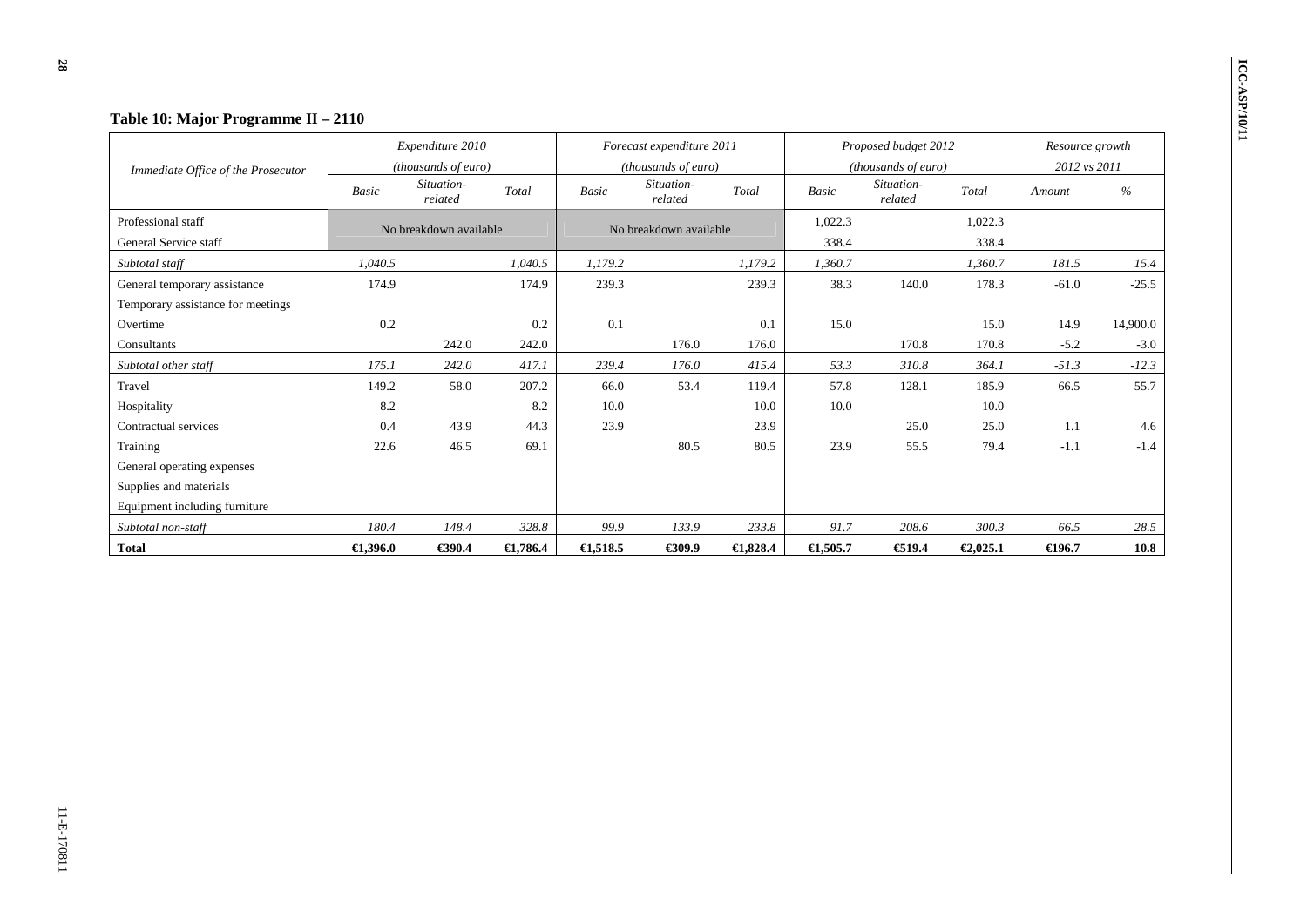## **Table 11: Major Programme II – 2120**

|                                   |            | Expenditure 2010       |                      |                    | Forecast expenditure 2011 |             |                    | Proposed budget 2012  |          | Resource growth    |          |
|-----------------------------------|------------|------------------------|----------------------|--------------------|---------------------------|-------------|--------------------|-----------------------|----------|--------------------|----------|
| <b>Services Section</b>           |            | (thousands of euro)    |                      |                    | (thousands of euro)       |             |                    | (thousands of euro)   |          | 2012 vs 2011       |          |
|                                   | Basic      | Situation-<br>related  | Total                | Basic              | Situation-<br>related     | Total       | <b>Basic</b>       | Situation-<br>related | Total    | Amount             | $\%$     |
| Professional staff                |            | No breakdown available |                      |                    | No breakdown available    |             | 1,098.7            | 439.1                 | 1,537.8  |                    |          |
| General Service staff             |            |                        |                      |                    |                           |             | 322.0              | 708.4                 | 1,030.4  |                    |          |
| Subtotal staff                    | 1,242.5    | 979.6                  | 2,222.1              | 1,295.6            | 1,221.5                   | 2,517.1     | 1,420.7            | 1,147.5               | 2,568.2  | 51.1               | 2.0      |
| General temporary assistance      |            | 1,320.3                | 1,320.3              | 40.8               | 1,225.7                   | 1,266.5     |                    | 2,419.7               | 2,419.7  | 1,153.2            | 91.1     |
| Temporary assistance for meetings |            |                        |                      | 1.3                |                           | 1.3         |                    |                       |          | $-1.3$             | $-100.0$ |
| Overtime                          |            |                        |                      |                    |                           |             |                    |                       |          |                    |          |
| Consultants                       |            |                        |                      |                    |                           |             |                    |                       |          |                    |          |
| Subtotal other staff              |            | 1,320.3                | 1,320.3              | 42.1               | 1,225.7                   | 1.267.8     |                    | 2,419.7               | 2,419.7  | 1,151.9            | 90.9     |
| Travel                            | 10.2       | 279.3                  | 289.5                | 8.6                | 204.4                     | 213.0       | 15.6               | 455.4                 | 471.0    | 258.0              | 121.1    |
| Hospitality                       |            |                        |                      |                    |                           |             |                    |                       |          |                    |          |
| Contractual services              | 34.3       | 111.2                  | 145.5                | 25.0               | 159.5                     | 184.5       | 25.0               | 177.4                 | 202.4    | 17.9               | 9.7      |
| Training                          | 7.5        | 9.6                    | 17.1                 |                    |                           |             |                    |                       |          |                    |          |
| General operating expenses        |            | 5.2                    | 5.2                  |                    | 9.8                       | 9.8         |                    | 10.0                  | 10.0     | 0.2                | 2.0      |
| Supplies and materials            | 12.4       | 19.0                   | 31.4                 | 50.4               | 26.6                      | 77.0        | 53.0               | 28.0                  | 81.0     | 4.0                | 5.2      |
| Equipment including furniture     |            | 108.9                  | 108.9                |                    | 38.0                      | 38.0        |                    | 30.0                  | 30.0     | $-8.0$             | $-21.1$  |
| Subtotal non-staff                | 64.4       | 533.2                  | 597.6                | 84.0               | 438.3                     | 522.3       | 93.6               | 700.8                 | 794.4    | 272.1              | 52.1     |
| <b>Total</b>                      | $-4,306.9$ | €2,833.1               | <del>€</del> 4,140.0 | $\epsilon$ 1,421.7 | €2,885.5                  | $-64,307.2$ | $\epsilon$ 1,514.3 | $-4,268.0$            | €5,782.3 | $\epsilon$ 1,475.1 | 34.2     |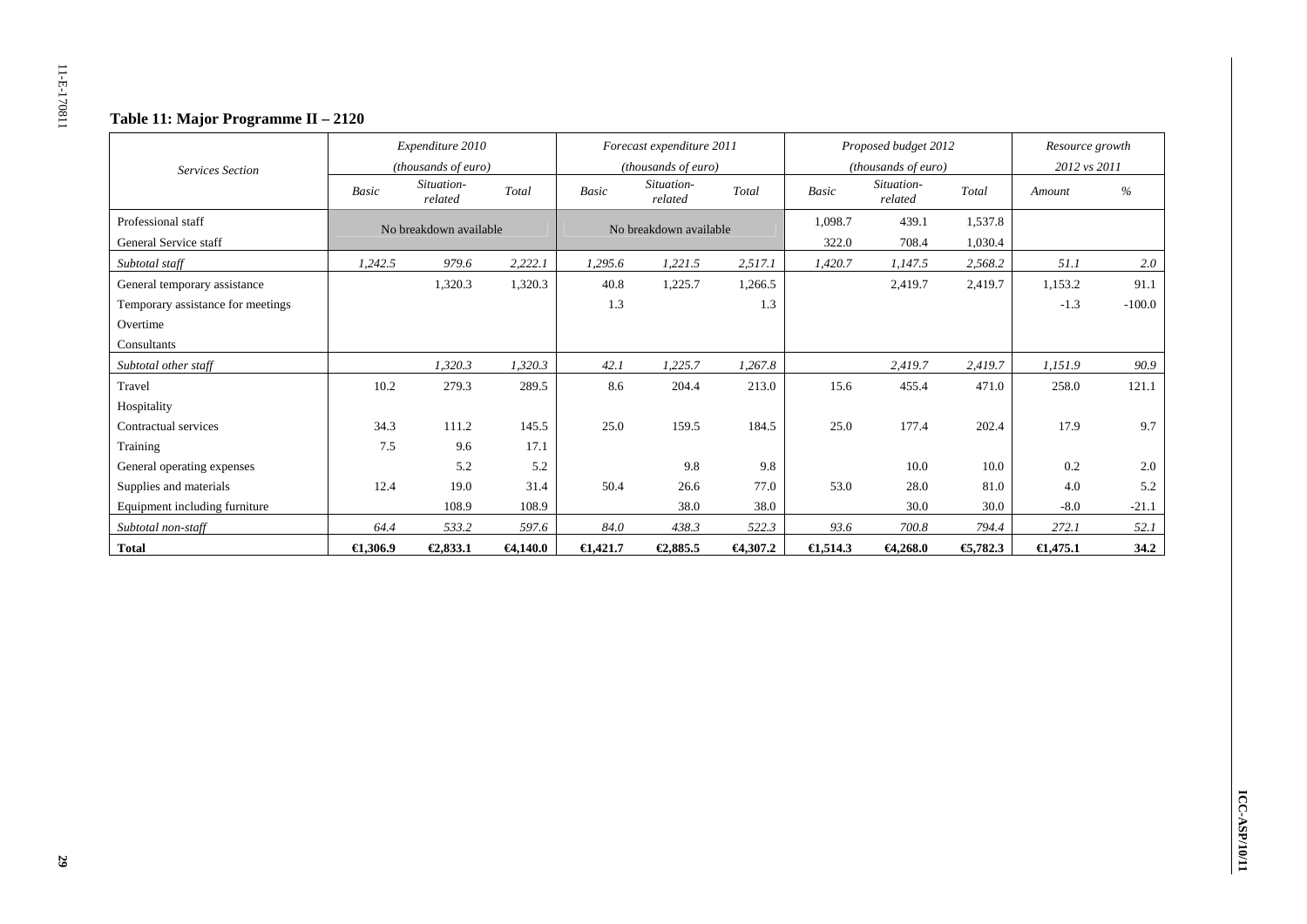|                                   | Table 12: Major Programme II - 2200 |                        |          |                        |                           |          |                    |                       |              |                  |      |  |
|-----------------------------------|-------------------------------------|------------------------|----------|------------------------|---------------------------|----------|--------------------|-----------------------|--------------|------------------|------|--|
|                                   |                                     | Expenditure 2010       |          |                        | Forecast expenditure 2011 |          |                    | Proposed budget 2012  |              | Resource growth  |      |  |
| Jurisdiction, Complementarity and |                                     | (thousands of euro)    |          |                        | (thousands of euro)       |          |                    | (thousands of euro)   | 2012 vs 2011 |                  |      |  |
| <b>Coorporation Division</b>      | Basic                               | Situation-<br>related  | Total    | <b>Basic</b>           | Situation-<br>related     | Total    | <b>Basic</b>       | Situation-<br>related | Total        | Amount           | %    |  |
| Professional staff                |                                     | No breakdown available |          | No breakdown available |                           |          | 752.0              | 912.2                 | 1,664.2      |                  |      |  |
| General Service staff             |                                     |                        |          |                        |                           |          | 128.8              |                       | 128.8        |                  |      |  |
| Subtotal staff                    | 1.135.8                             | 879.4                  | 2,015.2  | 784.1                  | 903.6                     | 1,687.7  | 880.8              | 912.2                 | 1,793.0      | 105.3            | 6.2  |  |
| General temporary assistance      |                                     | 160.0                  | 160.0    |                        | 227.9                     | 227.9    |                    | 256.3                 | 256.3        | 28.4             | 12.5 |  |
| Temporary assistance for meetings |                                     |                        |          |                        |                           |          |                    |                       |              |                  |      |  |
| Overtime                          |                                     |                        |          |                        |                           |          |                    |                       |              |                  |      |  |
| Consultants                       |                                     |                        |          |                        |                           |          |                    |                       |              |                  |      |  |
| Subtotal other staff              |                                     | 160.0                  | 160.0    |                        | 227.9                     | 227.9    |                    | 256.3                 | 256.3        | 28.4             | 12.5 |  |
| Travel                            | 73.1                                | 309.7                  | 382.8    | 195.0                  | 248.2                     | 443.2    | 131.1              | 363.9                 | 495.0        | 51.8             | 11.7 |  |
| Hospitality                       |                                     |                        |          |                        |                           |          |                    |                       |              |                  |      |  |
| Contractual services              |                                     |                        |          |                        |                           |          |                    |                       |              |                  |      |  |
| Training                          |                                     |                        |          |                        |                           |          |                    |                       |              |                  |      |  |
| General operating expenses        |                                     |                        |          |                        |                           |          |                    |                       |              |                  |      |  |
| Supplies and materials            |                                     |                        |          |                        |                           |          |                    |                       |              |                  |      |  |
| Equipment including furniture     |                                     |                        |          |                        |                           |          |                    |                       |              |                  |      |  |
| Subtotal non-staff                | 73.1                                | 309.7                  | 382.8    | 195.0                  | 248.2                     | 443.2    | 131.1              | 363.9                 | 495.0        | 51.8             | 11.7 |  |
| <b>Total</b>                      | $\bigoplus$ , 208.9                 | €1,349.1               | €2,558.0 | $\Theta$ 79.1          | $\bigoplus$ , 379.7       | €2,358.8 | $\bigoplus$ ,011.9 | $\epsilon$ 1,532.4    | €2,544.3     | $\bigoplus$ 85.5 | 7.9  |  |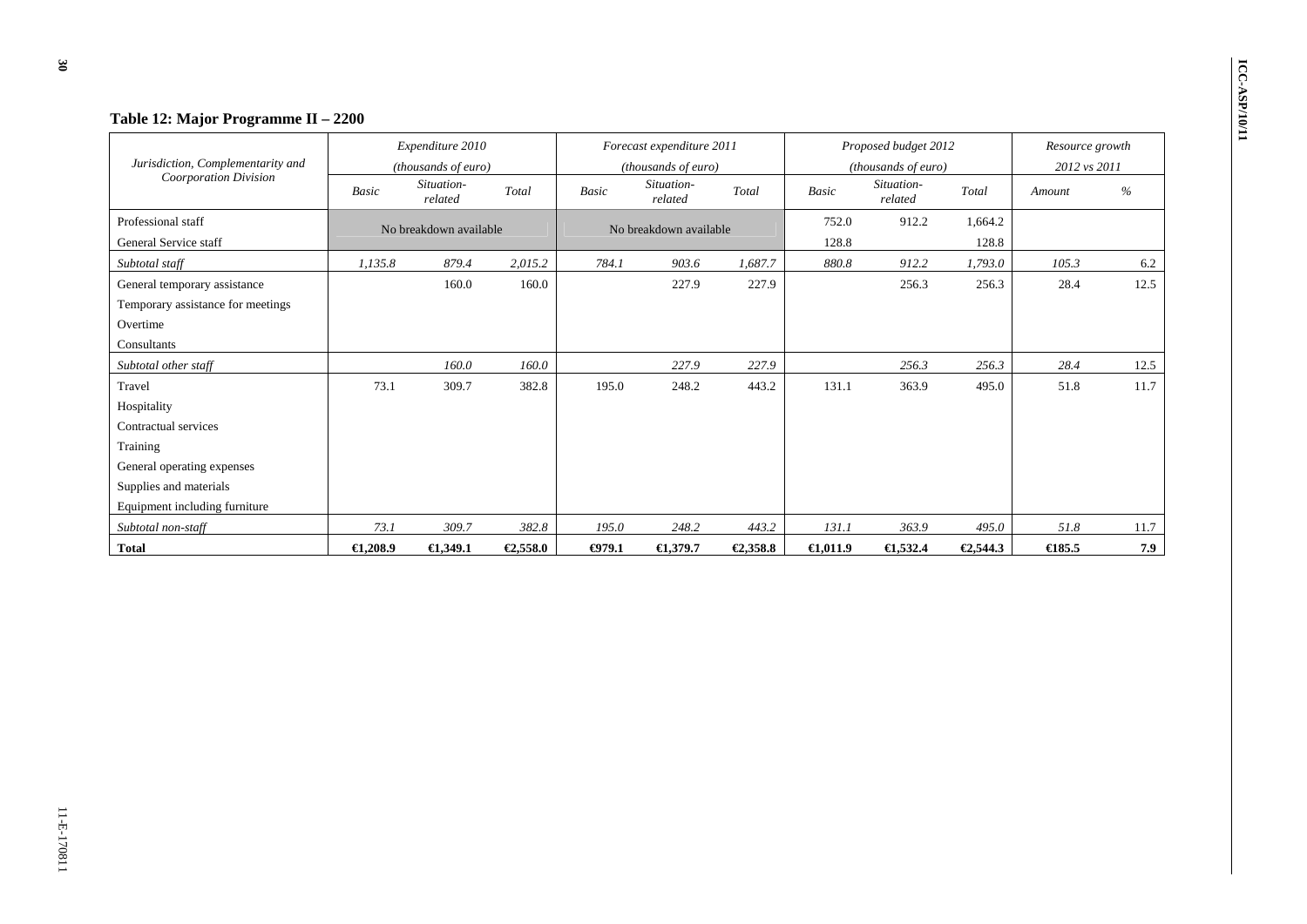# **Table 13: Major Programme II – 2300**

|                                   |              | Expenditure 2010       |                    |        | Forecast expenditure 2011 |                     |              | Proposed budget 2012  |                     | Resource growth |          |
|-----------------------------------|--------------|------------------------|--------------------|--------|---------------------------|---------------------|--------------|-----------------------|---------------------|-----------------|----------|
| <b>Investigation Division</b>     |              | (thousands of euro)    |                    |        | (thousands of euro)       |                     |              | (thousands of euro)   |                     | 2012 vs 2011    |          |
|                                   | <b>Basic</b> | Situation-<br>related  | Total              | Basic  | Situation-<br>related     | Total               | <b>Basic</b> | Situation-<br>related | Total               | Amount          | $\%$     |
| Professional staff                |              | No breakdown available |                    |        | No breakdown available    |                     | 294.2        | 7,362.1               | 7,656.3             |                 |          |
| General Service staff             |              |                        |                    |        |                           |                     | 128.8        | 1,932.0               | 2,060.8             |                 |          |
| Subtotal staff                    |              | 8,660.7                | 8,660.7            | 423.2  | 8,852.0                   | 9,275.2             | 423.0        | 9,294.1               | 9,717.1             | 441.9           | 4.8      |
| General temporary assistance      |              | 1,388.6                | 1,388.6            |        | 1,651.2                   | 1,651.2             |              | 3,671.7               | 3,671.7             | 2,020.5         | 122.4    |
| Temporary assistance for meetings |              |                        |                    |        |                           |                     |              |                       |                     |                 |          |
| Overtime                          |              |                        |                    |        |                           |                     |              |                       |                     |                 |          |
| Consultants                       |              |                        |                    |        |                           |                     |              |                       |                     |                 |          |
| Subtotal other staff              |              | 1,388.6                | 1,388.6            |        | 1,651.2                   | 1,651.2             |              | 3,671.7               | 3,671.7             | 2,020.5         | 122.4    |
| Travel                            |              | 907.0                  | 907.0              |        | 1,055.2                   | 1,055.2             |              | 1,236.1               | 1,236.1             | 180.9           | 17.1     |
| Hospitality                       |              |                        |                    |        |                           |                     |              |                       |                     |                 |          |
| Contractual services              |              | 19.5                   | 19.5               |        | 90.0                      | 90.0                |              | 80.0                  | 80.0                | $-10.0$         | $-11.1$  |
| Training                          |              | 6.9                    | 6.9                |        |                           |                     |              |                       |                     |                 |          |
| General operating expenses        |              | 227.9                  | 227.9              |        | 331.1                     | 331.1               |              | 385.0                 | 385.0               | 53.9            | 16.3     |
| Supplies and materials            |              | 1.9                    | 1.9                |        | 10.5                      | 10.5                |              | 20.0                  | 20.0                | 9.5             | 90.5     |
| Equipment including furniture     |              | 33.5                   | 33.5               |        | 7.0                       | 7.0                 |              |                       |                     | $-7.0$          | $-100.0$ |
| Subtotal non-staff                |              | 1,196.7                | 1,196.7            |        | 1,493.8                   | 1,493.8             |              | 1,721.1               | 1,721.1             | 227.3           | 15.2     |
| <b>Total</b>                      |              | $\bigoplus$ 1.246.0    | $\epsilon$ 1,246.0 | 6423.2 | €1,997.0                  | $\bigoplus 2,420.2$ | 6423.0       | €14,686.9             | $\bigoplus 5,109.9$ | €2,689.7        | 21.7     |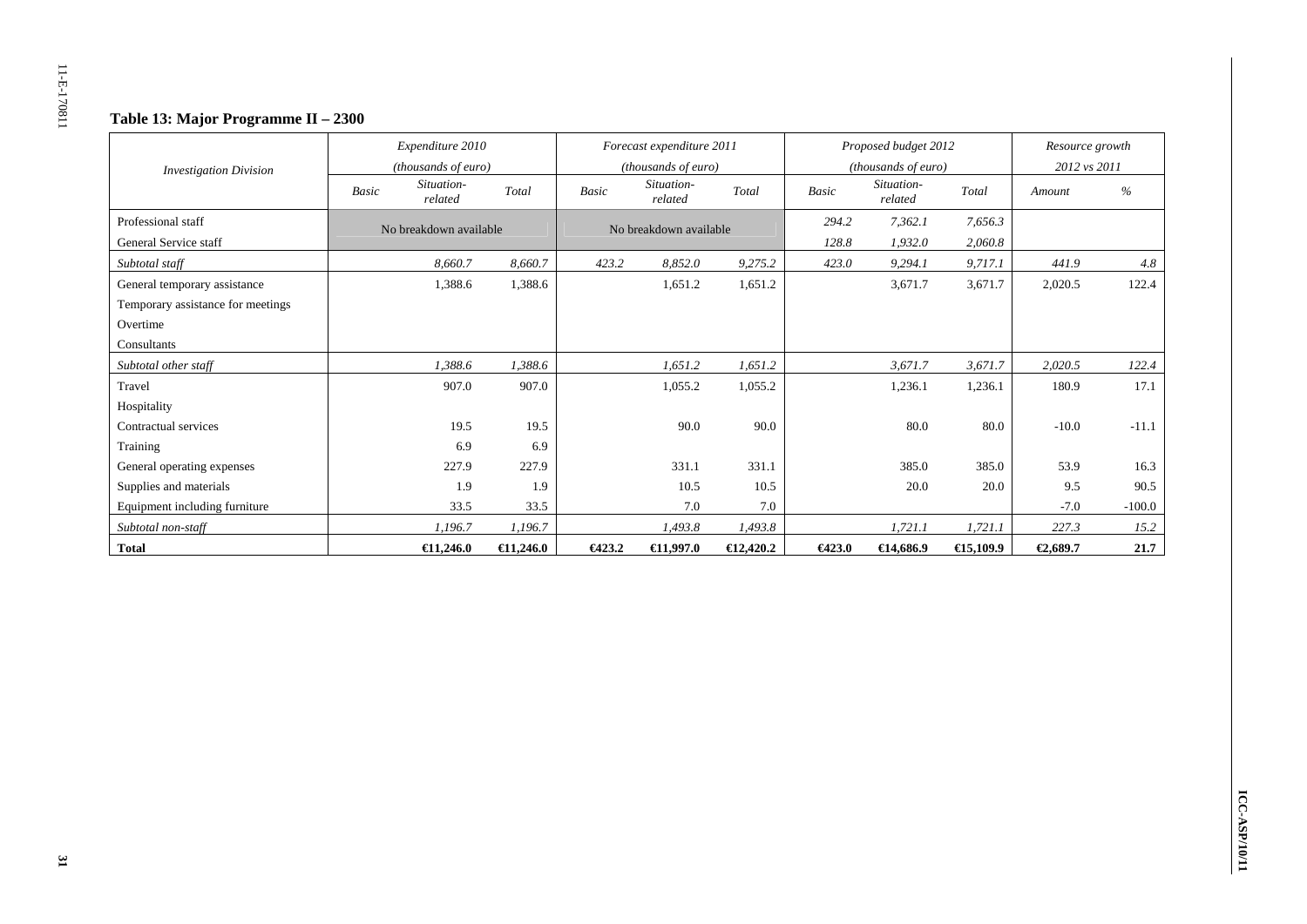| Table 14: Major Programme II - 2320<br>Planning and Operations Section |                                | Expenditure 2010<br>(thousands of euro) |         |                                       | Forecast expenditure 2011<br>(thousands of euro) |         |                                                | Proposed budget 2012<br>(thousands of euro) |                     | Resource growth<br>2012 vs 2011 |          |  |
|------------------------------------------------------------------------|--------------------------------|-----------------------------------------|---------|---------------------------------------|--------------------------------------------------|---------|------------------------------------------------|---------------------------------------------|---------------------|---------------------------------|----------|--|
|                                                                        | Situation-<br>Basic<br>related |                                         | Total   | Situation-<br><b>Basic</b><br>related |                                                  | Total   | Situation-<br><b>Basic</b><br>Total<br>related |                                             |                     | Amount                          | %        |  |
| Professional staff                                                     |                                | No breakdown available                  |         | No breakdown available                |                                                  |         | 294.2                                          | 3,136.1                                     | 3,430.3             |                                 |          |  |
| General Service staff                                                  |                                |                                         |         |                                       |                                                  |         | 128.8                                          | 1,610.0                                     | 1,738.8             |                                 |          |  |
| Subtotal staff                                                         |                                | 4,579.6                                 | 4,579.6 | 423.2                                 | 4,271.6                                          | 4,694.8 | 423.0                                          | 4,746.1                                     | 5,169.1             | 474.3                           | 10.1     |  |
| General temporary assistance                                           |                                | 1,265.1                                 | 1,265.1 |                                       | 1,287.2                                          | 1,287.2 |                                                | 2,427.3                                     | 2,427.3             | 1.140.1                         | 88.6     |  |
| Temporary assistance for meetings                                      |                                |                                         |         |                                       |                                                  |         |                                                |                                             |                     |                                 |          |  |
| Overtime                                                               |                                |                                         |         |                                       |                                                  |         |                                                |                                             |                     |                                 |          |  |
| Consultants                                                            |                                |                                         |         |                                       |                                                  |         |                                                |                                             |                     |                                 |          |  |
| Subtotal other staff                                                   |                                | 1,265.1                                 | 1,265.1 |                                       | 1,287.2                                          | 1,287.2 |                                                | 2,427.3                                     | 2,427.3             | 1,140.1                         | 88.6     |  |
| Travel                                                                 |                                | 299.7                                   | 299.7   |                                       | 365.6                                            | 365.6   |                                                | 388.5                                       | 388.5               | 22.9                            | 6.3      |  |
| Hospitality                                                            |                                |                                         |         |                                       |                                                  |         |                                                |                                             |                     |                                 |          |  |
| Contractual services                                                   |                                | 19.5                                    | 19.5    |                                       | 90.0                                             | 90.0    |                                                | 80.0                                        | 80.0                | $-10.0$                         | $-11.1$  |  |
| Training                                                               |                                | 6.9                                     | 6.9     |                                       |                                                  |         |                                                |                                             |                     |                                 |          |  |
| General operating expenses                                             |                                |                                         |         |                                       |                                                  |         |                                                |                                             |                     |                                 |          |  |
| Supplies and materials                                                 |                                |                                         |         |                                       | 6.0                                              | 6.0     |                                                |                                             |                     | $-6.0$                          | $-100.0$ |  |
| Equipment including furniture                                          |                                | 9.7                                     | 9.7     |                                       |                                                  |         |                                                |                                             |                     |                                 |          |  |
| Subtotal non-staff                                                     |                                | 335.8                                   | 335.8   |                                       | 461.6                                            | 461.6   |                                                | 468.5                                       | 468.5               | 6.9                             | 1.5      |  |
| <b>Total</b>                                                           |                                | 6,180.5                                 | 6,180.5 | 6423.2                                | 6,020.4                                          | 6,443.6 | 6423.0                                         | €7,641.9                                    | $\bigoplus$ , 064.9 | $\bigoplus$ , 621.3             | 25.2     |  |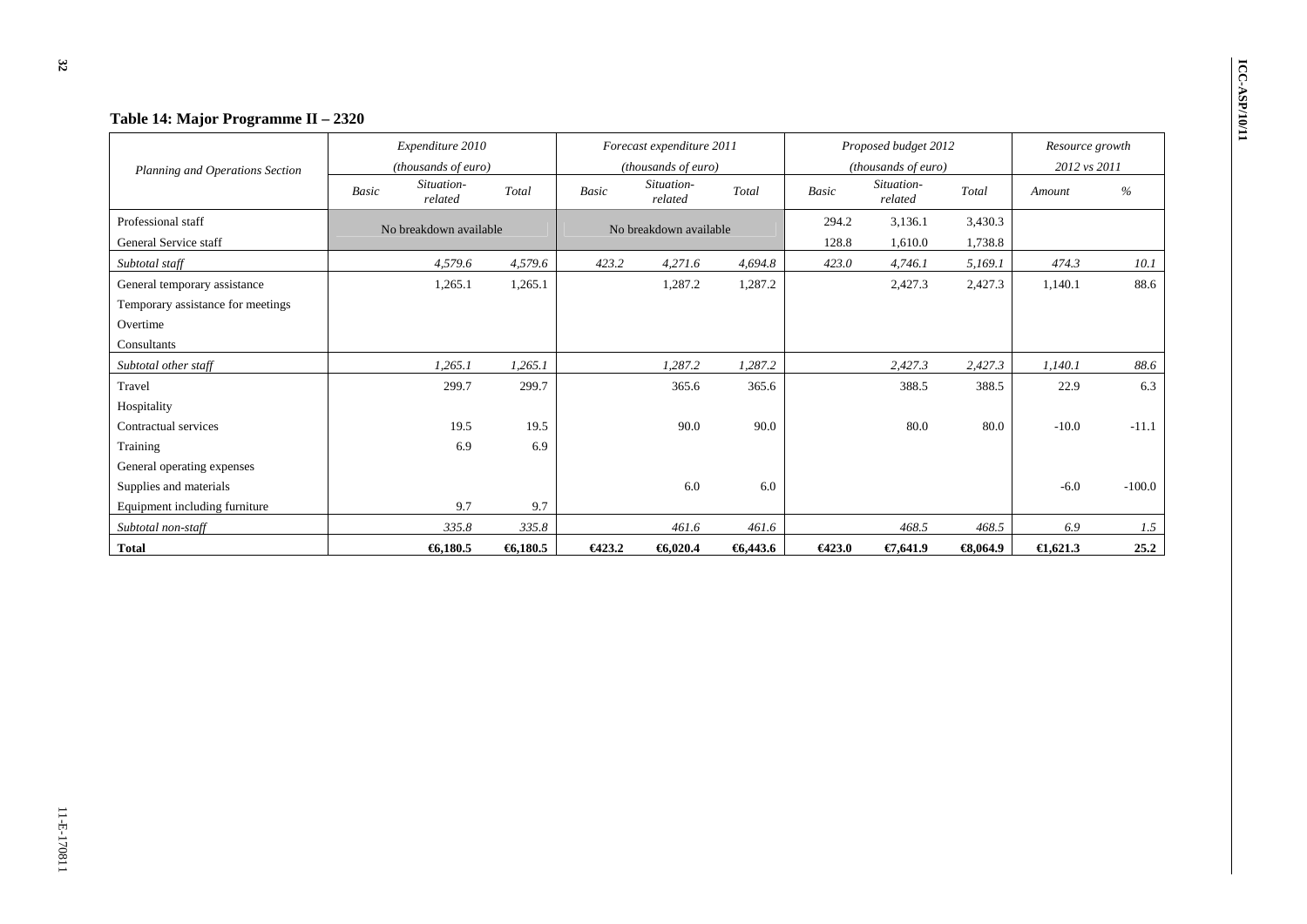## **Table 15: Major Programme II – 2330**

|                                   |              | Expenditure 2010       |         |              | Forecast expenditure 2011 |         |              | Proposed budget 2012  |          | Resource growth     |          |
|-----------------------------------|--------------|------------------------|---------|--------------|---------------------------|---------|--------------|-----------------------|----------|---------------------|----------|
| <b>Investigation Teams</b>        |              | (thousands of euro)    |         |              | (thousands of euro)       |         |              | (thousands of euro)   |          | 2012 vs 2011        |          |
|                                   | <b>Basic</b> | Situation-<br>related  | Total   | <b>Basic</b> | Situation-<br>related     | Total   | <b>Basic</b> | Situation-<br>related | Total    | Amount              | $\%$     |
| Professional staff                |              | No breakdown available |         |              | No breakdown available    |         |              | 4,226.0               | 4,226.0  |                     |          |
| General Service staff             |              |                        |         |              |                           |         |              | 322.0                 | 322.0    |                     |          |
| Subtotal staff                    |              | 4,081.1                | 4,081.1 |              | 4,580.4                   | 4,580.4 |              | 4,548.0               | 4,548.0  | $-32.4$             | $-0.7$   |
| General temporary assistance      |              | 123.5                  | 123.5   |              | 364.0                     | 364.0   |              | 1,244.4               | 1,244.4  | 880.4               | 241.9    |
| Temporary assistance for meetings |              |                        |         |              |                           |         |              |                       |          |                     |          |
| Overtime                          |              |                        |         |              |                           |         |              |                       |          |                     |          |
| Consultants                       |              |                        |         |              |                           |         |              |                       |          |                     |          |
| Subtotal other staff              |              | 123.5                  | 123.5   |              | 364.0                     | 364.0   |              | 1,244.4               | 1,244.4  | 880.4               | 241.9    |
| Travel                            |              | 607.3                  | 607.3   |              | 689.6                     | 689.6   |              | 847.6                 | 847.6    | 158.0               | 22.9     |
| Hospitality                       |              |                        |         |              |                           |         |              |                       |          |                     |          |
| Contractual services              |              |                        |         |              |                           |         |              |                       |          |                     |          |
| Training                          |              |                        |         |              |                           |         |              |                       |          |                     |          |
| General operating expenses        |              | 227.9                  | 227.9   |              | 331.1                     | 331.1   |              | 385.0                 | 385.0    | 53.9                | 16.3     |
| Supplies and materials            |              | 1.9                    | 1.9     |              | 4.5                       | 4.5     |              | 20.0                  | 20.0     | 15.5                | 344.4    |
| Equipment including furniture     |              | 23.8                   | 23.8    |              | 7.0                       | 7.0     |              |                       |          | $-7.0$              | $-100.0$ |
| Subtotal non-staff                |              | 860.9                  | 860.9   |              | 1,032.2                   | 1,032.2 |              | 1,252.6               | 1,252.6  | 220.4               | 21.4     |
| <b>Total</b>                      |              | €,065.5                | €,065.5 |              | €,976.6                   | €,976.6 |              | €7,045.0              | €7,045.0 | $\bigoplus$ , 068.4 | 17.9     |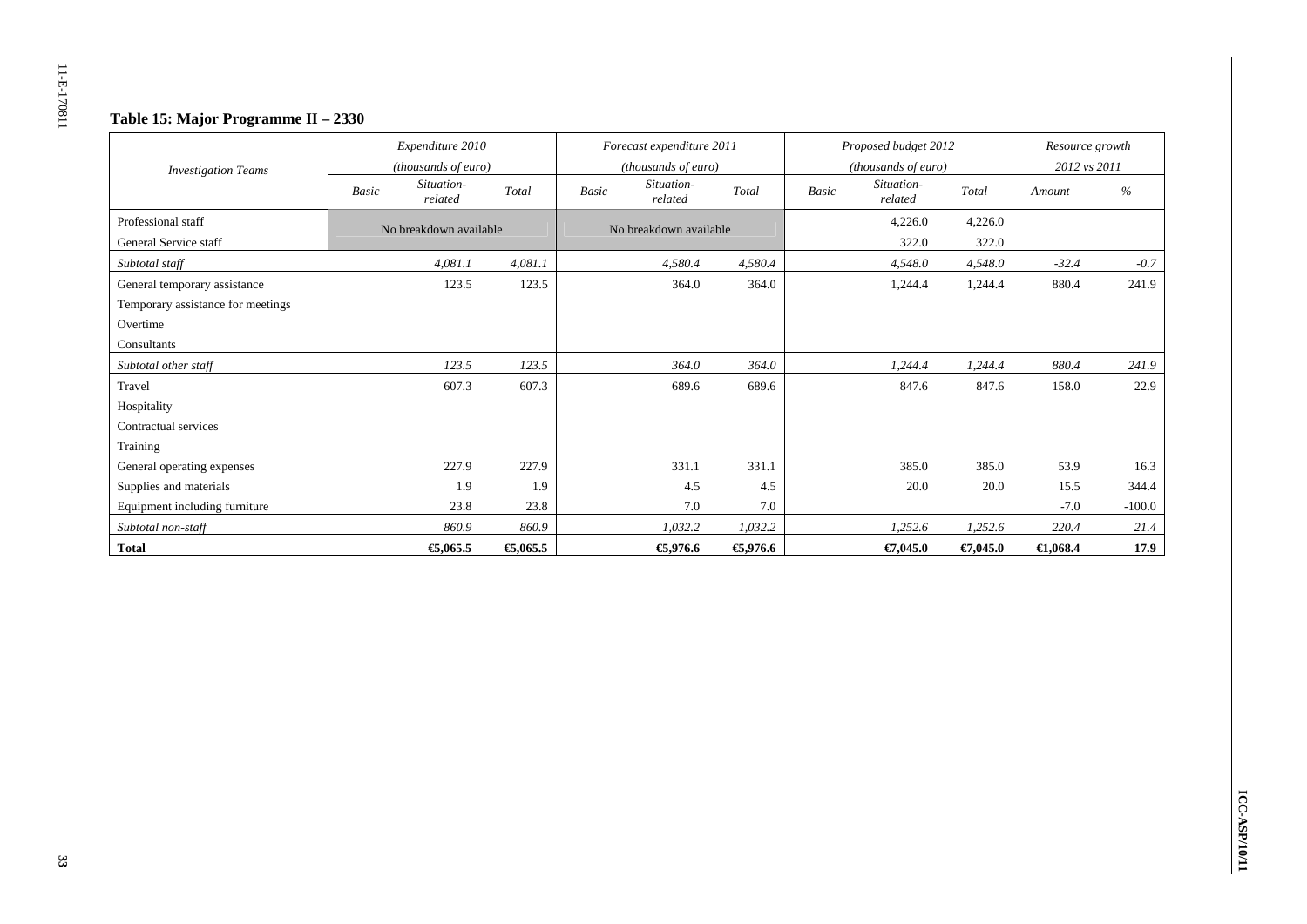|                                   | Table 16: Major Programme II - 2400 |                        |          |              |                           |         |                        |                       |                 |          |        |
|-----------------------------------|-------------------------------------|------------------------|----------|--------------|---------------------------|---------|------------------------|-----------------------|-----------------|----------|--------|
|                                   |                                     | Expenditure 2010       |          |              | Forecast expenditure 2011 |         |                        | Proposed budget 2012  | Resource growth |          |        |
| <b>Prosecution Division</b>       |                                     | (thousands of euro)    |          |              | (thousands of euro)       |         |                        | (thousands of euro)   | 2012 vs 2011    |          |        |
|                                   | Basic                               | Situation-<br>related  | Total    | <b>Basic</b> | Situation-<br>related     | Total   | <b>Basic</b>           | Situation-<br>related | Total           | Amount   | %      |
| Professional staff                |                                     | No breakdown available |          |              | No breakdown available    |         | 641.5                  | 3,488.4               | 4,129.9         |          |        |
| General Service staff             |                                     |                        |          |              |                           |         | 128.8                  | 450.8                 | 579.6           |          |        |
| Subtotal staff                    | 760.3                               | 3,297.9                | 4,058.2  | 848.1        | 3,114.4                   | 3,962.5 | 770.3                  | 3,939.2               | 4,709.5         | 747.0    | 18.9   |
| General temporary assistance      | 124.5                               | 1,126.9                | 1,251.4  | 109.3        | 1,406.0                   | 1,515.3 |                        | 1,381.7               | 1,381.7         | $-133.6$ | $-8.8$ |
| Temporary assistance for meetings |                                     |                        |          |              |                           |         |                        |                       |                 |          |        |
| Overtime                          |                                     |                        |          |              |                           |         |                        |                       |                 |          |        |
| Consultants                       |                                     |                        |          |              |                           |         |                        |                       |                 |          |        |
| Subtotal other staff              | 124.5                               | 1,126.9                | 1,251.4  | 109.3        | 1,406.0                   | 1,515.3 |                        | 1,381.7               | 1,381.7         | $-133.6$ | $-8.8$ |
| Travel                            | 37.2                                | 181.9                  | 219.1    | 71.4         | 134.2                     | 205.6   | 31.0                   | 218.8                 | 249.8           | 44.2     | 21.5   |
| Hospitality                       |                                     |                        |          |              |                           |         |                        |                       |                 |          |        |
| Contractual services              |                                     |                        |          |              |                           |         |                        |                       |                 |          |        |
| Training                          |                                     |                        |          |              |                           |         |                        |                       |                 |          |        |
| General operating expenses        |                                     |                        |          |              |                           |         |                        |                       |                 |          |        |
| Supplies and materials            |                                     |                        |          |              |                           |         |                        |                       |                 |          |        |
| Equipment including furniture     |                                     |                        |          |              |                           |         |                        |                       |                 |          |        |
| Subtotal non-staff                | 37.2                                | 181.9                  | 219.1    | 71.4         | 134.2                     | 205.6   | 31.0                   | 218.8                 | 249.8           | 44.2     | 21.5   |
| Total                             | $\bigoplus$ 22.0                    | €4,606.7               | €5,528.7 | €1,028.8     | €4,654.6                  | €,683.4 | $\Leftrightarrow$ 01.3 | €5,539.7              | 6,341.0         | 657.6    | 11.6   |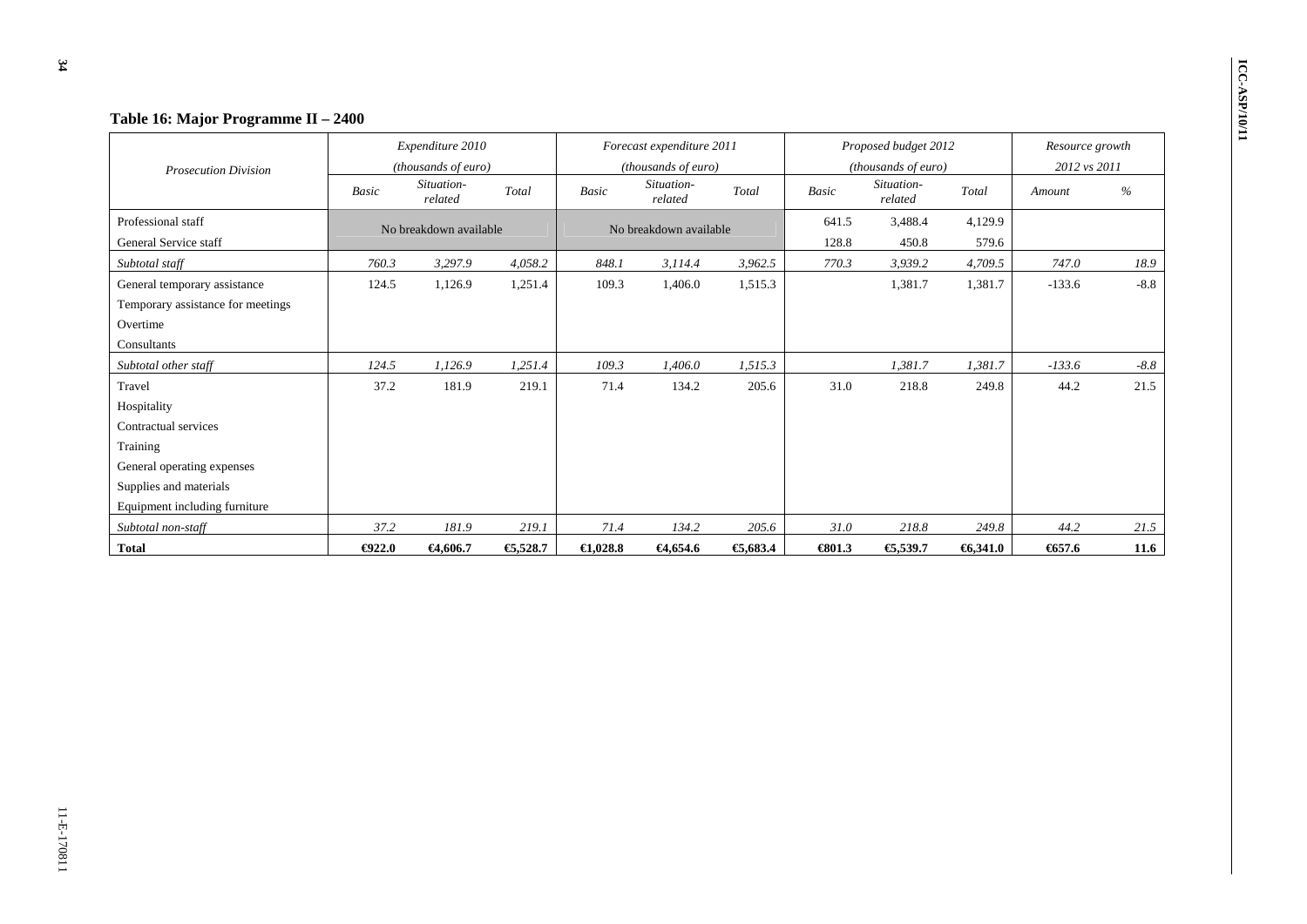## **Table 17: Major Programme III**

|                                   |              |                       | Expenditure 2010       |                     |                                   |              | Forecast expenditure 2011 |          |              | Proposed budget 2012  |          | Resource growth     |               |
|-----------------------------------|--------------|-----------------------|------------------------|---------------------|-----------------------------------|--------------|---------------------------|----------|--------------|-----------------------|----------|---------------------|---------------|
| <b>Major Programme III</b>        |              |                       | (thousands of euro)    |                     |                                   |              | (thousands of euro)       |          |              | (thousands of euro)   |          | 2012 vs 2011        |               |
| <b>The Registry</b>               | <b>Basic</b> | Situation-<br>related | Total                  | Contingency<br>Fund | Total incl<br>Contingency<br>Fund | <b>Basic</b> | Situation-<br>related     | Total    | <b>Basic</b> | Situation-<br>related | Total    | Amount              | $\frac{0}{6}$ |
| Professional staff                |              |                       | No Breakdown available |                     |                                   |              | No Breakdown available    |          | 11,824.8     | 8,785.6               | 20,610.4 |                     |               |
| General Service staff             |              |                       |                        |                     |                                   |              |                           |          | 8,900.5      | 6,399.2               | 15,299.7 |                     |               |
| Subtotal staff                    | 18,476.5     | 13,906.4              | 32,382.9               |                     | 32,382.9                          | 18,789.9     | 13,643.0                  | 32,432.9 | 20,725.3     | 15,184.8              | 35,910.1 | 3,477.2             | 10.7          |
| General temporary assistance      | 1,963.2      | 1,339.4               | 3,302.6                | 2,271.4             | 5,574.0                           | 2,286.8      | 3,315.2                   | 5,602.0  | 1,729.2      | 2,667.8               | 4,397.0  | $-1,205.0$          | $-21.5$       |
| Temporary assistance for meetings | 285.4        | 72.9                  | 358.3                  | 1,158.1             | 1.516.4                           | 330.9        | 397.4                     | 728.3    | 32.0         | 429.9                 | 461.9    | $-266.4$            | $-36.6$       |
| Overtime                          | 240.8        | 59.4                  | 300.2                  | 3.6                 | 303.8                             | 242.6        | 152.6                     | 395.2    | 244.4        | 120.8                 | 365.2    | $-30.0$             | $-7.6$        |
| Consultants                       | 123.2        | 87.0                  | 210.2                  | 232.4               | 442.6                             | 114.6        | 171.0                     | 285.6    | 343.9        | 160.4                 | 504.3    | 218.7               | 76.6          |
| Subtotal other staff              | 2,612.6      | 1,558.7               | 4,171.3                | 3,665.5             | 7,836.8                           | 2,974.9      | 4,036.2                   | 7,011.1  | 2,349.5      | 3,378.9               | 5,728.4  | $-1,282.7$          | $-18.3$       |
| Travel                            | 317.2        | 1,571.5               | 1,888.7                | 158.5               | 2,047.2                           | 283.3        | 1,540.9                   | 1,824.2  | 387.5        | 1,676.4               | 2.063.9  | 239.7               | 13.1          |
| Hospitality                       | 6.3          |                       | 6.3                    |                     | 6.3                               | 6.3          |                           | 6.3      | 10.0         |                       | 10.0     | 3.8                 | 60.0          |
| Contractual services              | 1.558.0      | 1.010.1               | 2,568.1                | 452.2               | 3,020.3                           | 1.361.7      | 1.245.6                   | 2,607.4  | 1.486.4      | 1,368.4               | 2,854.8  | 247.4               | 9.5           |
| Training                          | 395.9        | 329.5                 | 725.4                  |                     | 725.4                             | 385.7        | 379.4                     | 765.1    | 699.1        | 235.7                 | 843.3    | 78.2                | 10.2          |
| Counsel for defence               |              | 2.896.0               | 2,896.0                |                     | 2,896.0                           |              | 2,143.8                   | 2,143.8  |              | 3,583.2               | 3,583.2  | 1.439.4             | 67.1          |
| Counsel for victims               |              | 1,235.0               | 1,235.0                |                     | 1,235.0                           |              | 2,098.3                   | 2,098.3  |              | 3,990.5               | 3,990.5  | 1,892.2             | 90.2          |
| General operating expenses        | 5,513.7      | 5,229.6               | 10,743.3               | 190.9               | 10,934.2                          | 5,373.7      | 5,409.9                   | 10,783.6 | 6,099.0      | 5,973.4               | 12,072.4 | 1,288.8             | 12.0          |
| Supplies and materials            | 589.6        | 414.8                 | 1,004.4                |                     | 1,004.4                           | 720.2        | 382.7                     | 1,102.9  | 793.1        | 386.5                 | 1.179.6  | 76.7                | 7.0           |
| Equipment including furniture     | 368.1        | 512.8                 | 880.9                  | 406.2               | 1,287.1                           | 523.5        | 312.7                     | 836.1    | .680.0       |                       | 1,680.0  | 843.9               | 100.9         |
| Subtotal non-staff                | 8,748.8      | 13,199.3              | 21,948.1               | 1,207.8             | 23,155.9                          | 8,654.2      | 13,513.3                  | 22,167.5 | 11,063.6     | 17,214.0              | 28,277.6 | 6,110.1             | 27.6          |
| <b>Total</b>                      | €29,837.9    | €28,664.4             | €8,502.3               | $-64,873.3$         | €63,375.6                         | €30,418.9    | €31,192.5                 | 61,611.4 | €34,138.4    | €35,777.8             | 69,916.1 | $\bigoplus$ , 304.6 | 13.5          |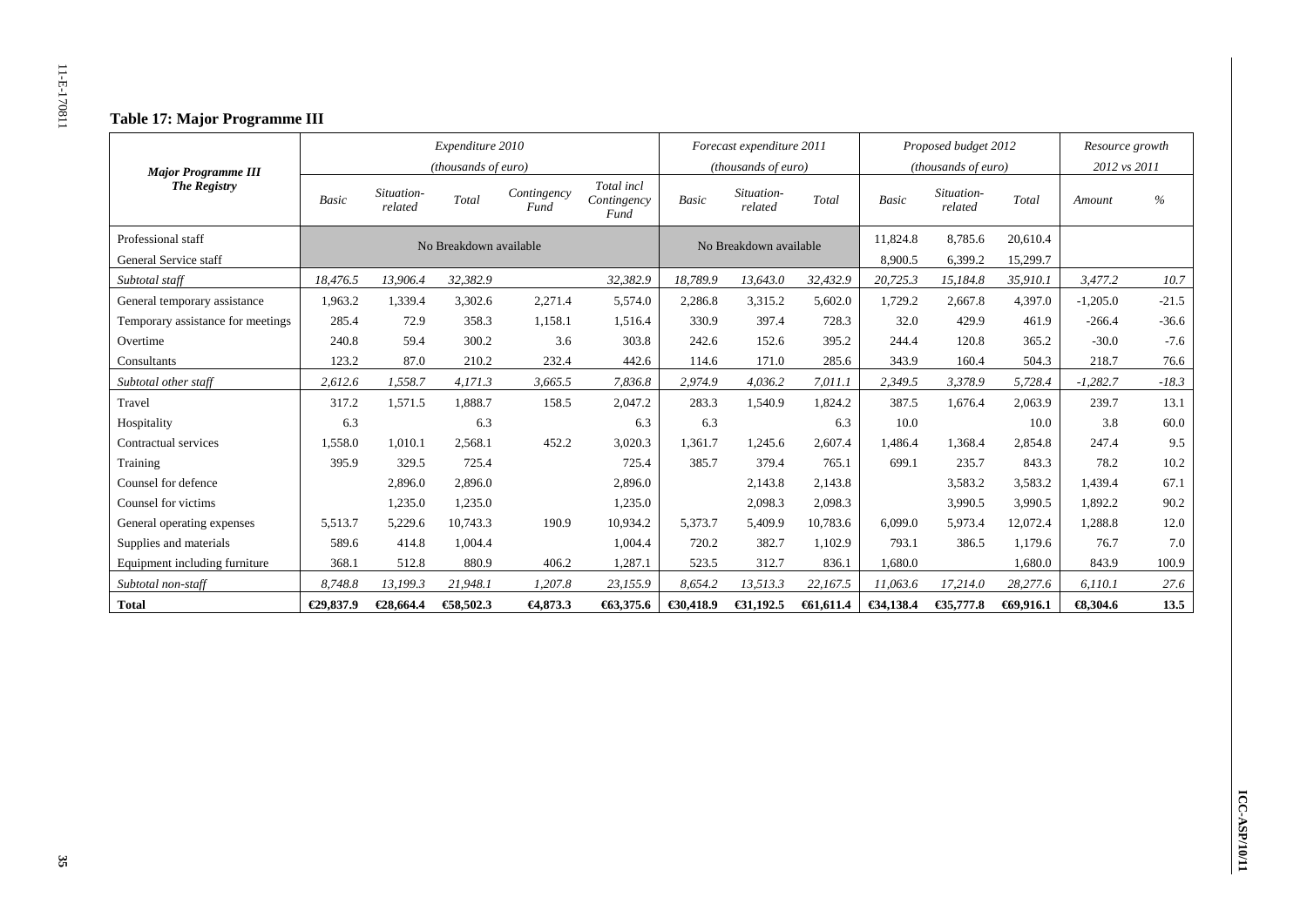|                                   |              |                       | Expenditure 2010       |                     |                                   |              | Forecast expenditure 2011 |                     |                     | Proposed budget 2012  | Resource growth |          |         |
|-----------------------------------|--------------|-----------------------|------------------------|---------------------|-----------------------------------|--------------|---------------------------|---------------------|---------------------|-----------------------|-----------------|----------|---------|
| <b>Office of the Registrar</b>    |              |                       | (thousands of euro)    |                     |                                   |              | (thousands of euro)       |                     |                     | (thousands of euro)   | 2012 vs 2011    |          |         |
|                                   | <b>Basic</b> | Situation-<br>related | Total                  | Contingency<br>Fund | Total incl<br>Contingency<br>Fund | <b>Basic</b> | Situation-<br>related     | Total               | <b>Basic</b>        | Situation-<br>related | Total           | Amount   | $\%$    |
| Professional staff                |              |                       | No Breakdown available |                     |                                   |              | No Breakdown available    |                     | 3,486.7             | 2,657.0               | 6,143.7         |          |         |
| General Service staff             |              |                       |                        |                     |                                   |              |                           |                     | 2,804.2             | 1,973.9               | 4,778.1         |          |         |
| Subtotal staff                    | 5,824.1      | 3,759.9               | 9,584.0                |                     | 9,584.0                           | 5,815.7      | 4,080.4                   | 9,896.1             | 6,290.9             | 4,630.9               | 10,921.8        | 1,025.6  | 10.4    |
| General temporary assistance      | 1,243.1      | 242.1                 | 1,485.2                | 284.3               | 1,769.5                           | 1,177.4      | 363.2                     | 1,540.6             | 1,029.6             | 372.9                 | 1,402.5         | $-138.1$ | $-9.0$  |
| Temporary assistance for meetings |              |                       |                        |                     |                                   |              |                           |                     |                     |                       |                 |          |         |
| Overtime                          | 112.3        | 24.6                  | 136.9                  | 1.8                 | 138.7                             | 124.4        | 83.6                      | 208.0               | 124.4               | 57.6                  | 182.0           | $-26.0$  | $-12.5$ |
| Consultants                       | 42.0         |                       | 42.0                   |                     | 42.0                              | 58.3         |                           | 58.3                | 160.0               |                       | 160.0           | 101.7    | 174.4   |
| Subtotal other staff              | 1,397.4      | 266.7                 | 1.664.1                | 286.1               | 1,950.2                           | 1,360.1      | 446.8                     | 1,806.9             | 1,314.0             | 430.5                 | 1,744.5         | $-62.4$  | $-3.5$  |
| Travel                            | 191.7        | 377.5                 | 569.2                  | 64.1                | 633.3                             | 96.9         | 500.2                     | 597.1               | 139.1               | 534.1                 | 673.2           | 76.1     | 12.7    |
| Hospitality                       | 6.3          |                       | 6.3                    |                     | 6.3                               | 6.3          |                           | 6.3                 | 10.0                |                       | 10.0            | 3.8      | 60.0    |
| Contractual services              | 210.9        | 290.7                 | 501.6                  |                     | 501.6                             | 374.3        | 254.3                     | 628.6               | 332.5               | 342.3                 | 674.8           | 46.2     | 7.4     |
| Training                          | 110.3        | 95.5                  | 205.8                  |                     | 205.8                             | 111.7        | 128.1                     | 239.9               | 235.3               | 155.9                 | 299.7           | 59.8     | 24.9    |
| Counsel for defence               |              | 2,896.0               | 2,896.0                |                     | 2,896.0                           |              | 2,143.8                   | 2,143.8             |                     | 3,583.2               | 3,583.2         | 1,439.4  | 67.1    |
| Counsel for victims               |              | 1,235.0               | 1,235.0                |                     | 1,235.0                           |              | 2,098.3                   | 2,098.3             |                     | 3,990.5               | 3,990.5         | 1,892.2  | 90.2    |
| General operating expenses        | 97.0         | 683.5                 | 780.5                  | 18.5                | 799.0                             | 145.4        | 671.6                     | 817.0               | 195.0               | 627.0                 | 822.0           | 5.0      | 0.6     |
| Supplies and materials            | 66.0         | 298.0                 | 364.0                  |                     | 364.0                             | 77.8         | 274.2                     | 352.0               | 76.7                | 170.0                 | 246.7           | $-105.3$ | $-29.9$ |
| Equipment including furniture     | 14.6         | 36.7                  | 51.3                   | 70.7                | 122.0                             | 1.0          | 108.8                     | 109.8               | 75.0                |                       | 75.0            | $-34.8$  | $-31.7$ |
| Subtotal non-staff                | 696.8        | 5,912.9               | 6,609.7                | 153.3               | 6,763.0                           | 813.4        | 6,179.3                   | 6,992.6             | 972.1               | 9,403.0               | 10,375.1        | 3,382.5  | 48.4    |
| <b>Total</b>                      | €7,918.3     | $-0.939.5$            | €17,857.8              | €439.4              | $\bigoplus$ 8,297.2               | €7,989.1     | $\bigoplus$ 0,706.5       | $\bigoplus$ 8.695.6 | $\bigoplus$ , 577.0 | €14,464.4             | €23,041.4       | €4,345.7 | 23.2    |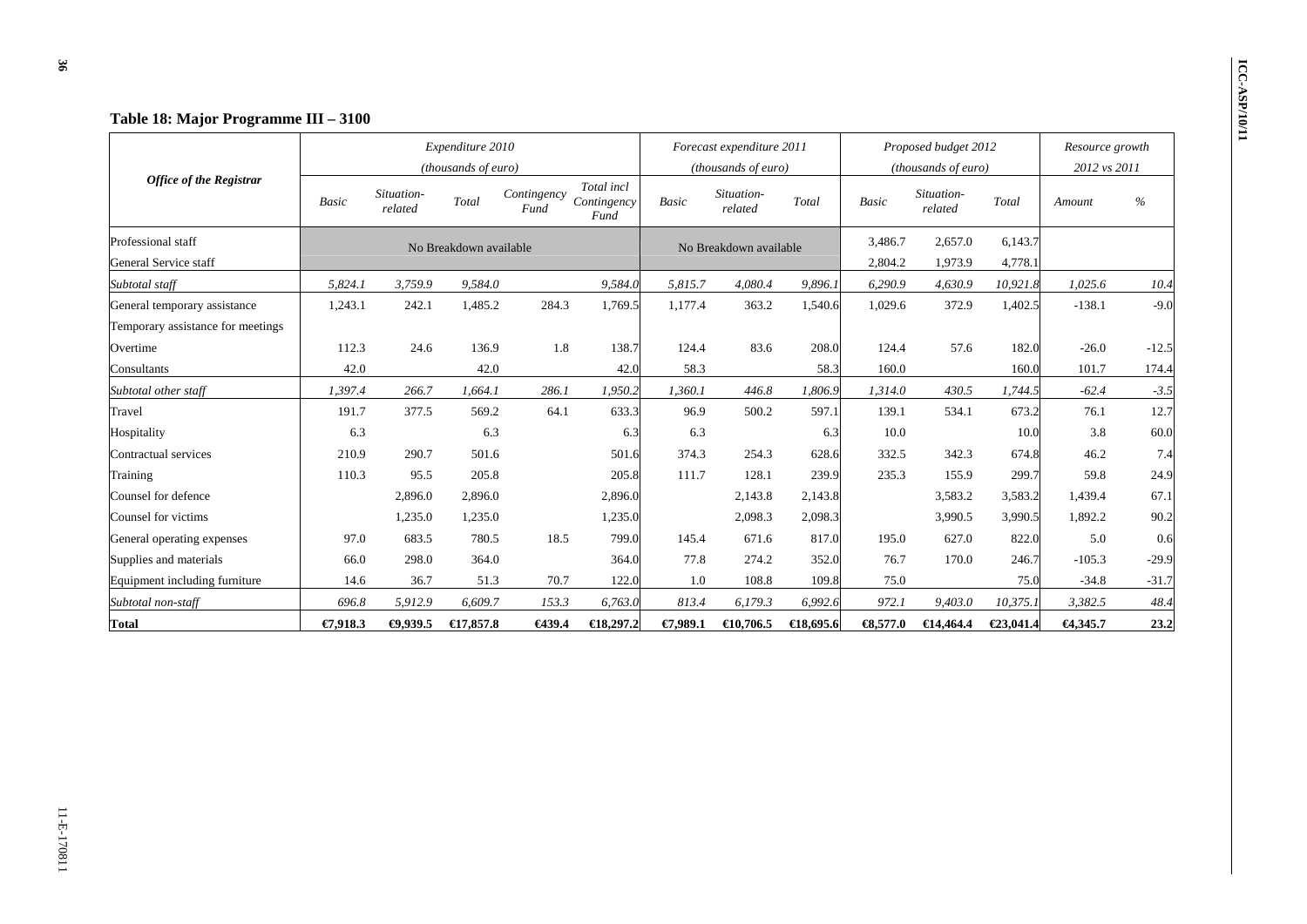# **Table 19: Major Programme III – 3110**

|                                             |                     |                       | Expenditure 2010             |                     |                                   |          | Forecast expenditure 2011                    |                    |                    | Proposed budget 2012                                  |                    | Resource growth        |               |
|---------------------------------------------|---------------------|-----------------------|------------------------------|---------------------|-----------------------------------|----------|----------------------------------------------|--------------------|--------------------|-------------------------------------------------------|--------------------|------------------------|---------------|
| <b>Immediate Office of the Registrar</b>    | Basic               | Situation-<br>related | (thousands of euro)<br>Total | Contingency<br>Fund | Total incl<br>Contingency<br>Fund | Basic    | (thousands of euro)<br>Situation-<br>related | Total              | <b>Basic</b>       | ( <i>thousands of euro</i> )<br>Situation-<br>related | Total              | 2012 vs 2011<br>Amount | $\frac{0}{0}$ |
| Professional staff<br>General Service staff |                     |                       | No Breakdown available       |                     |                                   |          | No Breakdown available                       |                    | 932.2<br>205.1     |                                                       | 932.2<br>205.1     |                        |               |
| Subtotal staff                              | 1.062.4             |                       | 1.062.4                      |                     | 1,062.4                           | 1,026.5  |                                              | 1,026.5            | 1,137.3            |                                                       | 1,137.3            | 110.8                  | 10.8          |
| General temporary assistance                | 94.2                |                       | 94.2                         |                     | 94.2                              | 185.5    |                                              | 185.5              |                    |                                                       |                    | $-185.5$               | $-100.0$      |
| Temporary assistance for meetings           |                     |                       |                              |                     |                                   |          |                                              |                    |                    |                                                       |                    |                        |               |
| Overtime                                    |                     |                       |                              |                     |                                   |          |                                              |                    |                    |                                                       |                    |                        |               |
| Consultants                                 |                     |                       |                              |                     |                                   |          |                                              |                    | 20.0               |                                                       | 20.0               | 20.0                   |               |
| Subtotal other staff                        | 94.2                |                       | 94.2                         |                     | 94.2                              | 185.5    |                                              | 185.5              | 20.0               |                                                       | 20.0               | $-165.5$               | $-89.2$       |
| Travel                                      | 106.0               |                       | 106.0                        | 7.4                 | 113.4                             | 53.0     | 25.0                                         | 78.0               | 95.8               | 48.0                                                  | 143.8              | 65.8                   | 84.4          |
| Hospitality                                 | 6.3                 |                       | 6.3                          |                     | 6.3                               | 6.3      |                                              | 6.3                | 10.0               |                                                       | 10.0               | 3.8                    | 60.0          |
| Contractual services                        | 3.2                 |                       | 3.2                          |                     | 3.2                               |          |                                              |                    |                    |                                                       |                    |                        |               |
| Training                                    |                     |                       |                              |                     |                                   |          |                                              |                    | 4.4                |                                                       | 4.4                | 4.4                    |               |
| General operating expenses                  |                     |                       |                              |                     |                                   | 25.0     |                                              | 25.0               |                    |                                                       |                    | $-25.0$                | $-100.0$      |
| Supplies and materials                      |                     |                       |                              |                     |                                   |          |                                              |                    |                    |                                                       |                    |                        |               |
| Equipment including furniture               |                     |                       |                              |                     |                                   |          |                                              |                    |                    |                                                       |                    |                        |               |
| Subtotal non-staff                          | 115.5               |                       | 115.5                        | 7.4                 | 122.9                             | 84.3     | 25.0                                         | 109.3              | 110.2              | 48.0                                                  | 158.2              | 49.0                   | 44.8          |
| <b>Total</b>                                | $\bigoplus$ , 272.1 |                       | $\bigoplus$ , 272.1          | $\epsilon$ 7.4      | $\epsilon$ 1,279.5                | €1,296.3 | €25.0                                        | $\epsilon$ 1,321.3 | $\epsilon$ 1,267.5 | C48.0                                                 | $\epsilon$ 1,315.5 | 65.8                   | $-0.4$        |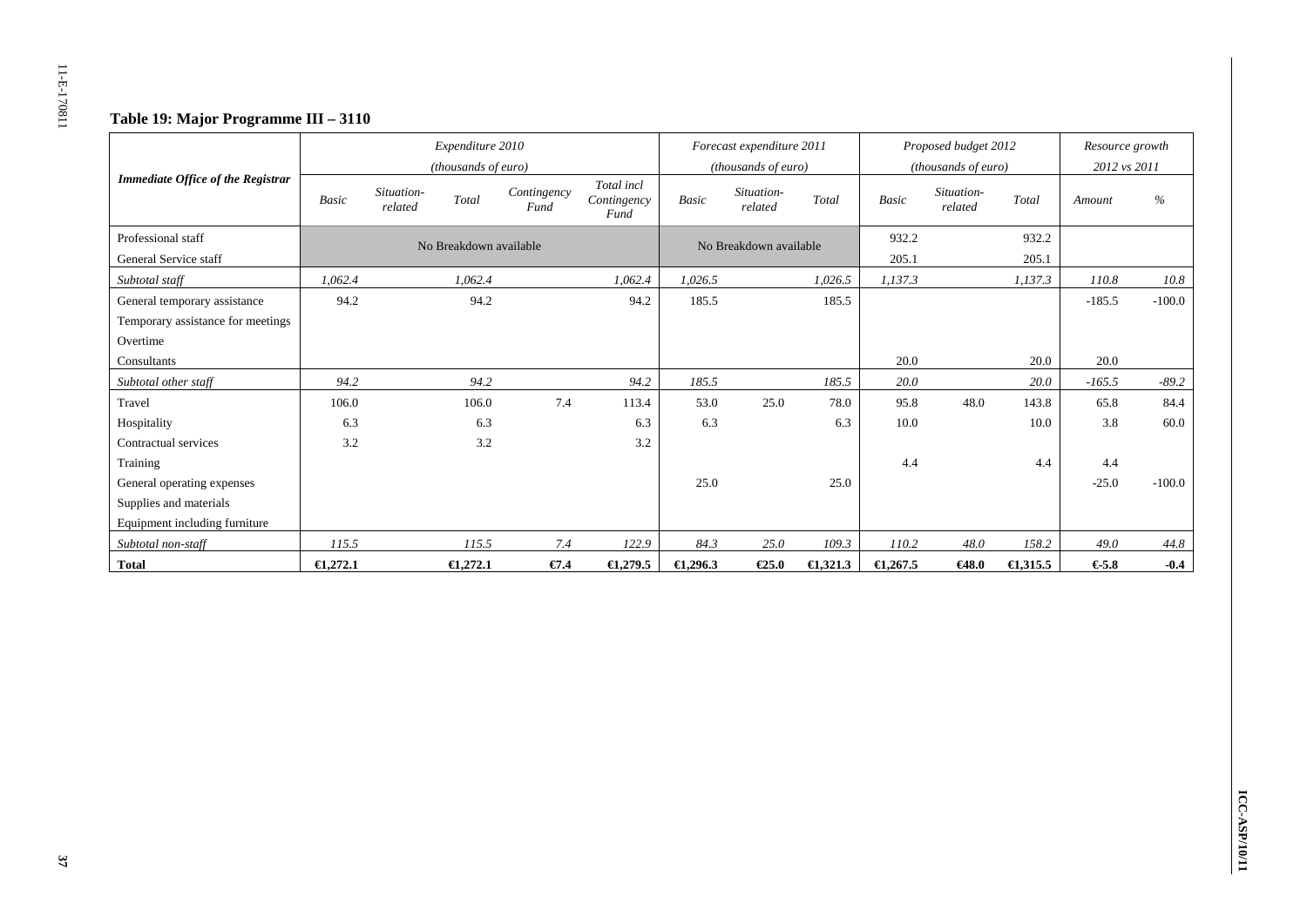|                                   |              |                       | Expenditure 2010       |                     |                                   |              | Forecast expenditure 2011 |       |              | Proposed budget 2012  |       | Resource growth |          |
|-----------------------------------|--------------|-----------------------|------------------------|---------------------|-----------------------------------|--------------|---------------------------|-------|--------------|-----------------------|-------|-----------------|----------|
|                                   |              |                       | (thousands of euro)    |                     |                                   |              | (thousands of euro)       |       |              | (thousands of euro)   |       | 2012 vs 2011    |          |
| <b>Office of Internal Audit</b>   | <b>Basic</b> | Situation-<br>related | Total                  | Contingency<br>Fund | Total incl<br>Contingency<br>Fund | <b>Basic</b> | Situation-<br>related     | Total | <b>Basic</b> | Situation-<br>related | Total | Amount          | $\%$     |
| Professional staff                |              |                       | No Breakdown available |                     |                                   |              | No Breakdown available    |       | 387.6        |                       | 387.6 |                 |          |
| General Service staff             |              |                       |                        |                     |                                   |              |                           |       | 63.0         |                       | 63.0  |                 |          |
| Subtotal staff                    | 463.8        |                       | 463.8                  |                     | 463.8                             | 380.8        |                           | 380.8 | 450.6        |                       | 450.6 | 69.8            | 18.3     |
| General temporary assistance      | 9.4          |                       | 9.4                    |                     | 9.4                               | 32.4         |                           | 32.4  |              |                       |       | $-32.4$         | $-100.0$ |
| Temporary assistance for meetings |              |                       |                        |                     |                                   |              |                           |       |              |                       |       |                 |          |
| Overtime                          |              |                       |                        |                     |                                   |              |                           |       |              |                       |       |                 |          |
| Consultants                       | 42.0         |                       | 42.0                   |                     | 42.0                              | 58.3         |                           | 58.3  | 90.0         |                       | 90.0  | 31.7            | 54.4     |
| Subtotal other staff              | 51.4         |                       | 51.4                   |                     | 51.4                              | 90.7         |                           | 90.7  | 90.0         |                       | 90.0  | $-0.7$          | $-0.7$   |
| Travel                            |              | 6.2                   | 6.2                    |                     | 6.2                               |              | 12.5                      | 12.5  | 2.6          | 26.5                  | 29.1  | 16.6            | 133.0    |
| Hospitality                       |              |                       |                        |                     |                                   |              |                           |       |              |                       |       |                 |          |
| Contractual services              | 12.5         |                       | 12.5                   |                     | 12.5                              | 19.5         |                           | 19.5  | 20.0         |                       | 20.0  | 0.5             | 2.6      |
| Training                          | 12.2         |                       | 12.2                   |                     | 12.2                              | 19.2         |                           | 19.2  | 21.6         |                       | 21.6  | 2.4             | 12.6     |
| General operating expenses        |              |                       |                        |                     |                                   |              |                           |       |              |                       |       |                 |          |
| Supplies and materials            |              |                       |                        |                     |                                   |              |                           |       |              |                       |       |                 |          |
| Equipment including furniture     | 12.9         |                       | 12.9                   |                     | 12.9                              |              |                           |       |              |                       |       |                 |          |
| Subtotal non-staff                | 37.6         | 6.2                   | 43.8                   |                     | 43.8                              | 38.7         | 12.5                      | 51.2  | 44.2         | 26.5                  | 70.7  | 19.5            | 38.2     |
| <b>Total</b>                      | €52.8        | 66.2                  | €59.0                  |                     | €59.0                             | €10.2        | $\epsilon$ 12.5           | 622.6 | €584.8       | $\epsilon$ 26.5       | 611.3 | $-688.7$        | 17.0     |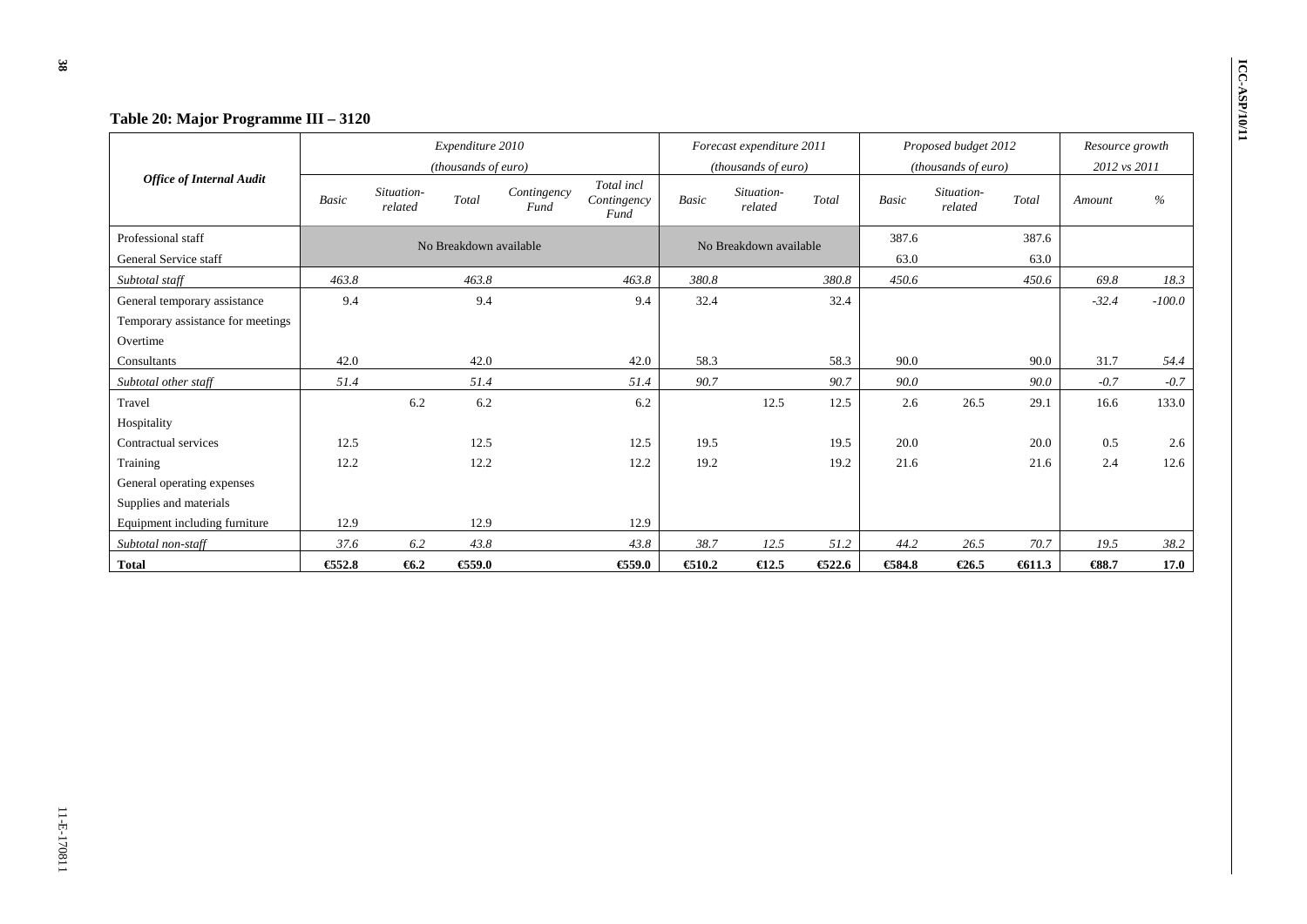# **Table 21: Major Programme III – 3130**

|                                        |              |                       | Expenditure 2010       |                     |                                   |              | Forecast expenditure 2011 |           |              | Proposed budget 2012  |           | Resource growth    |          |
|----------------------------------------|--------------|-----------------------|------------------------|---------------------|-----------------------------------|--------------|---------------------------|-----------|--------------|-----------------------|-----------|--------------------|----------|
|                                        |              |                       | (thousands of euro)    |                     |                                   |              | (thousands of euro)       |           |              | (thousands of euro)   |           | 2012 vs 2011       |          |
| <b>Legal Advisory Services Section</b> | <b>Basic</b> | Situation-<br>related | Total                  | Contingency<br>Fund | Total incl<br>Contingency<br>Fund | <b>Basic</b> | Situation-<br>related     | Total     | <b>Basic</b> | Situation-<br>related | Total     | Amount             | $\%$     |
| Professional staff                     |              |                       | No Breakdown available |                     |                                   |              | No Breakdown available    |           | 568.5        |                       | 568.5     |                    |          |
| General Service staff                  |              |                       |                        |                     |                                   |              |                           |           | 126.0        |                       | 126.0     |                    |          |
| Subtotal staff                         | 717.5        |                       | 717.5                  |                     | 717.5                             | 551.8        |                           | 551.8     | 694.5        |                       | 694.5     | 142.7              | 25.9     |
| General temporary assistance           | 50.1         |                       | 50.1                   |                     | 50.1                              | 85.7         |                           | 85.7      |              |                       |           | $-85.7$            | $-100.0$ |
| Temporary assistance for meetings      |              |                       |                        |                     |                                   |              |                           |           |              |                       |           |                    |          |
| Overtime                               |              |                       |                        |                     |                                   |              |                           |           |              |                       |           |                    |          |
| Consultants                            |              |                       |                        |                     |                                   |              |                           |           |              |                       |           |                    |          |
| Subtotal other staff                   | 50.1         |                       | 50.1                   |                     | 50.1                              | 85.7         |                           | 85.7      |              |                       |           | $-85.7$            | $-100.0$ |
| Travel                                 | 4.8          | 2.5                   | 7.3                    |                     | 7.3                               | 8.2          |                           | 8.2       | 1.3          | 14.3                  | 15.6      | 7.4                | 91.2     |
| Hospitality                            |              |                       |                        |                     |                                   |              |                           |           |              |                       |           |                    |          |
| Contractual services                   | 1.0          |                       | 1.0                    |                     | 1.0                               | 8.0          |                           | 8.0       | 18.0         |                       | 18.0      | 10.0               | 124.3    |
| Training                               | 7.2          |                       | 7.2                    |                     | 7.2                               | 12.3         |                           | 12.3      | 10.3         |                       | 10.3      | $-2.0$             | $-16.4$  |
| General operating expenses             |              |                       |                        |                     |                                   |              |                           |           |              |                       |           |                    |          |
| Supplies and materials                 | 0.4          |                       | 0.4                    |                     | 0.4                               |              |                           |           | 2.7          |                       | 2.7       | 2.7                |          |
| Equipment including furniture          |              |                       |                        |                     |                                   |              |                           |           |              |                       |           |                    |          |
| Subtotal non-staff                     | 13.4         | 2.5                   | 15.9                   |                     | 15.9                              | 28.5         |                           | 28.5      | 32.3         | 14.3                  | 46.6      | 18.1               | 63.4     |
| <b>Total</b>                           | $E$ 781.0    | $\epsilon$ 2.5        | €783.5                 |                     | $\epsilon$ 783.5                  | 666.0        |                           | $-6666.0$ | €726.8       | $\epsilon$ 14.3       | $E$ 741.1 | $E$ <sub>5.1</sub> | 11.3     |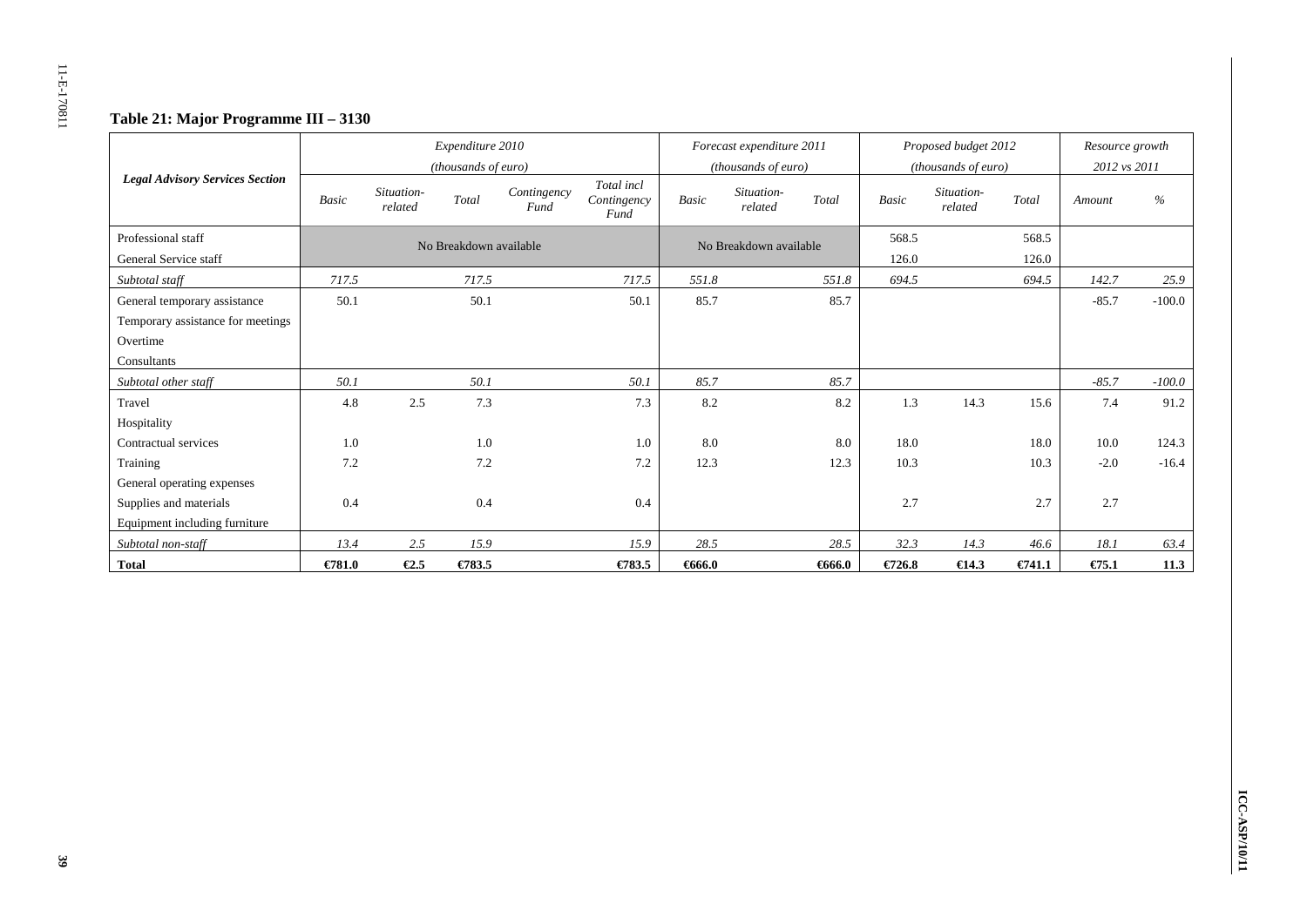|                                    |              |                       | Expenditure 2010       |                     |                                   |          | Forecast expenditure 2011 |         |              | Proposed budget 2012  |          | Resource growth |         |
|------------------------------------|--------------|-----------------------|------------------------|---------------------|-----------------------------------|----------|---------------------------|---------|--------------|-----------------------|----------|-----------------|---------|
|                                    |              |                       | (thousands of euro)    |                     |                                   |          | (thousands of euro)       |         |              | (thousands of euro)   |          | 2012 vs 2011    |         |
| <b>Security and Safety Section</b> | <b>Basic</b> | Situation-<br>related | Total                  | Contingency<br>Fund | Total incl<br>Contingency<br>Fund | Basic    | Situation-<br>related     | Total   | <b>Basic</b> | Situation-<br>related | Total    | Amount          | $\%$    |
| Professional staff                 |              |                       | No Breakdown available |                     |                                   |          | No Breakdown available    |         | 568.5        | 605.1                 | 1,173.6  |                 |         |
| General Service staff              |              |                       |                        |                     |                                   |          |                           |         | 2,158.1      | 1,372.3               | 3,530.4  |                 |         |
| Subtotal staff                     | 2,442.5      | 1,356.1               | 3,798.6                |                     | 3,798.6                           | 2,767.0  | 1,599.3                   | 4,366.3 | 2,726.6      | 1,977.4               | 4,703.9  | 337.6           | 7.7     |
| General temporary assistance       | 992.9        |                       | 992.9                  | 284.3               | 1,277.2                           | 856.0    | 119.5                     | 975.5   | 1,029.6      |                       | 1,029.6  | 54.1            | 5.5     |
| Temporary assistance for meetings  |              |                       |                        |                     |                                   |          |                           |         |              |                       |          |                 |         |
| Overtime                           | 112.3        | 24.6                  | 136.9                  | 1.8                 | 138.7                             | 124.4    | 83.6                      | 208.0   | 124.4        | 57.6                  | 182.0    | $-26.0$         | $-12.5$ |
| Consultants                        |              |                       |                        |                     |                                   |          |                           |         |              |                       |          |                 |         |
| Subtotal other staff               | 1.105.2      | 24.6                  | 1.129.8                | 286.1               | 1.415.9                           | 980.4    | 203.1                     | 1.183.5 | 1.154.0      | 57.6                  | 1.211.6  | 28.1            | 2.4     |
| Travel                             | 30.1         | 157.4                 | 187.5                  | 34.6                | 222.1                             | 13.6     | 245.7                     | 259.2   | 12.3         | 256.1                 | 268.4    | 9.2             | 3.5     |
| Hospitality                        |              |                       |                        |                     |                                   |          |                           |         |              |                       |          |                 |         |
| Contractual services               | 54.8         | 237.6                 | 292.4                  |                     | 292.4                             | 51.1     | 197.4                     | 248.5   |              | 235.2                 | 329.7    | 81.2            | 32.7    |
| Training                           | 90.5         | 63.8                  | 154.3                  |                     | 154.3                             | 75.5     | 69.9                      | 145.5   | 94.5         | 98.7                  | 197.2    | 51.7            | 35.6    |
| General operating expenses         | 97.0         | 65.5                  | 162.5                  | 9.9                 | 172.4                             | 120.4    | 72.9                      | 193.2   | 190.0        | 110.0                 | 300.0    | 106.8           | 55.2    |
| Supplies and materials             | 63.2         | 30.8                  | 94.0                   |                     | 94.0                              | 77.8     | 46.8                      | 124.6   | 74.0         | 30.0                  | 104.0    | $-20.6$         | $-16.5$ |
| Equipment including furniture      | 0.8          | 14.0                  | 14.8                   |                     | 14.8                              | 1.0      |                           | 1.0     | 75.0         |                       | 75.0     | 74.0            | 7,592.3 |
| Subtotal non-staff                 | 336.4        | 569.1                 | 905.5                  | 44.5                | 950.0                             | 339.3    | 632.7                     | 972.0   | 544.3        | 730.0                 | 1,274.3  | 302.3           | 31.1    |
| <b>Total</b>                       | €3,884.1     | €1,949.8              | €, 833.9               | €330.6              | 6,164.5                           | €4,086.7 | €2,435.1                  | 6,521.8 | 64,424.9     | €2,765.0              | €7,189.8 | 6668.0          | 10.2    |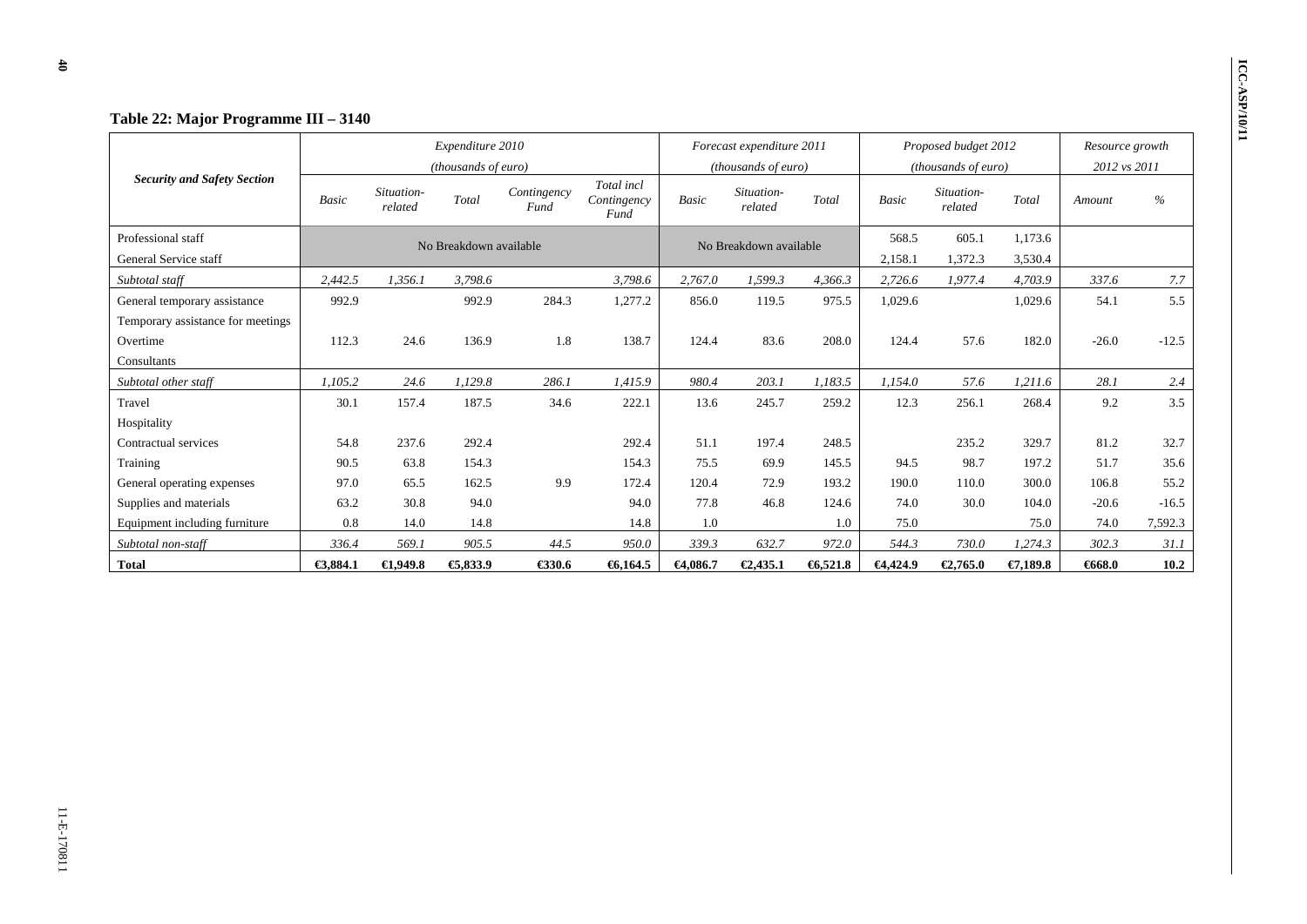# **Table 23: Major Programme III – 3160**

|                                                     |              |                       | Expenditure 2010<br>(thousands of euro) |                     |                                   |              | Forecast expenditure 2011<br>(thousands of euro) |       |        | Proposed budget 2012<br>(thousands of euro) |        | Resource growth<br>2012 vs 2011 |               |
|-----------------------------------------------------|--------------|-----------------------|-----------------------------------------|---------------------|-----------------------------------|--------------|--------------------------------------------------|-------|--------|---------------------------------------------|--------|---------------------------------|---------------|
| <b>Registry Permanent Premises</b><br><b>Office</b> | <b>Basic</b> | Situation-<br>related | Total                                   | Contingency<br>Fund | Total incl<br>Contingency<br>Fund | <b>Basic</b> | Situation-<br>related                            | Total | Basic  | Situation-<br>related                       | Total  | Amount                          | $\frac{0}{0}$ |
| Professional staff<br>General Service staff         |              |                       | No Breakdown available                  |                     |                                   |              | No Breakdown available                           |       | 227.3  |                                             | 227.3  |                                 |               |
| Subtotal staff                                      | 201.5        |                       | 201.5                                   |                     | 201.5                             | 204.0        |                                                  | 204.0 | 227.3  |                                             | 227.3  | 23.3                            | 11.4          |
| General temporary assistance                        | 36.0         |                       | 36.0                                    |                     | 36.0                              |              |                                                  |       |        |                                             |        |                                 |               |
| Temporary assistance for meetings                   |              |                       |                                         |                     |                                   |              |                                                  |       |        |                                             |        |                                 |               |
| Overtime                                            |              |                       |                                         |                     |                                   |              |                                                  |       |        |                                             |        |                                 |               |
| Consultants                                         |              |                       |                                         |                     |                                   |              |                                                  |       |        |                                             |        |                                 |               |
| Subtotal other staff                                | 36.0         |                       | 36.0                                    |                     | 36.0                              |              |                                                  |       |        |                                             |        |                                 |               |
| Travel                                              | 3.3          |                       | 3.3                                     |                     | 3.3                               | 9.7          |                                                  | 9.7   | 12.7   |                                             | 12.7   | 3.0                             | 31.1          |
| Hospitality                                         |              |                       |                                         |                     |                                   |              |                                                  |       |        |                                             |        |                                 |               |
| Contractual services                                | 139.4        |                       | 139.4                                   |                     | 139.4                             | 295.7        |                                                  | 295.7 | 200.0  |                                             | 200.0  | $-95.7$                         | $-32.4$       |
| Training                                            |              |                       |                                         |                     |                                   |              |                                                  |       | 4.3    |                                             | 4.3    | 4.3                             |               |
| General operating expenses                          |              |                       |                                         |                     |                                   |              |                                                  |       | 5.0    |                                             | 5.0    | 5.0                             |               |
| Supplies and materials                              | 0.3          |                       | 0.3                                     |                     | 0.3                               |              |                                                  |       |        |                                             |        |                                 |               |
| Equipment including furniture                       | 0.9          |                       | 0.9                                     |                     | 0.9                               |              |                                                  |       |        |                                             |        |                                 |               |
| Subtotal non-staff                                  | 143.9        |                       | 143.9                                   |                     | 143.9                             | 305.4        |                                                  | 305.4 | 222.0  |                                             | 222.0  | $-83.4$                         | $-27.3$       |
| <b>Total</b>                                        | €381.4       |                       | €381.4                                  |                     | €381.4                            | €09.4        |                                                  | €09.4 | €449.3 |                                             | €449.3 | € $60.1$                        | $-11.8$       |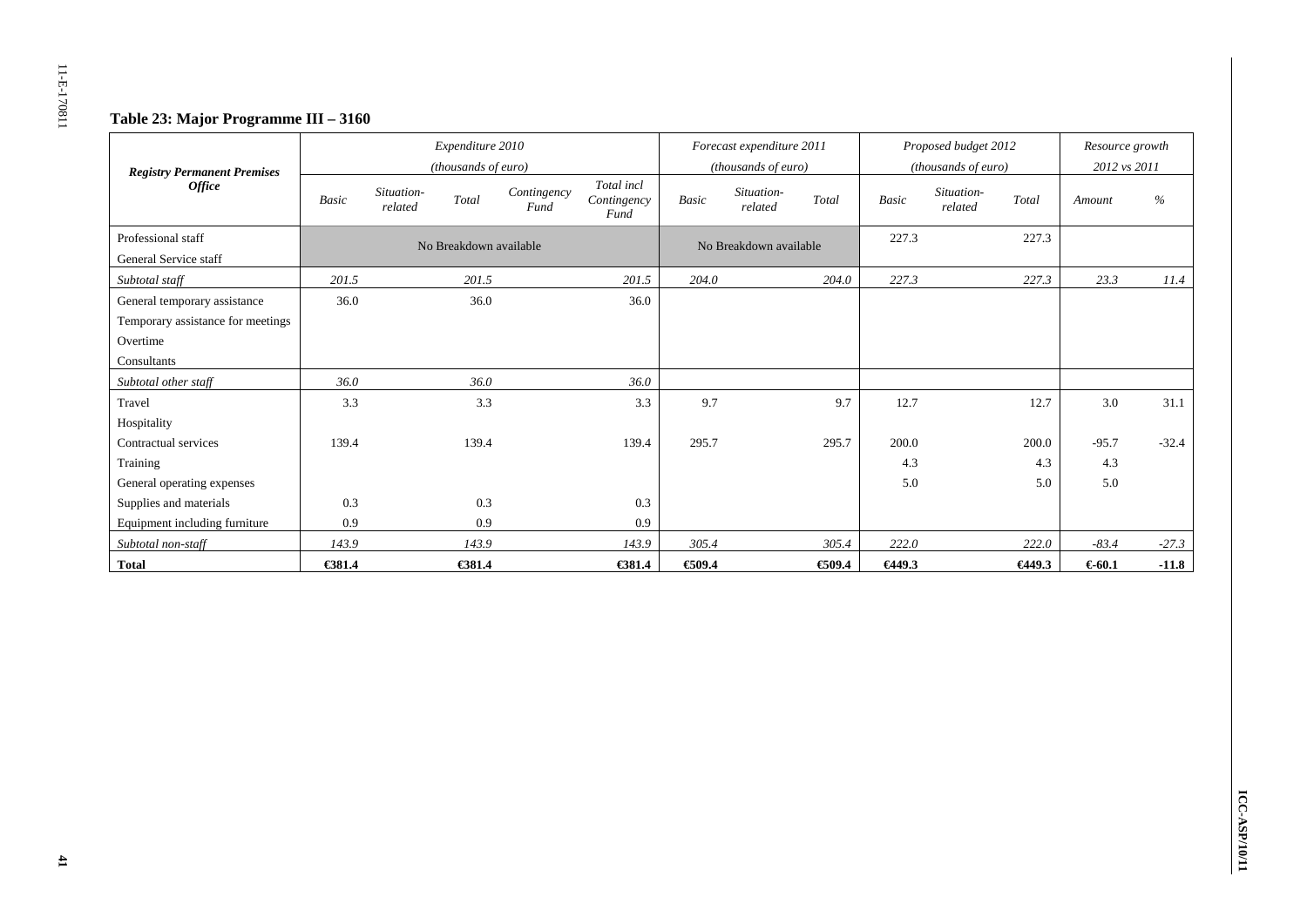|                                   |         |                       | Expenditure 2010       |                     |                                   |         | Forecast expenditure 2011 |          | Proposed budget 2012                  |          |          | Resource growth |          |
|-----------------------------------|---------|-----------------------|------------------------|---------------------|-----------------------------------|---------|---------------------------|----------|---------------------------------------|----------|----------|-----------------|----------|
|                                   |         |                       | (thousands of euro)    |                     |                                   |         | (thousands of euro)       |          | (thousands of euro)                   |          |          | 2012 vs 2011    |          |
| <b>Field Operations Section</b>   | Basic   | Situation-<br>related | Total                  | Contingency<br>Fund | Total incl<br>Contingency<br>Fund | Basic   | Situation-<br>related     | Total    | Situation-<br><b>Basic</b><br>related |          | Total    | Amount          | $\%$     |
| Professional staff                |         |                       | No Breakdown available |                     |                                   |         | No Breakdown available    |          |                                       | 874.0    | 874.0    |                 |          |
| General Service staff             |         |                       |                        |                     |                                   |         |                           |          |                                       | 538.6    | 538.6    |                 |          |
| Subtotal staff                    | $-63.7$ | 1,451.9               | 1,388.2                |                     | 1,388.2                           | $-24.3$ | 1,347.5                   | 1,323.2  |                                       | 1,412.5  | 1,412.5  | 89.3            | 6.8      |
| General temporary assistance      | 11.5    | 247.7                 | 259.2                  |                     | 259.2                             |         | 207.7                     | 207.7    |                                       | 248.1    | 248.1    | 40.4            | 19.5     |
| Temporary assistance for meetings |         |                       |                        |                     |                                   |         |                           |          |                                       |          |          |                 |          |
| Overtime                          |         |                       |                        |                     |                                   |         |                           |          |                                       |          |          |                 |          |
| Consultants                       |         |                       |                        |                     |                                   |         |                           |          |                                       |          |          |                 |          |
| Subtotal other staff              | 11.5    | 247.7                 | 259.2                  |                     | 259.2                             |         | 207.7                     | 207.7    |                                       | 248.1    | 248.1    | 40.4            | 19.5     |
| Travel                            |         | 162.6                 | 162.6                  | 14.7                | 177.3                             |         | 116.0                     | 116.0    |                                       | 99.1     | 99.1     | $-16.9$         | $-14.6$  |
| Hospitality                       |         |                       |                        |                     |                                   |         |                           |          |                                       |          |          |                 |          |
| Contractual services              |         | 14.4                  | 14.4                   |                     | 14.4                              |         | 8.1                       | 8.1      |                                       | 47.1     | 47.1     | 39.0            | 481.5    |
| Training                          |         | 29.0                  | 29.0                   |                     | 29.0                              |         | 58.2                      | 58.2     |                                       | 47.2     | 47.2     | $-11.0$         | $-18.9$  |
| General operating expenses        |         | 614.5                 | 614.5                  | 8.6                 | 623.1                             |         | 587.8                     | 587.8    |                                       | 508.0    | 508.0    | $-79.8$         | $-13.6$  |
| Supplies and materials            |         | 267.2                 | 267.2                  |                     | 267.2                             |         | 227.4                     | 227.4    |                                       | 140.0    | 140.0    | $-87.4$         | $-38.4$  |
| Equipment including furniture     |         | 22.7                  | 22.7                   | 70.7                | 93.4                              |         | 108.8                     | 108.8    |                                       |          |          | $-108.8$        | $-100.0$ |
| Subtotal non-staff                |         | 1,110.4               | 1,110.4                | 94.0                | 1,204.4                           |         | 1,106.3                   | 1,106.3  |                                       | 841.4    | 841.4    | $-264.9$        | $-23.9$  |
| <b>Total</b>                      | €52.2   | €2,810.0              | €2,757.8               | $\bigoplus 4.0$     | €2,851.8                          | €24.3   | €2,661.5                  | €2,637.2 |                                       | €2,502.0 | €2,502.0 | €135.2          | $-5.1$   |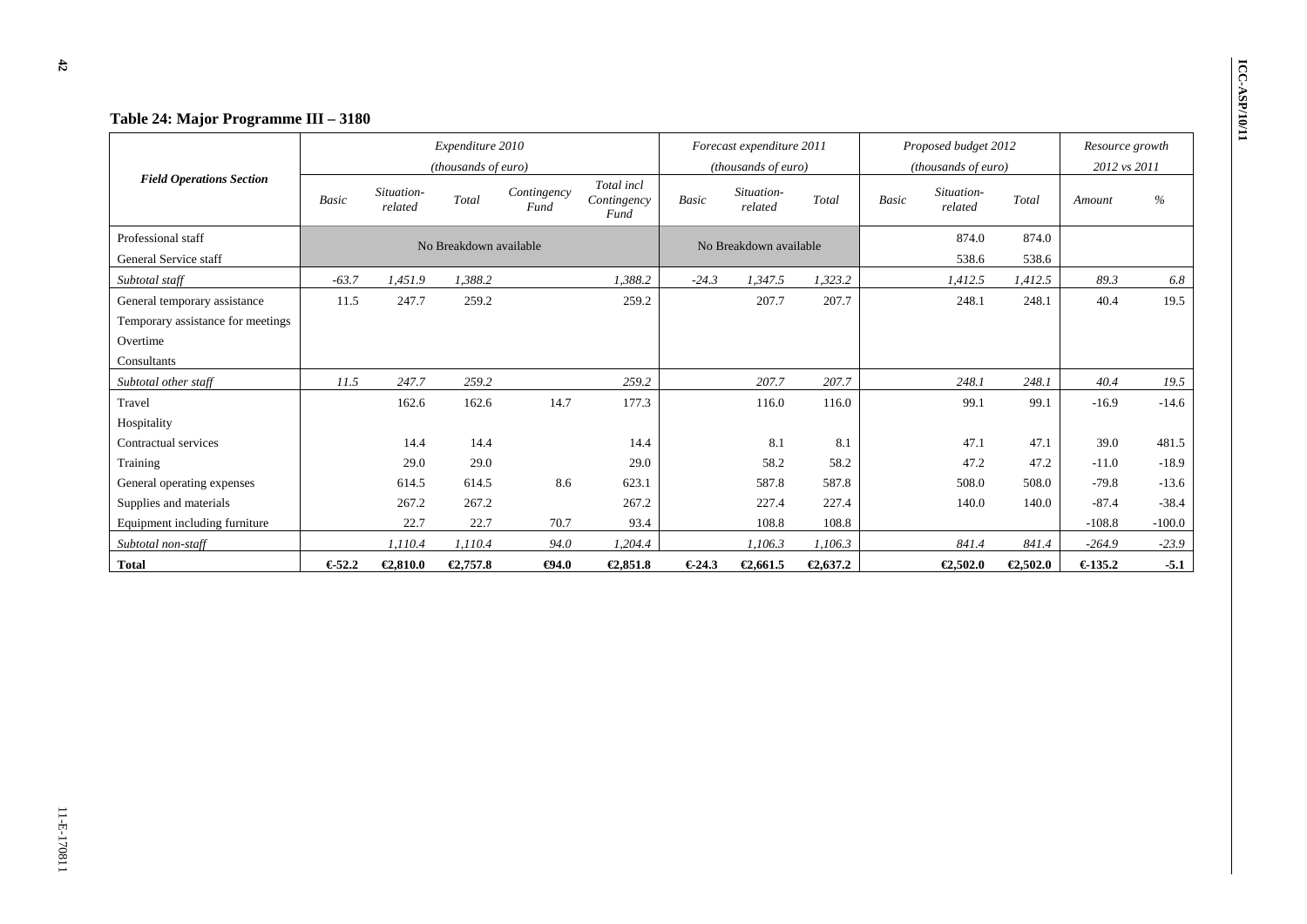# **Table 25: Major Programme III – 3190**

|                                   |              |                       | Expenditure 2010       |                     |                                   |              | Forecast expenditure 2011 |             |           | Proposed budget 2012  |                     | Resource growth |               |
|-----------------------------------|--------------|-----------------------|------------------------|---------------------|-----------------------------------|--------------|---------------------------|-------------|-----------|-----------------------|---------------------|-----------------|---------------|
|                                   |              |                       | (thousands of euro)    |                     |                                   |              | (thousands of euro)       |             |           | (thousands of euro)   |                     | 2012 vs 2011    |               |
| <b>Counsel Support Section</b>    | <b>Basic</b> | Situation-<br>related | Total                  | Contingency<br>Fund | Total incl<br>Contingency<br>Fund | <b>Basic</b> | Situation-<br>related     | Total       | Basic     | Situation-<br>related | Total               | Amount          | $\frac{0}{0}$ |
| Professional staff                |              |                       | No Breakdown available |                     |                                   |              | No Breakdown available    |             | 430.6     | 203.3                 | 633.9               |                 |               |
| General Service staff             |              |                       |                        |                     |                                   |              |                           |             | 126.0     | 63.0                  | 189.0               |                 |               |
| Subtotal staff                    | 519.0        | 130.6                 | 649.6                  |                     | 649.6                             | 422.2        | 217.7                     | 639.9       | 556.6     | 266.3                 | 822.9               | 183.0           | 28.6          |
| General temporary assistance      | 27.0         | 0.1                   | 27.1                   |                     | 27.1                              |              |                           |             |           | 69.6                  | 69.6                | 69.6            |               |
| Temporary assistance for meetings |              |                       |                        |                     |                                   |              |                           |             |           |                       |                     |                 |               |
| Overtime                          |              |                       |                        |                     |                                   |              |                           |             |           |                       |                     |                 |               |
| Consultants                       |              |                       |                        |                     |                                   |              |                           |             | 50.0      |                       | 50.0                | 50.0            |               |
| Subtotal other staff              | 27.0         | 0.1                   | 27.1                   |                     | 27.1                              |              |                           |             | 50.0      | 69.6                  | 119.6               | 119.6           |               |
| Travel                            | 45.3         |                       | 45.3                   | 7.4                 | 52.7                              | 6.0          | 43.0                      | 49.0        | 8.1       |                       | 8.1                 | $-40.9$         | $-83.5$       |
| Hospitality                       |              |                       |                        |                     |                                   |              |                           |             |           |                       |                     |                 |               |
| Contractual services              |              |                       |                        |                     |                                   |              |                           |             |           |                       |                     |                 |               |
| Training                          |              |                       |                        |                     |                                   |              |                           |             |           | 10.0                  | 10.0                | 10.0            |               |
| Counsel for defence               |              | 2,896.0               | 2,896.0                |                     | 2,896.0                           |              | 2,143.8                   | 2,143.8     |           | 3,583.2               | 3,583.2             | 1,439.4         | 67.1          |
| Counsel for victims               |              | 1,235.0               | 1,235.0                |                     | 1,235.0                           |              | 2,098.3                   | 2,098.3     |           | 3,990.5               | 3,990.5             | 1,892.2         | 90.2          |
| Equipment including furniture     |              | 3.5                   | 3.5                    |                     | 3.5                               |              | 1.2                       | 1.2         |           |                       |                     | $-1.2$          | $-100.0$      |
| Supplies and materials            | 0.4          |                       | 0.4                    |                     | 0.4                               |              |                           |             |           |                       |                     |                 |               |
| Equipment including furniture     |              |                       |                        |                     |                                   |              |                           |             |           |                       |                     |                 |               |
| Subtotal non-staff                | 45.7         | 4,134.5               | 4,180.2                | 7.4                 | 4,187.6                           | 6.0          | 4,286.3                   | 4,292.3     | 8.1       | 7,583.7               | 7,591.8             | 3,299.5         | 0.8           |
| <b>Total</b>                      | €91.7        | $\epsilon$ 4,265.2    | $-4,856.9$             | $\epsilon$ 7.4      | €4,864.3                          | $C$ 428.2    | €4,504.0                  | $-64,932.2$ | $-6514.7$ | €7,919.6              | $\textbf{63,}534.3$ | €3.602.1        | 0.7           |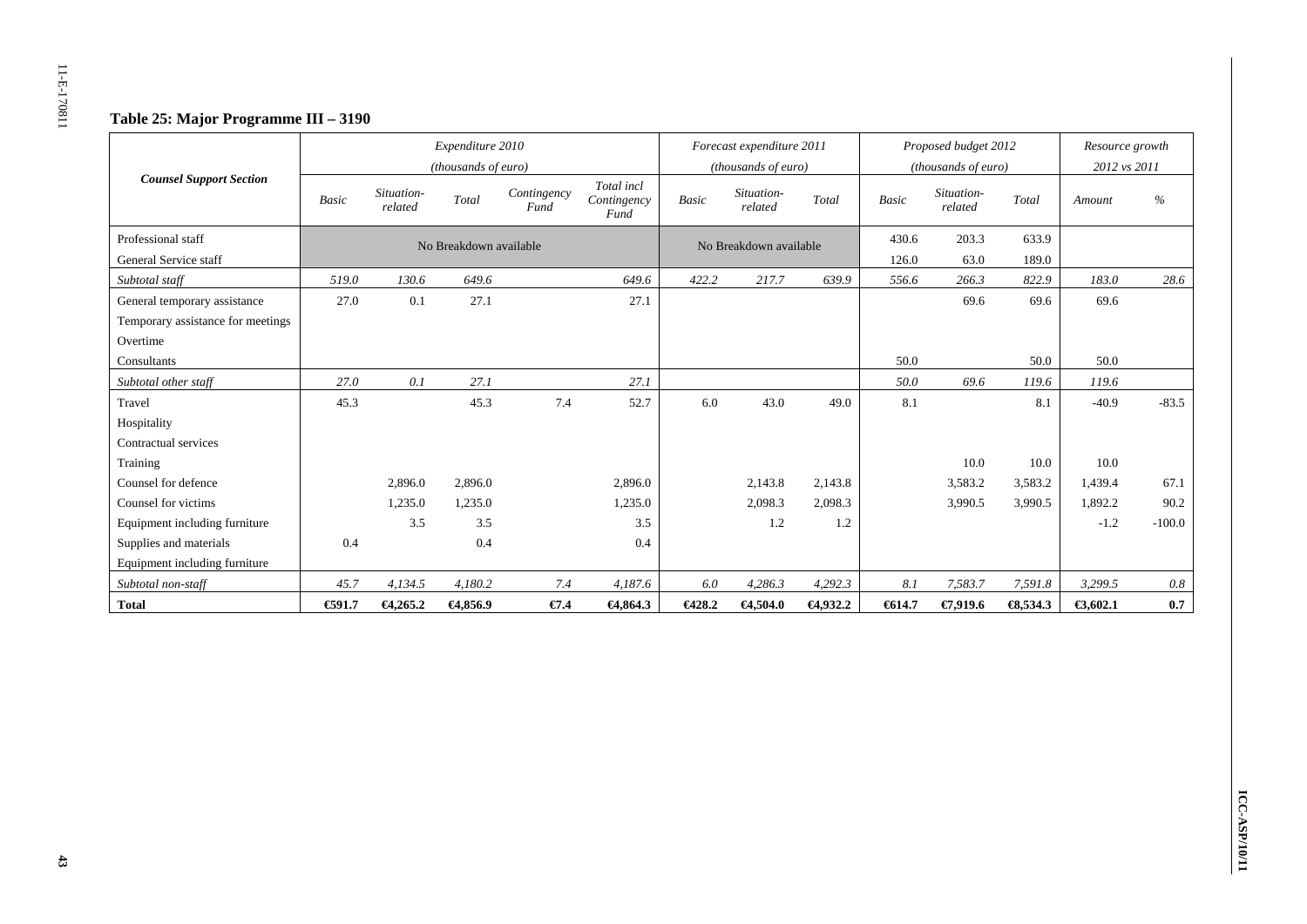|                                   |              |                       | Expenditure 2010       |                     |                                   |              | Forecast expenditure 2011 |       |              | Proposed budget 2012  |       | Resource growth |          |
|-----------------------------------|--------------|-----------------------|------------------------|---------------------|-----------------------------------|--------------|---------------------------|-------|--------------|-----------------------|-------|-----------------|----------|
| <b>Office of Public Counsel</b>   |              |                       | (thousands of euro)    |                     |                                   |              | (thousands of euro)       |       |              | (thousands of euro)   |       | 2012 vs 2011    |          |
| for the Defence                   | <b>Basic</b> | Situation-<br>related | Total                  | Contingency<br>Fund | Total incl<br>Contingency<br>Fund | <b>Basic</b> | Situation-<br>related     | Total | <b>Basic</b> | Situation-<br>related | Total | Amount          | $\%$     |
| Professional staff                |              |                       | No Breakdown available |                     |                                   |              | No Breakdown available    |       | 144.7        | 285.9                 | 430.6 |                 |          |
| General Service staff             |              |                       |                        |                     |                                   |              |                           |       | 63.0         |                       | 63.0  |                 |          |
| Subtotal staff                    | 211.3        | 259.2                 | 470.5                  |                     | 470.5                             | 207.7        | 285.9                     | 493.6 | 207.7        | 285.9                 | 493.6 |                 |          |
| General temporary assistance      | 22.0         | $-4.1$                | 17.9                   |                     | 17.9                              | 17.8         |                           | 17.8  |              |                       |       | $-17.8$         | $-100.0$ |
| Temporary assistance for meetings |              |                       |                        |                     |                                   |              |                           |       |              |                       |       |                 |          |
| Overtime                          |              |                       |                        |                     |                                   |              |                           |       |              |                       |       |                 |          |
| Consultants                       |              |                       |                        |                     |                                   |              |                           |       |              |                       |       |                 |          |
| Subtotal other staff              | 22.0         | $-4.1$                | 17.9                   |                     | 17.9                              | 17.8         |                           | 17.8  |              |                       |       | $-17.8$         | $-100.0$ |
| Travel                            | 2.2          | 4.4                   | 6.6                    |                     | 6.6                               | 2.2          | 14.3                      | 16.6  | 2.3          | 14.2                  | 16.5  | $-0.1$          | $-0.5$   |
| Hospitality                       |              |                       |                        |                     |                                   |              |                           |       |              |                       |       |                 |          |
| Contractual services              |              | 1.2                   | 1.2                    |                     | 1.2                               |              | 19.5                      | 19.5  |              | 20.0                  | 20.0  | 0.5             | 2.6      |
| Training                          | 0.4          |                       | 0.4                    |                     | 0.4                               | 4.7          |                           | 4.7   | 4.7          |                       | 4.7   |                 | 0.4      |
| General operating expenses        |              |                       |                        |                     |                                   |              | 3.9                       | 3.9   |              | 3.0                   | 3.0   | $-0.9$          | $-23.1$  |
| Supplies and materials            |              |                       |                        |                     |                                   |              |                           |       |              |                       |       |                 |          |
| Equipment including furniture     |              |                       |                        |                     |                                   |              |                           |       |              |                       |       |                 |          |
| Subtotal non-staff                | 2.6          | 5.6                   | 8.2                    |                     | $8.2\,$                           | 6.9          | 37.7                      | 44.7  | 7.0          | 37.2                  | 44.2  | $-0.5$          | $-1.0$   |
| <b>Total</b>                      | €235.9       | €260.7                | €496.6                 |                     | €496.6                            | €232.4       | €323.6                    | 656.1 | €214.7       | €323.1                | €37.8 | €18.3           | $-3.3$   |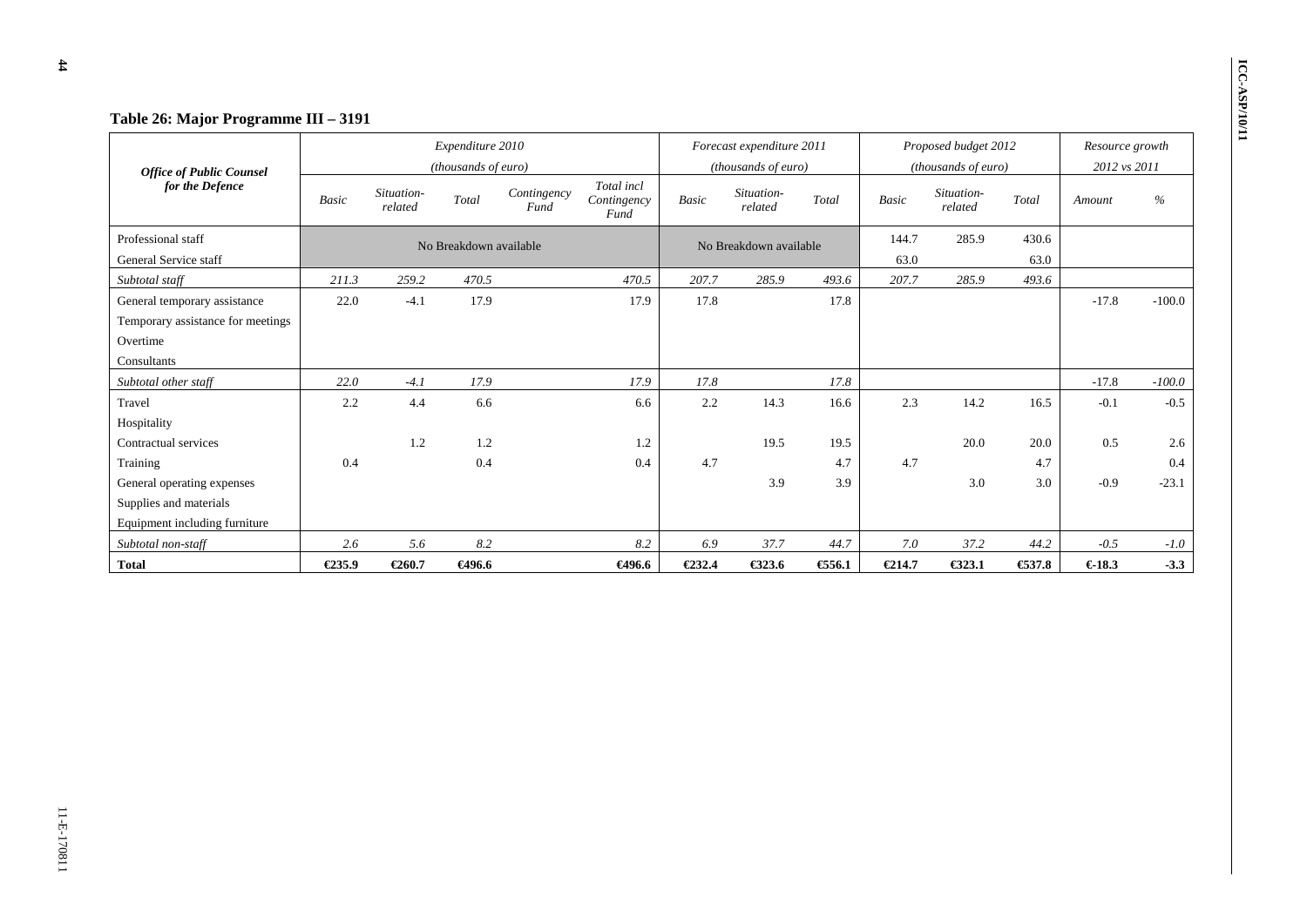# **Table 27: Major Programme III – 3192**

| <b>Office of Public Counsel for</b> |              |                       | Expenditure 2010<br>(thousands of euro) |                     |                                   |              | Forecast expenditure 2011<br>( <i>thousands of euro</i> ) |                    |        | Proposed budget 2012<br>(thousands of euro) |                    | Resource growth<br>2012 vs 2011 |      |
|-------------------------------------|--------------|-----------------------|-----------------------------------------|---------------------|-----------------------------------|--------------|-----------------------------------------------------------|--------------------|--------|---------------------------------------------|--------------------|---------------------------------|------|
| <b>Victims</b>                      | <b>Basic</b> | Situation-<br>related | Total                                   | Contingency<br>Fund | Total incl<br>Contingency<br>Fund | <b>Basic</b> | Situation-<br>related                                     | Total              | Basic  | Situation-<br>related                       | Total              | Amount                          | $\%$ |
| Professional staff                  |              |                       | No Breakdown available                  |                     |                                   |              | No Breakdown available                                    |                    | 227.3  | 688.8                                       | 916.1              |                                 |      |
| General Service staff               |              |                       |                                         |                     |                                   |              |                                                           |                    | 63.0   |                                             | 63.0               |                                 |      |
| Subtotal staff                      | 269.8        | 562.1                 | 831.9                                   |                     | 831.9                             | 280.0        | 630.0                                                     | 910.0              | 290.3  | 688.8                                       | 979.1              | 69.1                            | 7.6  |
| General temporary assistance        |              | $-1.6$                | $-1.6$                                  |                     | $-1.6$                            |              | 36.0                                                      | 36.0               |        | 55.2                                        | 55.2               | 19.2                            | 53.3 |
| Temporary assistance for meetings   |              |                       |                                         |                     |                                   |              |                                                           |                    |        |                                             |                    |                                 |      |
| Overtime                            |              |                       |                                         |                     |                                   |              |                                                           |                    |        |                                             |                    |                                 |      |
| Consultants                         |              |                       |                                         |                     |                                   |              |                                                           |                    |        |                                             |                    |                                 |      |
| Subtotal other staff                |              | $-1.6$                | $-1.6$                                  |                     | $-1.6$                            |              | 36.0                                                      | 36.0               |        | 55.2                                        | 55.2               | 19.2                            | 53.3 |
| Travel                              |              | 44.4                  | 44.4                                    |                     | 44.4                              | 4.3          | 43.7                                                      | 48.0               | 4.0    | 75.9                                        | 79.9               | 31.9                            | 66.6 |
| Hospitality                         |              |                       |                                         |                     |                                   |              |                                                           |                    |        |                                             |                    |                                 |      |
| Contractual services                |              | 37.5                  | 37.5                                    |                     | 37.5                              |              | 29.3                                                      | 29.3               |        | 40.0                                        | 40.0               | 10.8                            | 36.8 |
| Training                            |              | 2.7                   | 2.7                                     |                     | 2.7                               |              |                                                           |                    |        |                                             |                    |                                 |      |
| General operating expenses          |              |                       |                                         |                     |                                   |              | 5.9                                                       | 5.9                |        | 6.0                                         | 6.0                | 0.2                             | 2.6  |
| Supplies and materials              | 1.7          |                       | 1.7                                     |                     | 1.7                               |              |                                                           |                    |        |                                             |                    |                                 |      |
| Equipment including furniture       |              |                       |                                         |                     |                                   |              |                                                           |                    |        |                                             |                    |                                 |      |
| Subtotal non-staff                  | 1.7          | 84.6                  | 86.3                                    |                     | 86.3                              | 4.3          | 78.8                                                      | 83.1               | 4.0    | 121.9                                       | 125.9              | 42.8                            | 51.6 |
| <b>Total</b>                        | E271.5       | 645.1                 | $-4916.6$                               |                     | $-4916.6$                         | €284.3       | €744.8                                                    | $\bigoplus$ ,029.1 | €294.3 | €65.9                                       | $\epsilon$ 1,160.2 | $\epsilon$ 131.1                | 12.7 |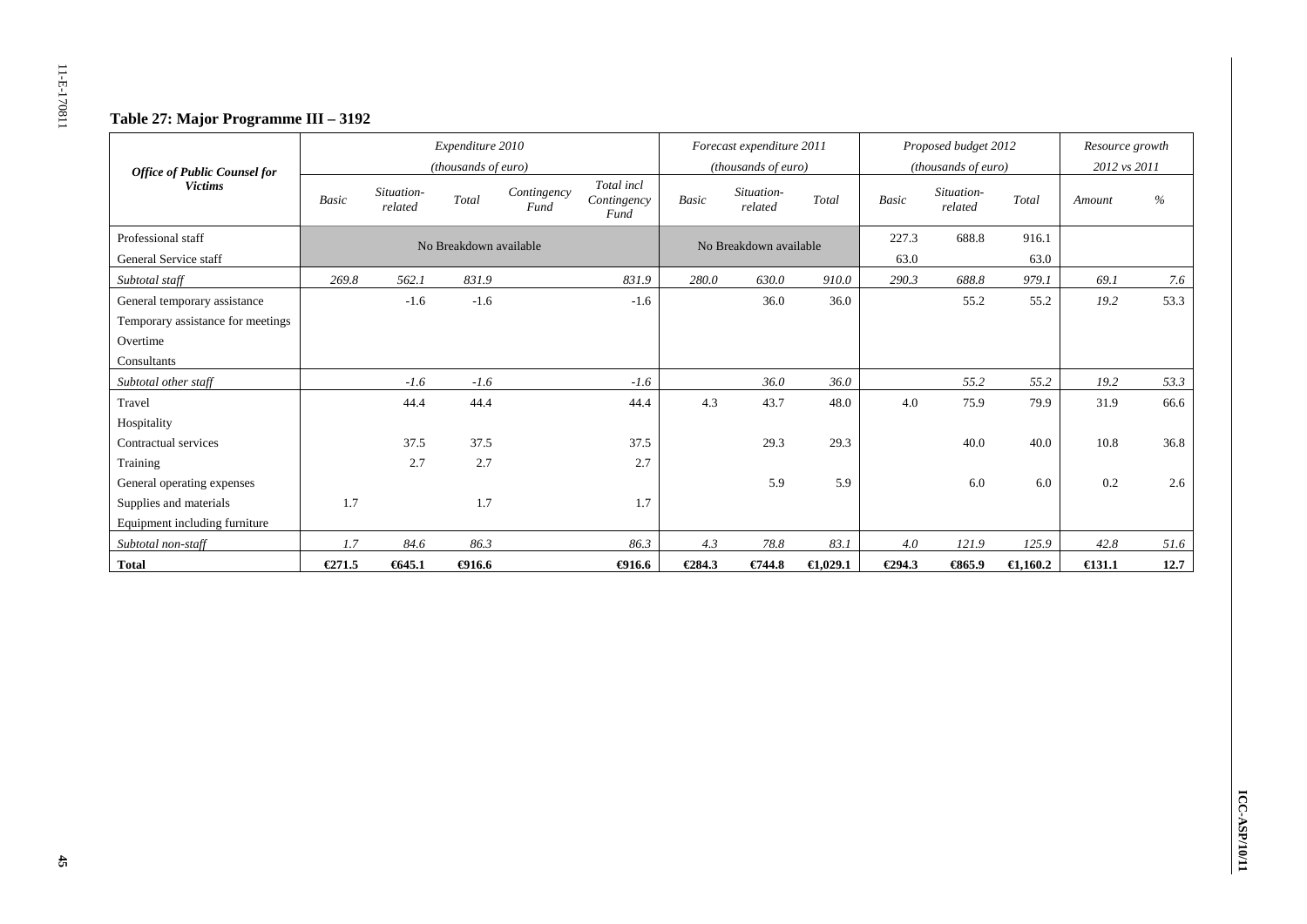|                                   |              |                       | Expenditure 2010       |                     |                                   |                     | Forecast expenditure 2011 |                     |              | Proposed budget 2012  |           | Resource growth |        |
|-----------------------------------|--------------|-----------------------|------------------------|---------------------|-----------------------------------|---------------------|---------------------------|---------------------|--------------|-----------------------|-----------|-----------------|--------|
| <b>Common Administrative</b>      |              |                       | (thousands of euro)    |                     |                                   |                     | (thousands of euro)       |                     |              | (thousands of euro)   |           | 2012 vs 2011    |        |
| <b>Services Division</b>          | <b>Basic</b> | Situation-<br>related | Total                  | Contingency<br>Fund | Total incl<br>Contingency<br>Fund | Basic               | Situation-<br>related     | Total               | <b>Basic</b> | Situation-<br>related | Total     | Amount          | $\%$   |
| Professional staff                |              |                       | No Breakdown available |                     |                                   |                     | No Breakdown available    |                     | 3,507.2      | 540.8                 | 4,048.0   |                 |        |
| General Service staff             |              |                       |                        |                     |                                   |                     |                           |                     | 4,962.3      | 1,829.1               | 6,791.4   |                 |        |
| Subtotal staff                    | 7,659.5      | 2,307.8               | 9,967.3                |                     | 9,967.3                           | 7,557.7             | 2,267.2                   | 9,824.9             | 8,469.5      | 2,369.9               | 10,839.4  | 1,014.5         | 10.3   |
| General temporary assistance      | 493.8        | 29.5                  | 523.3                  | 145.6               | 668.9                             | 879.0               | 120.2                     | 999.2               | 699.6        | 208.8                 | 908.4     | $-90.8$         | $-9.1$ |
| Temporary assistance for meetings |              |                       |                        |                     |                                   | 20.0                |                           | 20.0                | 20.0         |                       | 20.0      |                 |        |
| Overtime                          | 128.0        |                       | 128.0                  | 0.5                 | 128.5                             | 118.2               | 0.1                       | 118.3               | 120.0        |                       | 120.0     | 1.7             | 1.4    |
| Consultants                       | 74.2         |                       | 74.2                   |                     | 74.2                              |                     |                           |                     | 140.0        |                       | 140.0     | 140.0           |        |
| Subtotal other staff              | 696.0        | 29.5                  | 725.5                  | 146.1               | 871.6                             | 1.017.2             | 120.3                     | 1,137.5             | 979.6        | 208.8                 | 1.188.4   | 50.9            | 4.5    |
| Travel                            | 73.3         | 80.9                  | 154.2                  |                     | 154.2                             | 106.7               | 69.2                      | 175.9               | 114.1        | 71.5                  | 185.6     | 9.7             | 5.5    |
| Hospitality                       |              |                       |                        |                     |                                   |                     |                           |                     |              |                       |           |                 |        |
| Contractual services              | 843.0        | 48.0                  | 891.0                  |                     | 891.0                             | 514.2               | 58.5                      | 572.7               | 646.5        | 60.0                  | 706.5     | 133.8           | 23.4   |
| Training                          | 257.7        | 164.4                 | 422.1                  |                     | 422.1                             | 243.4               | 158.3                     | 401.7               | 423.3        |                       | 423.3     | 21.6            | 5.4    |
| General operating expenses        | 4,407.5      | 2,726.4               | 7,133.9                |                     | 7,133.9                           | 4,010.5             | 2,654.3                   | 6,664.8             | 4,325.8      | 2,870.6               | 7,196.4   | 531.5           | 8.0    |
| Supplies and materials            | 357.2        | 61.3                  | 418.5                  |                     | 418.5                             | 511.8               | 9.3                       | 521.0               | 535.9        | 9.5                   | 545.4     | 24.4            | 4.7    |
| Equipment including furniture     | 342.7        | 447.8                 | 790.5                  | 335.5               | 1,126.0                           | 491.8               | 176.6                     | 668.3               | 1,605.0      |                       | 1,605.0   | 936.7           | 140.1  |
| Subtotal non-staff                | 6,281.4      | 3,528.8               | 9,810.2                | 335.5               | 10,145.7                          | 5,878.3             | 3,126.2                   | 9,004.5             | 7,650.6      | 3,011.6               | 10,662.2  | 1,657.6         | 18.4   |
| <b>Total</b>                      | €14,636.9    | €,866.1               | € $20,503.0$           | €481.6              | €20,984.6                         | $\epsilon$ 14,453.2 | €5,513.7                  | $\bigoplus$ 9,966.9 | €17,099.7    | €5,590.2              | €22,689.9 | €2,723.0        | 13.6   |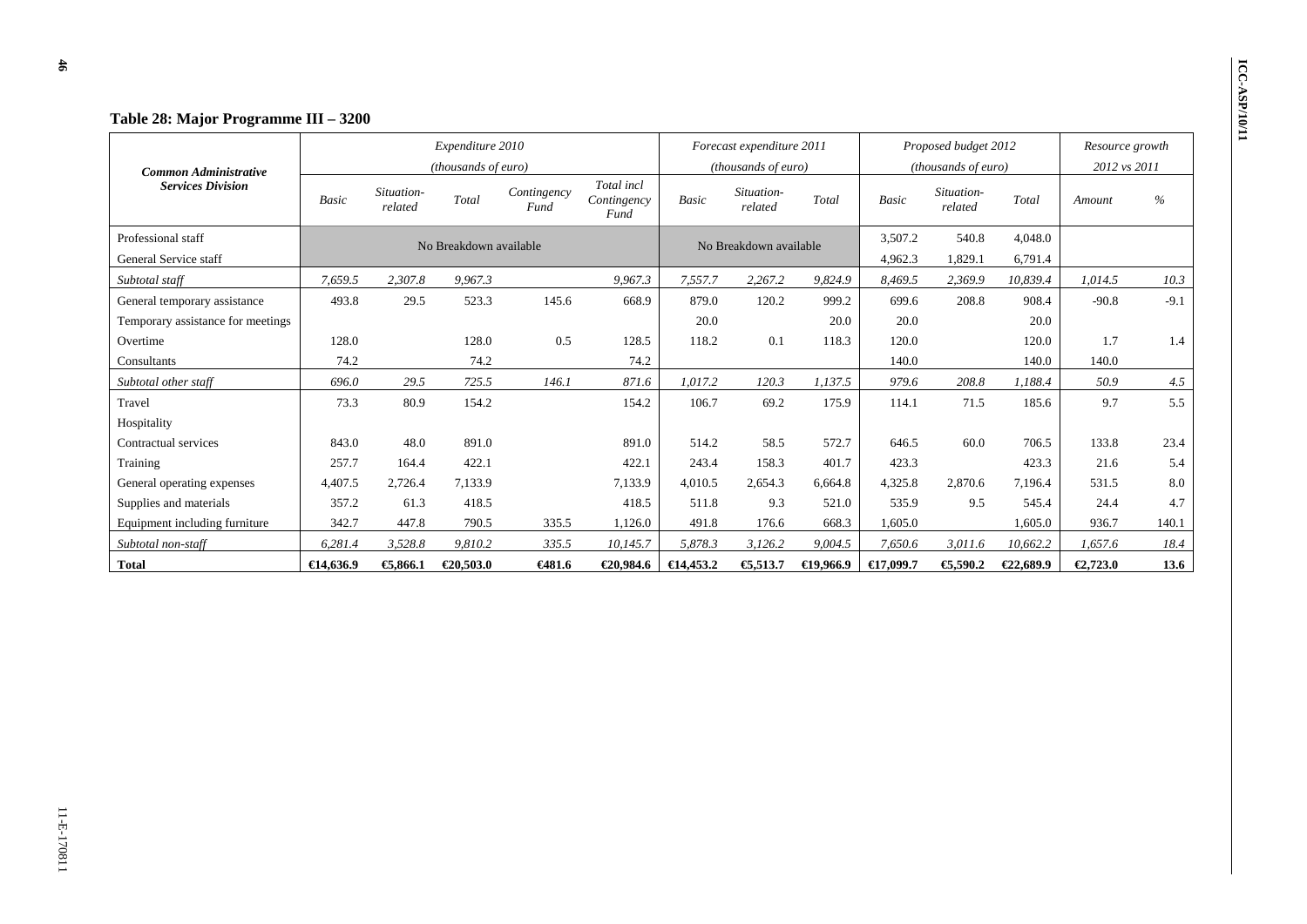# **Table 29: Major Programme III – 3210**

|                                    |              |                       | Expenditure 2010<br>(thousands of euro) |                     |                                   |              | Forecast expenditure 2011<br>(thousands of euro) |        |              | Proposed budget 2012<br>(thousands of euro) |        | Resource growth<br>2012 vs 2011 |          |
|------------------------------------|--------------|-----------------------|-----------------------------------------|---------------------|-----------------------------------|--------------|--------------------------------------------------|--------|--------------|---------------------------------------------|--------|---------------------------------|----------|
| <b>Office of the Director CASD</b> | <b>Basic</b> | Situation-<br>related | Total                                   | Contingency<br>Fund | Total incl<br>Contingency<br>Fund | <b>Basic</b> | Situation-<br>related                            | Total  | <b>Basic</b> | Situation-<br>related                       | Total  | Amount                          | $\%$     |
| Professional staff                 |              |                       | No Breakdown available                  |                     |                                   |              | No Breakdown available                           |        | 366.7        |                                             | 366.7  |                                 |          |
| General Service staff              |              |                       |                                         |                     |                                   |              |                                                  |        | 63.0         |                                             | 63.0   |                                 |          |
| Subtotal staff                     | 211.8        |                       | 211.8                                   |                     | 211.8                             | 308.3        |                                                  | 308.3  | 429.7        |                                             | 429.7  | 121.4                           | 39.4     |
| General temporary assistance       |              |                       |                                         |                     |                                   | 36.9         |                                                  | 36.9   |              |                                             |        | $-36.9$                         | $-100.0$ |
| Temporary assistance for meetings  |              |                       |                                         |                     |                                   |              |                                                  |        |              |                                             |        |                                 |          |
| Overtime                           |              |                       |                                         |                     |                                   |              |                                                  |        |              |                                             |        |                                 |          |
| Consultants                        |              |                       |                                         |                     |                                   |              |                                                  |        |              |                                             |        |                                 |          |
| Subtotal other staff               |              |                       |                                         |                     |                                   | 36.9         |                                                  | 36.9   |              |                                             |        | $-36.9$                         | $-100.0$ |
| Travel                             | 12.7         |                       | 12.7                                    |                     | 12.7                              | 21.1         |                                                  | 21.1   | 12.9         | 8.1                                         | 21.0   |                                 | $-0.2$   |
| Hospitality                        |              |                       |                                         |                     |                                   |              |                                                  |        |              |                                             |        |                                 |          |
| Contractual services               | 47.9         |                       | 47.9                                    |                     | 47.9                              | 20.0         |                                                  | 20.0   | 20.0         |                                             | 20.0   |                                 |          |
| Training                           |              |                       |                                         |                     |                                   |              |                                                  |        |              |                                             |        |                                 |          |
| General operating expenses         |              |                       |                                         |                     |                                   |              |                                                  |        |              |                                             |        |                                 |          |
| Supplies and materials             |              |                       |                                         |                     |                                   |              |                                                  |        |              |                                             |        |                                 |          |
| Equipment including furniture      |              |                       |                                         |                     |                                   |              |                                                  |        |              |                                             |        |                                 |          |
| Subtotal non-staff                 | 60.6         |                       | 60.6                                    |                     | 60.6                              | 41.1         |                                                  | 41.1   | 32.9         | 8.1                                         | 41.0   |                                 | $-0.1$   |
| <b>Total</b>                       | E272.4       |                       | €272.4                                  |                     | E272.4                            | €386.3       |                                                  | €386.3 | 6462.6       | $\epsilon$ 8.1                              | €470.7 | $-634.5$                        | 21.9     |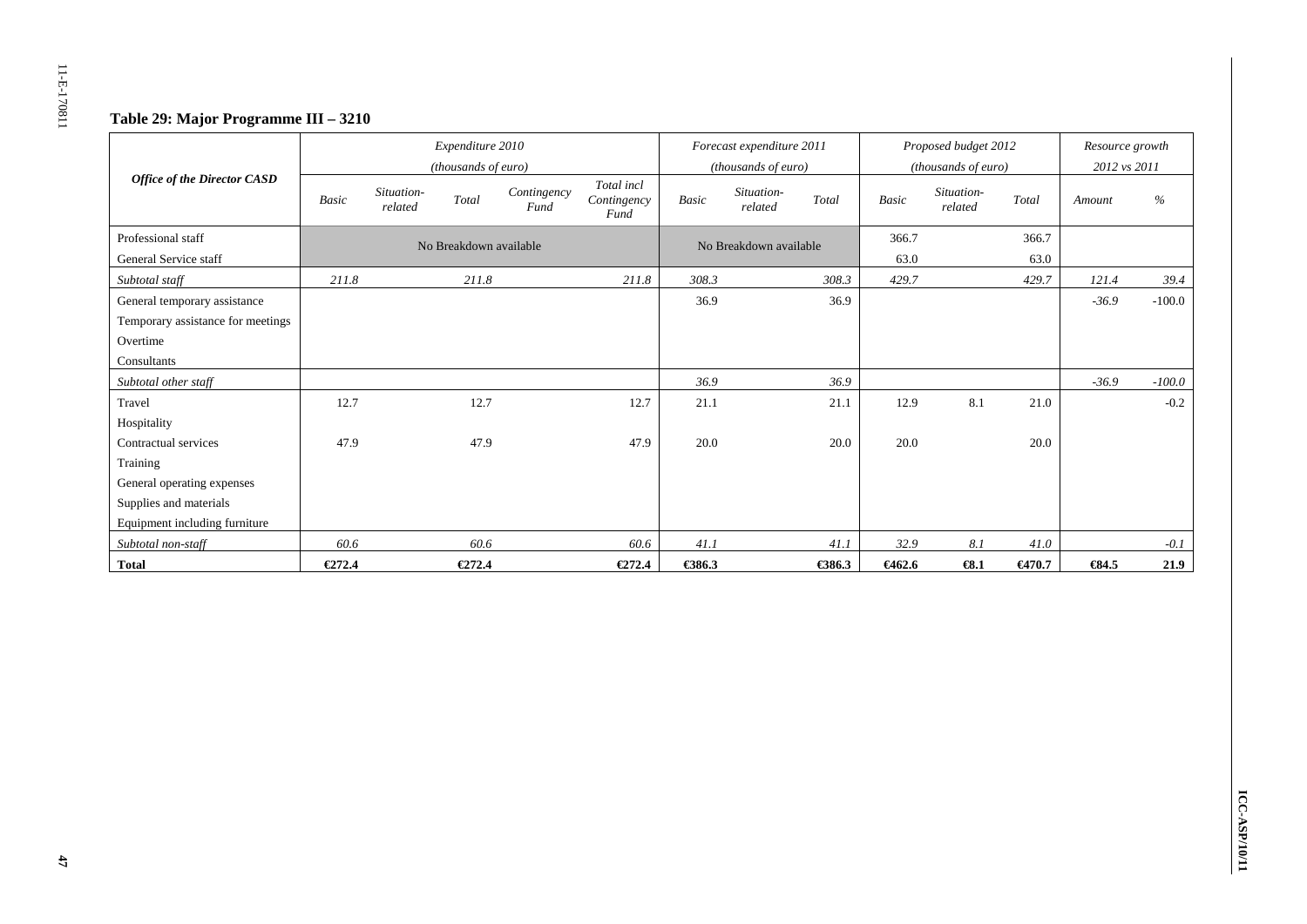|                                   |              |                       | Expenditure 2010       |                     |                                   |              | Forecast expenditure 2011 |          |              | Proposed budget 2012  |          | Resource growth |         |
|-----------------------------------|--------------|-----------------------|------------------------|---------------------|-----------------------------------|--------------|---------------------------|----------|--------------|-----------------------|----------|-----------------|---------|
|                                   |              |                       | (thousands of euro)    |                     |                                   |              | (thousands of euro)       |          |              | (thousands of euro)   |          | 2012 vs 2011    |         |
| <b>Human Resources Section</b>    | <b>Basic</b> | Situation-<br>related | Total                  | Contingency<br>Fund | Total incl<br>Contingency<br>Fund | <b>Basic</b> | Situation-<br>related     | Total    | <b>Basic</b> | Situation-<br>related | Total    | Amount          | $\%$    |
| Professional staff                |              |                       | No Breakdown available |                     |                                   |              | No Breakdown available    |          | 768.1        |                       | 768.1    |                 |         |
| General Service staff             |              |                       |                        |                     |                                   |              |                           |          | 851.2        | 189.0                 | 1,040.2  |                 |         |
| Subtotal staff                    | 1.405.1      | 184.7                 | 1.589.8                |                     | 1,589.8                           | 1.387.0      | 188.1                     | 1,575.1  | 1.619.3      | 189.0                 | 1,808.3  | 233.2           | 14.8    |
| General temporary assistance      | 219.0        |                       | 219.0                  | 26.4                | 245.4                             | 314.2        |                           | 314.2    | 208.8        |                       | 208.8    | $-105.4$        | $-33.5$ |
| Temporary assistance for meetings |              |                       |                        |                     |                                   |              |                           |          |              |                       |          |                 |         |
| Overtime                          |              |                       |                        |                     |                                   |              |                           |          |              |                       |          |                 |         |
| Consultants                       | 74.2         |                       | 74.2                   |                     | 74.2                              |              |                           |          | 140.0        |                       | 140.0    | 140.0           |         |
| Subtotal other staff              | 293.2        |                       | 293.2                  | 26.4                | 319.6                             | 314.2        |                           | 314.2    | 348.8        |                       | 348.8    | 34.6            | 11.0    |
| Travel                            | 17.2         | 11.4                  | 28.6                   |                     | 28.6                              | 13.6         | 14.9                      | 28.5     | 29.2         |                       | 29.2     | 0.7             | 2.6     |
| Hospitality                       |              |                       |                        |                     |                                   |              |                           |          |              |                       |          |                 |         |
| Contractual services              | 98.6         | 3.7                   | 102.3                  |                     | 102.3                             | 11.2         |                           | 11.2     | 15.0         |                       | 15.0     | 3.8             | 33.8    |
| Training                          | 135.6        | 153.8                 | 289.4                  |                     | 289.4                             | 143.9        | 158.3                     | 302.3    | 310.0        |                       | 310.0    | 7.8             | 2.6     |
| General operating expenses        |              |                       |                        |                     |                                   |              |                           |          |              |                       |          |                 |         |
| Supplies and materials            | 51.6         | 51.6                  | 103.2                  |                     | 103.2                             | 48.2         |                           | 48.2     | 60.0         |                       | 60.0     | 11.8            | 24.6    |
| Equipment including furniture     |              |                       |                        |                     |                                   |              |                           |          |              |                       |          |                 |         |
| Subtotal non-staff                | 303.0        | 220.5                 | 523.5                  |                     | 523.5                             | 216.8        | 173.3                     | 390.1    | 414.2        |                       | 414.2    | 24.1            | 6.2     |
| <b>Total</b>                      | €2,001.3     | €405.2                | €2,406.5               | $\epsilon$ 26.4     | €2,432.9                          | $-0.918.0$   | €361.4                    | €2,279.4 | €2,382.3     | $\bigoplus$ 89.0      | €2,571.3 | €291.9          | 12.8    |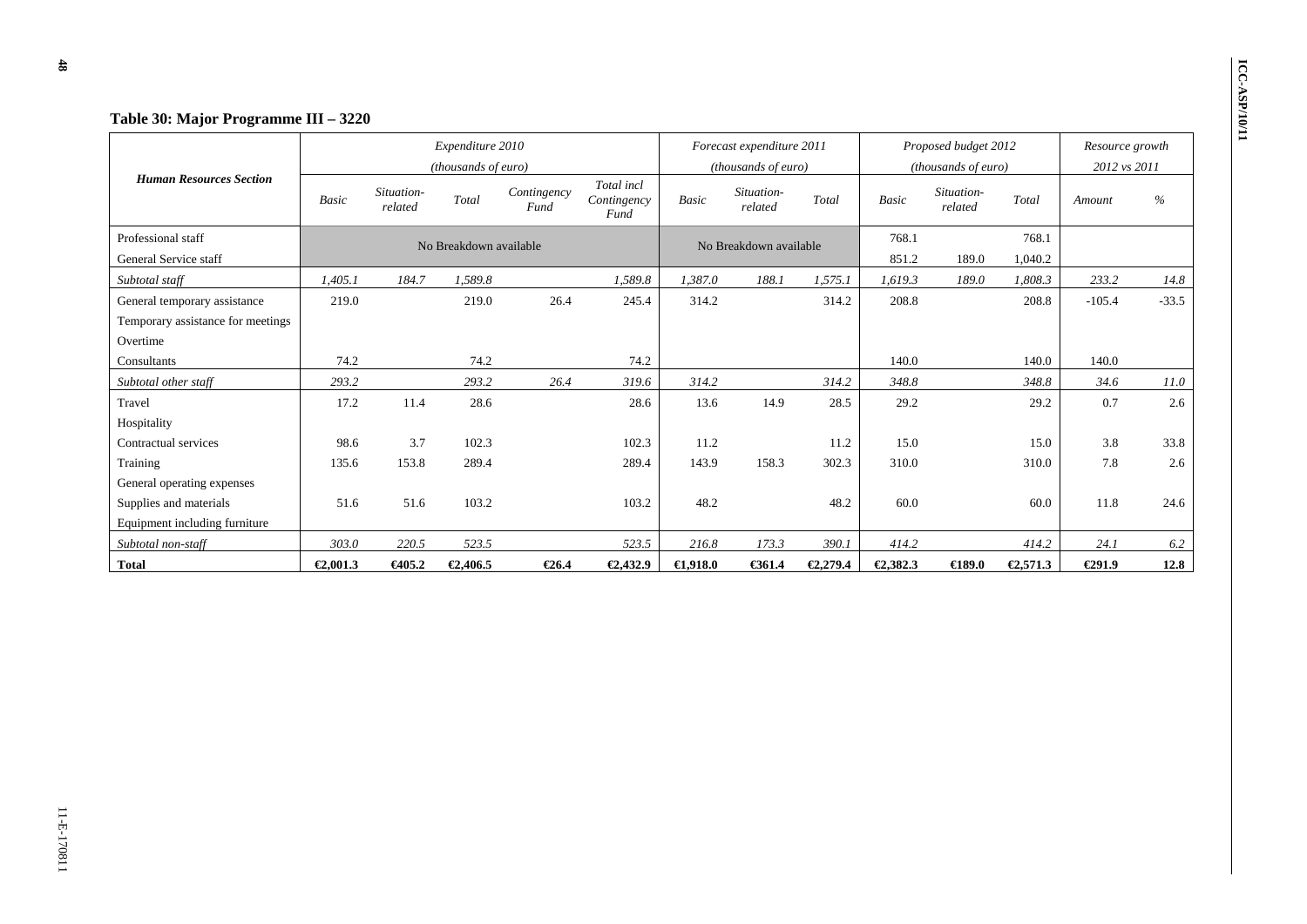# **Table 31: Major Programme III – 3240**

|                                   |                     |                       | Expenditure 2010       |                     |                                   |              | Forecast expenditure 2011 |          |                    | Proposed budget 2012  |              |          | Resource growth |         |
|-----------------------------------|---------------------|-----------------------|------------------------|---------------------|-----------------------------------|--------------|---------------------------|----------|--------------------|-----------------------|--------------|----------|-----------------|---------|
|                                   |                     |                       | (thousands of euro)    |                     |                                   |              | (thousands of euro)       |          |                    | (thousands of euro)   |              |          | 2012 vs 2011    |         |
| <b>Budget and Finance Section</b> | <b>Basic</b>        | Situation-<br>related | Total                  | Contingency<br>Fund | Total incl<br>Contingency<br>Fund | <b>Basic</b> | Situation-<br>related     | Total    | <b>Basic</b>       | Situation-<br>related | <b>IPSAS</b> | Total    | Amount          | $\%$    |
| Professional staff                |                     |                       | No Breakdown available |                     |                                   |              | No Breakdown available    |          | 730.0              |                       |              | 730.0    |                 |         |
| General Service staff             |                     |                       |                        |                     |                                   |              |                           |          | 770.7              | 331.1                 |              | 1,101.8  |                 |         |
| Subtotal staff                    | 1,322.0             | 320.9                 | 1.642.9                |                     | 1,642.9                           | 1,312.3      | 302.7                     | 1,615.0  | 1,500.7            | 331.1                 |              | 1,831.8  | 216.9           | 13.4    |
| General temporary assistance      | 64.4                |                       | 64.4                   |                     | 64.4                              | 333.2        |                           | 333.2    | 69.6               | 69.6                  | 351.6        | 490.8    | 157.6           | 47.3    |
| Temporary assistance for meetings |                     |                       |                        |                     |                                   |              |                           |          |                    |                       |              |          |                 |         |
| Overtime                          | 9.0                 |                       | 9.0                    |                     | 9.0                               | 12.2         |                           | 12.2     | 5.0                |                       |              | 5.0      | $-7.2$          | $-59.0$ |
| Consultants                       |                     |                       |                        |                     |                                   |              |                           |          |                    |                       |              |          |                 |         |
| Subtotal other staff              | 73.4                |                       | 73.4                   |                     | 73.4                              | 345.4        |                           | 345.4    | 74.6               | 69.6                  | 351.6        | 495.8    | 150.4           | 43.5    |
| Travel                            | 7.2                 |                       | 7.2                    |                     | 7.2                               | 33.3         |                           | 33.3     | 23.9               |                       | 15.9         | 39.8     | 6.5             | 19.5    |
| Hospitality                       |                     |                       |                        |                     |                                   |              |                           |          |                    |                       |              |          |                 |         |
| Contractual services              | 163.9               |                       | 163.9                  |                     | 163.9                             | 174.7        |                           | 174.7    | 64.0               |                       | 237.7        | 301.7    | 127.0           | 72.7    |
| Training                          | 1.0                 |                       | 1.0                    |                     | 1.0                               | 42.2         |                           | 42.2     | 12.5               |                       | 30.0         | 42.5     | 0.3             | 0.7     |
| General operating expenses        | 330.5               |                       | 330.5                  |                     | 330.5                             | 60.2         |                           | 60.2     | 100.0              |                       |              | 100.0    | 39.8            | 66.2    |
| Supplies and materials            |                     |                       |                        |                     |                                   |              |                           |          |                    |                       |              |          |                 |         |
| Equipment including furniture     |                     |                       |                        |                     |                                   |              |                           |          |                    |                       |              |          |                 |         |
| Subtotal non-staff                | 502.6               |                       | 502.6                  |                     | 502.6                             | 310.4        |                           | 310.4    | 200.4              |                       | 283.6        | 484.0    | 173.6           | 55.9    |
| <b>Total</b>                      | $\bigoplus$ , 898.0 | €320.9                | €2,218.9               |                     | €2,218.9                          | €1,968.0     | €302.7                    | €2,270.7 | $\epsilon$ 1,775.7 | €400.7                | 635.2        | €2,811.6 | €40.9           | 23.8    |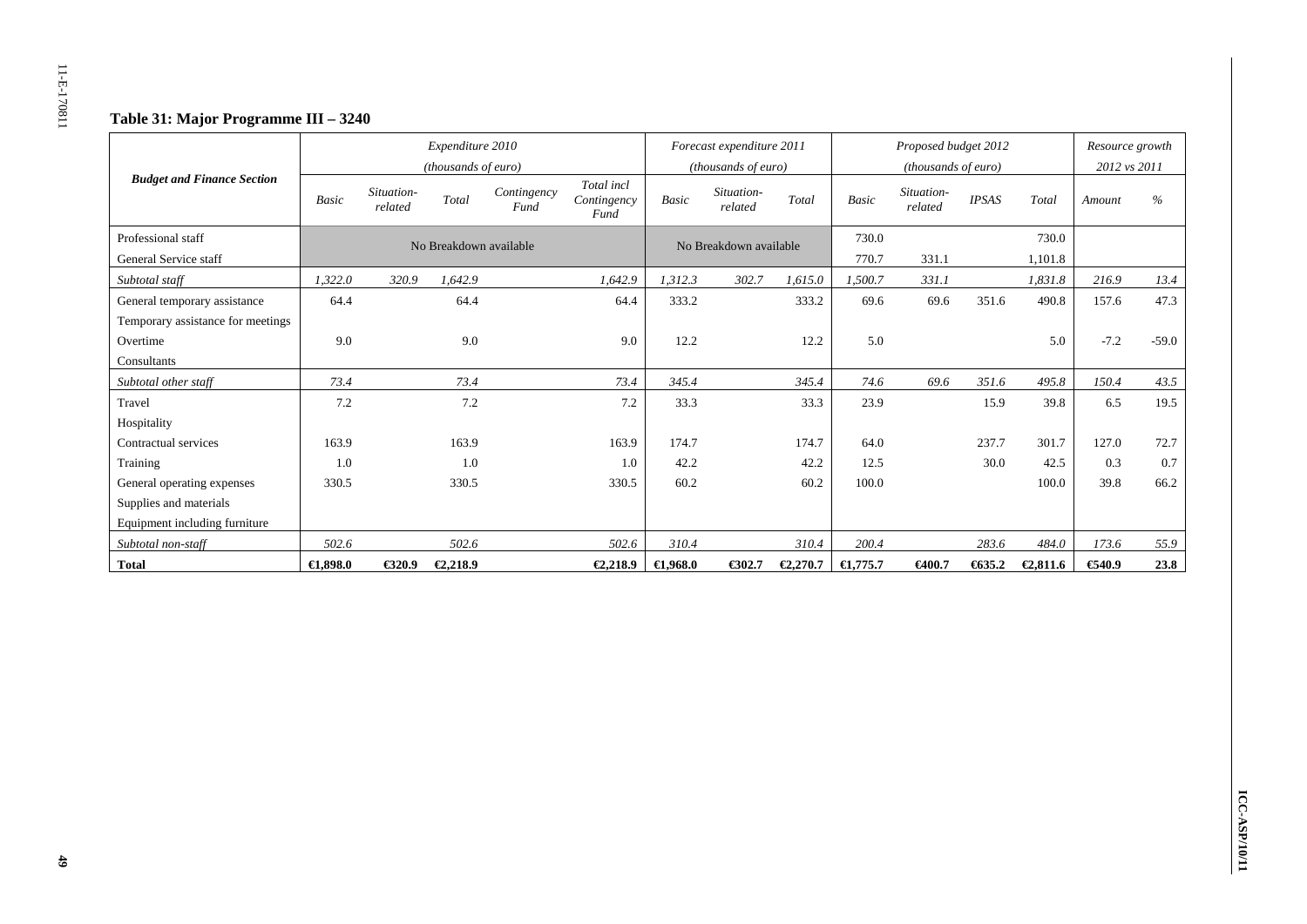|                                   |              |                       | Expenditure 2010       |                     |                                   |              | Forecast expenditure 2011 |          |              | Proposed budget 2012  |         | Resource growth |         |
|-----------------------------------|--------------|-----------------------|------------------------|---------------------|-----------------------------------|--------------|---------------------------|----------|--------------|-----------------------|---------|-----------------|---------|
|                                   |              |                       | (thousands of euro)    |                     |                                   |              | (thousands of euro)       |          |              | (thousands of euro)   |         | 2012 vs 2011    |         |
| <b>General Services Section</b>   | <b>Basic</b> | Situation-<br>related | Total                  | Contingency<br>Fund | Total incl<br>Contingency<br>Fund | <b>Basic</b> | Situation-<br>related     | Total    | <b>Basic</b> | Situation-<br>related | Total   | Amount          | $\%$    |
| Professional staff                |              |                       | No Breakdown available |                     |                                   |              | No Breakdown available    |          | 547.6        |                       | 547.6   |                 |         |
| General Service staff             |              |                       |                        |                     |                                   |              |                           |          | 2,001.3      | 315.0                 | 2,316.3 |                 |         |
| Subtotal staff                    | 2.216.2      | 277.5                 | 2,493.7                |                     | 2,493.7                           | 2,259.5      | 303.0                     | 2.562.5  | 2.548.9      | 315.0                 | 2,863.9 | 301.4           | 11.8    |
| General temporary assistance      | 54.5         |                       | 54.5                   | 26.8                | 81.3                              | 116.7        | $-0.3$                    | 116.4    | 69.6         |                       | 69.6    | $-46.8$         | $-40.2$ |
| Temporary assistance for meetings |              |                       |                        |                     |                                   |              |                           |          |              |                       |         |                 |         |
| Overtime                          | 81.9         |                       | 81.9                   | 0.5                 | 82.4                              | 76.0         | 0.1                       | 76.1     | 85.0         |                       | 85.0    | 8.9             | 11.7    |
| Consultants                       |              |                       |                        |                     |                                   |              |                           |          |              |                       |         |                 |         |
| Subtotal other staff              | 136.4        |                       | 136.4                  | 27.3                | 163.7                             | 192.7        | $-0.2$                    | 192.5    | 154.6        |                       | 154.6   | $-37.9$         | $-19.7$ |
| Travel                            | 10.4         | 3.8                   | 14.2                   |                     | 14.2                              | 14.8         |                           | 14.8     | 7.6          | 7.7                   | 15.3    | 0.5             | 3.2     |
| Hospitality                       |              |                       |                        |                     |                                   |              |                           |          |              |                       |         |                 |         |
| Contractual services              | 99.3         |                       | 99.3                   |                     | 99.3                              | 46.0         |                           | 46.0     | 40.8         |                       | 40.8    | $-5.2$          | $-11.3$ |
| Training                          | 22.2         |                       | 22.2                   |                     | 22.2                              | 17.4         |                           | 17.4     | 29.9         |                       | 29.9    | 12.5            | 71.8    |
| General operating expenses        | 2,714.5      | 100.0                 | 2,814.5                |                     | 2,814.5                           | 2,460.1      | 98.5                      | 2,558.6  | 2,545.4      | 94.0                  | 2,639.4 | 80.8            | 3.2     |
| Supplies and materials            | 211.3        |                       | 211.3                  |                     | 211.3                             | 269.1        |                           | 269.1    | 276.4        |                       | 276.4   | 7.3             | 2.7     |
| Equipment including furniture     | 126.7        | 128.7                 | 255.4                  |                     | 255.4                             | 135.5        |                           | 135.5    | 205.0        |                       | 205.0   | 69.5            | 51.3    |
| Subtotal non-staff                | 3,184.4      | 232.5                 | 3,416.9                |                     | 3,416.9                           | 2,942.9      | 98.5                      | 3,041.4  | 3,105.1      | 101.7                 | 3,206.8 | 165.4           | 5.4     |
| <b>Total</b>                      | €5,537.0     | €10.0                 | 6,047.0                | $\epsilon$ 27.3     | 6,074.3                           | €5,395.1     | €401.3                    | €5,796.4 | €,808.6      | €416.7                | 6,225.3 | 6428.9          | 7.4     |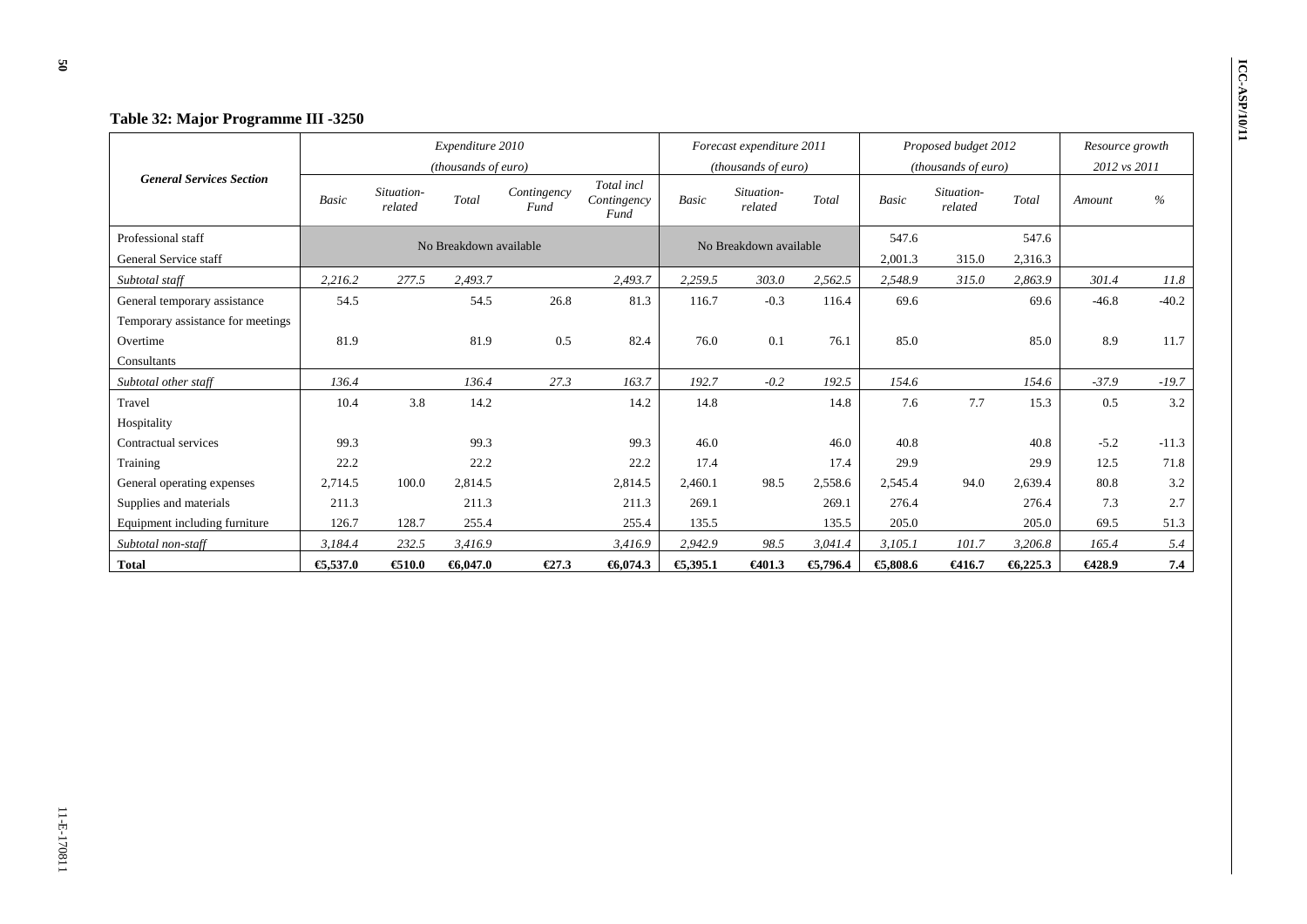# **Table 33: Major Programme III – 3260**

| <b>Information and Communication</b> |             |                       | Expenditure 2010<br>(thousands of euro) |                     |                                   |              | Forecast expenditure 2011<br>(thousands of euro) |                 |              | Proposed budget 2012<br>(thousands of euro) |           | Resource growth<br>2012 vs 2011 |               |
|--------------------------------------|-------------|-----------------------|-----------------------------------------|---------------------|-----------------------------------|--------------|--------------------------------------------------|-----------------|--------------|---------------------------------------------|-----------|---------------------------------|---------------|
| <b>Technologies Section</b>          | Basic       | Situation-<br>related | Total                                   | Contingency<br>Fund | Total incl<br>Contingency<br>Fund | <b>Basic</b> | Situation-<br>related                            | Total           | <b>Basic</b> | Situation-<br>related                       | Total     | Amount                          | $\frac{6}{6}$ |
| Professional staff                   |             |                       | No Breakdown available                  |                     |                                   |              | No Breakdown available                           |                 | 1.094.8      | 540.8                                       | 1.635.6   |                                 |               |
| General Service staff                |             |                       |                                         |                     |                                   |              |                                                  |                 | 1,276.1      | 994.0                                       | 2,270.1   |                                 |               |
| Subtotal staff                       | 2,504.4     | 1,524.7               | 4,029.1                                 |                     | 4,029.1                           | 2,290.6      | 1,473.4                                          | 3,764.0         | 2,370.9      | 1,534.8                                     | 3,905.7   | 141.7                           | 3.8           |
| General temporary assistance         | 155.9       | 29.5                  | 185.4                                   | 92.4                | 277.8                             | 78.0         | 120.5                                            | 198.5           |              | 139.2                                       | 139.2     | $-59.3$                         | $-29.9$       |
| Temporary assistance for meetings    |             |                       |                                         |                     |                                   | 20.0         |                                                  | 20.0            | 20.0         |                                             | 20.0      |                                 |               |
| Overtime                             | 37.1        |                       | 37.1                                    |                     | 37.1                              | 30.0         |                                                  | 30.0            | 30.0         |                                             | 30.0      |                                 |               |
| Consultants                          |             |                       |                                         |                     |                                   |              |                                                  |                 |              |                                             |           |                                 |               |
| Subtotal other staff                 | 193.0       | 29.5                  | 222.5                                   | 92.4                | 314.9                             | 128.0        | 120.5                                            | 248.5           | 50.0         | 139.2                                       | 189.2     | $-59.3$                         | $-23.9$       |
| Travel                               | 25.8        | 65.7                  | 91.5                                    |                     | 91.5                              | 24.0         | 54.3                                             | 78.3            | 24.6         | 55.7                                        | 80.3      | 2.0                             | 2.6           |
| Hospitality                          |             |                       |                                         |                     |                                   |              |                                                  |                 |              |                                             |           |                                 |               |
| Contractual services                 | 433.3       | 44.3                  | 477.6                                   |                     | 477.6                             | 262.3        | 58.5                                             | 320.8           | 269.0        | 60.0                                        | 329.0     | 8.2                             | 2.6           |
| Training                             | 98.9        | 10.6                  | 109.5                                   |                     | 109.5                             | 39.9         |                                                  | 39.9            | 40.9         |                                             | 40.9      | 1.0                             | 2.6           |
| General operating expenses           | 1,362.5     | 2,626.4               | 3,988.9                                 |                     | 3,988.9                           | 1,490.2      | 2,555.8                                          | 4,046.0         | 1,680.4      | 2,776.6                                     | 4.457.0   | 410.9                           | 10.2          |
| Supplies and materials               | 94.3        | 9.7                   | 104.0                                   |                     | 104.0                             | 194.5        | 9.3                                              | 203.8           | 199.5        | 9.5                                         | 209.0     | 5.2                             | 2.6           |
| Equipment including furniture        | 216.0       | 319.1                 | 535.1                                   | 335.5               | 870.6                             | 356.3        | 176.6                                            | 532.8           | 1,400.0      |                                             | 1,400.0   | 867.2                           | 162.7         |
| Subtotal non-staff                   | 2.230.8     | 3.075.8               | 5,306.6                                 | 335.5               | 5,642.1                           | 2.367.1      | 2,854.5                                          | 5,221.6         | 3,614.4      | 2,901.8                                     | 6.516.2   | 1,294.6                         | 24.8          |
| <b>Total</b>                         | $-64,928.2$ | €4,630.0              | $-0,558.2$                              | 6427.9              | $-0.986.1$                        | $-64,785.7$  | $-64,448.4$                                      | $\Theta$ ,234.1 | 6,035.3      | 64,575.7                                    | €10,611.0 | $\epsilon$ 1,376.9              | 14.9          |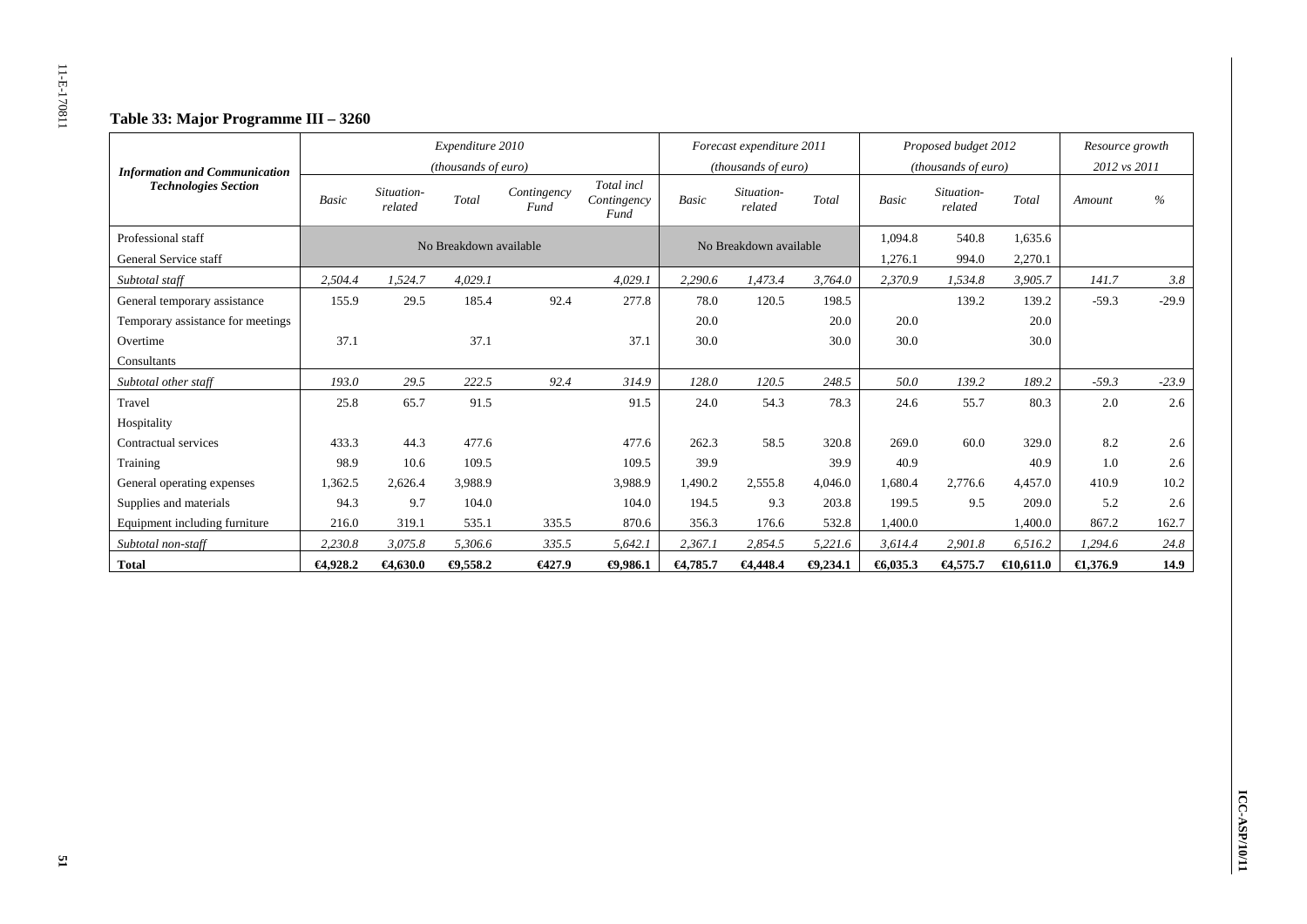|                                   |              |                       | Expenditure 2010       |                     |                                  |         | Forecast expenditure 2011 |           |              | Proposed budget 2012  |           | Resource growth |          |
|-----------------------------------|--------------|-----------------------|------------------------|---------------------|----------------------------------|---------|---------------------------|-----------|--------------|-----------------------|-----------|-----------------|----------|
|                                   |              |                       | (thousands of euro)    |                     |                                  |         | (thousands of euro)       |           |              | (thousands of euro)   |           | 20112vs 2011    |          |
| <b>Division of Court Services</b> | <b>Basic</b> | Situation-<br>related | Total                  | Contingency<br>Fund | Total for<br>Contingency<br>Fund | Basic   | Situation-<br>related     | Total     | <b>Basic</b> | Situation-<br>related | Total     | Amount          | $\%$     |
| Professional staff                |              |                       | No Breakdown available |                     |                                  |         | No Breakdown available    |           | 3,893.9      | 5,023.4               | 8,917.3   |                 |          |
| General Service staff             |              |                       |                        |                     |                                  |         |                           |           | 630.0        | 2,359.9               | 2,989.9   |                 |          |
| Subtotal staff                    | 3,898.1      | 7.105.4               | 11,003.5               |                     | 11,003.5                         | 4.199.9 | 6,604.4                   | 10.804.3  | 4,523.9      | 7,383.4               | 11,907.3  | 1.103.0         | 10.2     |
| General temporary assistance      | 8.8          | 1,054.7               | 1,063.5                | 1,704.1             | 2,767.6                          | 77.5    | 2,597.5                   | 2,675.0   |              | 1,784.9               | 1,784.9   | $-890.1$        | $-33.3$  |
| Temporary assistance for meetings | 285.4        | 72.9                  | 358.3                  | 1,158.1             | 1,516.4                          | 310.9   | 397.4                     | 708.3     | 12.0         | 429.9                 | 441.9     | $-266.4$        | $-37.6$  |
| Overtime                          | 0.5          | 34.8                  | 35.3                   | 1.3                 | 36.6                             |         | 68.9                      | 68.9      |              | 63.2                  | 63.2      | $-5.7$          | $-8.3$   |
| Consultants                       | 7.0          | 87.0                  | 94.0                   | 232.4               | 326.4                            | 56.3    | 171.0                     | 227.3     | 43.9         | 160.4                 | 204.3     | $-23.0$         | $-10.1$  |
| Subtotal other staff              | 301.7        | 1.249.4               | 1.551.1                | 3,095.9             | 4,647.0                          | 444.7   | 3,234.8                   | 3,679.5   | 55.9         | 2,438.4               | 2,494.3   | $-1,185.2$      | $-32.2$  |
| Travel                            | 32.9         | 981.7                 | 1,014.6                | 73.6                | 1,088.2                          | 51.7    | 916.3                     | 968.0     | 89.6         | 990.9                 | 1,080.5   | 112.5           | 11.6     |
| Hospitality                       |              |                       |                        |                     |                                  |         |                           |           |              |                       |           |                 |          |
| Contractual services              | 270.6        | 170.4                 | 441.0                  | 250.6               | 691.6                            | 251.4   | 448.9                     | 700.3     | 113.4        | 286.3                 | 399.7     | $-300.6$        | $-42.9$  |
| Training                          | 27.5         | 69.6                  | 97.1                   |                     | 97.1                             | 19.4    | 92.9                      | 112.3     | 34.9         | 79.8                  | 114.7     | 2.4             | 2.1      |
| General operating expenses        | 954.9        | 1,819.7               | 2,774.6                | 169.6               | 2,944.2                          | 1,157.6 | 2,070.8                   | 3,228.4   | 1,481.2      | 2,462.3               | 3,943.5   | 715.1           | 22.1     |
| Supplies and materials            | 18.3         | 55.5                  | 73.8                   |                     | 73.8                             | 27.7    | 99.3                      | 126.9     | 30.0         | 187.0                 | 217.0     | 90.1            | 71.0     |
| Equipment including furniture     | 10.8         | 28.3                  | 39.1                   |                     | 39.1                             | 30.7    | 27.3                      | 58.0      |              |                       |           | $-58.0$         | $-100.0$ |
| Subtotal non-staff                | 1,315.0      | 3,125.2               | 4,440.2                | 493.8               | 4,934.0                          | 1,538.4 | 3,655.5                   | 5,194.0   | 1,749.1      | 4,006.3               | 5,755.4   | 561.4           | 10.8     |
| <b>Total</b>                      | €5,514.8     | €1,480.0              | €16,994.8              | €3,589.7            | €20,584.5                        | 6,183.0 | $\bigoplus$ 3,494.7       | €19,677.7 | 6,328.9      | $\bigoplus$ 3,828.1   | €20,156.9 | €479.2          | 2.4      |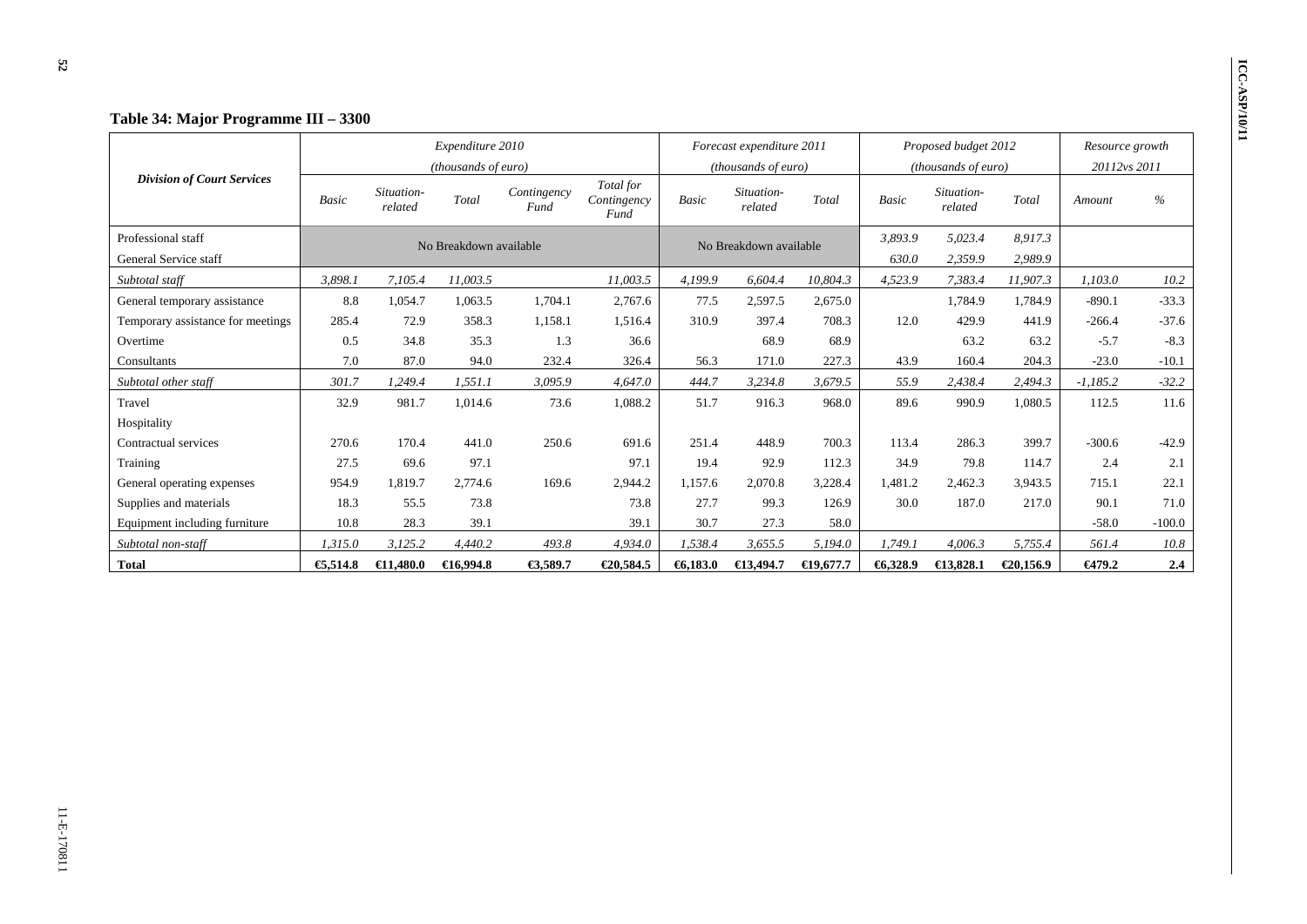# **Table 35: Major Programme III – 3310**

|                                   |              |                       | Expenditure 2010<br>(thousands of euro) |                     |                                   |              | Forecast expenditure 2011<br>( <i>thousands of euro</i> ) |          |        | Proposed budget 2012<br>(thousands of euro) |        | Resource growth<br>20112vs 2011 |      |
|-----------------------------------|--------------|-----------------------|-----------------------------------------|---------------------|-----------------------------------|--------------|-----------------------------------------------------------|----------|--------|---------------------------------------------|--------|---------------------------------|------|
| <b>Office of the Director DCS</b> | <b>Basic</b> | Situation-<br>related | Total                                   | Contingency<br>Fund | Total incl<br>Contingency<br>Fund | <b>Basic</b> | Situation-<br>related                                     | Total    | Basic  | Situation-<br>related                       | Total  | Amount                          | $\%$ |
| Professional staff                |              |                       | No Breakdown available                  |                     |                                   |              | No Breakdown available                                    |          | 167.1  | 282.2                                       | 449.3  |                                 |      |
| General Service staff             |              |                       |                                         |                     |                                   |              |                                                           |          | 63.0   |                                             | 63.0   |                                 |      |
| Subtotal staff                    | 264.9        | 232.4                 | 497.3                                   |                     | 497.3                             | 223.7        | 187.4                                                     | 411.1    | 230.1  | 282.2                                       | 512.3  | 101.2                           | 24.6 |
| General temporary assistance      |              | 29.6                  | 29.6                                    |                     | 29.6                              |              | 116.0                                                     | 116.0    |        | 127.2                                       | 127.2  | 11.2                            | 9.7  |
| Temporary assistance for meetings |              |                       |                                         |                     |                                   |              |                                                           |          |        |                                             |        |                                 |      |
| Overtime                          |              |                       |                                         |                     |                                   |              |                                                           |          |        |                                             |        |                                 |      |
| Consultants                       |              | 32.8                  | 32.8                                    |                     | 32.8                              | 13.9         | 68.0                                                      | 81.9     | 13.9   | 68.0                                        | 81.9   |                                 |      |
| Subtotal other staff              |              | 62.4                  | 62.4                                    |                     | 62.4                              | 13.9         | 184.0                                                     | 197.9    | 13.9   | 195.2                                       | 209.1  | 11.2                            | 5.7  |
| Travel                            | 10.0         | 45.9                  | 55.9                                    |                     | 55.9                              | 6.1          | 43.5                                                      | 49.6     | 13.7   | 37.2                                        | 50.9   | 1.3                             | 2.6  |
| Hospitality                       |              |                       |                                         |                     |                                   |              |                                                           |          |        |                                             |        |                                 |      |
| Contractual services              | 9.8          |                       | 9.8                                     |                     | 9.8                               |              |                                                           |          |        |                                             |        |                                 |      |
| Training                          | 22.8         |                       | 22.8                                    |                     | 22.8                              | 17.9         |                                                           | 17.9     | 18.4   |                                             | 18.4   | 0.5                             | 2.6  |
| General operating expenses        |              | 0.2                   | 0.2                                     |                     | 0.2                               |              | 4.9                                                       | 4.9      |        | 5.0                                         | 5.0    | 0.1                             | 2.6  |
| Supplies and materials            |              |                       |                                         |                     |                                   |              |                                                           |          |        |                                             |        |                                 |      |
| Equipment including furniture     |              |                       |                                         |                     |                                   |              |                                                           |          |        |                                             |        |                                 |      |
| Subtotal non-staff                | 42.6         | 46.1                  | 88.7                                    |                     | 88.7                              | 24.1         | 48.4                                                      | 72.4     | 32.1   | 42.2                                        | 74.3   |                                 | 2.5  |
| <b>Total</b>                      | € $307.5$    | €340.9                | €648.4                                  |                     | €648.4                            | €261.7       | €419.8                                                    | $-681.4$ | €276.1 | € $19.6$                                    | €795.7 | $\epsilon$ 14.2                 | 16.8 |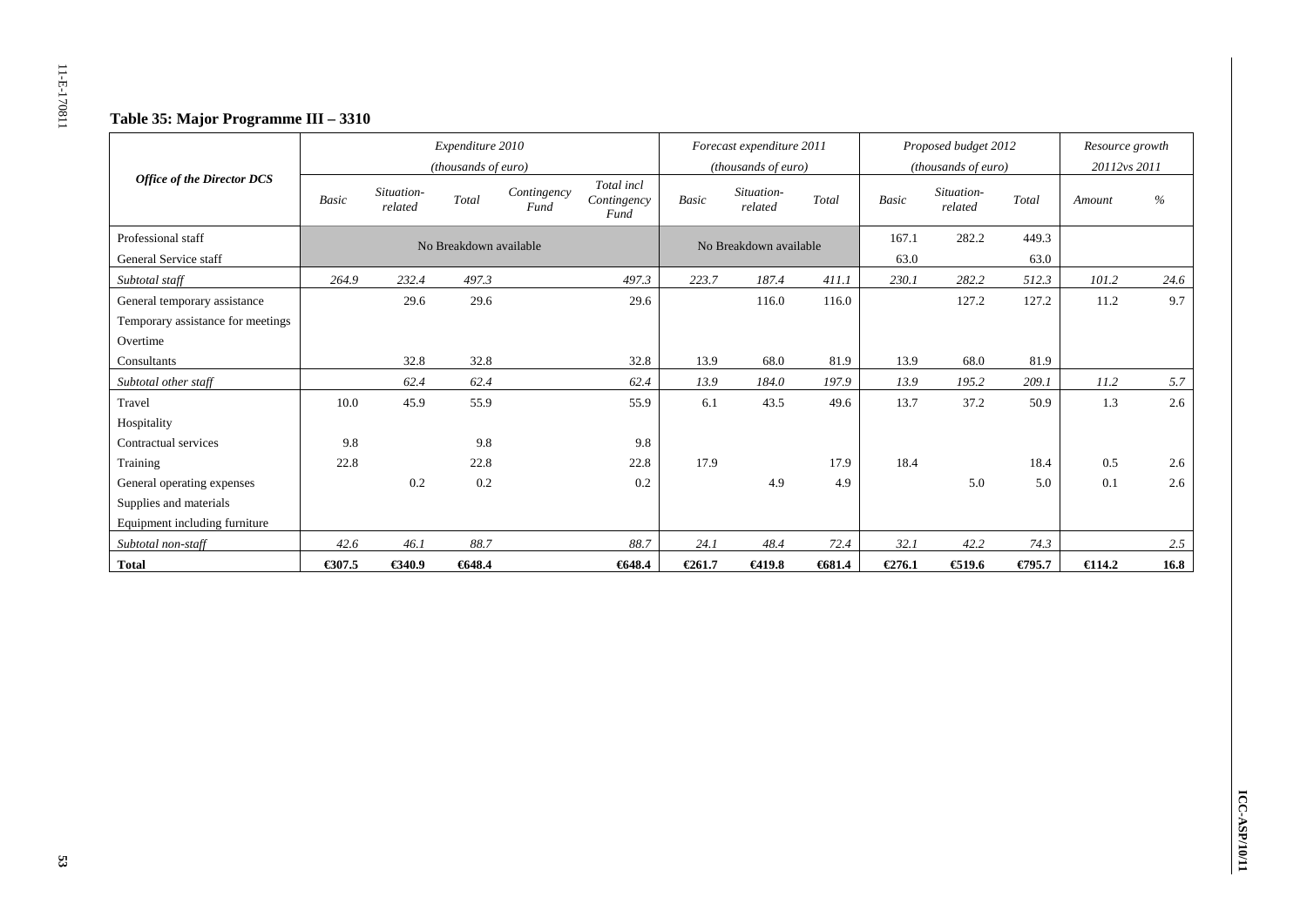|                                   |              |                       | Expenditure 2010       |                     |                                  |              | Forecast expenditure 2011 |          |              | Proposed budget 2012  |          | Resource growth |          |
|-----------------------------------|--------------|-----------------------|------------------------|---------------------|----------------------------------|--------------|---------------------------|----------|--------------|-----------------------|----------|-----------------|----------|
|                                   |              |                       | (thousands of euro)    |                     |                                  |              | (thousands of euro)       |          |              | (thousands of euro)   |          | 20112vs 2011    |          |
| <b>Court Management Section</b>   | <b>Basic</b> | Situation-<br>related | Total                  | Contingency<br>Fund | Total for<br>Contingency<br>Fund | <b>Basic</b> | Situation-<br>related     | Total    | <b>Basic</b> | Situation-<br>related | Total    | Amount          | $\%$     |
| Professional staff                |              |                       | No Breakdown available |                     |                                  |              | No Breakdown available    |          | 409.7        | 760.6                 | 1,170.3  |                 |          |
| General Service staff             |              |                       |                        |                     |                                  |              |                           |          | 126.0        | 709.1                 | 835.1    |                 |          |
| Subtotal staff                    | 415.0        | 1.469.6               | 1.884.6                |                     | 1.884.6                          | 519.0        | 1,422.6                   | 1.941.6  | 535.7        | 1,469.7               | 2,005.4  | 63.8            | 3.3      |
| General temporary assistance      | 6.6          | 162.2                 | 168.8                  | 607.1               | 775.9                            |              | 500.4                     | 500.4    |              | 254.4                 | 254.4    | $-246.0$        | $-49.2$  |
| Temporary assistance for meetings |              |                       |                        |                     |                                  |              |                           |          |              |                       |          |                 |          |
| Overtime                          | 0.5          | 27.9                  | 28.4                   | 1.3                 | 29.7                             |              | 27.5                      | 27.5     |              | 20.0                  | 20.0     | $-7.5$          | $-27.3$  |
| Consultants                       | 3.4          |                       | 3.4                    | 1.8                 | 5.2                              | 10.0         | 30.0                      | 40.0     | 20.0         | 10.0                  | 30.0     | $-10.0$         | $-25.0$  |
| Subtotal other staff              | 10.5         | 190.1                 | 200.6                  | 610.2               | 810.8                            | 10.0         | 557.9                     | 567.9    | 20.0         | 284.4                 | 304.4    | $-263.5$        | $-46.4$  |
| Travel                            | 0.5          | 20.4                  | 20.9                   | 4.3                 | 25.2                             |              | 33.4                      | 33.4     |              | 33.6                  | 33.6     | 0.2             | 0.5      |
| Hospitality                       |              |                       |                        |                     |                                  |              |                           |          |              |                       |          |                 |          |
| Contractual services              |              | 2.0                   | 2.0                    | 162.5               | 164.5                            |              | 276.1                     | 276.1    |              | 100.0                 | 100.0    | $-176.1$        | $-63.8$  |
| Training                          |              | 17.3                  | 17.3                   |                     | 17.3                             |              | 36.5                      | 36.5     | 15.0         | 10.8                  | 25.8     | $-10.7$         | $-29.2$  |
| General operating expenses        |              |                       |                        |                     |                                  | 7.6          |                           | 7.6      | 7.8          |                       | 7.8      | 0.2             | 2.6      |
| Supplies and materials            | 7.6          | 50.2                  | 57.8                   |                     | 57.8                             | 12.0         | 88.9                      | 100.9    | 13.0         | 112.8                 | 125.8    | 24.9            | 24.7     |
| Equipment including furniture     | 10.8         | 26.1                  | 36.9                   |                     | 36.9                             | 24.9         | 27.3                      | 52.2     |              |                       |          | $-52.2$         | $-100.0$ |
| Subtotal non-staff                | 18.9         | 116.0                 | 134.9                  | 166.8               | 301.7                            | 44.5         | 462.3                     | 506.7    | 35.8         | 257.2                 | 293.0    | $-213.7$        | $-42.2$  |
| <b>Total</b>                      | €444.4       | $\epsilon$ 1,775.7    | €2,220.1               | €77.0               | €2,997.1                         | € $73.5$     | €2,442.8                  | €3,016.2 | €91.5        | €2,011.3              | €2,602.8 | €413.4          | $-13.7$  |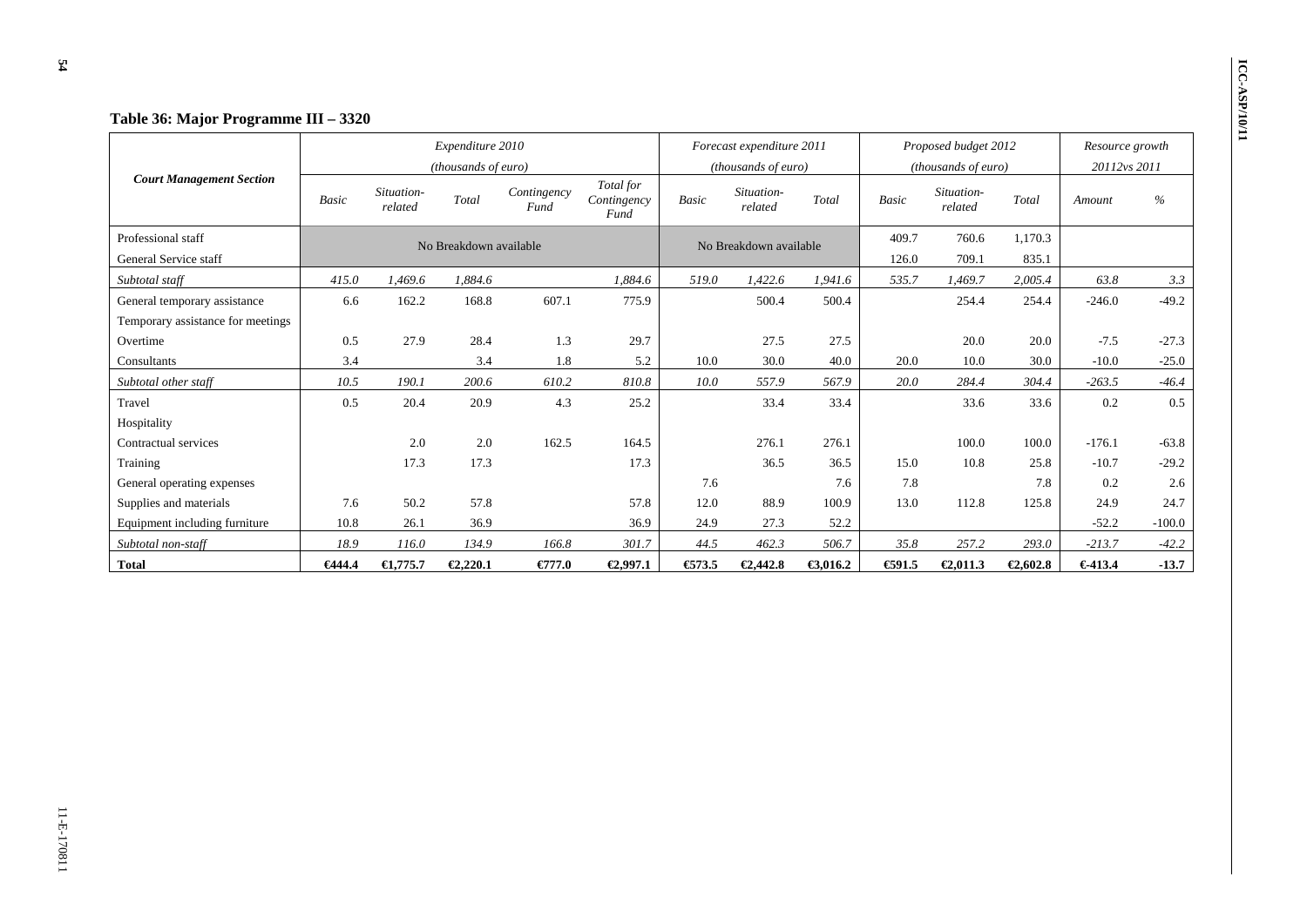# **Table 37: Major Programme III – 3330**

|                                   |                    |                       | Expenditure 2010<br>(thousands of euro) |                     |                                  |                    | Forecast expenditure 2011<br>( <i>thousands of euro</i> ) |         |                    | Proposed budget 2012<br>(thousands of euro) |          | Resource growth<br>20112vs 2011 |          |
|-----------------------------------|--------------------|-----------------------|-----------------------------------------|---------------------|----------------------------------|--------------------|-----------------------------------------------------------|---------|--------------------|---------------------------------------------|----------|---------------------------------|----------|
| <b>Detention Section</b>          | <b>Basic</b>       | Situation-<br>related | Total                                   | Contingency<br>Fund | Total for<br>Contingency<br>Fund | <b>Basic</b>       | Situation-<br>related                                     | Total   | Basic              | Situation-<br>related                       | Total    | Amount                          | $\%$     |
| Professional staff                |                    |                       | No Breakdown available                  |                     |                                  |                    | No Breakdown available                                    |         | 203.3              | 82.6                                        | 285.9    |                                 |          |
| General Service staff             |                    |                       |                                         |                     |                                  |                    |                                                           |         | 63.0               | 63.0                                        | 126.0    |                                 |          |
| Subtotal staff                    | 249.8              | 122.7                 | 372.5                                   |                     | 372.5                            | 256.2              | 140.9                                                     | 397.1   | 266.3              | 145.6                                       | 411.9    | 14.8                            | 3.7      |
| General temporary assistance      |                    |                       |                                         |                     |                                  |                    |                                                           |         |                    |                                             |          |                                 |          |
| Temporary assistance for meetings |                    |                       |                                         |                     |                                  |                    |                                                           |         |                    |                                             |          |                                 |          |
| Overtime                          |                    |                       |                                         |                     |                                  |                    |                                                           |         |                    |                                             |          |                                 |          |
| Consultants                       |                    |                       |                                         |                     |                                  |                    | 6.0                                                       | 6.0     |                    | 6.0                                         | 6.0      |                                 |          |
| Subtotal other staff              |                    |                       |                                         |                     |                                  |                    | 6.0                                                       | 6.0     |                    | 6.0                                         | 6.0      |                                 |          |
| Travel                            | 5.7                | 32.7                  | 38.4                                    |                     | 38.4                             | 4.4                |                                                           | 4.4     | 3.8                |                                             | 3.8      | $-0.6$                          | $-14.2$  |
| Hospitality                       |                    |                       |                                         |                     |                                  |                    |                                                           |         |                    |                                             |          |                                 |          |
| Contractual services              |                    |                       |                                         |                     |                                  |                    | 2.0                                                       | 2.0     |                    | 2.1                                         | 2.1      | 0.1                             | 2.6      |
| Training                          | 0.5                | 13.6                  | 14.1                                    |                     | 14.1                             | 1.5                | 16.6                                                      | 18.0    | 1.5                | 17.0                                        | 18.5     | 0.5                             | 2.6      |
| General operating expenses        | 954.9              | 8.9                   | 963.8                                   |                     | 963.8                            | 1.150.0            | 87.7                                                      | 1.237.7 | 1.473.4            | 118.4                                       | 1,591.8  | 354.2                           | 28.6     |
| Supplies and materials            | 1.7                | 1.4                   | 3.1                                     |                     | 3.1                              | 6.9                |                                                           | 6.9     | 7.5                |                                             | 7.5      | 0.6                             | 8.3      |
| Equipment including furniture     |                    |                       |                                         |                     |                                  | 5.9                |                                                           | 5.9     |                    |                                             |          | $-5.9$                          | $-100.0$ |
| Subtotal non-staff                | 962.8              | 56.6                  | 1,019.4                                 |                     | 1,019.4                          | 1,168.7            | 106.3                                                     | 1,274.9 | 1,486.2            | 137.5                                       | 1,623.7  | 348.8                           | 27.4     |
| <b>Total</b>                      | $\epsilon$ 1,212.6 | $\bigoplus$ 79.3      | E, 391.9                                |                     | $\bigoplus$ , 391.9              | $\epsilon$ 1,424.9 | $E$ 53.2                                                  | C,678.0 | $\epsilon$ 1,752.5 | €289.1                                      | €2,041.6 | €363.6                          | 21.7     |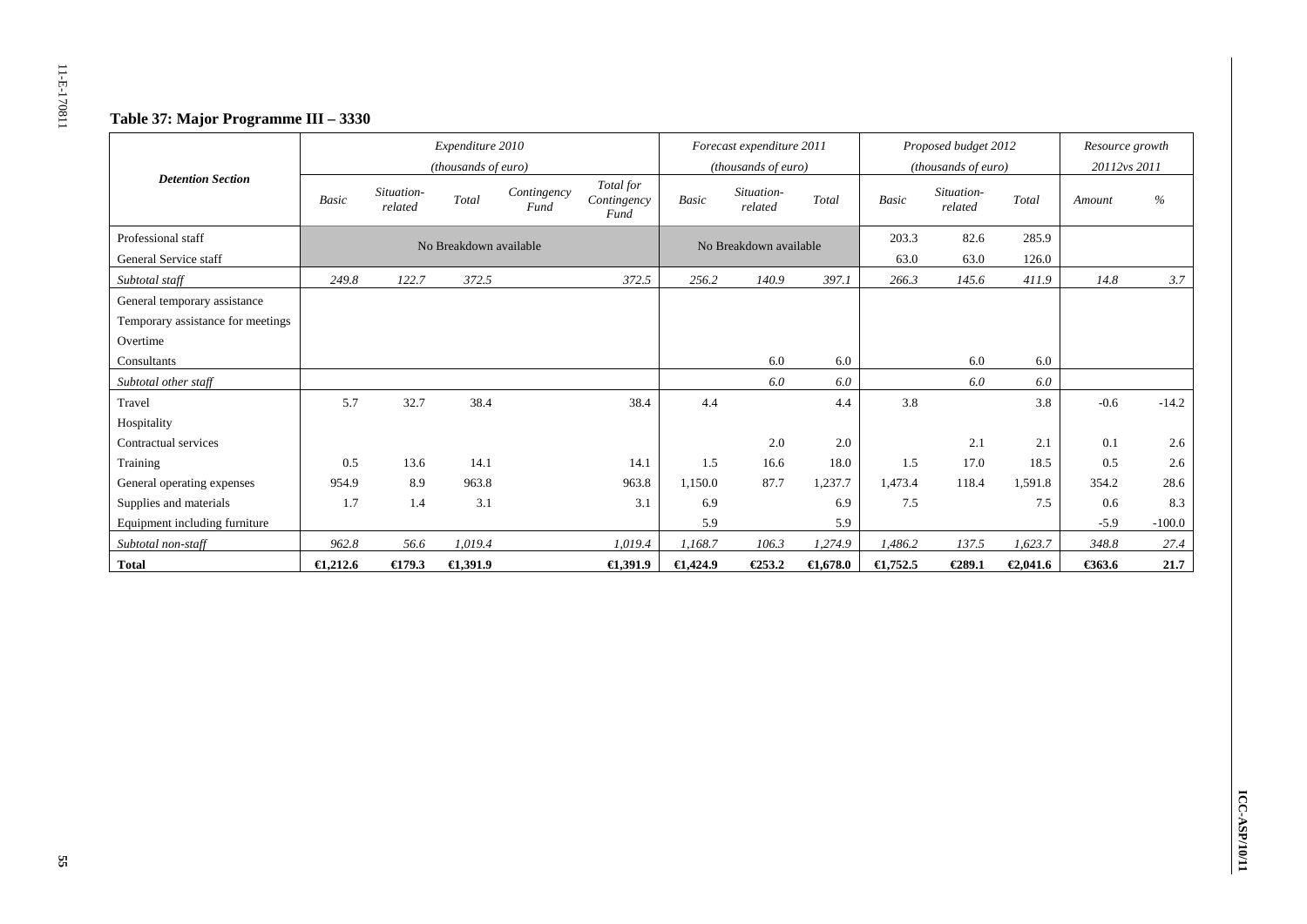|                                   |              |                       | Expenditure 2010       |                     |                                  |              | Forecast expenditure 2011 |         |              | Proposed budget 2012  |         | Resource growth |         |
|-----------------------------------|--------------|-----------------------|------------------------|---------------------|----------------------------------|--------------|---------------------------|---------|--------------|-----------------------|---------|-----------------|---------|
| <b>Court Interpretation and</b>   |              |                       | (thousands of euro)    |                     |                                  |              | (thousands of euro)       |         |              | (thousands of euro)   |         | 20112vs 2011    |         |
| <b>Translation Section</b>        | <b>Basic</b> | Situation-<br>related | Total                  | Contingency<br>Fund | Total for<br>Contingency<br>Fund | <b>Basic</b> | Situation-<br>related     | Total   | <b>Basic</b> | Situation-<br>related | Total   | Amount          | $\%$    |
| Professional staff                |              |                       | No Breakdown available |                     |                                  |              | No Breakdown available    |         | 1,770.8      | 2,461.9               | 4,232.7 |                 |         |
| General Service staff             |              |                       |                        |                     |                                  |              |                           |         | 252.0        | 268.1                 | 520.1   |                 |         |
| Subtotal staff                    | 1,870.1      | 2,453.1               | 4.323.2                |                     | 4,323.2                          | 1.870.1      | 2,453.1                   | 4.323.2 | 2,022.8      | 2,730.0               | 4,752.8 | 429.6           | 9.9     |
| General temporary assistance      | 2.2          | 462.0                 | 464.2                  | 826.6               | 1,290.8                          |              | 962.6                     | 962.6   |              | 897.9                 | 897.9   | $-64.7$         | $-6.7$  |
| Temporary assistance for meetings | 285.4        | 72.9                  | 358.3                  | 1,158.1             | 1,516.4                          | 310.9        | 397.4                     | 708.3   | 12.0         | 429.9                 | 441.9   | $-266.4$        | $-37.6$ |
| Overtime                          |              |                       |                        |                     |                                  |              |                           |         |              |                       |         |                 |         |
| Consultants                       |              | 27.3                  | 27.3                   | 230.6               | 257.9                            |              | 27.3                      | 27.3    |              | 37.6                  | 37.6    | 10.3            | 37.7    |
| Subtotal other staff              | 287.6        | 562.2                 | 849.8                  | 2.215.3             | 3,065.1                          | 310.9        | 1,387.3                   | 1,698.2 | 12.0         | 1.365.4               | 1,377.4 | $-320.8$        | $-18.9$ |
| Travel                            | 7.0          | 180.8                 | 187.8                  |                     | 187.8                            | 6.8          | 175.7                     | 182.5   | 7.4          | 197.0                 | 204.4   | 21.9            | 12.0    |
| Hospitality                       |              |                       |                        |                     |                                  |              |                           |         |              |                       |         |                 |         |
| Contractual services              | 257.1        | 93.7                  | 350.8                  | 1.8                 | 352.6                            | 250.8        | 91.5                      | 342.2   | 61.4         | 79.0                  | 140.4   | $-201.8$        | $-59.0$ |
| Training                          |              | 14.1                  | 14.1                   |                     | 14.1                             |              | 13.7                      | 13.7    |              | 8.9                   | 8.9     | $-4.8$          | $-34.8$ |
| General operating expenses        |              |                       |                        |                     |                                  |              |                           |         |              |                       |         |                 |         |
| Supplies and materials            | 9.0          | 3.0                   | 12.0                   |                     | 12.0                             | 8.8          | 2.8                       | 11.5    | 9.5          | 9.5                   | 19.0    | 7.5             | 64.9    |
| Equipment including furniture     |              |                       |                        |                     |                                  |              |                           |         |              |                       |         |                 |         |
| Subtotal non-staff                | 273.1        | 291.6                 | 564.7                  | 1.8                 | 566.5                            | 266.3        | 283.6                     | 549.9   | 78.3         | 294.4                 | 372.7   | $-177.2$        | $-32.2$ |
| <b>Total</b>                      | €2,430.8     | €3,306.9              | € $,737.7$             | €2,217.1            | €7,954.8                         | €2,447.2     | $-64,124.1$               | 6,571.3 | €2,113.1     | $-4,389.8$            | 6,502.9 | €68.4           | $-1.0$  |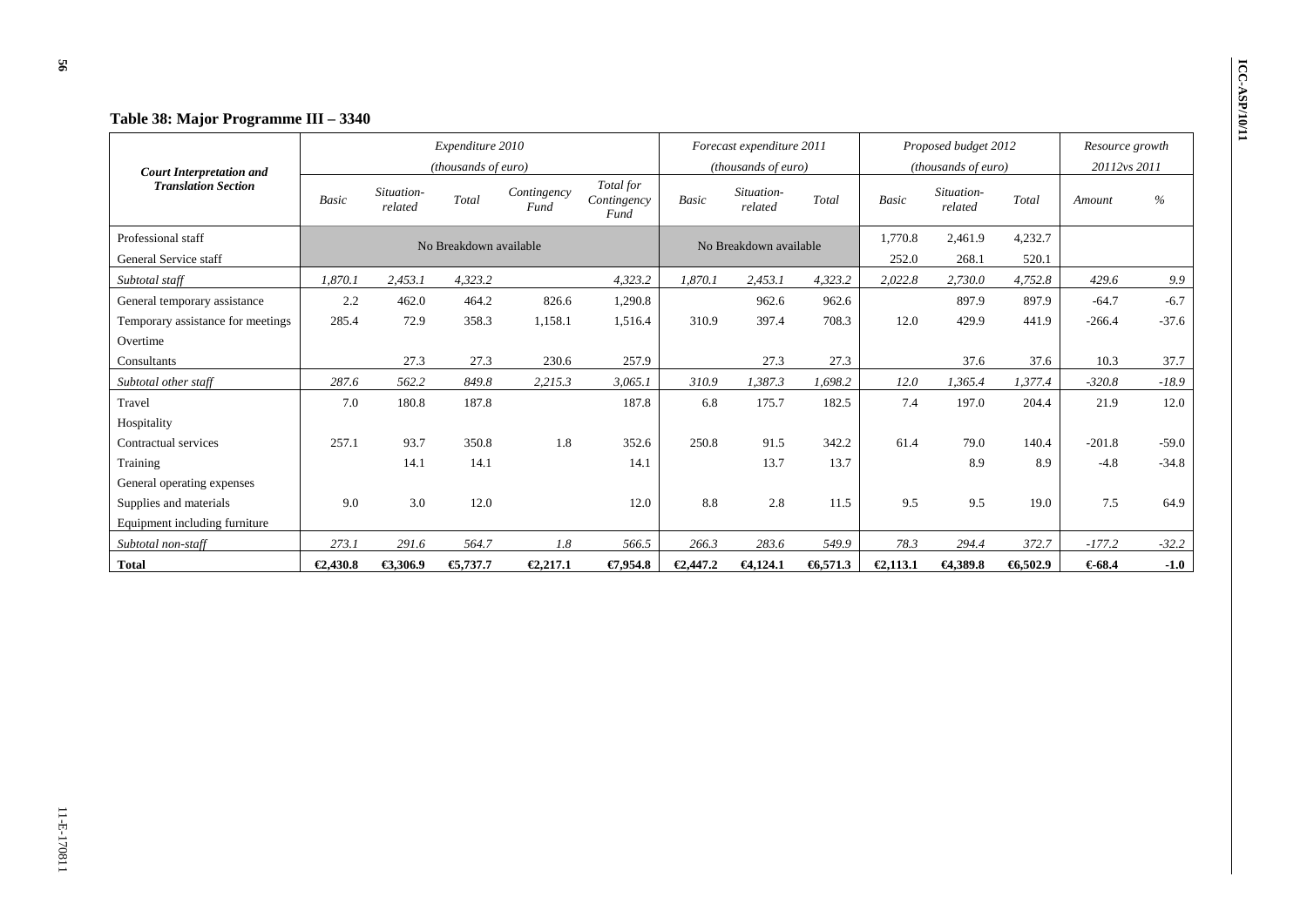# **Table 39: Major Programme III – 3350**

|                                             |              |                       | Expenditure 2010<br>(thousands of euro) |                     |                                  |        | Forecast expenditure 2011<br>(thousands of euro) |         |               | Proposed budget 2012<br>(thousands of euro) |                    | Resource growth<br>20112vs 2011 |         |
|---------------------------------------------|--------------|-----------------------|-----------------------------------------|---------------------|----------------------------------|--------|--------------------------------------------------|---------|---------------|---------------------------------------------|--------------------|---------------------------------|---------|
| <b>Victims and Witnesses Unit</b>           | <b>Basic</b> | Situation-<br>related | Total                                   | Contingency<br>Fund | Total for<br>Contingency<br>Fund | Basic  | Situation-<br>related                            | Total   | <b>Basic</b>  | Situation-<br>related                       | Total              | Amount                          | $\%$    |
| Professional staff<br>General Service staff |              |                       | No Breakdown available                  |                     |                                  |        | No Breakdown available                           |         | 668.3<br>63.0 | 1,221.1                                     | 1,889.4            |                                 |         |
| Subtotal staff                              | 459.4        | 2,324.0               | 2,783.4                                 |                     | 2,783.4                          | 705.9  | 2,108.6                                          | 2,814.5 | 731.3         | 1,142.9<br>2,364.0                          | 1,205.9<br>3,095.3 | 280.8                           | 10.0    |
| General temporary assistance                |              | 242.9                 | 242.9                                   | 231.2               | 474.1                            |        | 596.9                                            | 596.9   |               | 174.2                                       | 174.2              | $-422.7$                        | $-70.8$ |
| Temporary assistance for meetings           |              |                       |                                         |                     |                                  |        |                                                  |         |               |                                             |                    |                                 |         |
| Overtime                                    |              | 6.9                   | 6.9                                     |                     | 6.9                              |        | 41.4                                             | 41.4    |               | 43.2                                        | 43.2               | 1.8                             | 4.3     |
| Consultants                                 |              | 26.9                  | 26.9                                    |                     | 26.9                             |        | 39.7                                             | 39.7    |               | 21.3                                        | 21.3               | $-18.4$                         | $-46.3$ |
| Subtotal other staff                        |              | 276.7                 | 276.7                                   | 231.2               | 507.9                            |        | 678.0                                            | 678.0   |               | 238.7                                       | 238.7              | $-439.3$                        | $-64.8$ |
| Travel                                      | 9.5          | 614.4                 | 623.9                                   | 44.9                | 668.8                            | 30.7   | 543.3                                            | 574.0   | 31.8          | 606.9                                       | 638.7              | 64.7                            | 11.3    |
| Hospitality                                 |              |                       |                                         |                     |                                  |        |                                                  |         |               |                                             |                    |                                 |         |
| Contractual services                        |              | 16.4                  | 16.4                                    |                     | 16.4                             |        |                                                  |         |               |                                             |                    |                                 |         |
| Training                                    |              | 14.6                  | 14.6                                    |                     | 14.6                             |        | 26.2                                             | 26.2    |               | 24.6                                        | 24.6               | $-1.6$                          | $-6.2$  |
| General operating expenses                  |              | 1,810.6               | 1,810.6                                 | 169.6               | 1,980.2                          |        | 1,978.3                                          | 1,978.3 |               | 2,338.9                                     | 2,338.9            | 360.6                           | 18.2    |
| Supplies and materials                      |              | 0.9                   | 0.9                                     |                     | 0.9                              |        | 7.4                                              | 7.4     |               | 4.7                                         | 4.7                | $-2.7$                          | $-36.6$ |
| Equipment including furniture               |              | 2.2                   | 2.2                                     |                     | 2.2                              |        |                                                  |         |               |                                             |                    |                                 |         |
| Subtotal non-staff                          | 9.5          | 2,459.1               | 2,468.6                                 | 214.5               | 2,683.1                          | 30.7   | 2,555.2                                          | 2,585.9 | 31.8          | 2,975.1                                     | 3,006.9            | 421.0                           | 16.3    |
| <b>Total</b>                                | €468.9       | €5,059.8              | €5,528.7                                | €445.7              | €5,974.4                         | €736.6 | €,341.8                                          | 6,078.4 | $E$ 763.1     | € $,577.8$                                  | 6,340.9            | €262.5                          | 4.3     |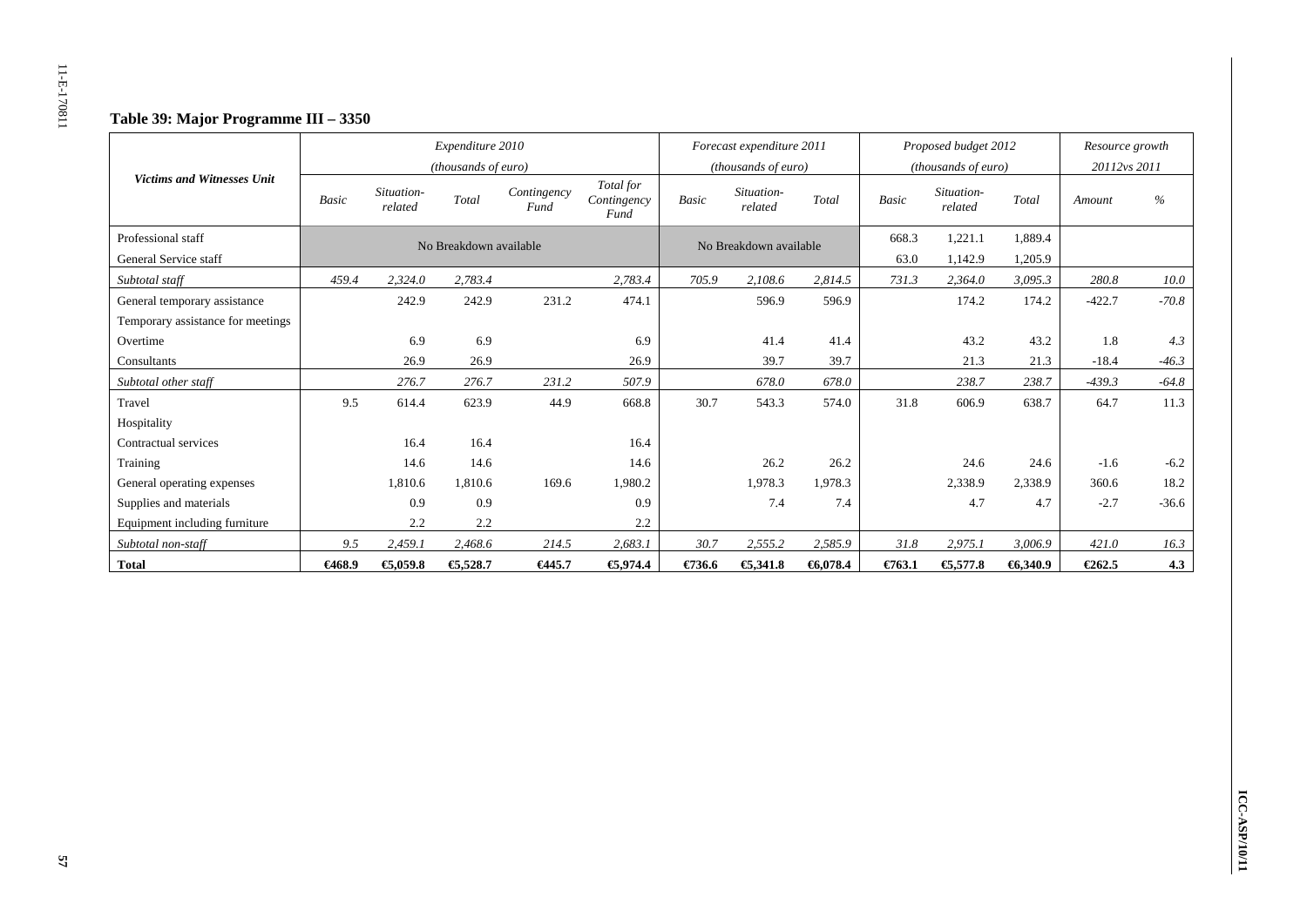|                                   |       |                       | Expenditure 2010       |                     |                                  |              | Forecast expenditure 2011 |                     |        | Proposed budget 2012  |                     | Resource growth |          |
|-----------------------------------|-------|-----------------------|------------------------|---------------------|----------------------------------|--------------|---------------------------|---------------------|--------|-----------------------|---------------------|-----------------|----------|
| <b>Victims Participation and</b>  |       |                       | (thousands of euro)    |                     |                                  |              | (thousands of euro)       |                     |        | (thousands of euro)   |                     | 20112vs 2011    |          |
| <b>Reparations Section</b>        | Basic | Situation-<br>related | Total                  | Contingency<br>Fund | Total for<br>Contingency<br>Fund | <b>Basic</b> | Situation-<br>related     | Total               | Basic  | Situation-<br>related | Total               | Amount          | $\%$     |
| Professional staff                |       |                       | No Breakdown available |                     |                                  |              | No Breakdown available    |                     | 674.7  | 215.0                 | 889.7               |                 |          |
| General Service staff             |       |                       |                        |                     |                                  |              |                           |                     | 63.0   | 176.9                 | 239.9               |                 |          |
| Subtotal staff                    | 638.9 | 503.6                 | 1,142.5                |                     | 1,142.5                          | 625.0        | 291.8                     | 916.8               | 737.7  | 391.8                 | 1,129.5             | 212.7           | 23.2     |
| General temporary assistance      |       | 158.0                 | 158.0                  | 39.2                | 197.2                            | 77.5         | 421.6                     | 499.1               |        | 331.2                 | 331.2               | $-167.9$        | $-33.6$  |
| Temporary assistance for meetings |       |                       |                        |                     |                                  |              |                           |                     |        |                       |                     |                 |          |
| Overtime                          |       |                       |                        |                     |                                  |              |                           |                     |        |                       |                     |                 |          |
| Consultants                       | 3.6   |                       | 3.6                    |                     | 3.6                              | 32.4         |                           | 32.4                | 10.0   | 17.5                  | 27.5                | $-4.9$          | $-15.1$  |
| Subtotal other staff              | 3.6   | 158.0                 | 161.6                  | 39.2                | 200.8                            | 109.9        | 421.6                     | 531.5               | 10.0   | 348.7                 | 358.7               | $-172.8$        | $-32.5$  |
| Travel                            | 0.2   | 87.5                  | 87.7                   | 24.4                | 112.1                            | 3.6          | 120.4                     | 124.0               | 32.9   | 116.2                 | 149.1               | 25.1            | 20.2     |
| Hospitality                       |       |                       |                        |                     |                                  |              |                           |                     |        |                       |                     |                 |          |
| Contractual services              | 3.7   | 58.3                  | 62.0                   | 86.3                | 148.3                            | 0.6          | 79.3                      | 79.9                | 52.0   | 105.2                 | 157.2               | 77.3            | 96.8     |
| Training                          | 4.2   | 10.0                  | 14.2                   |                     | 14.2                             |              |                           |                     |        | 18.5                  | 18.5                | 18.5            |          |
| General operating expenses        |       |                       |                        |                     |                                  |              |                           |                     |        |                       |                     |                 |          |
| Supplies and materials            |       |                       |                        |                     |                                  |              | 0.2                       | 0.2                 |        | 60.0                  | 60.0                | 59.8            | 37,995.2 |
| Equipment including furniture     |       |                       |                        |                     |                                  |              |                           |                     |        |                       |                     |                 |          |
| Subtotal non-staff                | 8.1   | 155.8                 | 163.9                  | 110.7               | 274.6                            | 4.2          | 199.8                     | 204.0               | 84.9   | 299.9                 | 384.8               | 180.8           | 88.6     |
| <b>Total</b>                      | 650.6 | $-6317.4$             | $\bigoplus$ ,468.0     | 649.9               | $\bigoplus$ , 617.9              | €739.1       | $\bigoplus$ 13.2          | $\bigoplus$ , 652.3 | \$32.6 | $\bigoplus$ ,040.4    | $\bigoplus$ , 873.0 | €220.7          | 13.4     |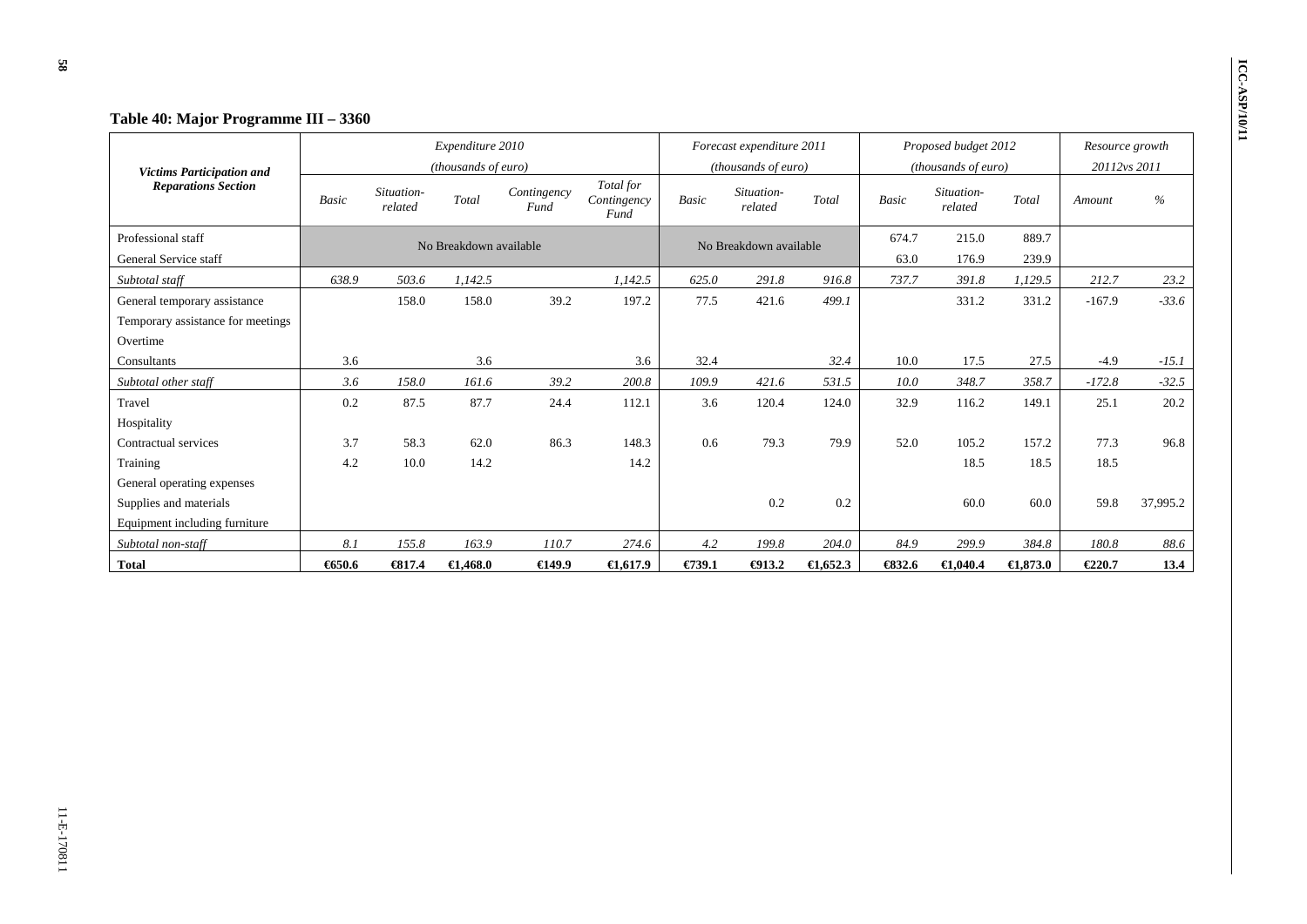# **Table 41: Major Programme III – 3400**

| <b>Public Information and</b>               |                    |                       | Expenditure 2010<br>(thousands of euro) |                     |                                   |                     | Forecast expenditure 2011<br>(thousands of euro) |          |                | Proposed budget 2012<br>(thousands of euro) |                    | Resource growth<br>2012 vs 2011 |         |
|---------------------------------------------|--------------------|-----------------------|-----------------------------------------|---------------------|-----------------------------------|---------------------|--------------------------------------------------|----------|----------------|---------------------------------------------|--------------------|---------------------------------|---------|
| <b>Documentation Section</b>                | <b>Basic</b>       | Situation-<br>related | Total                                   | Contingency<br>Fund | Total incl<br>Contingency<br>Fund | Basic               | Situation-<br>related                            | Total    | <b>Basic</b>   | Situation-<br>related                       | Total              | Amount                          | $\%$    |
| Professional staff<br>General Service staff |                    |                       | No Breakdown available                  |                     |                                   |                     | No Breakdown available                           |          | 937.0<br>504.0 | 564.3<br>236.3                              | 1,501.3<br>740.3   |                                 |         |
| Subtotal staff                              | 1,094.8            | 733.3                 | 1.828.1                                 |                     | 1,828.1                           | 1,216.6             | 691.0                                            | 1,907.6  | 1,441.0        | 800.7                                       | 2,241.7            | 334.0                           | 17.5    |
| General temporary assistance                | 217.5              | 13.1                  | 230.6                                   | 137.4               | 368.0                             | 152.9               | 234.3                                            | 387.2    |                | 301.2                                       | 301.2              | $-86.0$                         | $-22.2$ |
| Temporary assistance for meetings           |                    |                       |                                         |                     |                                   |                     |                                                  |          |                |                                             |                    |                                 |         |
| Overtime                                    |                    |                       |                                         |                     |                                   |                     |                                                  |          |                |                                             |                    |                                 |         |
| Consultants                                 |                    |                       |                                         |                     |                                   |                     |                                                  |          |                |                                             |                    |                                 |         |
| Subtotal other staff                        | 217.5              | 13.1                  | 230.6                                   | 137.4               | 368.0                             | 152.9               | 234.3                                            | 387.2    |                | 301.2                                       | 301.2              | $-86.0$                         | $-22.2$ |
| Travel                                      | 19.3               | 131.4                 | 150.7                                   | 20.8                | 171.5                             | 28.0                | 55.2                                             | 83.2     | 44.7           | 79.9                                        | 124.6              | 41.4                            | 49.8    |
| Hospitality                                 |                    |                       |                                         |                     |                                   |                     |                                                  |          |                |                                             |                    |                                 |         |
| Contractual services                        | 233.5              | 501.0                 | 734.5                                   | 201.6               | 936.1                             | 221.9               | 483.9                                            | 705.8    | 394.0          | 679.8                                       | 1,073.8            | 368.0                           | 52.1    |
| Training                                    | 0.4                |                       | 0.4                                     |                     | 0.4                               | 11.2                |                                                  | 11.2     | 5.6            |                                             | 5.6                | $-5.6$                          | $-50.0$ |
| General operating expenses                  | 54.3               |                       | 54.3                                    | 2.8                 | 57.1                              | 60.2                | 13.2                                             | 73.3     | 97.0           | 13.5                                        | 110.5              | 37.2                            | 50.7    |
| Supplies and materials                      | 148.1              |                       | 148.1                                   |                     | 148.1                             | 102.9               |                                                  | 102.9    | 150.5          | 20.0                                        | 170.5              | 67.6                            | 65.7    |
| Equipment including furniture               |                    |                       |                                         |                     |                                   |                     |                                                  |          |                |                                             |                    |                                 |         |
| Subtotal non-staff                          | 455.6              | 632.4                 | 1,088.0                                 | 225.2               | 1,313.2                           | 424.1               | 552.3                                            | 976.4    | 691.8          | 793.2                                       | 1,485.0            | 508.6                           | 52.1    |
| <b>Total</b>                                | $\epsilon$ 1,767.9 | $\epsilon$ 1,378.8    | €3,146.7                                | € $362.6$           | €3,509.3                          | $\bigoplus$ , 793.6 | $\epsilon$ 1,477.6                               | €3,271.2 | €2,132.8       | $\epsilon$ 1,895.1                          | $\bigoplus$ ,027.9 | €756.7                          | 23.1    |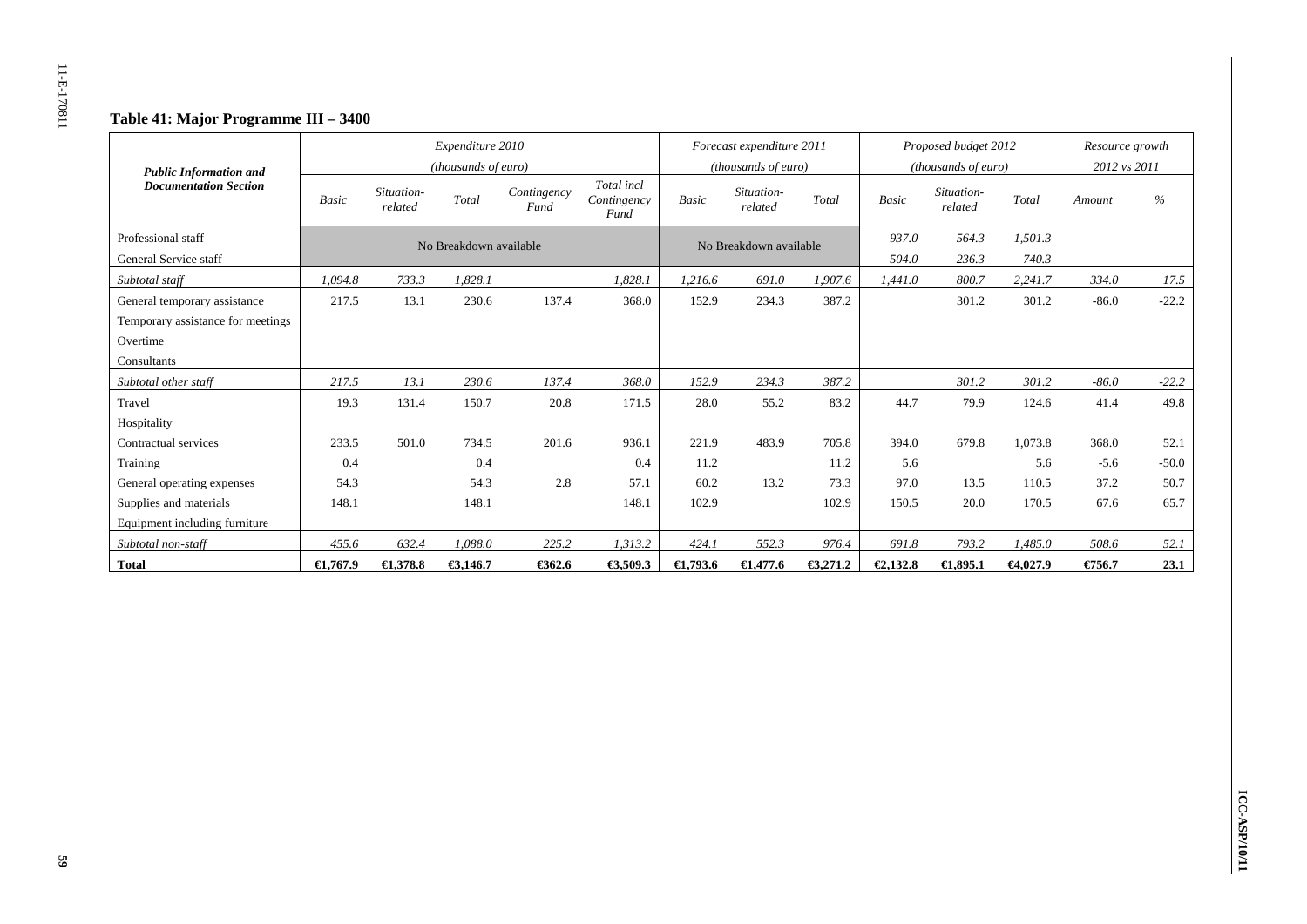| <b>Table 42: Major Programme IV</b> |                                  |                                |          |                                |          |                                |                 |          |
|-------------------------------------|----------------------------------|--------------------------------|----------|--------------------------------|----------|--------------------------------|-----------------|----------|
|                                     |                                  | Expenditure 2010               |          | Forecast expenditure 2011      |          | Proposed budget 2012           | Resource growth |          |
| Secretariat of the Assembly of      |                                  | (thousands of euro)            |          | (thousands of euro)            |          | (thousands of euro)            | 2012 vs 2011    |          |
| <b>States Parties</b>               | Basic                            | Situation-<br>Total<br>related | Basic    | Situation-<br>Total<br>related | Basic    | Situation-<br>Total<br>related | Amount          | $\%$     |
| Professional staff                  |                                  | No breakdown available         |          | No breakdown available         | 775.3    | 775.3                          |                 |          |
| General Service staff               |                                  |                                |          |                                | 354.2    | 354.2                          |                 |          |
| Subtotal staff                      | 575.0<br>575.0<br>507.0<br>507.0 |                                | 612.9    | 612.9                          | 1,129.5  | 1,129.5                        | 516.6           | 84.3     |
| General temporary assistance        | 656.1<br>656.1                   |                                | 424.0    | 424.0                          | 376.4    | 376.4                          | $-47.6$         | $-11.2$  |
| Temporary assistance for meetings   | 55.5<br>55.5                     |                                | 589.6    | 589.6                          | 557.2    | 557.2                          | $-32.4$         | $-5.5$   |
| Overtime                            |                                  |                                | 38.0     | 38.0                           | 38.0     | 38.0                           |                 |          |
| Consultants                         | 28.4                             | 28.4                           | 30.0     | 30.0                           |          |                                | $-30.0$         | $-100.0$ |
| Subtotal other staff                | 1,247.0                          | 1,247.0                        | 1,081.6  | 1,081.6                        | 971.6    | 971.6                          | $-110.0$        | $-10.2$  |
| Travel                              | 454.8                            | 454.8                          | 272.8    | 272.8                          | 225.7    | 225.7                          | $-47.1$         | $-17.3$  |
| Hospitality                         | 13.6                             | 13.6                           | 10.0     | 10.0                           | 10.0     | 10.0                           |                 |          |
| Contractual services                | 1,223.7                          | 1,223.7                        | 660.9    | 660.9                          | 693.0    | 693.0                          | 32.1            | 4.9      |
| Training                            |                                  |                                |          |                                | 9.0      | 9.0                            | 9.0             |          |
| General operating expenses          | 60.5                             | 60.5                           | 47.6     | 47.6                           | 24.4     | 24.4                           | $-23.2$         | $-48.8$  |
| Supplies and materials              | 13.8<br>13.8                     |                                | 23.8     | 23.8                           | 14.7     | 14.7                           | $-9.1$          | $-38.1$  |
| Equipment including furniture       | 0.9<br>0.9                       |                                | 10.0     | 10.0                           | 5.0      | 5.0                            | $-5.0$          | $-50.0$  |
| Subtotal non-staff                  | 1,767.3                          | 1,767.3                        | 1,025.2  | 1,025.2                        | 981.8    | 981.8                          | $-43.4$         | $-4.2$   |
| Total                               | €3,589.3                         | €3,589.3                       | €2,719.7 | €2,719.7                       | €3,082.9 | €3,082.9                       | €363.2          | 13.4     |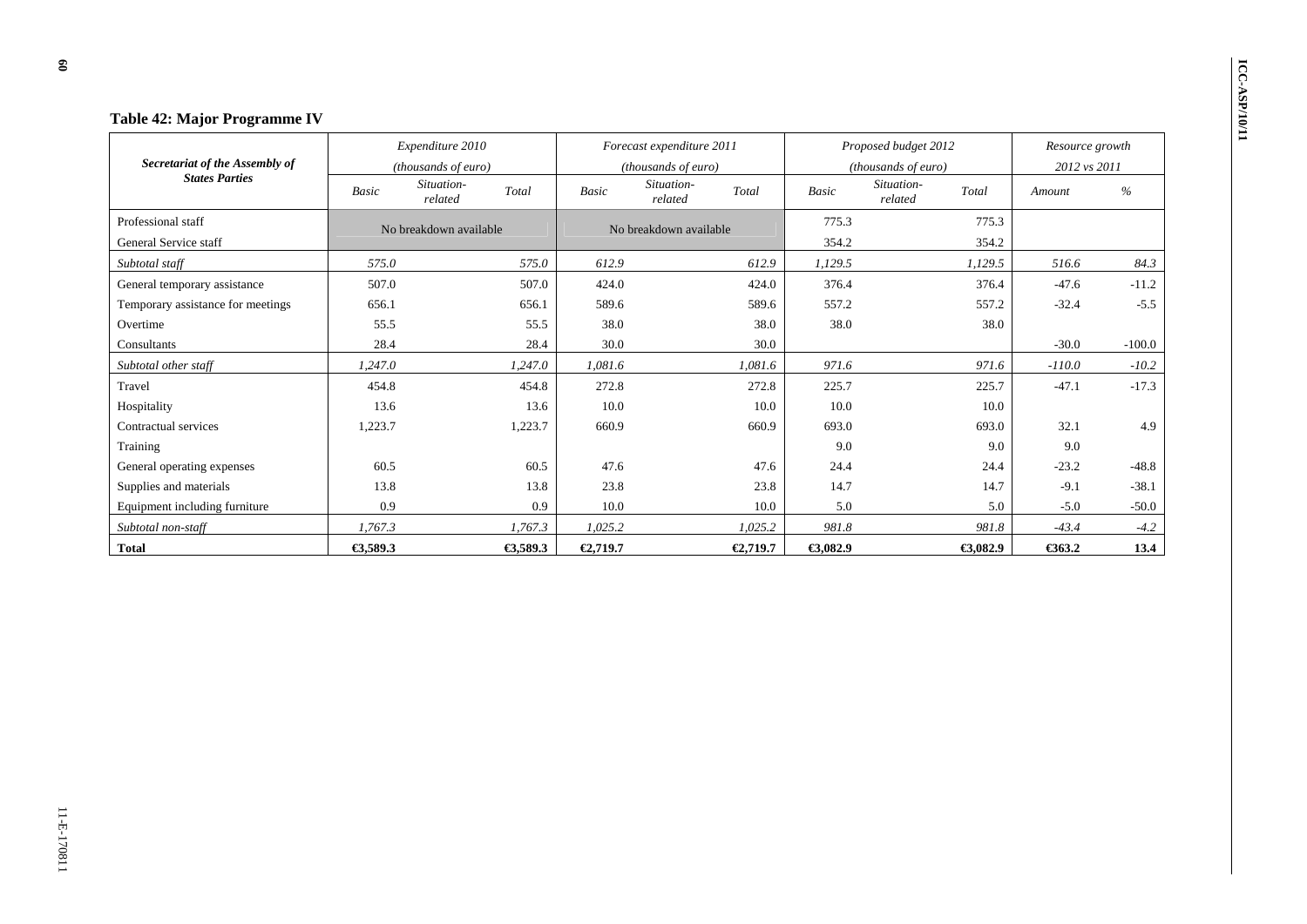# **Table 43: Major Programme VI**

|                                   |              | Expenditure 2010       |               |              | Forecast expenditure 2011 |                     |              | Proposed budget 2012  |                    | Resource growth |       |
|-----------------------------------|--------------|------------------------|---------------|--------------|---------------------------|---------------------|--------------|-----------------------|--------------------|-----------------|-------|
| Secretariat of the Trust Fund for |              | (thousands of euro)    |               |              | (thousands of euro)       |                     |              | (thousands of euro)   |                    | 2012 vs 2011    |       |
| <b>Victims</b>                    | <b>Basic</b> | Situation-<br>related  | Total         | <b>Basic</b> | Situation-<br>related     | Total               | <b>Basic</b> | Situation-<br>related | Total              | Amount          | $\%$  |
| Professional staff                |              | No breakdown available |               |              | No breakdown available    |                     | 167.1        | 440.3                 | 607.4              |                 |       |
| General Service staff             |              |                        |               |              |                           |                     | 63.0         | 63.0                  | 126.0              |                 |       |
| Subtotal staff                    | 105.6        | 453.5                  | 559.1         | 214.6        | 498.4                     | 713.0               | 230.1        | 503.3                 | 733.4              | 20.4            | 2.9   |
| General temporary assistance      | 34.6         | 78.0                   | 112.6         | $-0.3$       | 84.5                      | 84.2                | 244.8        | 75.6                  | 320.4              | 236.2           | 280.5 |
| Temporary assistance for meetings | 3.0          |                        | 3.0           |              |                           |                     |              |                       |                    |                 |       |
| Overtime                          | 0.4          | 0.8                    | 1.2           |              |                           |                     |              |                       |                    |                 |       |
| Consultants                       |              |                        | 0.0           |              | 57.3                      | 57.3                | 40.0         | 90.0                  | 130.0              | 72.7            | 126.9 |
| Subtotal other staff              | 38.0         | 78.8                   | 116.8         | $-0.3$       | 141.8                     | 141.5               | 284.8        | 165.6                 | 450.4              | 308.9           | 218.3 |
| Travel                            | 78.1         | 42.8                   | 120.9         | 89.7         | 93.3                      | 183.0               | 56.5         | 230.9                 | 287.4              | 104.4           | 57.0  |
| Hospitality                       | 0.6          |                        | 0.6           |              |                           |                     | 5.0          |                       | 5.0                | 5.0             |       |
| Contractual services              | 89.0         | 33.9                   | 122.9         | 68.5         | 50.5                      | 119.0               | 116.0        | 82.0                  | 198.0              | 79.0            | 66.4  |
| Training                          |              | 11.3                   | 11.3          |              | 13.0                      | 13.0                | 4.6          | 42.0                  | 46.6               | 33.6            | 258.5 |
| General operating expenses        | 1.0          | 10.0                   | 11.0          | 3.5          | 10.1                      | 13.6                | 5.0          | 17.0                  | 22.0               | 8.4             | 61.8  |
| Supplies and materials            | 1.3          |                        | 1.3           | 2.8          |                           | 2.8                 | 3.0          |                       | 3.0                | 0.2             | 7.1   |
| Equipment including furniture     |              |                        |               |              |                           |                     | 10.0         |                       | 10.0               | 10.0            |       |
| Subtotal non-staff                | 170.0        | 98.0                   | 268.0         | 164.5        | 166.9                     | 331.4               | 200.1        | 371.9                 | 572.0              | 240.6           | 72.6  |
| <b>Total</b>                      | €313.6       | 630.3                  | $\Theta$ 43.9 | €378.8       | 6807.1                    | $\bigoplus$ , 185.9 | €715.0       | $\bigoplus$ ,040.8    | $\epsilon$ 1,755.8 | 669.9           | 48.1  |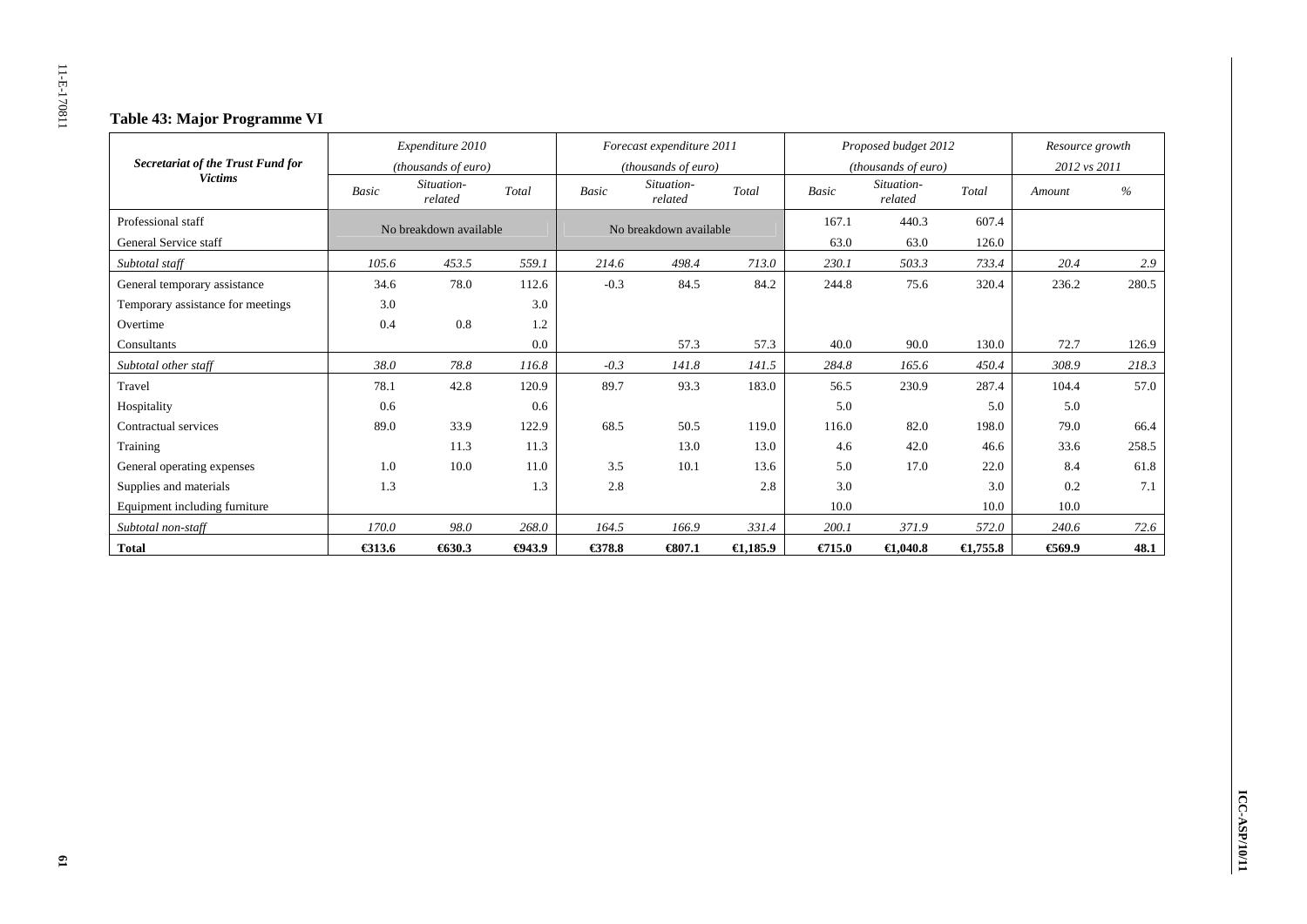| Table 44: Major Programme VII.1   |        |                        |        |              |                           |        |              |                       |        |                 |       |
|-----------------------------------|--------|------------------------|--------|--------------|---------------------------|--------|--------------|-----------------------|--------|-----------------|-------|
|                                   |        | Expenditure 2010       |        |              | Forecast expenditure 2011 |        |              | Proposed budget 2012  |        | Resource growth |       |
| <b>Project Director's Office</b>  |        | (thousands of euro)    |        |              | (thousands of euro)       |        |              | (thousands of euro)   |        | 2012 vs 2011    |       |
|                                   | Basic  | Situation-<br>related  | Total  | <b>Basic</b> | Situation-<br>related     | Total  | <b>Basic</b> | Situation-<br>related | Total  | Amount          | %     |
| Professional staff                |        | No breakdown available |        |              | No breakdown available    |        | 287.8        |                       | 287.8  |                 |       |
| General Service staff             |        |                        |        |              |                           |        | 63.0         |                       | 63.0   |                 |       |
| Subtotal staff                    | 315.6  |                        | 315.6  | 335.4        |                           | 335.4  | 350.8        |                       | 350.8  | 15.4            | 4.6   |
| General temporary assistance      | 26.4   |                        | 26.4   | 16.8         |                           | 16.8   | 17.4         |                       | 17.4   | 0.6             | 3.6   |
| Temporary assistance for meetings |        |                        |        |              |                           |        |              |                       |        |                 |       |
| Overtime                          |        |                        |        |              |                           |        |              |                       |        |                 |       |
| Consultants                       |        |                        |        |              |                           |        |              |                       |        |                 |       |
| Subtotal other staff              | 26.4   |                        | 26.4   | 16.8         |                           | 16.8   | 17.4         |                       | 17.4   | 0.6             | 3.6   |
| Travel                            | 14.9   |                        | 14.9   | 26.2         |                           | 26.2   | 27.8         |                       | 27.8   | 1.6             | 6.1   |
| Hospitality                       | 8.6    |                        | 8.6    | 5.0          |                           | 5.0    | 5.0          |                       | 5.0    |                 |       |
| Contractual services              | 9.4    |                        | 9.4    | 81.0         |                           | 81.0   | 110.0        |                       | 110.0  | 29.0            | 35.8  |
| Training                          |        |                        |        | 3.0          |                           | 3.0    | 11.9         |                       | 11.9   | 8.9             | 296.7 |
| General operating expenses        | 20.0   |                        | 20.0   | 9.8          |                           | 9.8    | 10.0         |                       | 10.0   | 0.2             | 2.0   |
| Supplies and materials            |        |                        |        | 1.9          |                           | 1.9    | 3.5          |                       | 3.5    | 1.6             | 84.2  |
| Equipment including furniture     | 0.5    |                        | 0.5    | 8.0          |                           | 8.0    | 10.0         |                       | 10.0   | 2.0             | 25.0  |
| Subtotal non-staff                | 53.4   |                        | 53.4   | 134.9        |                           | 134.9  | 178.2        |                       | 178.2  | 43.3            | 32.1  |
| <b>Total</b>                      | €395.4 |                        | €395.4 | €487.1       |                           | €487.1 | €46.4        |                       | €546.4 | $\epsilon$ 59.3 | 12.2  |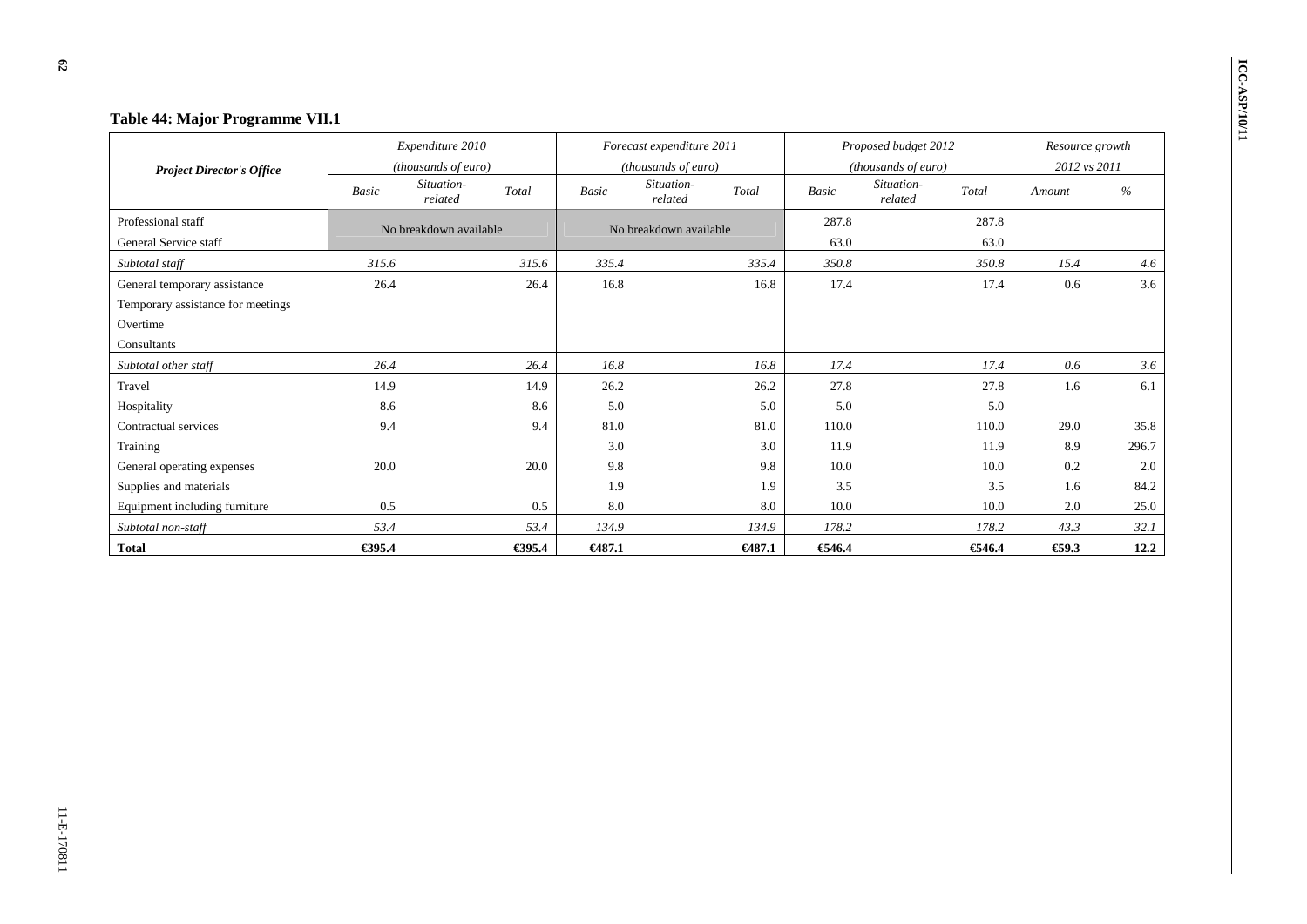# **Table 45: Major Programme VII.5**

|                                        |                     | Expenditure 2010       |                     |                  | Forecast expenditure 2011 |                     |              | Proposed budget 2012  |              | Resource growth  |          |
|----------------------------------------|---------------------|------------------------|---------------------|------------------|---------------------------|---------------------|--------------|-----------------------|--------------|------------------|----------|
| <b>Independent Oversight Mechanism</b> | (thousands of euro) |                        | (thousands of euro) |                  |                           | (thousands of euro) |              |                       | 2012 vs 2011 |                  |          |
|                                        | <b>Basic</b>        | Situation-<br>related  | Total               | <b>Basic</b>     | Situation-<br>related     | Total               | <b>Basic</b> | Situation-<br>related | Total        | Amount           | $\%$     |
| Professional staff                     |                     | No breakdown available |                     |                  | No breakdown available    |                     | 203.3        |                       | 203.3        |                  |          |
| General Service staff                  |                     |                        |                     |                  |                           |                     |              |                       |              |                  |          |
| Subtotal staff                         |                     |                        |                     | 34.2             |                           | 34.2                | 203.3        |                       | 203.3        | 169.1            | 494.4    |
| General temporary assistance           | 104.2               |                        | 104.2               | 75.0             |                           | 75.0                |              |                       |              | $-75.0$          | $-100.0$ |
| Temporary assistance for meetings      |                     |                        |                     |                  |                           |                     |              |                       |              |                  |          |
| Overtime                               |                     |                        |                     |                  |                           |                     |              |                       |              |                  |          |
| Consultants                            |                     |                        |                     |                  |                           |                     |              |                       |              |                  |          |
| Subtotal other staff                   | 104.2               |                        | 104.2               | 75.0             |                           | 75.0                |              |                       |              | $-75.0$          | $-100.0$ |
| Travel                                 | 3.0                 |                        | 3.0                 | 9.0              |                           | 9.0                 | 22.5         |                       | 22.5         | 13.5             | 150.0    |
| Hospitality                            |                     |                        |                     |                  |                           |                     |              |                       |              |                  |          |
| Contractual services                   |                     |                        |                     | 14.3             |                           | 14.3                | 65.0         |                       | 65.0         | 50.7             | 354.5    |
| Training                               |                     |                        |                     |                  |                           |                     |              |                       |              |                  |          |
| General operating expenses             |                     |                        |                     |                  |                           |                     |              |                       |              |                  |          |
| Supplies and materials                 |                     |                        |                     |                  |                           |                     | 10.0         |                       | 10.0         | 10.0             |          |
| Equipment including furniture          |                     |                        |                     |                  |                           |                     | 20.0         |                       | 20.0         | 20.0             |          |
| Subtotal non-staff                     | 3.0                 |                        | 3.0                 | 23.3             |                           | 23.3                | 117.5        |                       | 117.5        | 94.2             | 404.3    |
| <b>Total</b>                           | $\epsilon$ 107.2    |                        | $\epsilon$ 107.2    | $\epsilon$ 132.5 |                           | $\bigoplus$ 32.5    | €320.8       |                       | €320.8       | $\epsilon$ 188.3 | 142.1    |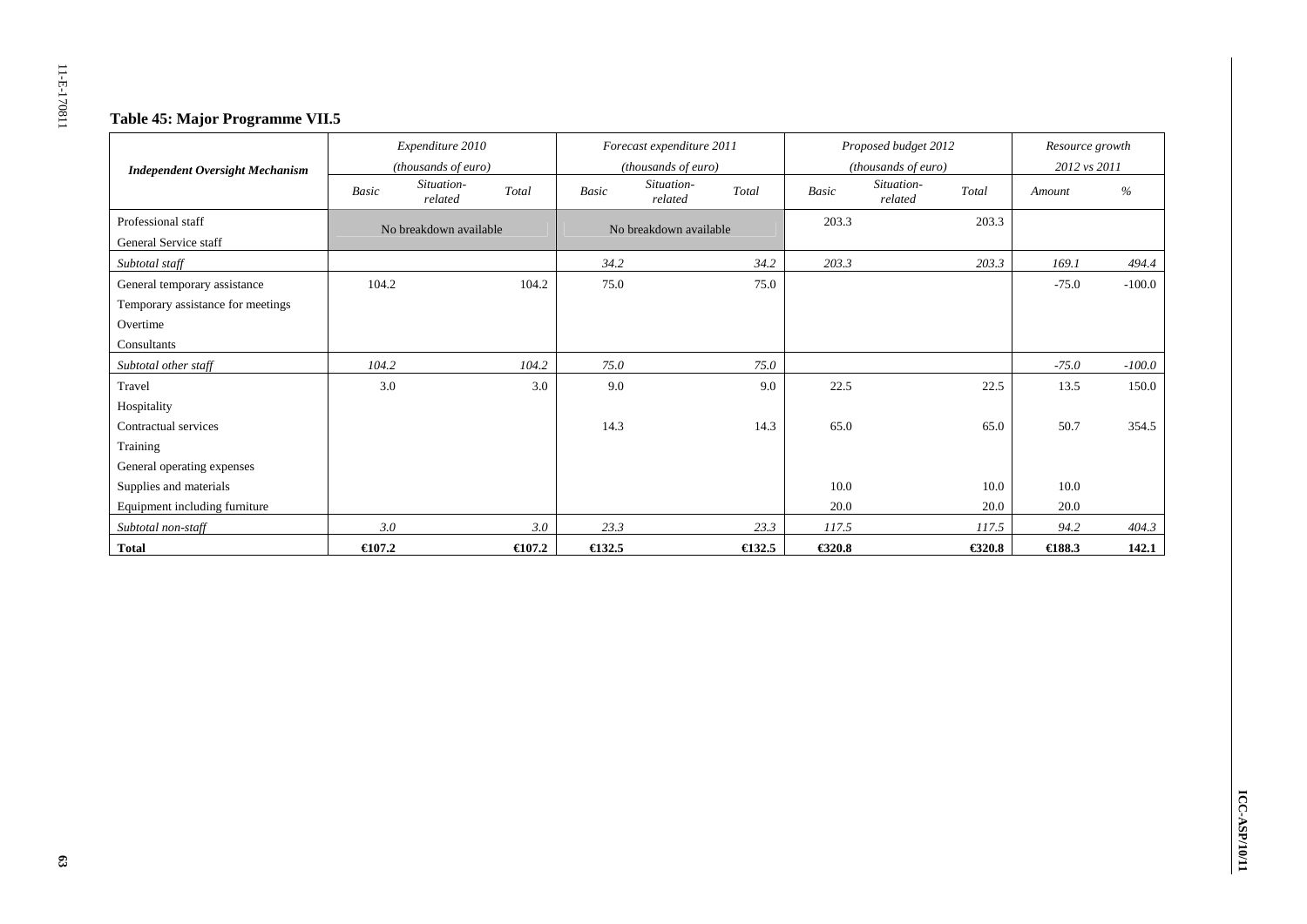### **Table 46: Status of contributions as at 30 June 2011**

|                          | <b>States Parties</b>               | Prior Years'<br>Assessed<br>Contributions | Prior Years'<br>Receipts | Prior Years'<br>Outstanding<br>Contributions | 2011<br>Assessed<br>Contributions | 2011<br>Contributions<br>Received | 2011<br>Outstanding<br>Contributions | Total<br><b>Outstanding</b><br>Contributions |
|--------------------------|-------------------------------------|-------------------------------------------|--------------------------|----------------------------------------------|-----------------------------------|-----------------------------------|--------------------------------------|----------------------------------------------|
| $\mathbf{1}$             | Afghanistan                         | 18,996                                    | 18,996                   |                                              | 6,153                             | 6,153                             |                                      |                                              |
| 2                        | Albania                             | 63,084                                    | 63,084                   |                                              | 15,382                            | 15,372                            | 10                                   | 10                                           |
| 3                        | Andorra                             | 68,662                                    | 68,662                   |                                              | 10,767                            | 10,767                            |                                      |                                              |
| $\overline{\mathcal{A}}$ | Antigua and Barbuda                 | 25,307                                    | 22,881                   | 2,426                                        | 3,076                             |                                   | 3,076                                | 5,502                                        |
| 5                        | Argentina                           | 6,393,177                                 | 6,393,177                | $\overline{\phantom{a}}$                     | 441,461                           | 13,118                            | 428,343                              | 428,343                                      |
| 6                        | Australia                           | 18,299,016                                | 18,299,016               | $\overline{\phantom{a}}$                     | 2,973,322                         | 2,973,322                         |                                      |                                              |
| 7                        | Austria                             | 9,282,915                                 | 9,282,915                |                                              | 1,309,000                         | 1,309,000                         |                                      |                                              |
| 8                        | Bangladesh                          | 8,975                                     |                          | 8,975                                        | 15,382                            |                                   | 15,382                               | 24,357                                       |
| 9                        | <b>Barbados</b>                     | 95,949                                    | 95,949                   |                                              | 12,306                            | 12,306                            |                                      |                                              |
| 10                       | Belgium                             | 11,538,239                                | 11,538,239               | $\blacksquare$                               | 1,653,555                         | 1,653,555                         |                                      |                                              |
| 11                       | Belize                              | 10,614                                    | 10,614                   |                                              | 1,538                             | 1,538                             |                                      |                                              |
| 12                       | Benin                               | 18,388                                    | 18,388                   |                                              | 4,615                             | 624                               | 3,991                                | 3,991                                        |
| 13                       | Bolivia (Plurinational State of)    | 78,695                                    | 69,274                   | 9,421                                        | 10,767                            |                                   | 10,767                               | 20,188                                       |
| 14                       | Bosnia & Herzegovina                | 62,518                                    | 62,518                   |                                              | 21,535                            | 21,535                            |                                      |                                              |
| 15                       | Botswana                            | 144,117                                   | 144,117                  |                                              | 27,687                            | 27,687                            |                                      |                                              |
| 16                       | <b>Brazil</b>                       | 13,956,308                                | 13,956,308               | $\overline{\phantom{a}}$                     | 2,478,025                         | 35,162                            | 2,442,863                            | 2,442,863                                    |
| 17                       | Bulgaria                            | 223,404                                   | 223,404                  |                                              | 58,451                            | 58,451                            |                                      |                                              |
| 18                       | Burkina Faso                        | 20,432                                    | 20,432                   |                                              | 4,615                             | 129                               | 4,486                                | 4,486                                        |
| 19                       | Burundi                             | 8,990                                     | 8,464                    | 526                                          | 1,538                             |                                   | 1,538                                | 2,064                                        |
| 20                       | Cambodia                            | 18,388                                    | 18,388                   |                                              | 4,615                             | 39                                | 4,576                                | 4,576                                        |
| 21                       | Canada                              | 31,026,274                                | 31,026,274               | $\overline{\phantom{a}}$                     | 4,932,977                         | 4,932,977                         | $\overline{\phantom{a}}$             |                                              |
| 22                       | Central African Republic            | 10,614                                    | 2,913                    | 7,701                                        | 1,538                             |                                   | 1,538                                | 9,239                                        |
| 23                       | Chad                                | 7,455                                     | 1,644                    | 5,811                                        | 3,076                             |                                   | 3,076                                | 8,887                                        |
| 24                       | Chile                               | 439,812                                   | 439,812                  |                                              | 363,013                           | 2,162                             | 360,851                              | 360,851                                      |
| 25                       | Colombia                            | 1,419,433                                 | 1,419,433                | $\overline{\phantom{a}}$                     | 221,499                           | 4,870                             | 216,629                              | 216,629                                      |
| 26                       | Comoros                             | 6,183                                     | 555                      | 5,628                                        | 1,538                             | $\sim$                            | 1,538                                | 7,166                                        |
| 27                       | Congo                               | 12,433                                    | 12,433                   |                                              | 4,615                             | 4,615                             |                                      |                                              |
| 28                       | Cook Islands                        | 3,305                                     | $\mathbf{1}$             | 3,304                                        | 1,538                             |                                   | 1,538                                | 4,842                                        |
| 29                       | Costa Rica                          | 327,142                                   | 327,142                  |                                              | 52,298                            | 40,092                            | 12,206                               | 12,206                                       |
| 30                       | Croatia                             | 543,169                                   | 543,169                  | $\overline{\phantom{a}}$                     | 149,204                           | 149,204                           | $\overline{a}$                       | $\overline{\phantom{a}}$                     |
| 31                       | Cyprus                              | 445,974                                   | 445,974                  | $\overline{\phantom{a}}$                     | 70,757                            | 70,757                            | $\overline{\phantom{a}}$             |                                              |
| 32                       | Czech Republic                      | 637,375                                   | 637,375                  | $\overline{\phantom{0}}$                     | 536,828                           | 536,828                           |                                      |                                              |
| 33                       | Democratic Republic of the<br>Congo | 32,460                                    | 32,460                   |                                              | 4,615                             | 4,615                             |                                      |                                              |
| 34                       | Denmark                             | 7,760,368                                 | 7,760,368                | $\overline{\phantom{a}}$                     | 1,132,108                         | 1,132,108                         |                                      |                                              |
| 35                       | Djibouti                            | 10,418                                    | 5,197                    | 5,221                                        | 1,538                             |                                   | 1,538                                | 6,759                                        |
| 36                       | Dominica                            | 10,614                                    | 9,318                    | 1,296                                        | 1,538                             |                                   | 1,538                                | 2,834                                        |
| 37                       | Dominican Republic                  | 245,825                                   | 146,467                  | 99,358                                       | 64,604                            |                                   | 64,604                               | 163,962                                      |
| 38                       | Ecuador                             | 246,434                                   | 246,434                  | L,                                           | 61,528                            | 61,528                            |                                      |                                              |
| 39                       | Estonia                             | 186,722                                   | 186,722                  |                                              | 61,528                            | 61,528                            |                                      |                                              |
| 40                       | Fiji                                | 38,077                                    | 38,077                   | $\overline{\phantom{m}}$                     | 6,153                             | 4,871                             | 1,282                                | 1,282                                        |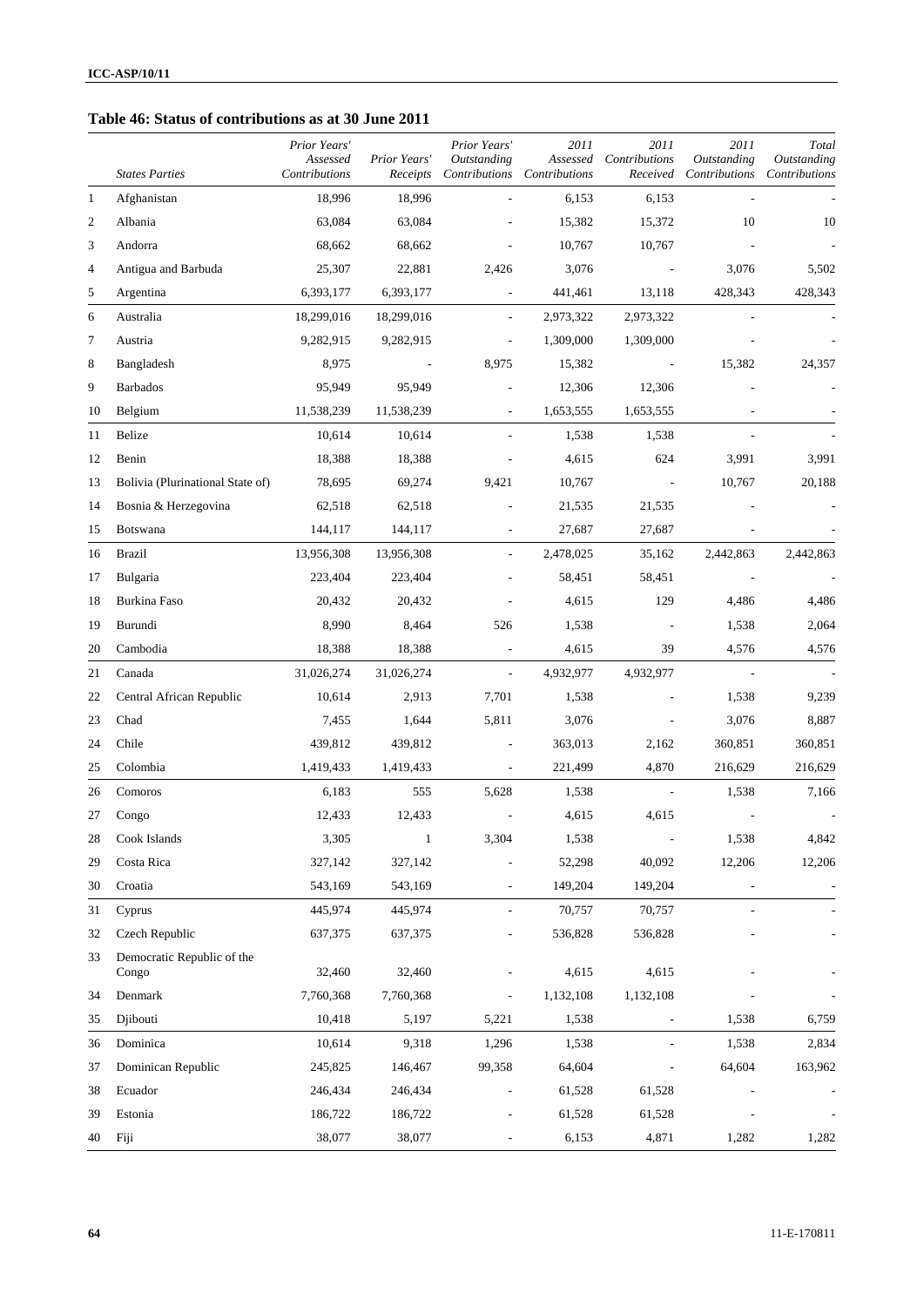|    | <b>States Parties</b> | Prior Years'<br>Assessed<br>Contributions | Prior Years'<br>Receipts | Prior Years'<br>Outstanding | 2011<br>Contributions Contributions | 2011<br>Assessed Contributions<br>Received | 2011<br>Outstanding<br>Contributions | Total<br>Outstanding<br>Contributions |
|----|-----------------------|-------------------------------------------|--------------------------|-----------------------------|-------------------------------------|--------------------------------------------|--------------------------------------|---------------------------------------|
| 41 | Finland               | 5,837,422                                 | 5,837,422                |                             | 870,616                             | 870,616                                    |                                      |                                       |
| 42 | France                | 65,607,369                                | 65,607,369               | $\overline{\phantom{a}}$    | 9,418,342                           | 5,253,517                                  | 4,164,825                            | 4,164,825                             |
| 43 | Gabon                 | 101,927                                   | 50,929                   | 50,998                      | 21,535                              |                                            | 21,535                               | 72,533                                |
| 44 | Gambia                | 10,614                                    | 9,322                    | 1,292                       | 1,538                               |                                            | 1,538                                | 2,830                                 |
| 45 | Georgia               | 34,795                                    | 34,795                   | $\overline{\phantom{a}}$    | 9,229                               | 9,229                                      |                                      |                                       |
| 46 | Germany               | 91,268,907                                | 91,268,907               | $\overline{\phantom{a}}$    | 12,333,213                          | 6,345,084                                  | 5,988,129                            | 5,988,129                             |
| 47 | Ghana                 | 46,150                                    | 40,481                   | 5,669                       | 9,229                               |                                            | 9,229                                | 14,898                                |
| 48 | Greece                | 6,168,101                                 | 6,168,101                | $\overline{\phantom{a}}$    | 1,062,890                           | 24,085                                     | 1,038,805                            | 1,038,805                             |
| 49 | Guinea                | 20,841                                    | 4,347                    | 16,494                      | 3,076                               |                                            | 3,076                                | 19,570                                |
| 50 | Guyana                | 8,990                                     | 8,990                    | $\sim$                      | 1,538                               | 1,538                                      |                                      |                                       |
| 51 | Honduras              | 57,527                                    | 40,510                   | 17,017                      | 12,306                              | $\overline{\phantom{a}}$                   | 12,306                               | 29,323                                |
| 52 | Hungary               | 2,104,218                                 | 2,104,218                |                             | 447,613                             | 447,613                                    |                                      |                                       |
| 53 | Iceland               | 385,690                                   | 385,690                  | $\overline{a}$              | 64,604                              | 64,604                                     |                                      |                                       |
| 54 | Ireland               | 4,324,266                                 | 4,324,266                |                             | 766,019                             | 766,019                                    |                                      |                                       |
| 55 | Italy                 | 52,989,882                                | 52,989,882               | $\overline{\phantom{a}}$    | 7,689,415                           | 2,080,984                                  | 5,608,431                            | 5,608,431                             |
| 56 | Japan                 | 65,221,461                                | 65,221,461               | $\overline{\phantom{a}}$    | 19,273,528                          | 8,538,932                                  | 10,734,596                           | 10,734,596                            |
| 57 | Jordan                | 123,891                                   | 123,891                  |                             | 21,535                              | 487                                        | 21,048                               | 21,048                                |
| 58 | Kenya                 | 83,892                                    | 83,892                   |                             | 18,458                              | 18,458                                     |                                      |                                       |
| 59 | Latvia                | 204,638                                   | 204,638                  |                             | 58,451                              | 58,451                                     |                                      |                                       |
| 60 | Lesotho               | 10,614                                    | 7,618                    | 2,996                       | 1,538                               |                                            | 1,538                                | 4,534                                 |
| 61 | Liberia               | 8,990                                     | 5,728                    | 3,262                       | 1,538                               |                                            | 1,538                                | 4,800                                 |
| 62 | Liechtenstein         | 81,730                                    | 81,730                   |                             | 13,844                              | 13,844                                     |                                      |                                       |
| 63 | Lithuania             | 336,881                                   | 336,881                  |                             | 99,982                              | 99,982                                     |                                      |                                       |
| 64 | Luxembourg            | 874,133                                   | 874,133                  | $\overline{\phantom{a}}$    | 138,437                             | 138,437                                    |                                      |                                       |
| 65 | Madagascar            | 9,044                                     | 1,847                    | 7,197                       | 4,615                               |                                            | 4,615                                | 11,812                                |
| 66 | Malawi                | 10,995                                    | 9,398                    | 1,597                       | 1,538                               |                                            | 1,538                                | 3,135                                 |
| 67 | Mali                  | 18,388                                    | 18,388                   |                             | 4,615                               | 1,997                                      | 2,618                                | 2,618                                 |
| 68 | Malta                 | 164,007                                   | 164,007                  | $\overline{\phantom{a}}$    | 26,149                              | 26,149                                     |                                      | $\overline{\phantom{a}}$              |
| 69 | Marshall Islands      | 10,614                                    | 8,396                    | 2,218                       | 1,538                               | $\overline{\phantom{a}}$                   | 1,538                                | 3,756                                 |
| 70 | Mauritius             | 116,751                                   | 116,751                  | $\blacksquare$              | 16,920                              | 16,920                                     |                                      |                                       |
| 71 | Mexico                | 16,516,789                                | 16,516,789               |                             | 3,623,977                           | 90,812                                     | 3,533,165                            | 3,533,165                             |
| 72 | Moldova               |                                           |                          |                             | 3,076                               | $\overline{\phantom{a}}$                   | 3,076                                | 3,076                                 |
| 73 | Mongolia              | 12,152                                    | 12,152                   |                             | 3,076                               | 3,076                                      |                                      |                                       |
| 74 | Montenegro            | 11,465                                    | 11,465                   |                             | 6,153                               | 6,133                                      | 20                                   | 20                                    |
| 75 | Namibia               | 67,377                                    | 67,377                   | $\overline{\phantom{a}}$    | 12,306                              | 12,306                                     | $\overline{\phantom{a}}$             |                                       |
| 76 | Nauru                 | 10,614                                    | 10,614                   | $\overline{\phantom{a}}$    | 1,538                               | 1,538                                      |                                      |                                       |
| 77 | Netherlands           | 19,023,861                                | 19,023,861               | $\overline{\phantom{a}}$    | 2,853,343                           | 2,853,343                                  |                                      |                                       |
| 78 | New Zealand           | 2,591,529                                 | 2,591,529                |                             | 419,926                             | 419,926                                    |                                      |                                       |
| 79 | Niger                 | 12,152                                    | 7,941                    | 4,211                       | 3,076                               |                                            | 3,076                                | 7,287                                 |
| 80 | Nigeria               | 541,594                                   | 430,163                  | 111,431                     | 119,979                             | $\overline{\phantom{a}}$                   | 119,979                              | 231,410                               |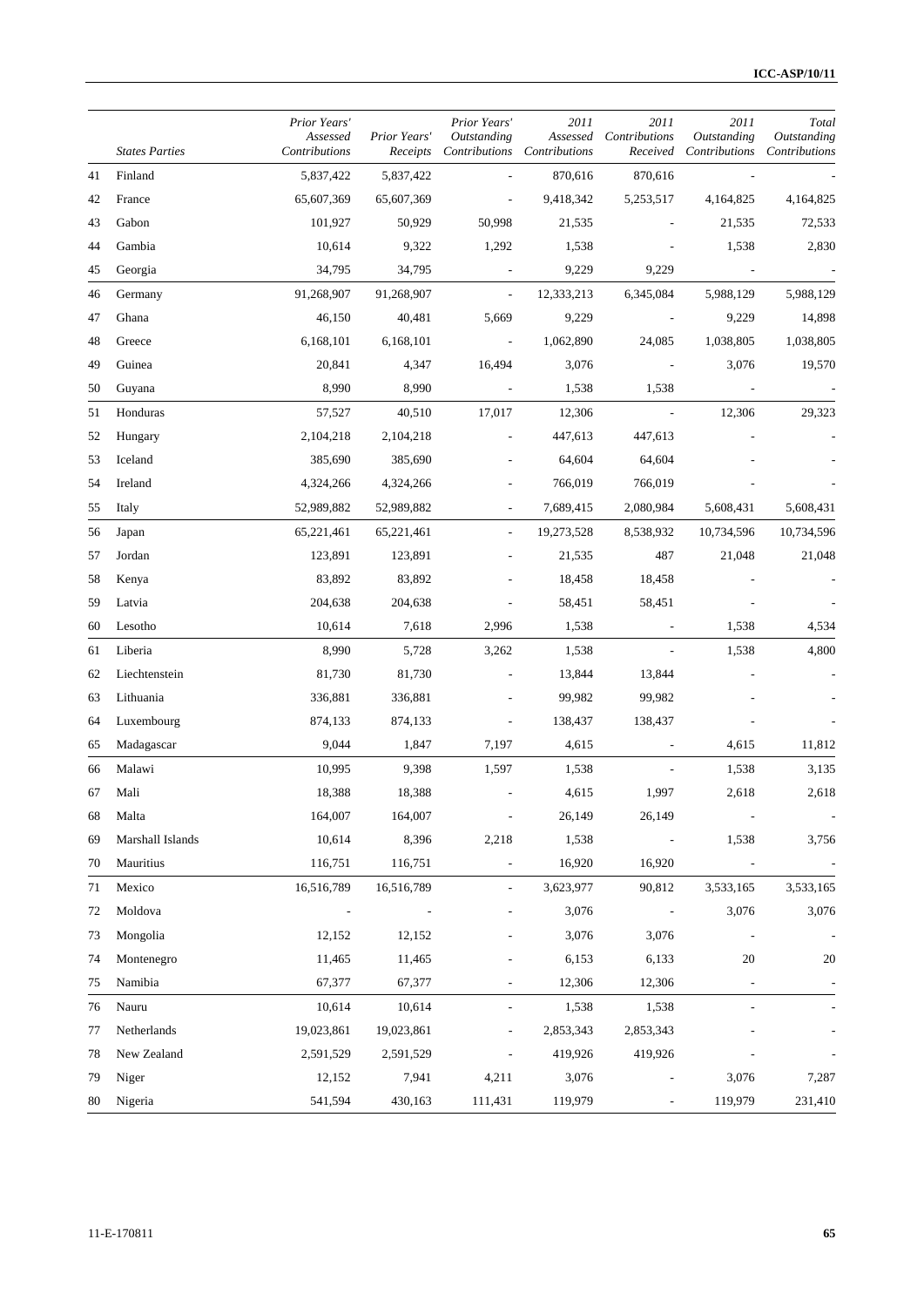|     |                                                  | Prior Years'<br>Assessed | Prior Years' | Prior Years'<br>Outstanding  | 2011<br>Assessed            | 2011<br>Contributions    | 2011<br>Outstanding      | Total<br>Outstanding     |
|-----|--------------------------------------------------|--------------------------|--------------|------------------------------|-----------------------------|--------------------------|--------------------------|--------------------------|
|     | <b>States Parties</b>                            | Contributions            | Receipts     |                              | Contributions Contributions | Received                 | Contributions            | Contributions            |
| 81  | Norway                                           | 7,933,582                | 7,933,582    |                              | 1,339,764                   | 1,339,764                |                          |                          |
| 82  | Panama                                           | 223,170                  | 223,170      |                              | 33,840                      | 27,911                   | 5,929                    | 5,929                    |
| 83  | Paraguay                                         | 91,498                   | 91,498       |                              | 10,767                      | 195                      | 10,572                   | 10,572                   |
| 84  | Peru                                             | 928,319                  | 710,695      | 217,624                      | 138,437                     | L,                       | 138,437                  | 356,061                  |
| 85  | Poland                                           | 5,572,065                | 5,572,065    | $\overline{\phantom{a}}$     | 1,273,622                   | 1,273,622                |                          |                          |
| 86  | Portugal                                         | 5,296,742                | 5,296,742    | $\overline{\phantom{a}}$     | 786,015                     | 786,015                  |                          |                          |
| 87  | Republic of Korea                                | 21,096,329               | 21,096,329   | $\overline{a}$               | 3,476,311                   | 2,417,401                | 1,058,910                | 1,058,910                |
| 88  | Romania                                          | 859,540                  | 859,540      |                              | 272,260                     | 272,260                  |                          |                          |
| 89  | Saint Kitts and Nevis                            | 6,183                    | 6,183        |                              | 1,538                       | 38                       | 1,500                    | 1,500                    |
| 90  | Saint Lucia                                      | 256                      |              | 256                          | 1,538                       | $\overline{\phantom{a}}$ | 1,538                    | 1,794                    |
| 91  | Saint Vincent and the<br>Grenadines              | 10,418                   | 10,418       |                              | 1,538                       | 26                       | 1,512                    | 1,512                    |
| 92  | Samoa                                            | 10,496                   | 10,496       |                              | 1,538                       | 1,538                    |                          |                          |
| 93  | San Marino                                       | 31,223                   | 31,223       |                              | 4,615                       | 4,615                    |                          |                          |
| 94  | Senegal                                          | 50,230                   | 39,822       | 10,408                       | 9,229                       |                          | 9,229                    | 19,637                   |
| 95  | Serbia                                           | 238,729                  | 238,729      |                              | 56,913                      | 2,051                    | 54,862                   | 54,862                   |
| 96  | Seychelles                                       | 513                      | 513          |                              | 3,076                       | 3,076                    |                          |                          |
| 97  | Sierra Leone                                     | 10,614                   | 9,316        | 1,298                        | 1,538                       |                          | 1,538                    | 2,836                    |
| 98  | Slovakia                                         | 728,902                  | 728,902      | $\overline{a}$               | 218,423                     | 218,423                  |                          |                          |
| 99  | Slovenia                                         | 963,305                  | 963,305      |                              | 158,434                     | 158,434                  |                          |                          |
| 100 | South Africa                                     | 3,305,684                | 3,305,684    | $\overline{\phantom{a}}$     | 592,203                     | 592,203                  |                          |                          |
| 101 | Spain                                            | 29,721,044               | 29,721,044   |                              | 4,886,831                   | 119,898                  | 4,766,933                | 4,766,933                |
| 102 | Suriname                                         | 6,382                    | 6,382        |                              | 4,615                       | 4,615                    |                          |                          |
|     | 103 Sweden                                       | 11,032,664               | 11,032,664   | $\overline{a}$               | 1,636,635                   | 1,636,635                |                          |                          |
| 104 | Switzerland                                      | 12,732,263               | 12,732,263   |                              | 1,738,155                   | 1,738,155                |                          |                          |
|     | 105 Tajikistan                                   | 12,152                   | 12,152       | $\qquad \qquad \blacksquare$ | 3,076                       | 3,076                    |                          |                          |
|     | 106 The Former Yugoslav<br>Republic of Macedonia | 60,842                   | 51,480       | 9,362                        | 10,767                      |                          | 10,767                   | 20,129                   |
|     | 107 Timor-Leste                                  | 10,496                   | 10,496       |                              | 1,538                       | 1,538                    |                          | $\overline{\phantom{a}}$ |
| 108 | Trinidad and Tobago                              | 285,532                  | 285,532      |                              | 67,680                      | 67,680                   |                          |                          |
|     | 109 Uganda                                       | 49,931                   | 49,931       |                              | 9,229                       | 9,098                    | 131                      | 131                      |
|     | 110 United Kingdom                               | 67,660,246               | 67,660,246   |                              | 10,158,211                  | 10,158,211               | $\overline{\phantom{a}}$ | $\overline{\phantom{a}}$ |
| 111 | United Republic of Tanzania                      | 65,207                   | 65,207       |                              | 12,306                      | 163                      | 12,143                   | 12,143                   |
| 112 | Uruguay                                          | 405,145                  | 405,145      |                              | 41,531                      | 1,086                    | 40,445                   | 40,445                   |
|     | 113 Venezuela (Bolivarian<br>Republic of)        | 2,185,095                | 2,185,095    |                              | 482,992                     | 11,110                   | 471,882                  | 471,882                  |
|     | 114 Zambia                                       | 19,532                   | 13,378       | 6,154                        | 6,153                       |                          | 6,153                    | 12,307                   |
|     | <b>Total</b>                                     | €610,380,846             | €609,761,695 |                              | $€19,151$ €103,607,900      | 62,157,830               | €41,450,070              | €42,069,221              |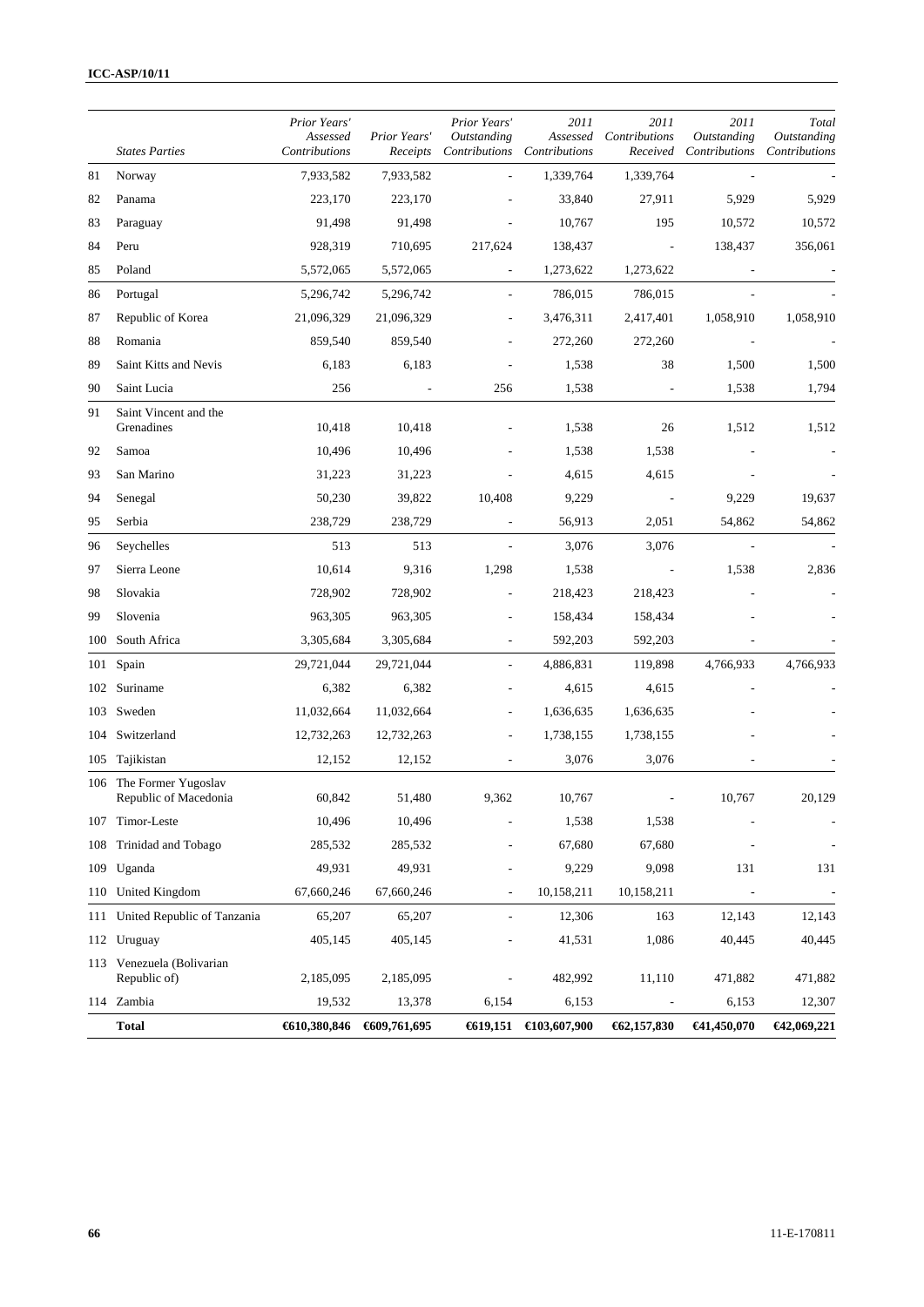| Description                            | Make                   | Purchase Price               | Disposal Reason      |
|----------------------------------------|------------------------|------------------------------|----------------------|
| Air conditioner                        | National               | $\Theta$ 83.3                | Obsolete             |
| Air conditioner                        | Sharp                  | <del>€</del> 495.5           | Obsolete             |
| Air conditioner                        | Sharp                  | €495.5                       | Obsolete             |
| Air conditioner                        | Sharp                  | €495.5                       | Obsolete             |
| Air conditioner                        | Sharp                  | <del>€</del> 495.5           | Obsolete             |
| Air conditioner                        | Sharp                  | €495.5                       | Obsolete             |
| Air conditioner                        | Sharp                  | <del>€</del> 495.5           | Obsolete             |
| Air conditioner                        | West pool              | €495.5                       | Obsolete             |
| Air conditioner                        | Zenith Air             | €182.9                       | Obsolete             |
| Air conditioner                        | National               | $\Leftrightarrow$ 83.3       | Obsolete             |
| Air conditioner                        | West pool              | €1,627.1                     | Obsolete             |
| Air conditioner                        | Gibson                 | €38.5                        | Obsolete             |
| Air conditioner                        | Gibson                 | €38.5                        | Obsolete             |
| Air conditioner                        | Nobel                  | $-825.9$                     | Obsolete             |
| Air conditioner                        | Nobel                  | $\xi$ 25.9                   | Obsolete             |
| Air conditioner                        | Nobel                  | $\xi$ 25.9                   | Obsolete             |
| Air conditioner                        | Gibson                 | €38.5                        | Obsolete             |
| Air conditioner                        | Sogutma                | €304.9                       | Obsolete             |
| Air conditioner<br>Air conditioner     | West pool              | €495.5<br>€647.9             | Obsolete             |
| Air conditioner                        | LG<br>LG               | €647.9                       | Obsolete             |
| Air conditioner                        | Nobel                  |                              | Obsolete<br>Obsolete |
| Air conditioner                        | West pool              | <del>€</del> 495.5<br>€495.5 | Obsolete             |
| Air conditioner                        |                        | €1,410.2                     | Obsolete             |
| Air conditioner                        | West pool<br>West pool | €495.5                       | Obsolete             |
| Air conditioner                        | West pool              | €495.5                       | Obsolete             |
| Air conditioner                        | West pool              | €495.5                       | Obsolete             |
| Air conditioner                        | West pool              | €495.5                       | Obsolete             |
| Air conditioner                        | West pool              | <del>€</del> 495.5           | Obsolete             |
| Air conditioner                        | West pool              | €495.5                       | Obsolete             |
| Air conditioner                        | West pool              | €495.5                       | Obsolete             |
| Air conditioner                        | LG                     | €647.9                       | Obsolete             |
| Camera, Digital                        | Fuji                   | €146.8                       | Normal Wear          |
| Camera, Digital                        | Fuji                   | €146.8                       | Normal Wear          |
| Camera, Digital                        | Sony                   | € $01.3$                     | Obsolete             |
| Camera, Digital                        | Sony                   | €241.2                       | Obsolete             |
| Camera, Digital                        | Sony                   | €399.0                       | Obsolete             |
| Camera, Digital                        | Sony                   | €241.2                       | Stolen               |
| Camera, Digital Video                  | <b>JVC</b>             | €1,540.6                     | Stolen               |
| Cleaner, Vacuum                        | Ghibli                 | €365.0                       | Damaged              |
| Computer, Desktop                      | Dell                   | €1,179.0                     | Damaged              |
| Computer, Desktop                      | Dell                   | €1,096.8                     | Damaged              |
| Computer, Desktop                      | Dell                   | €1,096.8                     | Damaged              |
| Computer, Desktop                      | Dell                   | €1,152.5                     | Damaged              |
| Computer, Desktop                      | Dell                   | €1,152.5                     | Damaged              |
| Computer, Desktop                      | Dell                   | €1,179.0                     | Damaged              |
| Computer, Desktop                      | Dell                   | €1,096.8                     | Damaged              |
| Computer, Desktop                      | Dell                   | €1,096.8                     | Damaged              |
| Computer, Desktop                      | Dell                   | € $1,179.0$                  | Obsolete             |
| Computer, Desktop                      | Dell                   | €1,179.0                     | Obsolete             |
| Computer, Desktop                      | Dell                   | €1,179.0                     | Obsolete             |
| Computer, Desktop                      | Dell                   | €1,179.0                     | Obsolete             |
| Computer, Desktop                      | Dell                   | €1,179.0                     | Obsolete             |
| Computer, Desktop                      | Dell                   | €1,179.0                     | Obsolete             |
| Computer, Desktop                      | Dell                   | €1,096.8                     | Obsolete             |
| Computer, Desktop                      | Dell                   | €1,096.8                     | Obsolete             |
| Computer, Desktop                      | Dell                   | €1,179.0                     | Obsolete             |
| Computer, Desktop                      | Dell                   | €1,179.0                     | Obsolete             |
| Computer, Desktop                      | Dell                   | €1,179.0                     | Obsolete             |
| Computer, Desktop                      | Dell                   | €1,096.8                     | Obsolete             |
| Computer, Desktop                      | Dell                   | €1,179.0                     | Obsolete             |
| Computer, Desktop                      | Dell<br>Dell           | $-0.73$<br>€1,179.0          | Obsolete             |
| Computer, Desktop<br>Computer, Desktop | Dell                   | €1,179.0                     | Obsolete<br>Obsolete |
| Computer, Desktop                      | Dell                   | €1,179.0                     | Obsolete             |
| Computer, Desktop                      | Dell                   | € $1,179.0$                  | Obsolete             |
| Computer, Desktop                      | Dell                   | €1,179.0                     | Obsolete             |
|                                        |                        |                              |                      |

**Table 47: List of write-off assets from 1 January 2011 through 30 June 2011**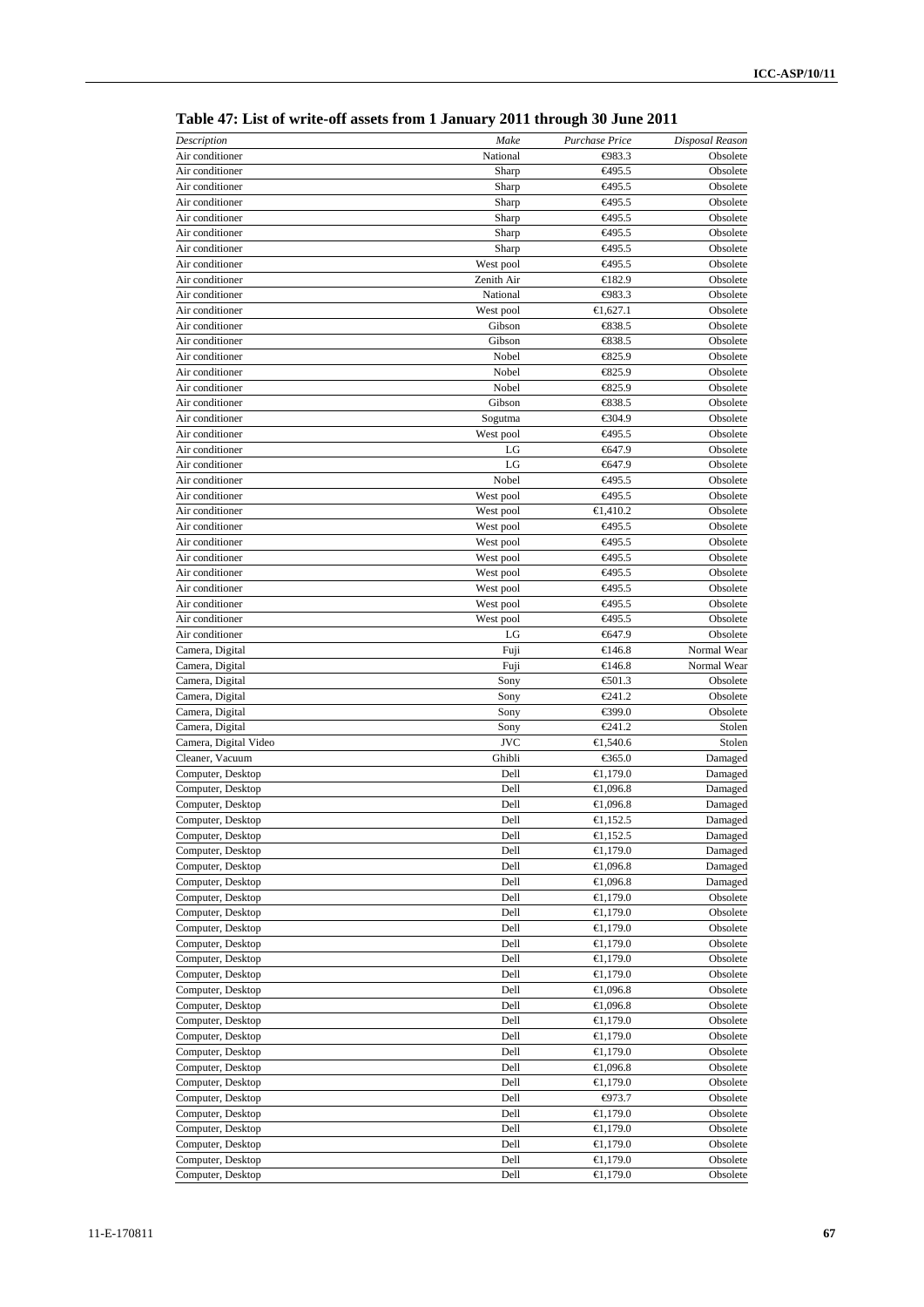| Description                            | Make         | Purchase Price          | Disposal Reason      |
|----------------------------------------|--------------|-------------------------|----------------------|
| Computer, Desktop                      | Dell         | €1,096.8                | Obsolete             |
| Computer, Desktop                      | Dell         | €1,096.8                | Obsolete             |
| Computer, Desktop                      | Dell<br>Dell | €1,096.8<br>€1,096.8    | Obsolete<br>Obsolete |
| Computer, Desktop<br>Computer, Desktop | Dell         | $-073.7$                | Obsolete             |
| Computer, Desktop                      | Dell         | €1,096.8                | Obsolete             |
| Computer, Desktop                      | Dell         | €1,096.8                | Obsolete             |
| Computer, Desktop                      | Dell         | €1,096.8                | Obsolete             |
| Computer, Desktop                      | Dell         | €1,096.8                | Obsolete             |
| Computer, Desktop                      | Dell         | €1,096.8                | Obsolete             |
| Computer, Desktop                      | Dell         | €1,096.8                | Obsolete             |
| Computer, Desktop                      | Dell         | €1,096.8                | Obsolete             |
| Computer, Desktop                      | Dell         | €1,096.8                | Obsolete             |
| Computer, Desktop                      | Dell         | €1,096.8                | Obsolete             |
| Computer, Desktop                      | Dell         | €1,096.8                | Obsolete             |
| Computer, Desktop                      | Dell         | €1,096.8                | Obsolete             |
| Computer, Desktop                      | Dell         | €1,096.8                | Obsolete             |
| Computer, Desktop<br>Computer, Desktop | Dell<br>Dell | €1,096.8<br>€1,096.8    | Obsolete<br>Obsolete |
| Computer, Desktop                      | Dell         | €1,096.8                | Obsolete             |
| Computer, Desktop                      | Dell         | €1,096.8                | Obsolete             |
| Computer, Desktop                      | Dell         | €1,096.8                | Obsolete             |
| Computer, Desktop                      | Dell         | €1,096.8                | Obsolete             |
| Computer, Desktop                      | Dell         | €1,096.8                | Obsolete             |
| Computer, Desktop                      | Dell         | €1,096.8                | Obsolete             |
| Computer, Desktop                      | Dell         | €1,096.8                | Obsolete             |
| Computer, Desktop                      | Dell         | €1,096.8                | Obsolete             |
| Computer, Desktop                      | Dell         | €1,096.8                | Obsolete             |
| Computer, Desktop                      | Dell         | €1,179.0                | Obsolete             |
| Computer, Desktop                      | Dell         | €1,179.0                | Obsolete             |
| Computer, Desktop                      | Dell         | €1,179.0                | Obsolete             |
| Computer, Desktop                      | Dell         | €1,179.0                | Obsolete             |
| Computer, Desktop                      | Dell         | €1,179.0                | Obsolete             |
| Computer, Desktop                      | Dell         | €1,179.0                | Obsolete             |
| Computer, Desktop                      | Dell         | €1,179.0                | Obsolete             |
| Computer, Desktop<br>Computer, Desktop | Dell<br>Dell | €1,179.0<br>€1,179.0    | Obsolete<br>Obsolete |
| Computer, Desktop                      | Dell         | €1,179.0                | Obsolete             |
| Computer, Desktop                      | Dell         | €1,179.0                | Obsolete             |
| Computer, Desktop                      | Dell         | €1,179.0                | Obsolete             |
| Computer, Desktop                      | Dell         | €1,179.0                | Obsolete             |
| Computer, Desktop                      | Dell         | €1,179.0                | Obsolete             |
| Computer, Desktop                      | Dell         | €1,179.0                | Obsolete             |
| Computer, Desktop                      | Dell         | €1,179.0                | Obsolete             |
| Computer, Desktop                      | Dell         | €1,179.0                | Obsolete             |
| Computer, Desktop                      | Dell         | €1,179.0                | Obsolete             |
| Computer, Desktop                      | Dell         | €1,179.0                | Obsolete             |
| Computer, Desktop                      | Dell         | €1,179.0                | Obsolete             |
| Computer, Desktop                      | Dell         | €1,179.0                | Obsolete             |
| Computer, Desktop                      | Dell         | €1,179.0<br>€1,179.0    | Obsolete             |
| Computer, Desktop<br>Computer, Desktop | Dell<br>Dell | $-073.7$                | Obsolete<br>Obsolete |
| Computer, Desktop                      | Dell         | $-073.7$                | Obsolete             |
| Computer, Desktop                      | Dell         | €1,179.0                | Obsolete             |
| Computer, Desktop                      | Dell         | €1,179.0                | Obsolete             |
| Computer, Desktop                      | Dell         | €1,179.0                | Obsolete             |
| Computer, Desktop                      | Dell         | €1,179.0                | Obsolete             |
| Computer, Desktop                      | Dell         | €1,179.0                | Obsolete             |
| Computer, Desktop                      | Dell         | €1,179.0                | Obsolete             |
| Computer, Desktop                      | Dell         | € $1,179.0$             | Obsolete             |
| Computer, Desktop                      | Dell         | €1,179.0                | Obsolete             |
| Computer, Desktop                      | Dell         | €1,179.0                | Obsolete             |
| Computer, Desktop                      | Dell         | €1,179.0                | Obsolete             |
| Computer, Desktop                      | Dell         | €1,179.0                | Obsolete             |
| Computer, Desktop                      | Dell         | €1,179.0                | Obsolete             |
| Computer, Desktop<br>Computer, Desktop | Dell<br>Dell | €1,179.0<br>€ $1,179.0$ | Obsolete<br>Obsolete |
| Computer, Desktop                      | Dell         | €1,096.8                | Obsolete             |
| Computer, Desktop                      | Dell         | €1,179.0                | Obsolete             |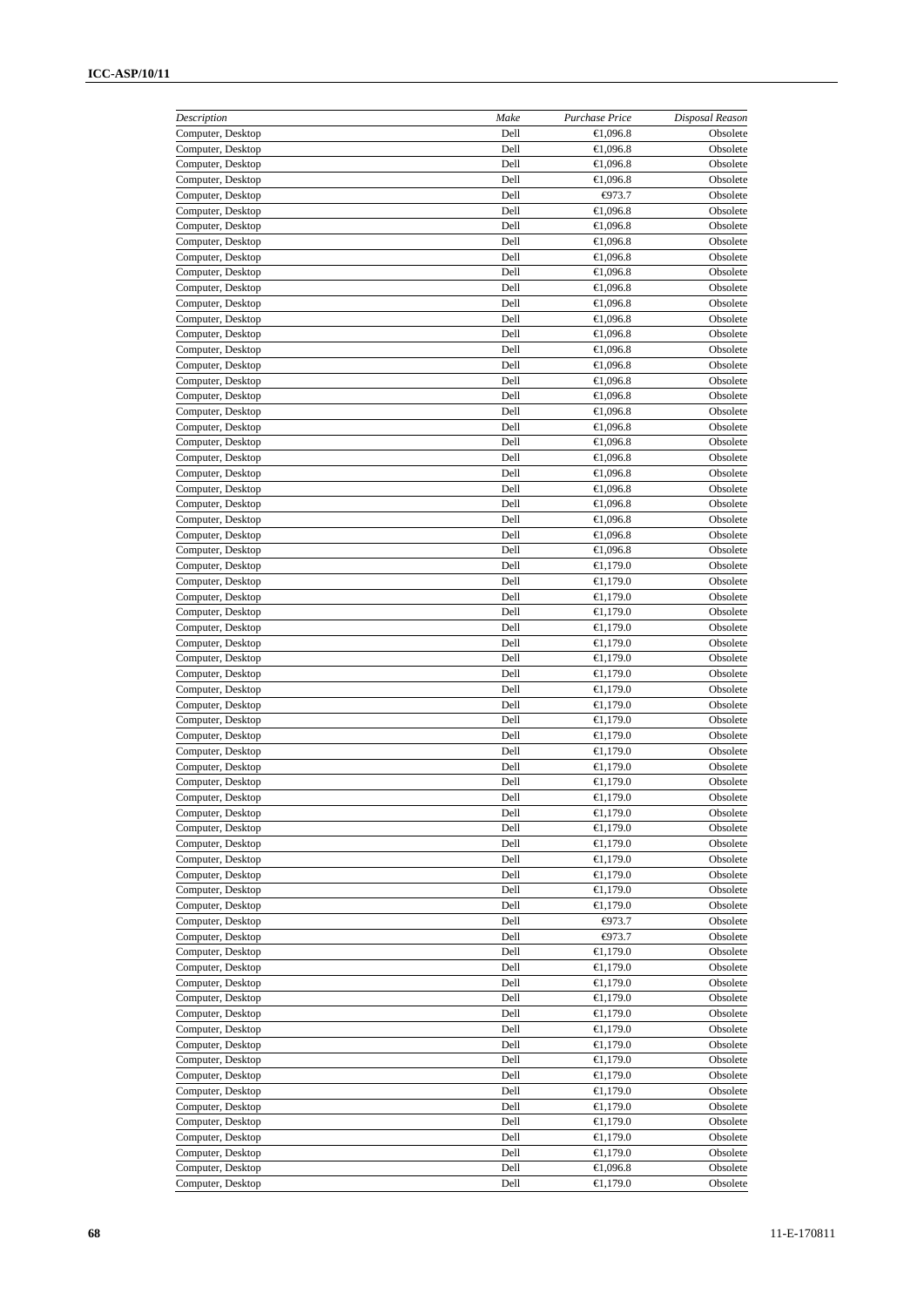| Description                            | Make         | Purchase Price       | Disposal Reason      |
|----------------------------------------|--------------|----------------------|----------------------|
| Computer, Desktop                      | Dell         | €1,179.0             | Obsolete             |
| Computer, Desktop                      | Dell         | €1,179.0             | Obsolete             |
| Computer, Desktop                      | Dell         | €1,179.0             | Obsolete             |
| Computer, Desktop                      | Dell         | €1,179.0             | Obsolete             |
| Computer, Desktop                      | Dell         | €1,179.0             | Obsolete             |
| Computer, Desktop                      | Dell         | €1,179.0             | Obsolete             |
| Computer, Desktop                      | Dell         | €1,179.0             | Obsolete             |
| Computer, Desktop                      | Dell         | €1,179.0             | Obsolete             |
| Computer, Desktop                      | Dell<br>Dell | €1,179.0             | Obsolete             |
| Computer, Desktop<br>Computer, Desktop | Dell         | €1,179.0<br>€1,179.0 | Obsolete<br>Obsolete |
| Computer, Desktop                      | Dell         | €1,096.8             | Obsolete             |
| Computer, Desktop                      | Dell         | €1,663.2             | Obsolete             |
| Computer, Desktop                      | Dell         | €1,294.7             | Obsolete             |
| Computer, Desktop                      | Dell         | €1,294.7             | Obsolete             |
| Computer, Desktop                      | Dell         | €1,352.0             | Obsolete             |
| Computer, Desktop                      | Dell         | €1,352.0             | Obsolete             |
| Computer, Desktop                      | Dell         | €1,352.0             | Obsolete             |
| Computer, Desktop                      | Dell         | €1,294.7             | Obsolete             |
| Computer, Desktop                      | Dell         | €1,294.7             | Obsolete             |
| Computer, Desktop                      | Dell         | €1,294.7             | Obsolete             |
| Computer, Desktop                      | Dell         | €1,294.7             | Obsolete             |
| Computer, Desktop                      | Dell         | €1,294.7             | Obsolete             |
| Computer, Desktop                      | Dell         | €1,294.7             | Obsolete             |
| Computer, Desktop                      | Dell         | €1,294.7             | Obsolete             |
| Computer, Desktop                      | Dell         | €1,179.0             | Obsolete             |
| Computer, Desktop                      | Dell         | €1,294.7             | Obsolete             |
| Computer, Desktop                      | Dell         | €1,325.0             | Obsolete             |
| Computer, Desktop                      | Dell         | €1,663.2             | Obsolete             |
| Computer, Desktop                      | Dell         | €1,663.2             | Obsolete             |
| Computer, Desktop                      | Dell         | €1,663.2             | Obsolete             |
| Computer, Desktop                      | Dell         | €1,294.7             | Obsolete             |
| Computer, Desktop                      | Dell         | €1,294.7             | Obsolete             |
| Computer, Desktop                      | Dell         | €1,294.7             | Obsolete             |
| Computer, Desktop                      | Dell         | €1,294.7             | Obsolete             |
| Computer, Desktop                      | Dell<br>Dell | €1,279.0<br>€1,279.0 | Obsolete             |
| Computer, Desktop                      | Dell         | €1,279.0             | Obsolete             |
| Computer, Desktop<br>Computer, Desktop | Dell         | €1,279.0             | Obsolete<br>Obsolete |
| Computer, Desktop                      | Dell         | €1,279.0             | Obsolete             |
| Computer, Desktop                      | Dell         | €1,294.7             | Obsolete             |
| Computer, Desktop                      | Dell         | €1,325.0             | Obsolete             |
| Computer, Desktop                      | Dell         | €1,045.0             | Obsolete             |
| Computer, Desktop                      | Dell         | € $1,120.0$          | Obsolete             |
| Computer, Desktop                      | Dell         | €1,645.0             | Obsolete             |
| Computer, Desktop                      | Dell         | €1,645.0             | Obsolete             |
| Computer, Desktop                      | Dell         | € $1,645.0$          | Obsolete             |
| Computer, Desktop                      | Dell         | €1,645.0             | Obsolete             |
| Computer, Desktop                      | Dell         | €1,645.0             | Obsolete             |
| Computer, Desktop                      | Dell         | €1,325.0             | Obsolete             |
| Computer, Desktop                      | Dell         | €1,325.0             | Obsolete             |
| Computer, Desktop                      | Dell         | €1,325.0             | Obsolete             |
| Computer, Desktop                      | Dell         | €1,325.0             | Obsolete             |
| Computer, Desktop                      | Dell         | €1,325.0             | Obsolete             |
| Computer, Desktop                      | Dell         | €1,294.7             | Obsolete             |
| Computer, Desktop                      | Dell         | €1,325.0             | Obsolete             |
| Computer, Desktop                      | Dell         | €1,325.0             | Obsolete             |
| Computer, Desktop                      | Dell         | €1,325.0             | Obsolete             |
| Computer, Desktop                      | Dell         | €1,325.0             | Obsolete             |
| Computer, Desktop                      | Dell         | €1,120.0             | Obsolete             |
| Computer, Desktop                      | Dell         | €1,120.0             | Obsolete             |
| Computer, Desktop                      | Dell         | €1,120.0             | Obsolete             |
| Computer, Desktop                      | Dell         | €1,120.0             | Obsolete             |
| Computer, Desktop                      | Dell         | €1,120.0             | Obsolete             |
| Computer, Desktop<br>Computer, Desktop | Dell<br>HP   | €1,120.0<br>$-092.2$ | Obsolete<br>Obsolete |
| Computer, Desktop                      | Dell         | €1,325.0             | Obsolete             |
| Computer, Desktop                      | Dell         | €1,325.0             | Obsolete             |
| Computer, Desktop                      | Dell         | €1,325.0             | Obsolete             |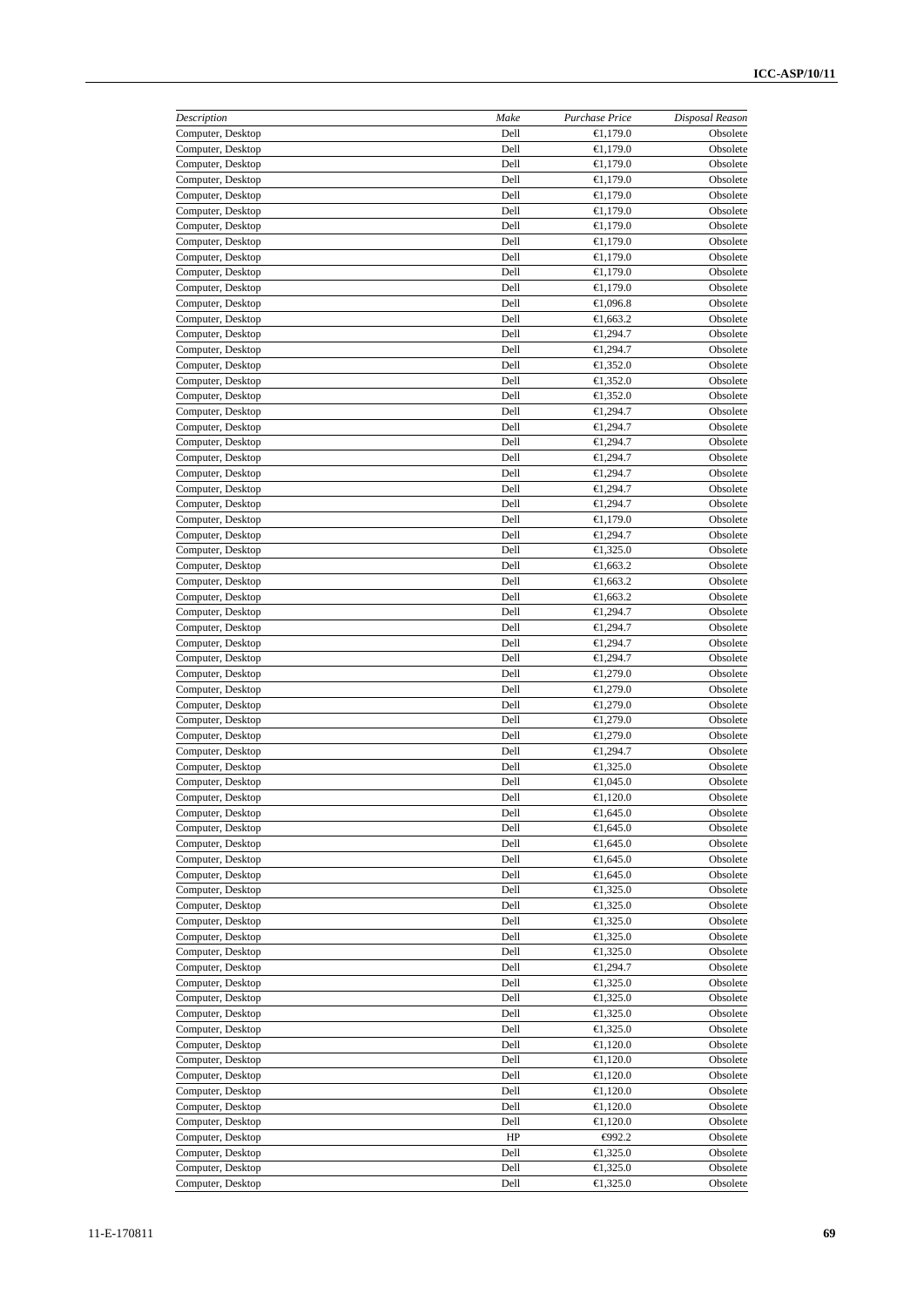| Description                            | Make         | Purchase Price          | Disposal Reason      |
|----------------------------------------|--------------|-------------------------|----------------------|
| Computer, Desktop                      | Dell         | €1,279.0                | Obsolete             |
| Computer, Desktop                      | Dell         | €1,325.0                | Obsolete             |
| Computer, Desktop                      | Dell<br>Dell | €1,179.0<br>€1,279.0    | Obsolete<br>Obsolete |
| Computer, Desktop<br>Computer, Desktop | Dell         | €1,096.8                | Obsolete             |
| Computer, Desktop                      | Dell         | €1,096.8                | Obsolete             |
| Computer, Desktop                      | Dell         | €1,096.8                | Obsolete             |
| Computer, Desktop                      | Dell         | €1,096.8                | Obsolete             |
| Computer, Desktop                      | Dell         | €1,096.8                | Obsolete             |
| Computer, Desktop                      | Dell         | €1,096.8                | Obsolete             |
| Computer, Desktop                      | Dell         | €1,096.8                | Obsolete             |
| Computer, Desktop                      | Dell         | €1,096.8                | Obsolete             |
| Computer, Desktop                      | Dell         | €1,096.8                | Obsolete             |
| Computer, Desktop                      | Dell         | €1,096.8                | Obsolete             |
| Computer, Desktop                      | Dell         | €1,096.8                | Obsolete             |
| Computer, Desktop                      | Dell         | €1,096.8                | Obsolete             |
| Computer, Desktop                      | Dell         | €1,096.8                | Obsolete             |
| Computer, Desktop<br>Computer, Desktop | Dell<br>Dell | €1,096.8<br>€1,179.0    | Obsolete<br>Obsolete |
| Computer, Desktop                      | Dell         | $-073.7$                | Obsolete             |
| Computer, Desktop                      | Dell         | €1,179.0                | Obsolete             |
| Computer, Desktop                      | Dell         | €1,179.0                | Obsolete             |
| Computer, Desktop                      | Dell         | €1,179.0                | Obsolete             |
| Computer, Desktop                      | Dell         | €1,179.0                | Obsolete             |
| Computer, Desktop                      | Dell         | €1,179.0                | Obsolete             |
| Computer, Desktop                      | Dell         | €1,179.0                | Obsolete             |
| Computer, Desktop                      | Dell         | €1,179.0                | Obsolete             |
| Computer, Desktop                      | Dell         | €1,179.0                | Obsolete             |
| Computer, Desktop                      | Dell         | €1,179.0                | Obsolete             |
| Computer, Desktop                      | Dell         | €1,096.8                | Obsolete             |
| Computer, Desktop                      | Dell         | €1,096.8                | Obsolete             |
| Computer, Desktop                      | Dell         | €1,096.8                | Obsolete             |
| Computer, Desktop                      | Dell         | €1,279.0                | Obsolete             |
| Computer, Desktop                      | Dell         | €1,096.8                | Obsolete             |
| Computer, Desktop                      | Dell         | €1,279.0                | Obsolete             |
| Computer, Desktop<br>Computer, Desktop | Dell<br>Dell | €1,279.0<br>€1,279.0    | Obsolete<br>Obsolete |
| Computer, Desktop                      | Dell         | €1,279.0                | Obsolete             |
| Computer, Desktop                      | Dell         | €1,279.0                | Obsolete             |
| Computer, Desktop                      | Dell         | €1,279.0                | Obsolete             |
| Computer, Desktop                      | Dell         | €1,279.0                | Obsolete             |
| Computer, Desktop                      | Dell         | €1,279.0                | Obsolete             |
| Computer, Desktop                      | Dell         | €1,279.0                | Obsolete             |
| Computer, Desktop                      | Dell         | €1,279.0                | Obsolete             |
| Computer, Desktop                      | Dell         | €1,279.0                | Obsolete             |
| Computer, Desktop                      | Dell         | €1,096.8                | Obsolete             |
| Computer, Desktop                      | Dell         | €1,279.0                | Obsolete             |
| Computer, Desktop                      | Dell         | €1,279.0                | Obsolete             |
| Computer, Desktop                      | Dell         | €1,279.0                | Obsolete             |
| Computer, Desktop                      | Dell         | €1,279.0                | Obsolete             |
| Computer, Desktop<br>Computer, Desktop | Dell<br>Dell | €1,279.0<br>€1,279.0    | Obsolete<br>Obsolete |
| Computer, Desktop                      | Dell         | €1,279.0                | Obsolete             |
| Computer, Desktop                      | Dell         | €1,096.8                | Obsolete             |
| Computer, Desktop                      | Dell         | €1,096.8                | Obsolete             |
| Computer, Desktop                      | Dell         | €1,096.8                | Obsolete             |
| Computer, Desktop                      | Dell         | €1,096.8                | Obsolete             |
| Computer, Desktop                      | Dell         | €1,096.8                | Obsolete             |
| Computer, Desktop                      | Dell         | €1,096.8                | Obsolete             |
| Computer, Desktop                      | Dell         | €1,279.0                | Obsolete             |
| Computer, Desktop                      | Dell         | €849.0                  | Obsolete             |
| Computer, Desktop                      | Dell         | $E$ 731.0               | Obsolete             |
| Computer, Desktop                      | Dell         | € $1,075.0$             | Obsolete             |
| Computer, Desktop                      | Dell         | €1,075.0                | Obsolete             |
| Computer, Desktop                      | Dell         | €1,075.0                | Obsolete             |
| Computer, Desktop<br>Computer, Desktop | Dell<br>Dell | €1,075.0<br>€ $1,075.0$ | Obsolete<br>Obsolete |
| Computer, Desktop                      | Dell         | €1,075.0                | Obsolete             |
| Computer, Desktop                      | Dell         | €1,075.0                | Obsolete             |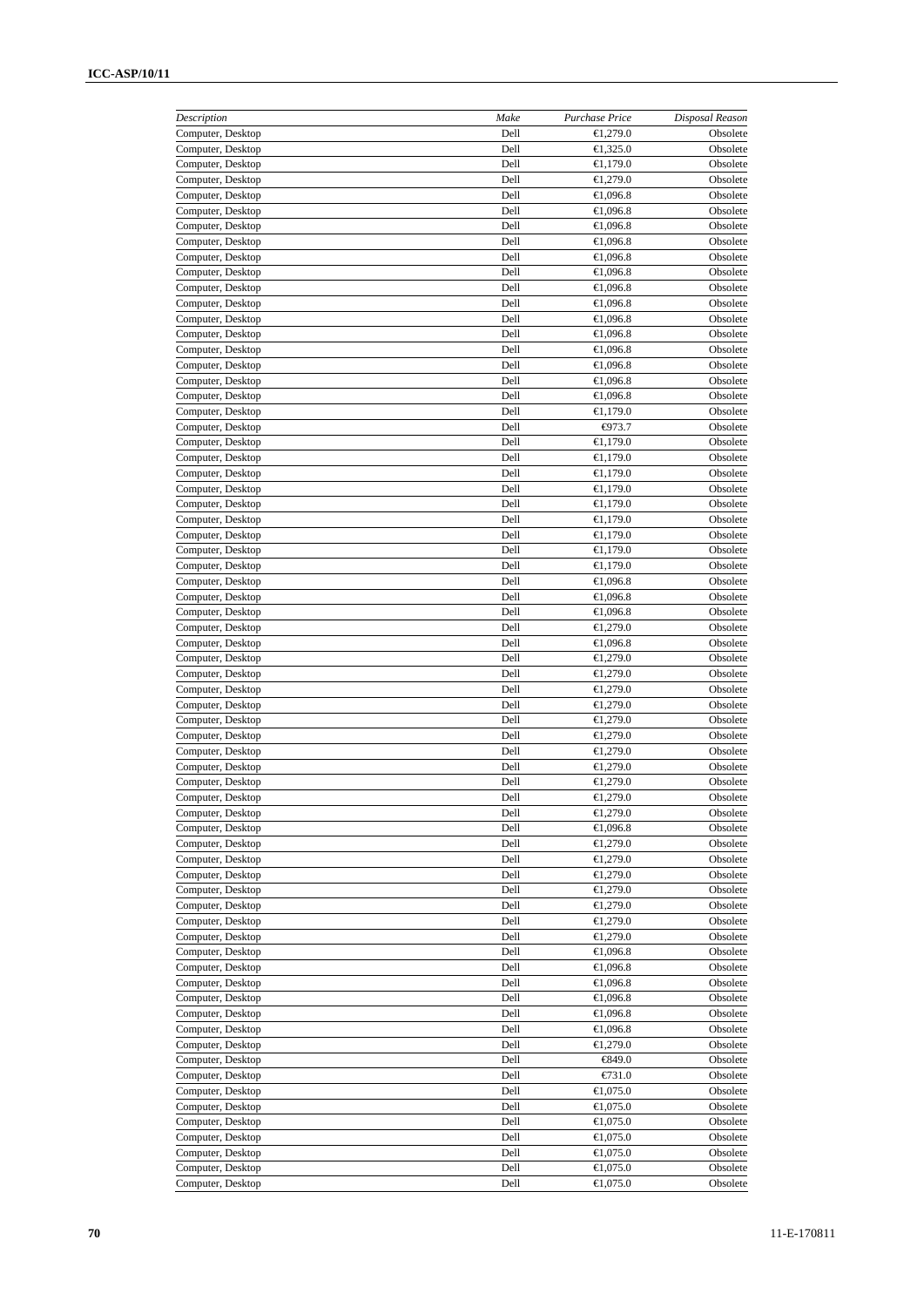| Description                            | Make         | Purchase Price                       | Disposal Reason      |
|----------------------------------------|--------------|--------------------------------------|----------------------|
| Computer, Desktop                      | Dell         | €1,075.0                             | Obsolete             |
| Computer, Desktop                      | Dell         | €849.0                               | Obsolete             |
| Computer, Desktop                      | Dell         | €1,075.0                             | Obsolete             |
| Computer, Desktop                      | Dell         | $\Leftrightarrow$ 09.0               | Obsolete             |
| Computer, Desktop<br>Computer, Desktop | Dell<br>Dell | $\bigoplus$ 09.0<br>$\bigoplus$ 09.0 | Obsolete<br>Obsolete |
| Computer, Desktop                      | Dell         | $\Leftrightarrow$ 09.0               | Obsolete             |
| Computer, Desktop                      | Dell         | $\bigoplus$ 09.0                     | Obsolete             |
| Computer, Desktop                      | Dell         | $\bigoplus$ 09.0                     | Obsolete             |
| Computer, Desktop                      | Dell         | $\bigoplus$ 09.0                     | Obsolete             |
| Computer, Desktop                      | Dell         | €909.0                               | Obsolete             |
| Computer, Desktop                      | Dell         | €849.0                               | Obsolete             |
| Computer, Desktop                      | Dell         | €1,075.0                             | Obsolete             |
| Computer, Desktop                      | Dell         | €1,075.0                             | Obsolete             |
| Computer, Desktop                      | Dell         | €768.2                               | Obsolete             |
| Computer, Desktop                      | Dell         | €768.2                               | Obsolete             |
| Computer, Desktop                      | Dell         | €768.2                               | Obsolete             |
| Computer, Desktop                      | Dell         | €768.2                               | Obsolete             |
| Computer, Desktop<br>Computer, Desktop | Dell<br>Dell | €768.2<br>€768.2                     | Obsolete<br>Obsolete |
| Computer, Desktop                      | Dell         | €768.2                               | Obsolete             |
| Computer, Desktop                      | Dell         | €1,075.0                             | Obsolete             |
| Computer, Desktop                      | Dell         | €1,075.0                             | Obsolete             |
| Computer, Desktop                      | Dell         | $-0.096$                             | Obsolete             |
| Computer, Desktop                      | Dell         | €1,075.0                             | Obsolete             |
| Computer, Desktop                      | Dell         | €1,075.0                             | Obsolete             |
| Computer, Desktop                      | Dell         | €1,075.0                             | Obsolete             |
| Computer, Desktop                      | Dell         | €1,075.0                             | Obsolete             |
| Computer, Desktop                      | Dell         | €1,075.0                             | Obsolete             |
| Computer, Desktop                      | Dell         | €1,075.0                             | Obsolete             |
| Computer, Desktop                      | Dell         | €1,075.0                             | Obsolete             |
| Computer, Desktop                      | Dell         | €1,075.0                             | Obsolete             |
| Computer, Desktop                      | Dell         | €1,075.0                             | Obsolete             |
| Computer, Desktop                      | Dell         | $\xi$ 31.6                           | Obsolete             |
| Computer, Desktop                      | Dell<br>Dell | €693.9<br>€693.9                     | Obsolete             |
| Computer, Desktop<br>Computer, Desktop | Dell         | €693.9                               | Obsolete<br>Obsolete |
| Computer, Desktop                      | Dell         | €806.1                               | Obsolete             |
| Computer, Desktop                      | Dell         | €806.1                               | Obsolete             |
| Computer, Desktop                      | Dell         | €806.1                               | Obsolete             |
| Computer, Desktop                      | Dell         | €768.2                               | Obsolete             |
| Computer, Desktop                      | Dell         | €767.4                               | Obsolete             |
| Computer, Desktop                      | Dell         | $\bigoplus$ 09.0                     | Obsolete             |
| Computer, Desktop                      | Dell         | €831.6                               | Obsolete             |
| Computer, Desktop                      | Dell         | €693.9                               | Obsolete             |
| Computer, Desktop                      | Dell         | €831.6                               | Obsolete             |
| Computer, Desktop                      | Dell         | €790.8                               | Obsolete             |
| Computer, Desktop                      | Dell         | €790.8                               | Obsolete             |
| Computer, Desktop                      | Dell<br>Dell | €790.8<br>€790.8                     | Obsolete             |
| Computer, Desktop<br>Computer, Desktop | Dell         | €790.8                               | Obsolete<br>Obsolete |
| Computer, Desktop                      | Dell         | €790.8                               | Obsolete             |
| Computer, Desktop                      | Dell         | €790.8                               | Obsolete             |
| Computer, Desktop                      | Dell         | €831.6                               | Obsolete             |
| Computer, Desktop                      | Dell         | $\bigoplus$ 90.0                     | Obsolete             |
| Computer, Desktop                      | Dell         | $\bigoplus$ 09.0                     | Obsolete             |
| Computer, Desktop                      | Dell         | €909.0                               | Obsolete             |
| Computer, Desktop                      | Dell         | $\bigoplus$ 09.0                     | Obsolete             |
| Computer, Desktop                      | Dell         | $\bigoplus$ 09.0                     | Obsolete             |
| Computer, Desktop                      | Dell         | €909.0                               | Obsolete             |
| Computer, Desktop                      | HP           | €1,417.8                             | Obsolete             |
| Computer, Desktop                      | Dell         | $-073.7$                             | Obsolete             |
| Computer, Desktop                      | Dell         | €1,179.0                             | Obsolete             |
| Computer, Desktop<br>Computer, Desktop | Dell<br>Dell | $-693.9$<br>$-0.0$                   | Obsolete<br>Obsolete |
| Computer, Desktop                      | Dell         | €693.9                               | Obsolete             |
| Computer, Desktop                      | Dell         | $\Leftrightarrow$ 990.0              | Obsolete             |
| Computer, Desktop                      | Dell         | $-0.0$                               | Obsolete             |
| Computer, Desktop                      | Dell         | $\bigoplus$ 90.0                     | Obsolete             |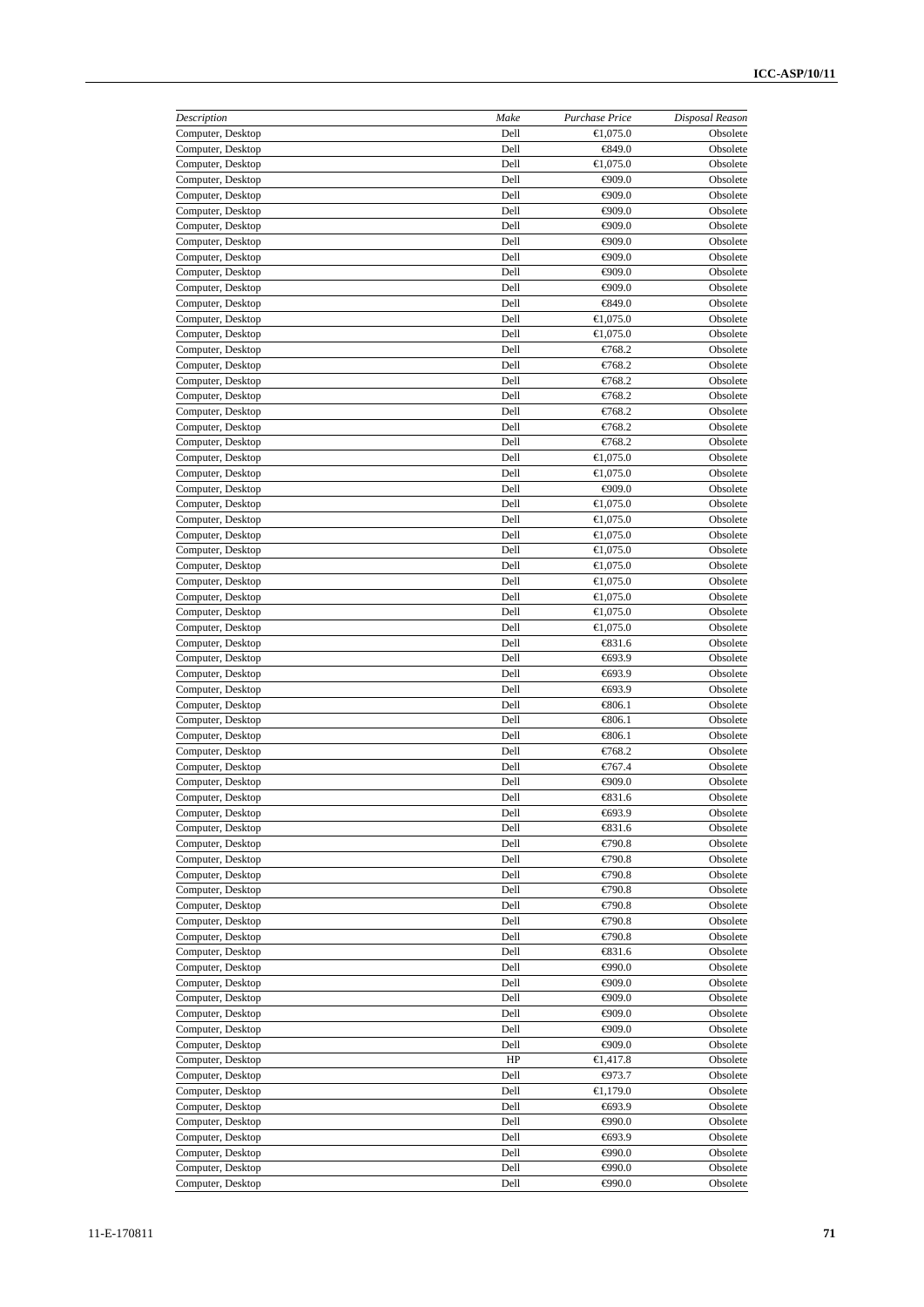| Description                            | Make         | Purchase Price       | Disposal Reason      |
|----------------------------------------|--------------|----------------------|----------------------|
| Computer, Desktop                      | Dell         | €1,990.0             | Obsolete             |
| Computer, Desktop                      | Dell         | €693.9               | Obsolete             |
| Computer, Desktop                      | Dell<br>Dell | €693.9<br>€693.9     | Obsolete<br>Obsolete |
| Computer, Desktop<br>Computer, Desktop | Dell         | €693.9               | Obsolete             |
| Computer, Desktop                      | Dell         | $\epsilon 909.0$     | Obsolete             |
| Computer, Desktop                      | HP           | €1,417.8             | Obsolete             |
| Computer, Desktop                      | Dell         | $-073.7$             | Obsolete             |
| Computer, Desktop                      | Dell         | $-073.7$             | Obsolete             |
| Computer, Desktop                      | Dell         | $-073.7$             | Obsolete             |
| Computer, Desktop                      | Dell         | $-073.7$             | Obsolete             |
| Computer, Desktop                      | Dell         | $-073.7$             | Obsolete             |
| Computer, Desktop                      | Dell         | $-073.7$             | Obsolete             |
| Computer, Desktop                      | Dell         | ⊕73.7                | Obsolete             |
| Computer, Desktop                      | Dell         | $-073.7$             | Obsolete             |
| Computer, Desktop                      | Dell         | $-073.7$             | Obsolete             |
| Computer, Desktop                      | Dell         | $-073.7$             | Obsolete             |
| Computer, Desktop<br>Computer, Desktop | Dell<br>Dell | $-073.7$<br>$-073.7$ | Obsolete<br>Obsolete |
| Computer, Desktop                      | Dell         | $\Theta$ 73.7        | Obsolete             |
| Computer, Desktop                      | Dell         | ⊕73.7                | Obsolete             |
| Computer, Desktop                      | Dell         | $-073.7$             | Obsolete             |
| Computer, Desktop                      | Dell         | $-073.7$             | Obsolete             |
| Computer, Desktop                      | Dell         | ⊕73.7                | Obsolete             |
| Computer, Desktop                      | Dell         | $-073.7$             | Obsolete             |
| Computer, Desktop                      | Dell         | $\epsilon_{909.0}$   | Obsolete             |
| Computer, Desktop                      | Dell         | $-073.7$             | Obsolete             |
| Computer, Desktop                      | Dell         | $-073.7$             | Obsolete             |
| Computer, Desktop                      | Dell         | $-073.7$             | Obsolete             |
| Computer, Laptop                       | Dell         | €1,831.6             | Lost                 |
| Computer, Laptop                       | Dell         | €1,970.1             | Lost                 |
| Computer, Laptop                       | Dell         | €1,970.1             | Obsolete             |
| Computer, Laptop                       | Dell         | €1,970.1             | Obsolete             |
| Computer, Laptop                       | Dell         | €1,286.3             | Obsolete             |
| Computer, Laptop                       | Dell         | €1,583.3             | Obsolete             |
| Computer, Laptop<br>Computer, Laptop   | Dell<br>Dell | €1,431.6<br>€1,970.1 | Obsolete<br>Obsolete |
| Computer, Laptop                       | Dell         | €1,970.1             | Obsolete             |
| Computer, Laptop                       | Dell         | €1,831.6             | Obsolete             |
| Computer, Laptop                       | Dell         | €1,729.1             | Obsolete             |
| Computer, Laptop                       | Dell         | € $1,155.0$          | Obsolete             |
| Computer, Laptop                       | Dell         | €1,155.0             | Obsolete             |
| Computer, Laptop                       | Dell         | €1,155.0             | Obsolete             |
| Computer, Laptop                       | Dell         | €1,155.0             | Obsolete             |
| Computer, Laptop                       | Dell         | € $1,155.0$          | Obsolete             |
| Computer, Laptop                       | Dell         | €1,155.0             | Obsolete             |
| Computer, Laptop                       | Dell         | €1,431.6             | Obsolete             |
| Computer, Laptop                       | Dell         | €1,583.3             | Obsolete             |
| Computer, Laptop                       | Dell         | €1,286.3             | Obsolete             |
| Computer, Laptop                       | Dell         | €1,777.1             | Obsolete             |
| Computer, Laptop<br>Computer, Laptop   | Dell<br>Dell | €1,431.6<br>€1,777.1 | Obsolete<br>Obsolete |
| Computer, Laptop                       | Dell         | €1,583.3             | Obsolete             |
| Computer, Laptop                       | Dell         | €1,970.1             | Obsolete             |
| Computer, Laptop                       | Dell         | €1,286.3             | Obsolete             |
| Computer, Laptop                       | Dell         | € $1,831.6$          | Obsolete             |
| Computer, Laptop                       | Dell         | €1,831.6             | Obsolete             |
| Computer, Laptop                       | Dell         | €1,431.6             | Obsolete             |
| Computer, Laptop                       | Dell         | €1,431.6             | Obsolete             |
| Computer, Laptop                       | Dell         | €1,583.3             | Obsolete             |
| Computer, Laptop                       | Dell         | €1,583.3             | Obsolete             |
| Computer, Laptop                       | Dell         | €1,583.3             | Obsolete             |
| Computer, Laptop                       | Dell         | €1,583.3             | Obsolete             |
| Computer, Laptop                       | Dell         | €1,831.6             | Obsolete             |
| Computer, Laptop                       | Dell         | €1,583.3             | Obsolete             |
| Computer, Laptop                       | Dell         | €1,286.3             | Obsolete             |
| Computer, Laptop                       | Dell<br>Dell | €1,583.3<br>€1,777.1 | Obsolete<br>Obsolete |
| Computer, Laptop<br>Computer, Laptop   | Dell         | €1,553.9             | Obsolete             |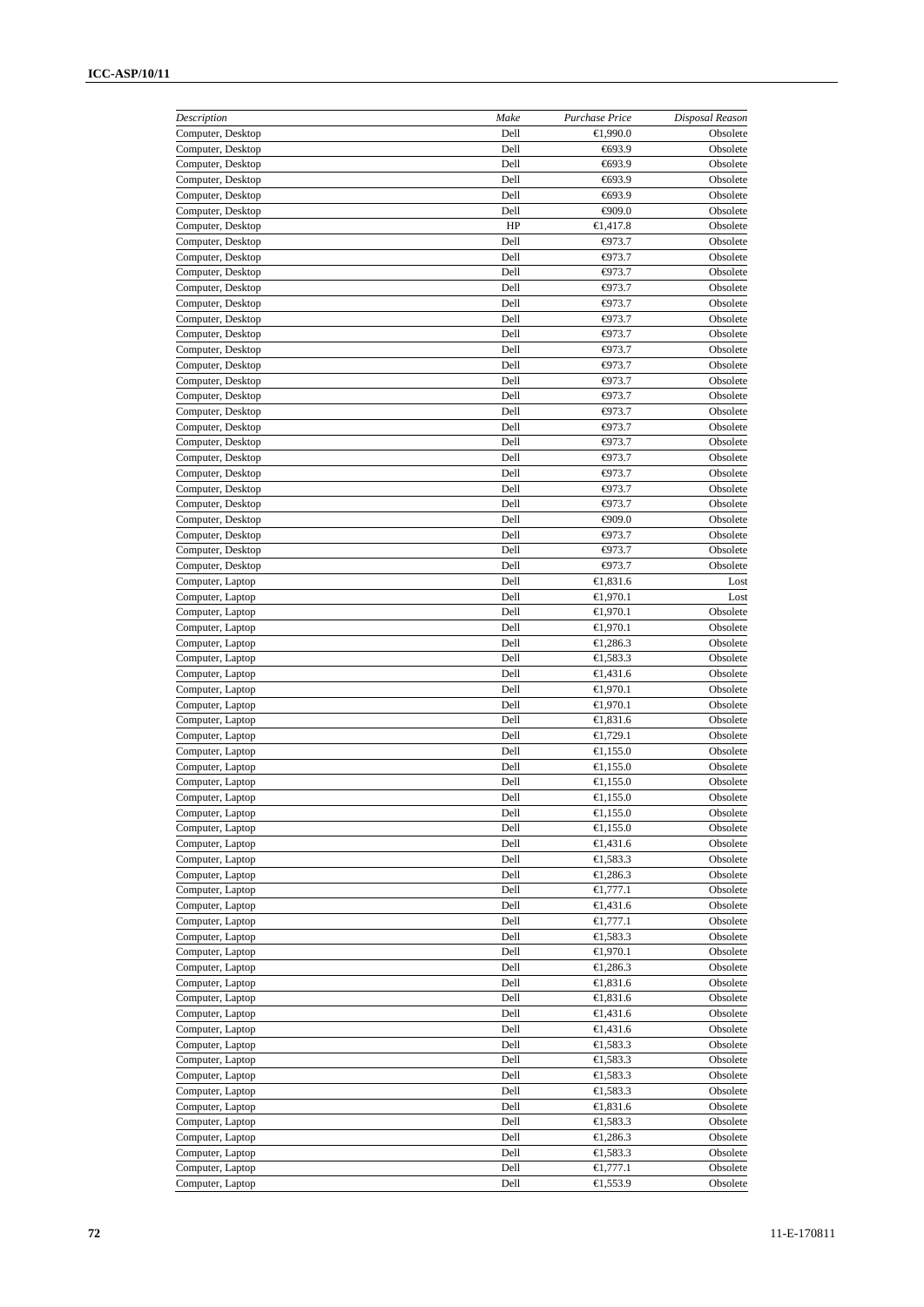| Description                                        | Make          | Purchase Price       | Disposal Reason      |
|----------------------------------------------------|---------------|----------------------|----------------------|
| Computer, Laptop                                   | Dell          | €2,000.0             | Obsolete             |
| Computer, Laptop                                   | Dell          | €1,970.1             | Obsolete             |
| Computer, Laptop                                   | Dell          | €2,081.3             | Obsolete             |
| Computer, Laptop                                   | Dell          | €1,970.1             | Obsolete             |
| Computer, Laptop                                   | Dell          | €1,970.1             | Obsolete             |
| Computer, Laptop                                   | Dell          | €1,694.7             | Obsolete             |
| Computer, Laptop                                   | Dell          | €1,694.7             | Obsolete             |
| Computer, Laptop                                   | Dell          | €1,694.7             | Obsolete             |
| Computer, Laptop                                   | Dell          | €1,553.9             | Obsolete             |
| Computer, Laptop                                   | Dell          | €1,553.9             | Obsolete             |
| Computer, Laptop                                   | Dell          | €1,729.1             | Obsolete             |
| Computer, Laptop                                   | Dell          | €1,694.7             | Obsolete             |
| Computer, Laptop                                   | Dell          | €1,694.7             | Obsolete             |
| Computer, Laptop                                   | Dell          | €1,694.7             | Obsolete             |
| Computer, Laptop                                   | Dell          | €1,831.6             | Obsolete             |
| Computer, Laptop                                   | Dell          | €2,081.3             | Obsolete             |
| Computer, Laptop                                   | Dell          | €1,632.9             | Obsolete             |
| Computer, Laptop                                   | Dell          | €2,000.0             | Obsolete             |
| Computer, Laptop                                   | Dell          | €2,000.0             | Obsolete             |
| Computer, Laptop                                   | Dell<br>Dell  | €2,000.0             | Obsolete             |
| Computer, Laptop                                   |               | €2,000.0             | Obsolete             |
| Computer, Laptop                                   | Dell          | €2,000.0             | Obsolete             |
| Computer, Laptop                                   | Dell          | €2,000.0             | Obsolete             |
| Computer, Laptop                                   | Dell          | €2,000.0             | Obsolete             |
| Computer, Laptop                                   | Dell          | €1,694.7             | Obsolete             |
| Computer, Laptop                                   | Dell          | $-$ 916.3            | Obsolete             |
| Computer, Laptop                                   | Dell          | €2,081.3<br>€2,000.0 | Obsolete             |
| Computer, Laptop                                   | Dell          |                      | Obsolete             |
| Computer, Laptop                                   | Dell<br>Dell  | €2,000.0<br>€2,000.0 | Obsolete<br>Obsolete |
| Computer, Laptop                                   | Dell          | €1,885.0             | Obsolete             |
| Computer, Laptop<br>Computer, Laptop               | Dell          | €1,123.0             | Stolen               |
|                                                    | Dell          | $\xi$ 372.5          | Stolen               |
| Computer, Laptop<br>Digital Wall Display, Portable | 3M            | €10,440.0            | Obsolete             |
| Digital Wall Display, Portable                     | 3M            | €10,440.0            | Obsolete             |
| Door Access System, Scramble Lock                  | Hirsch        | $E$ 93.0             | Obsolete             |
| Door Access System, Scramble Lock                  | Hirsch        | $\xi$ 32.4           | Obsolete             |
| Door Access System, Scramble Lock                  | Hirsch        | E793.0               | Obsolete             |
| Door Access System, Scramble Pad                   | Hirsch        | €666.0               | Obsolete             |
| Door Access System, Scramble Pad                   | Hirsch        | $-634.0$             | Obsolete             |
| Door Access System, Scramble Pad                   | Hirsch        | $-634.0$             | Obsolete             |
| Door Access System, Scramble Pad                   | Hirsch        | $-634.0$             | Obsolete             |
| <b>Facsimile Machine</b>                           | Xerox         | €2,295.0             | Obsolete             |
| Freezer, Chest                                     | Super General | €1,126.2             | Obsolete             |
| Generator                                          | FG Wilson     | €14,398.8            | Obsolete             |
| Generator                                          | Honda         | €154.0               | Obsolete             |
| Generator                                          | Honda         | €143.4               | Obsolete             |
| Hard Drive, External                               | Outbacker     | $-6473.7$            | Normal Wear          |
| Hard Drive, Portable                               | Outbacker     | €59.0                | Lost                 |
| Microwave Oven                                     | West pool     | €307.8               | Obsolete             |
| Monitor                                            | Dell          | €757.9               | Obsolete             |
| Monitor                                            | Teletest      | €524.0               | Obsolete             |
| Monitor                                            | Teletest      | €24.0                | Obsolete             |
| Monitor                                            | Teletest      | €24.0                | Obsolete             |
| Monitor                                            | Teletest      | €524.0               | Obsolete             |
| Monitor                                            | Teletest      | €524.0               | Obsolete             |
| Monitor                                            | Lenco         | €154.7               | Obsolete             |
| Monitor                                            | Kenwood       | €199.0               | Obsolete             |
| Monitor                                            | Kenwood       | €199.0               | Obsolete             |
| Monitor                                            | Dell          | €425.0               | Obsolete             |
| Personal Digital Assistant                         | HP            | €442.9               | Lost                 |
| Personal Digital Assistant                         | HP            | €442.9               | Obsolete             |
| Personal Digital Assistant                         | HP            | €419.0               | Obsolete             |
| Personal Digital Assistant                         | HP            | €419.0               | Obsolete             |
| Personal Digital Assistant                         | HP            | €419.0               | Obsolete             |
| Personal Digital Assistant                         | HP            | €419.0               | Obsolete             |
| Personal Digital Assistant                         | HP            | €419.0               | Obsolete             |
| Personal Digital Assistant                         | HP            | €419.0               | Obsolete             |
| Personal Digital Assistant                         | HP            | €494.2               | Obsolete             |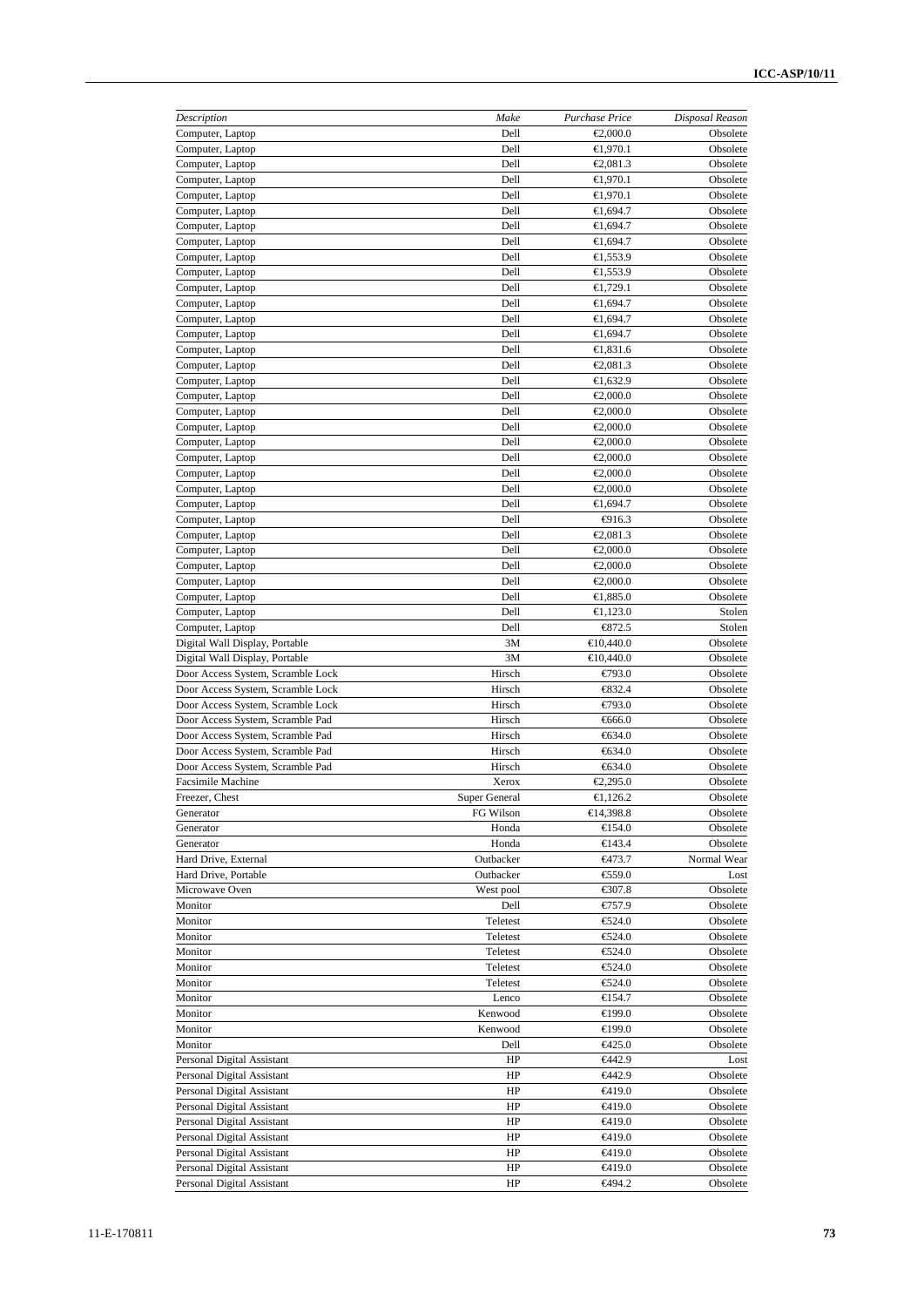| Description                          | Make               | Purchase Price                    | Disposal Reason      |
|--------------------------------------|--------------------|-----------------------------------|----------------------|
| Personal Digital Assistant           | HP                 | €395.7                            | Obsolete             |
| Personal Digital Assistant           | HP                 | €419.0                            | Obsolete             |
| Personal Digital Assistant           | HP                 | €442.9                            | Obsolete             |
| Personal Digital Assistant           | HP                 | €395.7                            | Obsolete             |
| Personal Digital Assistant           | HP                 | €419.0                            | Obsolete             |
| Personal Digital Assistant           | Dell               | €282.0                            | Obsolete             |
| Personal Digital Assistant           | HP                 | <del>€</del> 419.0                | Obsolete             |
| Personal Digital Assistant           | HP                 | €395.7                            | Obsolete             |
| Player, DVD                          | Sony               | €149.2                            | Obsolete             |
| Player, DVD<br>Player, DVD, Portable | Samsung<br>Philips | €343.0<br>€129.0                  | Stolen<br>Lost       |
| Player, VHS                          | Sony               | €186.3                            | Obsolete             |
| Player, VHS                          | Sony               | €186.3                            | Obsolete             |
| Printer, All-in-One                  | HP                 | €159.2                            | Obsolete             |
| Printer, All-in-One                  | HP                 | €41.4                             | Obsolete             |
| Printer, All-in-One                  | HP                 | €41.4                             | Obsolete             |
| Printer, Ink                         | HP                 | €136.3                            | Damaged              |
| Printer, Ink                         | HP                 | €136.3                            | Damaged              |
| Printer, Ink                         | HP                 | €167.8                            | Obsolete             |
| Printer, Ink                         | HP                 | €210.1                            | Obsolete             |
| Printer, Ink                         | HP                 | €229.0                            | Obsolete             |
| Printer, Ink                         | HP                 | $\epsilon$ 221.3                  | Obsolete             |
| Printer, Ink                         | HP                 | €251.5                            | Obsolete             |
| Printer, Ink, Wireless               | HP                 | €216.7                            | Obsolete             |
| Printer, Ink, Wireless               | HP                 | €465.0                            | Obsolete             |
| Printer, Ink, Wireless               | HP                 | €254.7                            | Obsolete             |
| Printer, Ink, Wireless               | HP                 | €254.7                            | Obsolete             |
| Printer, Ink, Wireless               | HP                 | €254.7                            | Obsolete             |
| Printer, Ink, Wireless               | HP                 | €259.0                            | Obsolete             |
| Printer, Ink, Wireless               | HP                 | €465.0                            | Obsolete             |
| Printer, Ink, Wireless               | HP                 | €259.0                            | Obsolete             |
| Printer, Ink, Wireless               | HP                 | €259.0                            | Obsolete             |
| Printer, Ink, Wireless               | HP                 | €259.0                            | Obsolete             |
| Printer, Laser                       | HP                 | €755.8                            | Damaged              |
| Printer, Laser                       | HP<br>HP           | €759.9                            | Damaged              |
| Printer, Laser<br>Printer, Laser     | HP                 | $\bigoplus$ 35.0<br>€716.7        | Obsolete<br>Obsolete |
| Printer, Laser                       | HP                 | €397.6                            | Obsolete             |
| Printer, Laser                       | HP                 | €716.7                            | Obsolete             |
| Printer, Laser                       | HP                 | €49.0                             | Obsolete             |
| Printer, Laser                       | HP                 | €49.0                             | Obsolete             |
| Printer, Laser                       | HP                 | €716.7                            | Obsolete             |
| Printer, Laser                       | HP                 | €1,833.5                          | Obsolete             |
| Printer, Laser                       | HP                 | €716.7                            | Obsolete             |
| Printer, Laser                       | HP                 | €716.7                            | Obsolete             |
| Printer, Laser                       | HP                 | €716.7                            | Obsolete             |
| Printer, Laser                       | HP                 | €716.7                            | Obsolete             |
| Printer, Laser                       | HP                 | $\xi$ 35.0                        | Obsolete             |
| Printer, Laser                       | HP                 | €49.2                             | Obsolete             |
| Printer, Laser                       | HP                 | $\textcolor{red}{\textbf{635.0}}$ | Obsolete             |
| Printer, Laser                       | HP                 | €607.9                            | Obsolete             |
| Printer, Laser                       | HP                 | $\bigoplus$ 31.9                  | Obsolete             |
| Printer, Laser                       | HP                 | ⊕31.9                             | Obsolete             |
| Printer, Laser                       | HP                 | $\bigoplus$ 31.9                  | Obsolete             |
| Printer, Laser                       | HP                 | $\xi$ 35.0                        | Obsolete             |
| Printer, Laser                       | Dell               | €248.0                            | Obsolete             |
| Printer, Laser                       | HP                 | $-011.8$                          | Obsolete             |
| Printer, Laser                       | HP                 | €697.8                            | Obsolete             |
| Printer, Laser<br>Printer, Laser     | HP<br>HP           | €716.7<br>€30.7                   | Obsolete<br>Obsolete |
| Printer, Laser                       | HP                 | €716.7                            | Obsolete             |
| Printer, Laser                       | HP                 | €88.0                             | Obsolete             |
| Printer, Laser                       | HP                 | €88.0                             | Obsolete             |
| Printer, Laser                       | HP                 | €716.7                            | Obsolete             |
| Printer, Laser                       | HP                 | € $71.7$                          | Obsolete             |
| Printer, Laser                       | HP                 | €716.7                            | Obsolete             |
| Printer, Laser                       | HP                 | €716.7                            | Obsolete             |
| Printer, Laser                       | HP                 | €716.7                            | Obsolete             |
| Printer, Laser                       | HP                 | €716.7                            | Obsolete             |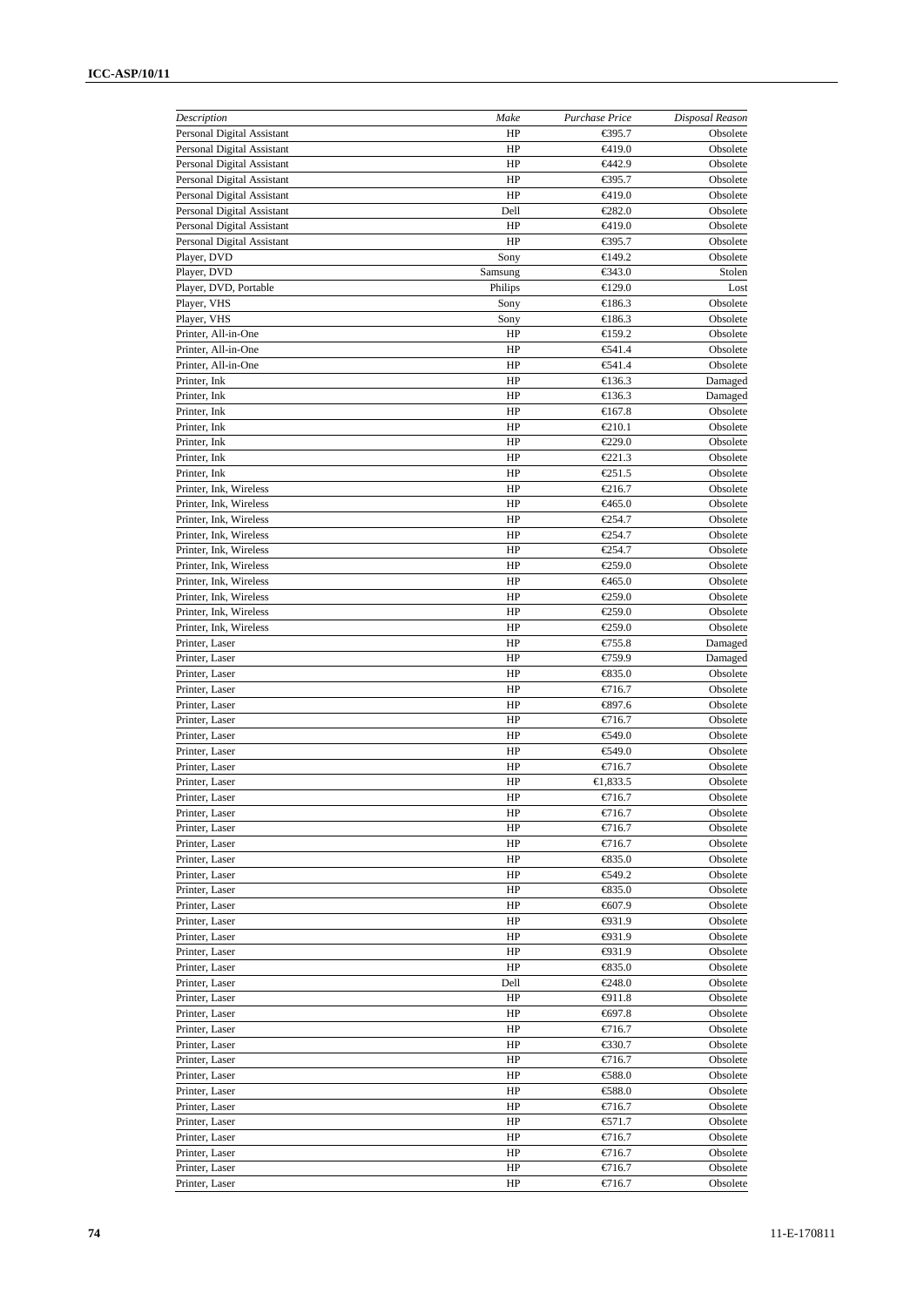| Description                                     | Make               | Purchase Price             | Disposal Reason      |
|-------------------------------------------------|--------------------|----------------------------|----------------------|
| Printer, Laser                                  | HP                 | €88.0                      | Obsolete             |
| Printer, Laser                                  | HP                 | €88.0                      | Obsolete             |
| Printer, Laser                                  | HP                 | €633.8                     | Obsolete             |
| Printer, Laser                                  | HP                 | €633.8                     | Obsolete             |
| Printer, Laser                                  | HP                 | €633.8                     | Obsolete             |
| Printer, Laser                                  | HP                 | €344.5                     | Obsolete             |
| Printer, Laser                                  | HP                 | €716.7                     | Obsolete             |
| Printer, Laser                                  | HP                 | €88.0                      | Obsolete             |
| Printer, Laser<br>Printer, Laser                | HP<br>HP           | $-911.8$<br>€716.7         | Obsolete<br>Obsolete |
| Printer, Laser                                  | HP                 | €897.6                     | Obsolete             |
| Printer, Laser                                  | HP                 | € 35.0                     | Obsolete             |
| Printer, Laser                                  | HP                 | €650.0                     | Obsolete             |
| Printer, Laser                                  | HP                 | €650.0                     | Obsolete             |
| Printer, Laser                                  | HP                 | €650.0                     | Obsolete             |
| Printer, Laser                                  | HP                 | €397.6                     | Obsolete             |
| Printer, Laser                                  | HP                 | €397.6                     | Obsolete             |
| Printer, Laser                                  | HP                 | €49.2                      | Obsolete             |
| Printer, Laser                                  | HP                 | €897.6                     | Obsolete             |
| Printer, Laser                                  | HP                 | €716.7                     | Obsolete             |
| Printer, Laser                                  | HP                 | €897.6                     | Obsolete             |
| Printer, Laser                                  | HP                 | €897.6                     | Obsolete             |
| Printer, Laser                                  | HP                 | €897.6                     | Obsolete             |
| Printer, Laser                                  | HP                 | €897.6                     | Obsolete             |
| Printer, Laser                                  | HP                 | €716.7                     | Obsolete             |
| Printer, Laser, Colour                          | HP                 | €1,082.7                   | Damaged              |
| Printer, Laser, Colour                          | HP                 | €1,216.6                   | Obsolete             |
| Printer, Laser, Colour                          | HP                 | €1,081.7                   | Obsolete             |
| Printer, Laser, Colour                          | HP                 | €1,082.7                   | Obsolete             |
| Printer, Laser, Colour                          | HP                 | €50.0                      | Obsolete             |
| Printer, Laser, Colour                          | HP                 | €50.0                      | Obsolete             |
| Printer, Laser, Colour                          | HP                 | €1,690.5                   | Obsolete             |
| Printer, Laser, Colour                          | HP                 | €1,344.1                   | Obsolete             |
| Printer, Smart Label                            | Seiko              | €249.0                     | Obsolete             |
| Printer, Smart Label<br>Printer, Thermal, Label | Seiko              | €218.9                     | Obsolete             |
| Radio, Hand portable Terminal                   | Eltron<br>Motorola | €520.0<br>€475.0           | Obsolete<br>Obsolete |
| Radio, Hand portable Terminal                   | Motorola           | <del>€</del> 475.0         | Obsolete             |
| Radio, Vehicle                                  | Motorola           | €470.0                     | Obsolete             |
| Radio, Vehicle                                  | Motorola           | €470.0                     | Obsolete             |
| Radio, Vehicle                                  | Motorola           | €470.0                     | Obsolete             |
| Reader, Barcode                                 | Gryphon            | €434.0                     | Obsolete             |
| Recorder, Cassette, Voice                       | Sony               | €118.0                     | Lost                 |
| Recorder, Cassette, Voice                       | Sony               | €118.0                     | Obsolete             |
| Recorder, DVD                                   | Sony               | €35.3                      | Obsolete             |
| Recorder, DVD                                   | LiteOn             | $\bigoplus$ 59.0           | Obsolete             |
| Recorder, DVD                                   | Sony               | €410.0                     | Obsolete             |
| Recorder, DVD                                   | LiteOn             | €159.0                     | Obsolete             |
| Recorder, DVD                                   | LiteOn             | €159.0                     | Obsolete             |
| Recorder, DVD                                   | Sony               | €335.3                     | Obsolete             |
| Recorder, DVD                                   | LiteOn             | €159.0                     | Obsolete             |
| Recorder, DVD                                   | LiteOn             | €159.0                     | Obsolete             |
| Recorder, DVD                                   | LiteOn             | €159.0                     | Obsolete             |
| Recorder, DVD                                   | LiteOn             | €159.0                     | Obsolete             |
| Recorder, DVD                                   | Sony               | €276.5                     | Obsolete             |
| Recorder, DVD                                   | Sony               | $\epsilon$ 35.3            | Obsolete             |
| Recorder, DVD                                   | LiteOn             | €159.0                     | Obsolete             |
| Recorder, DVD                                   | LiteOn             | €159.0                     | Obsolete             |
| Recorder, Mini Disc                             | Sony<br>Sony       | $\epsilon$ 220.0<br>€220.0 | Obsolete             |
| Recorder, Mini Disc<br>Recorder, Mini Disc      |                    |                            | Obsolete             |
|                                                 |                    |                            |                      |
|                                                 | Sony               | €276.2                     |                      |
| Recorder, Mini Disc                             | Sony               | €276.2                     | Obsolete             |
| Recorder, Mini Disc                             | Sony               | €305.0                     | Obsolete             |
| Recorder, Mini Disc                             | Sony               | €220.6                     | Obsolete<br>Obsolete |
| Recorder, Mini Disc                             | Sony               | €220.6                     | Obsolete             |
| Recorder, Mini Disc                             | Sony               | €241.7                     | Obsolete             |
| Recorder, Mini Disc<br>Recorder, Mini Disc      | Sony<br>Sony       | €220.0<br>$\epsilon$ 220.0 | Obsolete<br>Obsolete |